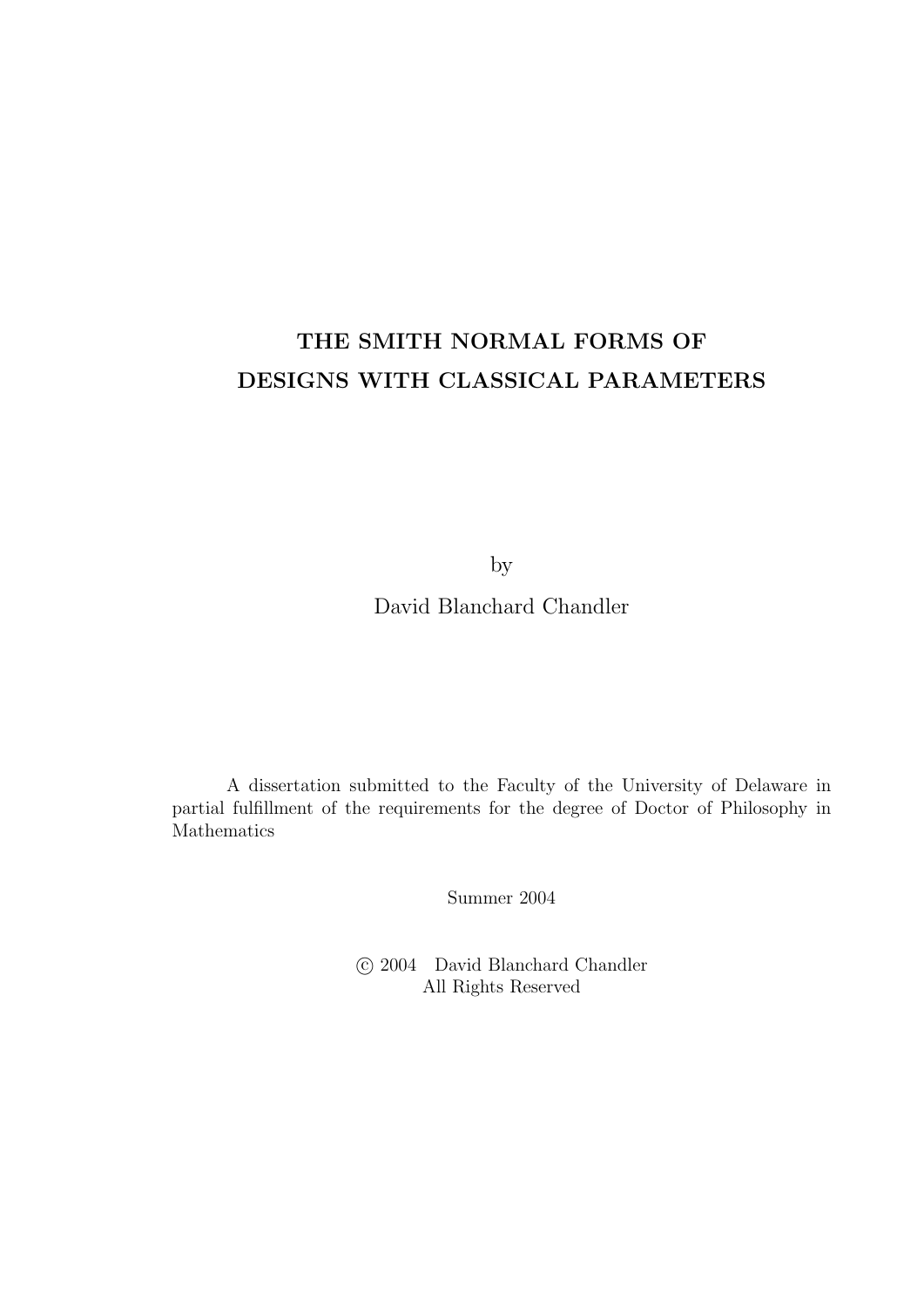# THE SMITH NORMAL FORMS OF DESIGNS WITH CLASSICAL PARAMETERS

by

David Blanchard Chandler

Approved:

Philip Broadbridge, Ph.D. Chairman of the Department of Mathematical Sciences

Approved:

Mark W. Huddleston, Ph.D. Dean of the College of Arts and Sciences

Approved:

Conrado M. Gempesaw II, Ph.D. Vice Provost for Academic and International Programs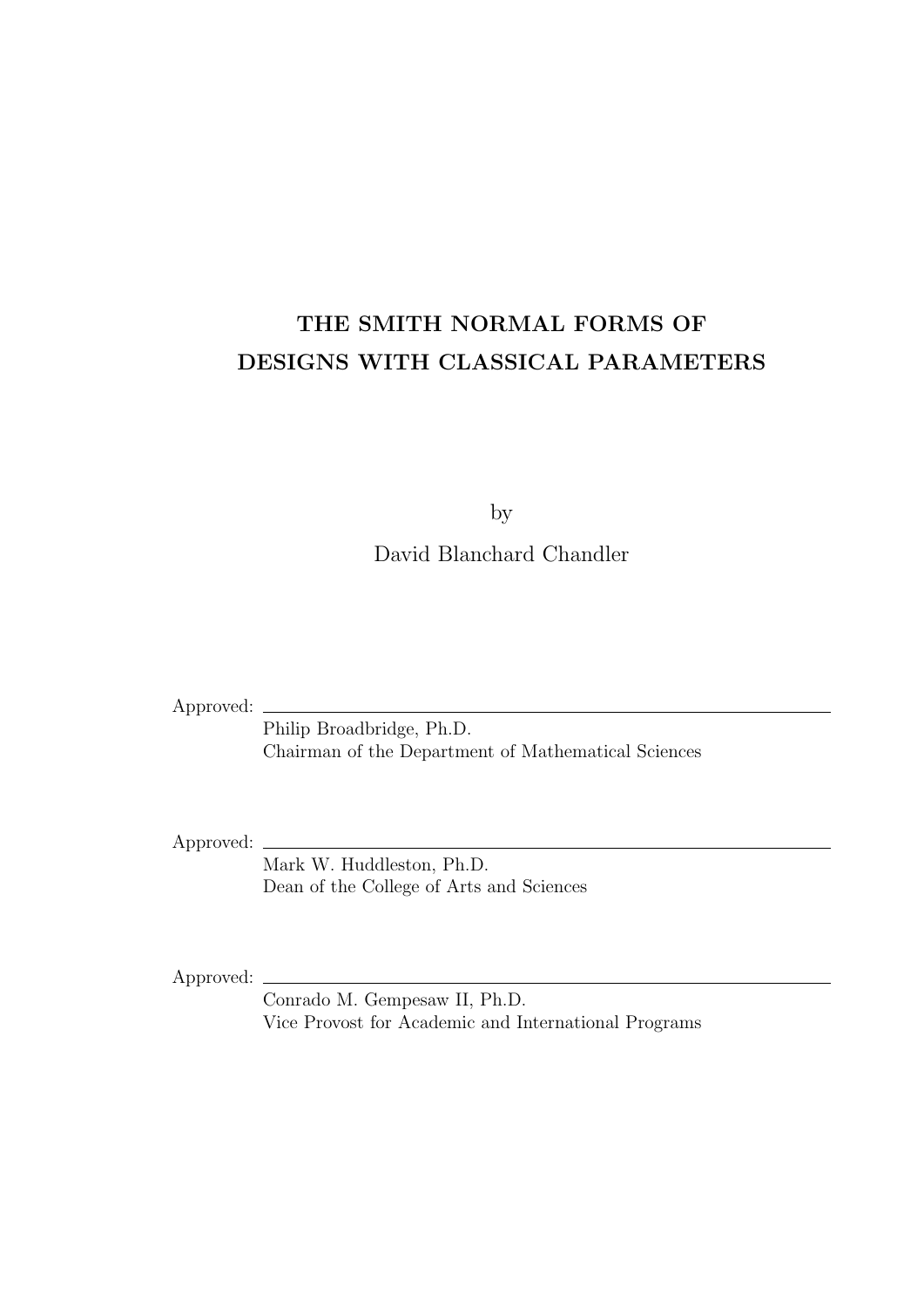I certify that I have read this dissertation and that in my opinion it meets the academic and professional standard required by the University as a dissertation for the degree of Doctor of Philosophy.

Signed:

Qing Xiang, Ph.D. Professor in charge of dissertation

I certify that I have read this dissertation and that in my opinion it meets the academic and professional standard required by the University as a dissertation for the degree of Doctor of Philosophy.

## Signed:

Gary L. Ebert, Ph.D. Member of dissertation committee

I certify that I have read this dissertation and that in my opinion it meets the academic and professional standard required by the University as a dissertation for the degree of Doctor of Philosophy.

## Signed:

Felix G. Lazebnik, Ph.D. Member of dissertation committee

I certify that I have read this dissertation and that in my opinion it meets the academic and professional standard required by the University as a dissertation for the degree of Doctor of Philosophy.

### Signed:

Robert P. Gilbert, Ph.D. Member of dissertation committee

I certify that I have read this dissertation and that in my opinion it meets the academic and professional standard required by the University as a dissertation for the degree of Doctor of Philosophy.

### Signed:

B. David Saunders, Ph.D. Member of dissertation committee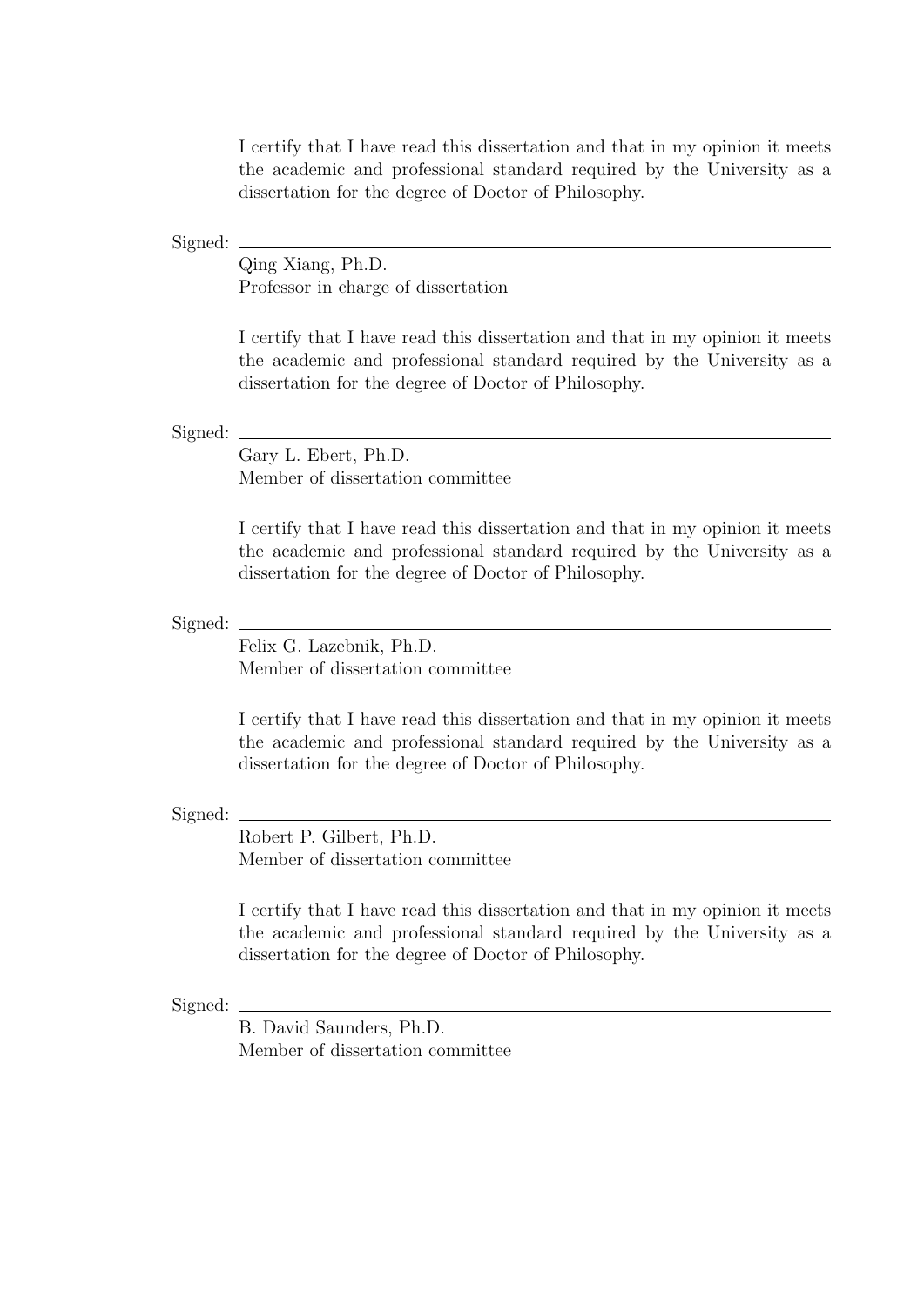## ACKNOWLEDGEMENTS

This work was done in close collaboration with the author's advisor, Qing Xiang. From the author's first semester as a graduate student, Dr. Xiang promoted the study of Gauss sums and Jacobi sums. Indeed, Jacobi sums proved to be the key to this work. The biggest part of our results have been incorporated into a paper currently in the referee process [11], also coauthored with Peter Sin of University of Florida. Peter Sin previously conjectured the main result, and proved it in the prime field case [37] and the point-hyperplane case [36] using representation theory. His help was invaluable in making a concise presentation of some representation theory arguments in our submitted article. In the present work we have tried to expand some of these arguments to make them plainer from a combinatorial point of view.

The last chapter of this work reflects a paper with Dr. Xiang which has appeared [12]. Dr. Xiang previously converted the Smith normal form problem into a counting problem involving Gauss sums and gave it to the present author to do the counting. We also had to prove our criterion for using characters to determine the invariants of difference sets. We are indebted to W. K. (Billy) Chan for his elegant method of proof involving local rings, which replaces the present author's somewhat brute force efforts. We are also grateful to Dave Saunders of the Computer Science Department for direct computation of the Smith normal forms of two roughly 10000 by 10000 matrices.

Beyond Dr. Xiang, the other discrete mathematics graduate students and faculty were crucial to making this course of study enjoyable and productive, including Frank Fielder, Vasyl Dmytrenko, Sven Reichard, Jason Williford, Carl DeVore,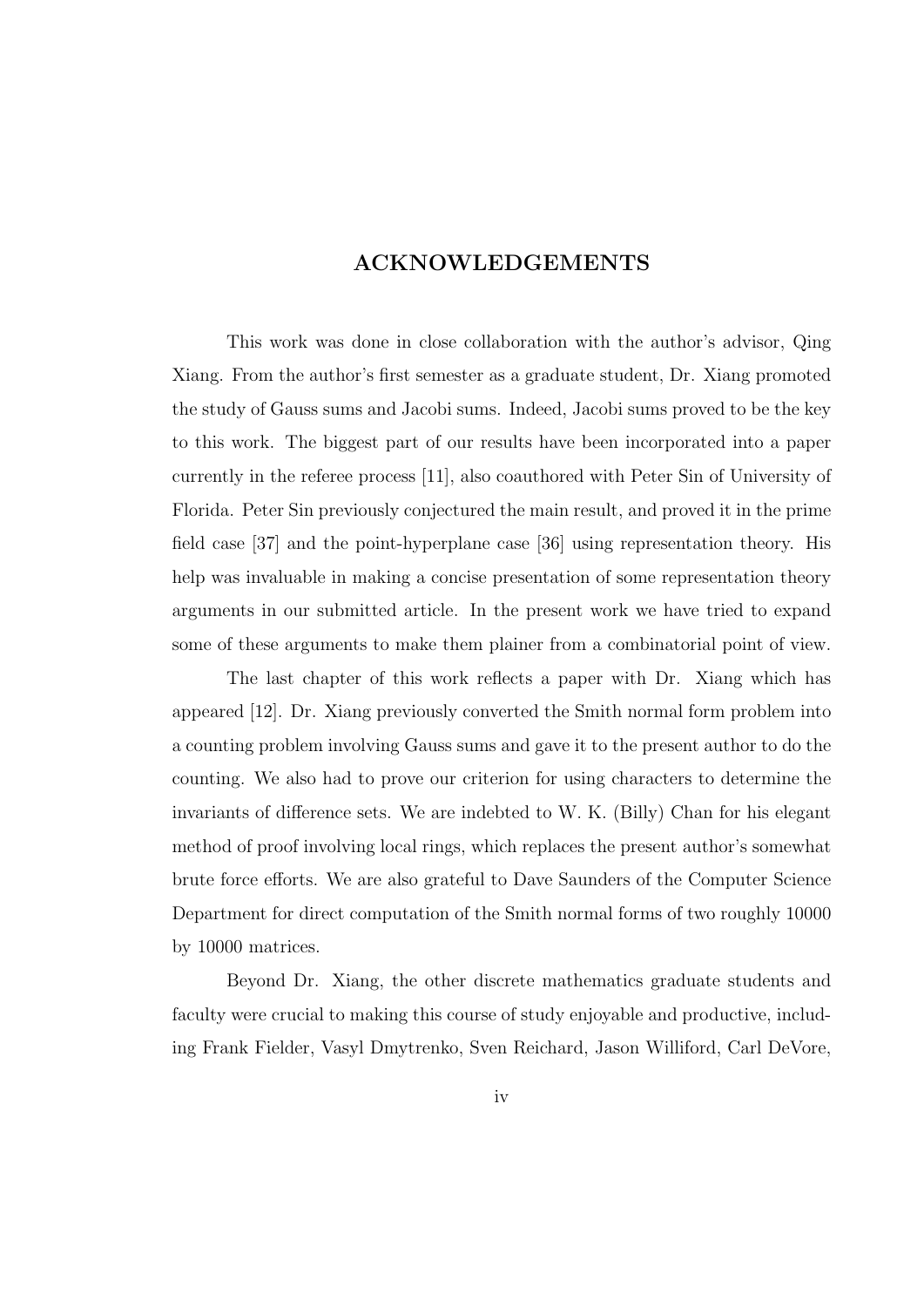Gary Ebert, and Felix Lazebnik. Finally, thanks are due to the author's family for their support and encouragement, including his parents, Gus and Margaret Chandler, and his step-children, Jackie Shatley and Louis Broyles. The author dedicates this work to the memory of his wife Judah, who put up with him until her untimely death December 15, 2003.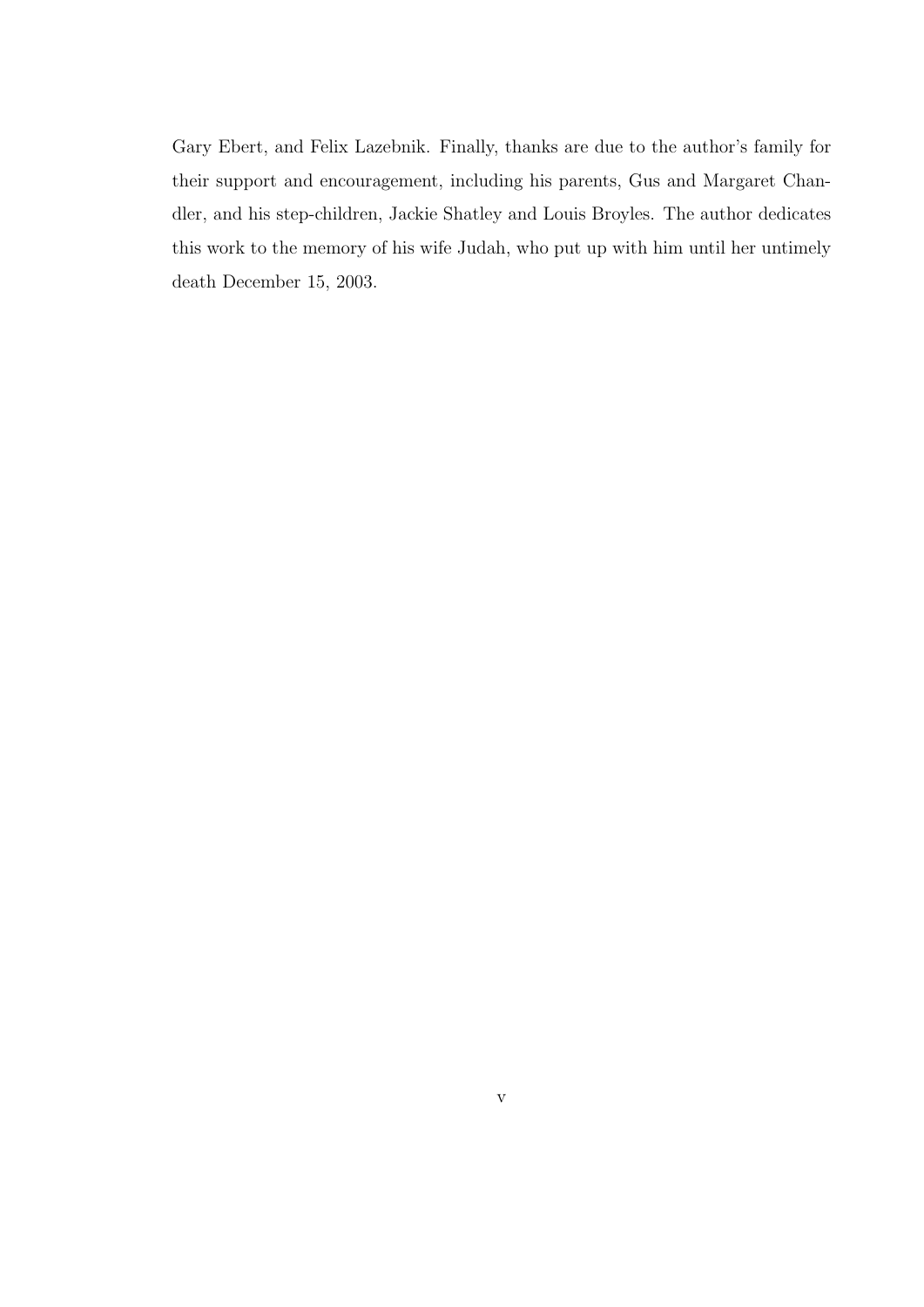# TABLE OF CONTENTS

## Chapter

| $\mathbf{1}$ |         |                                                                                                   |
|--------------|---------|---------------------------------------------------------------------------------------------------|
| $\bf{2}$     |         |                                                                                                   |
|              | 2.1     | Designs                                                                                           |
|              | 2.2     |                                                                                                   |
|              | 2.3     |                                                                                                   |
|              | 2.4     | 16                                                                                                |
|              | 2.5     | 18                                                                                                |
|              |         | 19<br>2.5.1                                                                                       |
|              |         | 20<br>2.5.2                                                                                       |
|              |         | 21<br>2.5.3                                                                                       |
|              |         | 22<br>2.5.4                                                                                       |
|              |         | Wan's theorem $\ldots \ldots \ldots \ldots \ldots \ldots \ldots \ldots \ldots \ldots 25$<br>2.5.5 |
|              | 2.6     | Representations of finite groups $\ldots \ldots \ldots \ldots \ldots \ldots$ 29                   |
|              |         | 2.6.1                                                                                             |
|              |         | 2.6.2                                                                                             |
| 3            |         | THE STATEMENT OF THEOREM A 32                                                                     |
|              | 3.1     | The incidence map $\ldots \ldots \ldots \ldots \ldots \ldots \ldots \ldots \ldots \ldots 32$      |
|              | 3.2     | 33<br>The p'-part of the Smith normal form of $PG(n,q)$                                           |
|              | 3.3     |                                                                                                   |
|              | 3.4     | 40                                                                                                |
|              | $3.5\,$ |                                                                                                   |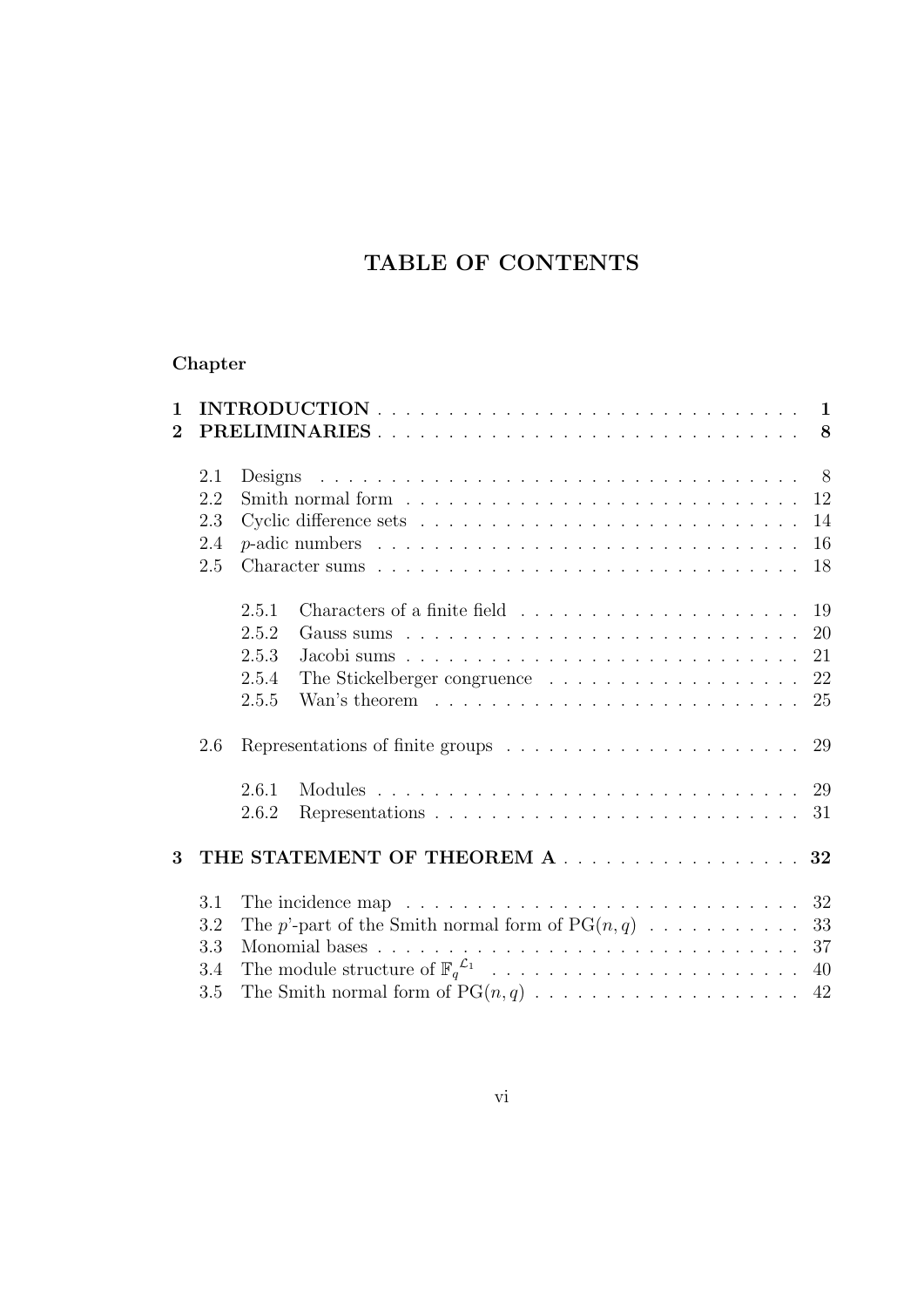|             |                                 | 4 THE HYPERPLANE CASE  45                                                                                                                                                                                                                                    |  |
|-------------|---------------------------------|--------------------------------------------------------------------------------------------------------------------------------------------------------------------------------------------------------------------------------------------------------------|--|
|             | 4.1                             |                                                                                                                                                                                                                                                              |  |
| $5^{\circ}$ |                                 |                                                                                                                                                                                                                                                              |  |
|             | 5.1<br>5.2<br>5.3<br>5.4<br>5.5 | Lower bounds on the invariants $\ldots \ldots \ldots \ldots \ldots \ldots \ldots 54$<br>Jacobi sums and the action of the general linear group on $R^{\mathcal{L}_1}$ 61<br>Proof of the Bardoe/Sin module structure result $\ldots \ldots \ldots \ldots$ 75 |  |
| 6           |                                 |                                                                                                                                                                                                                                                              |  |
|             | 6.1                             | The Invariant Factors of the Incidence between points and $r$ -flats in                                                                                                                                                                                      |  |
| 7           |                                 | THE INCIDENCE AMONG OTHER SETS OF SUBSPACES 86                                                                                                                                                                                                               |  |
|             | 7.1<br>7.2                      | The open question $\ldots \ldots \ldots \ldots \ldots \ldots \ldots \ldots \ldots$                                                                                                                                                                           |  |
| 8           |                                 | TWO OTHER FAMILIES OF DIFFERENCE SETS 94                                                                                                                                                                                                                     |  |
|             | 8.1<br>8.2<br>8.3               | The Smith Normal Forms of Difference Sets 96<br>The Invariant Factors of the HKM and Lin Difference Sets $\ldots \ldots 100$                                                                                                                                 |  |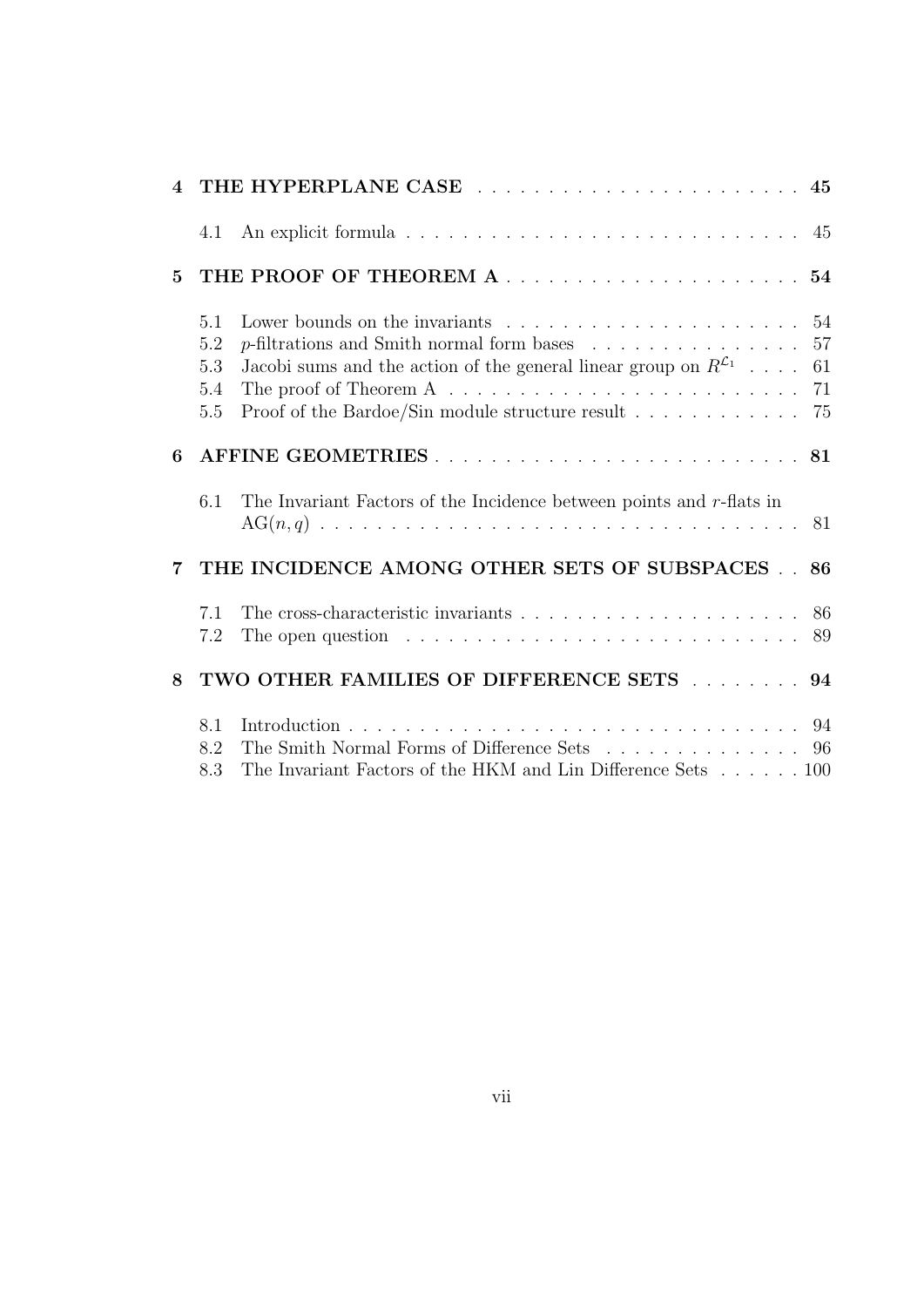## ABSTRACT

The incidence matrix of a design is a  $(0,1)$ -matrix with rows representing blocks, columns representing points, and a one indicating incidence. The Smith normal form generalizes the idea of *p*-rank. We determine the Smith normal form of the incidence matrices of classical designs, those arising from the incidence of points and some other dimensional subspace of a finite geometry. The techniques involve the use of p-adic character sums and some representation theory.

We also obtain partial results in determining the Smith normal form for the incidence between sets of subspaces, neither one of which is the set of points. The p-part remains largely unknown in this case.

In the case of the designs associated with two families of difference sets with classical parameters, the p-ranks are the same when the parameters are the same. We show these difference sets are inequivalent by showing a difference in the Smith normal forms of the designs.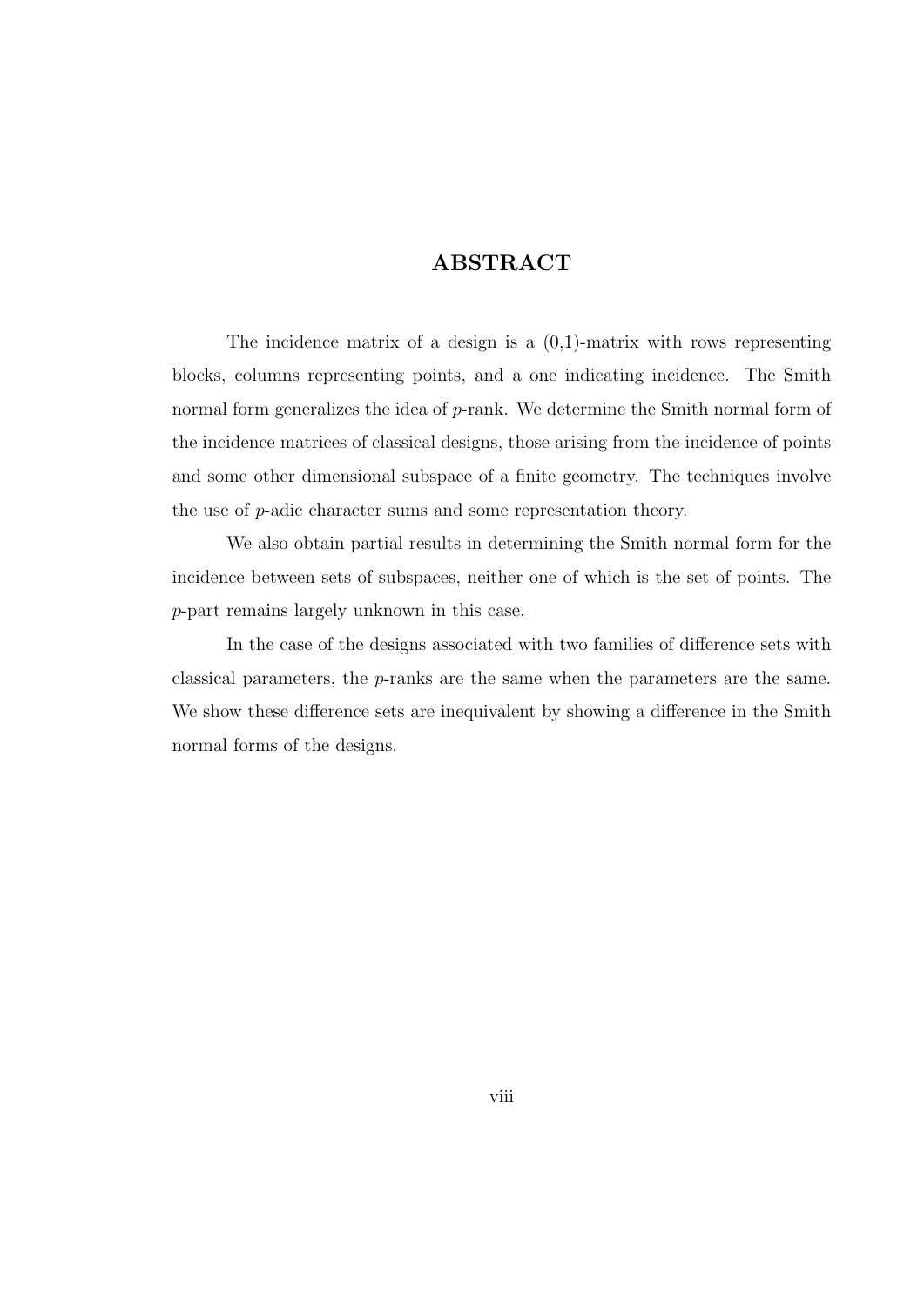## Chapter 1

# INTRODUCTION

The most important result of this dissertation is to determine the Smith normal forms of certain classical designs arising from finite Desarguesian geometries. While we got results for both affine and projective goemetries, the more fundamental case would appear to be the projective case.

In Chapter 8 we also determine explicit formulas for part of the Smith normal forms of two families of symmetric designs which arise from difference sets. As the formulas differ, we conclude that the difference sets are inequivalent, and the corresponding designs are nonisomorphic, even though they have the same  $p$ -ranks when the parameters are the same. We begin by describing the projective geometry problem.

Let  $\mathbb{F}_q$  be the finite field of order q, where  $q = p^t$ , p is a prime, and t is a positive integer, and let V be an  $(n+1)$ -dimensional vector space over  $\mathbb{F}_q$ . We denote by  $PG(V)$  (or  $PG(n, q)$  if we do not want to emphasize the underlying vector space) the *n*-dimensional projective geometry of V. The elements of  $PG(V)$  are subspaces of  $V$ , and two subspaces are considered to be incident if one is contained in the other. We call one-dimensional subspaces of V points of  $PG(V)$ , and we call n-dimensional subspaces of V hyperplanes of  $PG(V)$ . More generally, we regard r-dimensional subspaces of V as projective  $(r-1)$ -dimensional subspaces of PG(V). We will refer to r-dimensional subspaces of  $V$  as r-subspaces and denote the set of these spaces in V as  $\mathcal{L}_r$ . The set of projective points is then  $\mathcal{L}_1$ . We will consider the incidence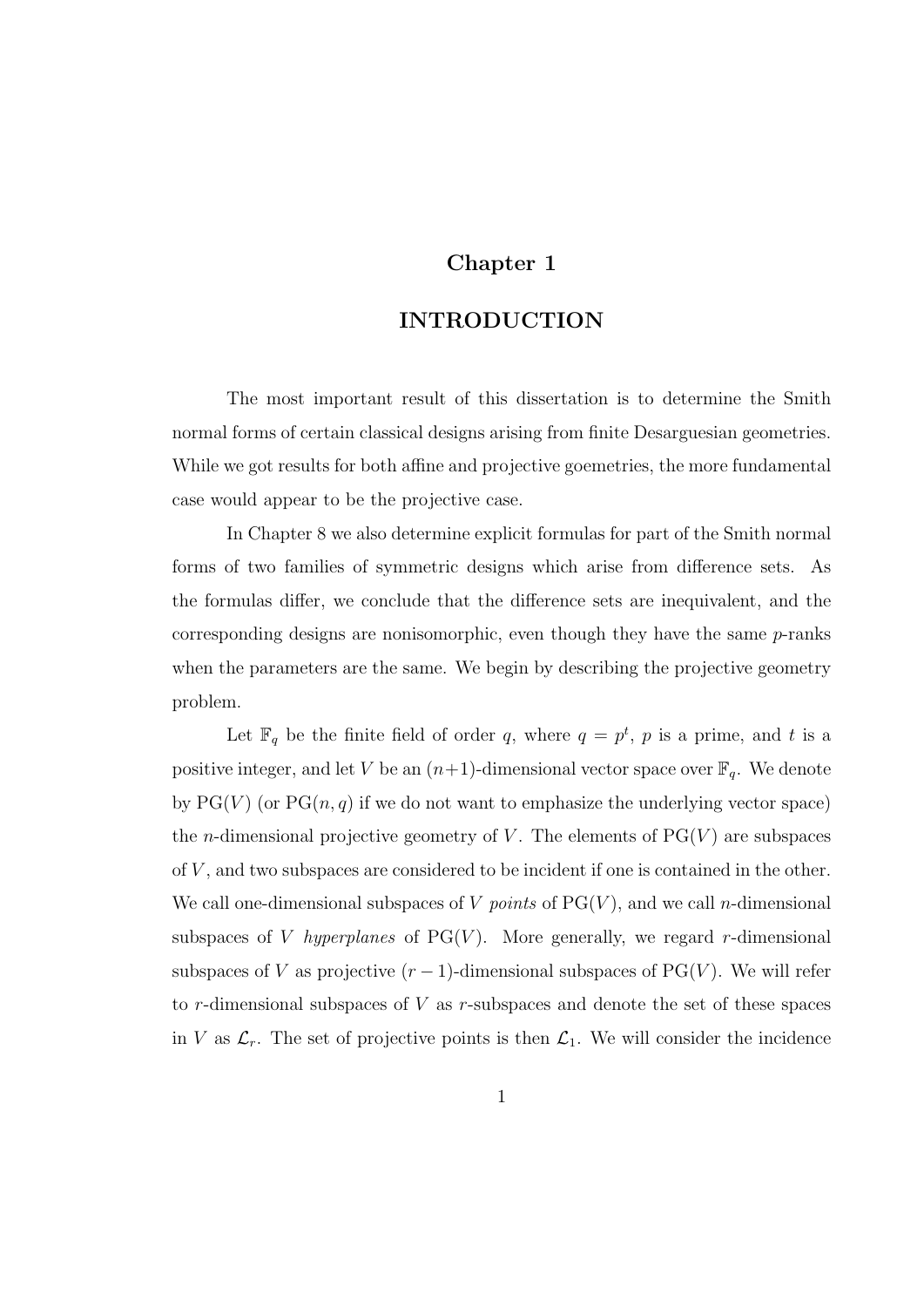relation between  $\mathcal{L}_r$  and  $\mathcal{L}_1$ . Specifically, let A be a (0,1)-matrix with rows indexed by elements Y of  $\mathcal{L}_r$  and columns indexed by elements Z of  $\mathcal{L}_1$ , and with the  $(Y, Z)$ entry equal to 1 if and only if  $Z \subset Y$ . We are interested in finding the Smith normal form of A. (See Section 2.2 for the definition of Smith normal form.)

The incidence matrix A has been studied at least since the 1960s. Several authors have considered the more general incidence matrices  $A_{r,s}$  of r-subspaces vs. s-subspaces. Of course,  $A_{s,r}$  is the transpose of  $A_{r,s}$ , so the problems of finding the Smith normal forms of the two matrices are equivalent. Also the matrix  $A_{r,s}$  is the same as the matrix  $A_{n+1-r,n+1-s}$ . One defines the dual of a vector subspace to be the subspace of those elements of V which are orthogonal to every point of the original subspace, using the ordinary dot product on a specified coordinatization of  $V$ . Incidence then is merely reversed when each subspace is replaced by its dual. Thus, when we consider the more general case  $A_{r,s}$ , we may assume that  $1 < s < r < n$  and  $s + r \le n + 1$ .

The known results for the general case  $A_{r,s}$  are the ranks of  $A_{r,s}$  over fields K of characteristics not equal to p. When  $K = \mathbb{Q}$ , Kantor in [24] showed that the matrix  $A_{r,s}$  has full rank under certain natural conditions on r and s, and when char(K) =  $\ell$ , where  $\ell$  does not divide q, the rank of  $A_{r,s}$  over K was given by Frumkin and Yakir [17]. The most interesting case is when  $char(K) = p$ . In this case, with  $1 \lt s \lt r \lt n$ , the problem of finding the rank of  $A_{r,s}$  is open, except in the very few cases in which  $n$  and  $q$  each are small enough to facilitate direct computation (cf. [18]). However, Hamada [19] gave a complete solution to the problem of finding the p-rank of A (known as Hamada's formula). In this work we completely determine the Smith normal form of  $A = A_{r,1}$  as an integral matrix.

There are at least two reasons for us to study this problem. First, the Smith normal form may be useful to distinguish between nonisomorphic designs and between inequivalent difference sets (see Chapter 8). If we take the elements of  $\mathcal{L}_1$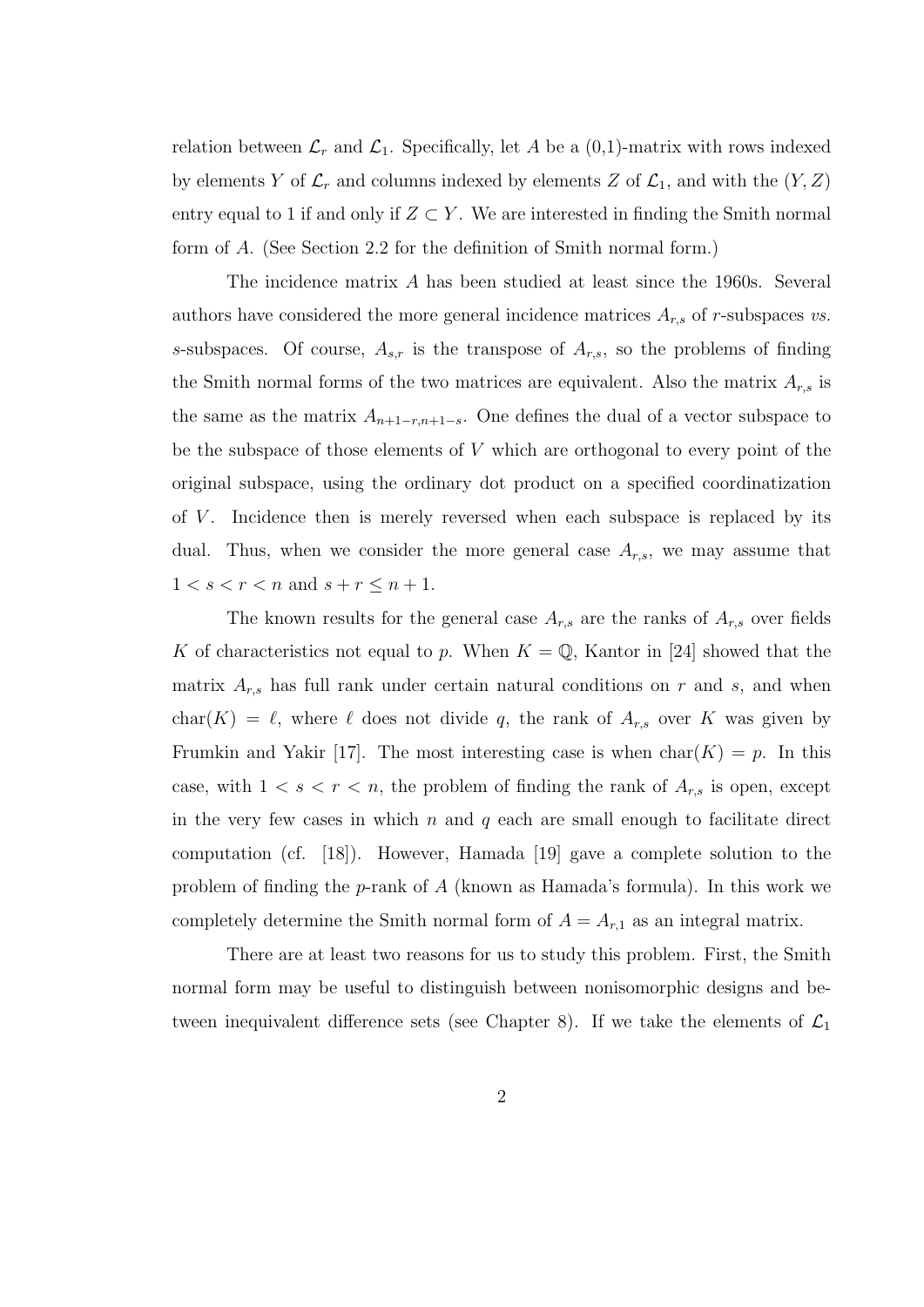as points and take the elements of  $\mathcal{L}_r$  as blocks, then we obtain what is called a 2-design [4] with "classical parameters". It is known that there exist many 2-designs with classical parameters [8]. A standard way to distinguish nonisomorphic designs with the same parameters is by comparing the *p*-ranks of their incidence matrices. Unfortunately, nonisomorphic designs sometimes have the same  $p$ -rank. In such a situation, one can try to prove nonisomorphism of designs (and the inequivalence of the associated difference sets) by comparing the Smith normal forms of the incidence matrices [12]. Therefore it is of interest to find Smith normal forms of incidence matrices of designs.

The second reason is a connection with a problem solved by Wilson [42]. Let  $\Omega$  be an *n*-set. We say that an *r*-subset of  $\Omega$  is *incident* with an *s*-subset of  $\Omega$  if one is contained in the other. Wilson found a diagonal form of the incidence matrix of r-subsets versus s-subsets of  $\Omega$ . The case of r-subsets versus s-subsets in an  $(n+1)$ set can be viewed as the  $q = 1$  analog of the r-subspace versus s-subspace problem in  $PG(n, q)$ .

Now we summarize previous work related to the problem of finding the Smith form of the incidence between  $\mathcal{L}_1$  and  $\mathcal{L}_r$ . Hamada [19] determined the p-rank of the incidence between projective points and r-subspaces of  $PG(n, q)$  for any values of p, t, r, and n. Hamada's formula in [19] is based on results in Smith's dissertation [38]. (Smith normal form is named for a much older Smith.) Lander [28] found the Smith form for the incidence between points and lines in  $PG(2, q)$ . Black and List [9] determined the invariant factors of the incidence between points and hyperplanes in the case where  $q = p$  (that is,  $t = 1$ ). More recently, Hamada's formula follows directly from the dimension of a certain submodule determined by Bardoe and Sin in [7]. Sin used the submodule structure to determine the Smith normal form of the incidence between points and arbitrary r-spaces when  $q = p$  [37], and to determine the Smith normal form of the incidence between points and hyperplanes for general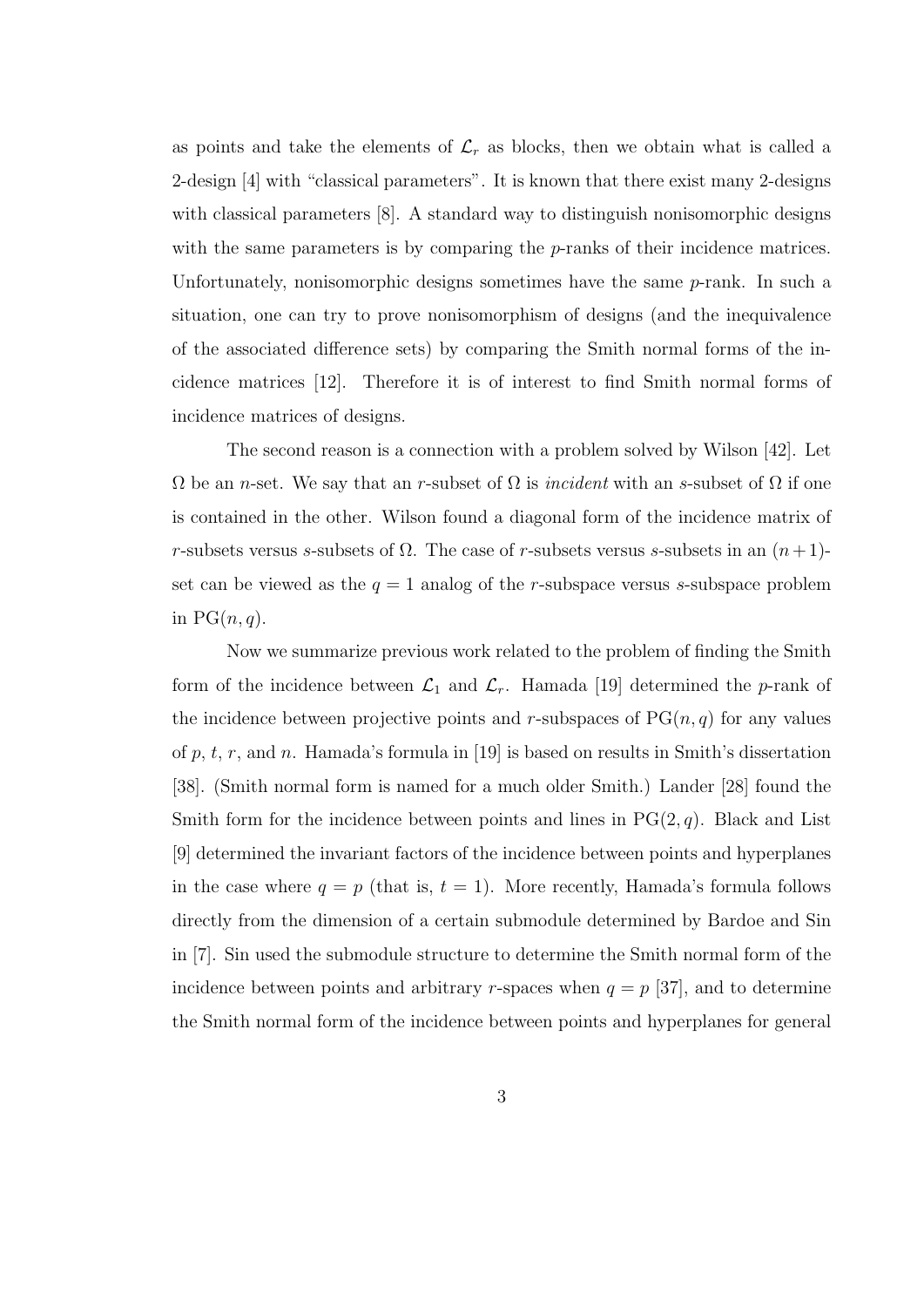q [36]. Liebler used a different approach to determine the Smith normal form of the incidence between points and hyperplanes [30]. Finally, Liebler and Sin had conjectured the formulas for the invariant factors of the incidence between points and arbitrary  $r$ -subspaces for general  $q$ , and could prove their formulas in the cases where  $q = p, p^2$ , or  $p^3$  [30]. We use a combination of techniques from number theory and representation theory to confirm this conjecture.

Much of the time we will argue in terms of the incidence map. If  $E$  is any ring, we let  $E^{\mathcal{L}_i}$  denote the free E-module of rank  $|\mathcal{L}_i|$ . We will use the same symbols to denote elements of  $\mathcal{L}_i$  and basis vectors of  $E^{\mathcal{L}_i}$ . We define the incidence map

$$
\eta_{1,r}:\mathbb{Z}^{\mathcal{L}_1}\rightarrow\mathbb{Z}^{\mathcal{L}_r}
$$

by letting  $\eta_{1,r}(Z) = \sum_{Y \in \mathcal{L}_r, Z \subset Y} Y$  for every  $Z \in \mathcal{L}_1$ . Then we extend  $\eta_{1,r}$  linearly to  $\mathbb{Z}^{\mathcal{L}_1}$ . The matrix of  $\eta_{1,r}$  with respect to the basis  $\mathcal{L}_1$  of  $\mathbb{Z}^{\mathcal{L}_1}$  and the basis  $\mathcal{L}_r$  of  $\mathbb{Z}^{\mathcal{L}_r}$  is exactly the matrix A defined above. We will use the same  $\eta_{1,r}$  to denote the linear map from  $R^{\mathcal{L}_1}$  to  $R^{\mathcal{L}_r}$  defined in the same way as above. R is a certain p-adic local ring with maximal ideal  $\mathfrak p$  and residue field  $\mathbb F_q$ .

This work is organized as follows. Chapter 2 is all preliminary material. In Chapter 3 we explain the problem we are solving. Not until the last section of that chapter do we state the main theorem. We include (in Section 3.2) an elementary proof of a well-known fact: all but one of the invariant factors of A are powers of p. Then in Section 3.3 we introduce the monomial basis  $\mathcal M$  of  $\mathbb{F}_q^{\mathcal L_1}$  and its Teichmüller lifting to a basis  $\mathcal{M}_R$  of  $R^{\mathcal{L}_1}$ . These bases are the key to finding the Smith normal form of A. It is with respect to the  $\mathcal{M}_R$  of  $R^{\mathcal{L}_1}$  and a certain basis of  $R^{\mathcal{L}_r}$  that the matrix of  $\eta_{1,r}$  is in Smith normal form.

In Section 3.4 we summarize the results of Bardoe and Sin [7]. They completely determined the submodules of  $\mathbb{F}_q^{\mathcal{L}_1}$  which are invariant under the action of the general linear group acting as permutation group on the subspaces  $\mathcal{L}_1$  of V. These submodules have certain subsets of  $M$  as bases. Then at last, we actually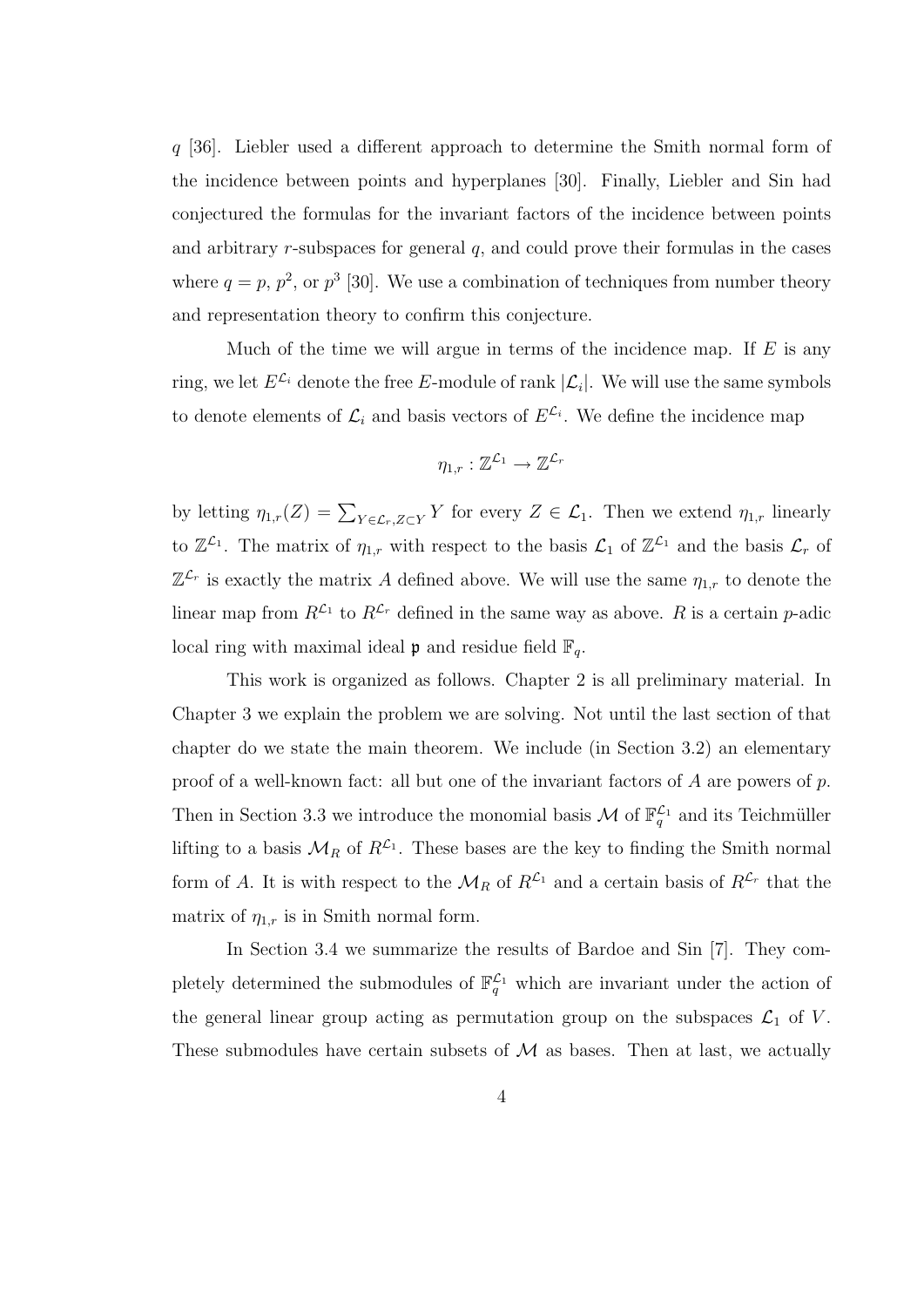state our Theorem A, the determination of the Smith normal form of the incidence matrix A.

In Chapter 4 we treat the point-to-hyperplane incidence map  $\eta_{1,n}$ . For each monomial basis element  $f \in \mathcal{M}_R$  we use Jacobi sums and Stickelberger's relation to compute  $\eta_{1,n}(f)$  explicitly–in terms of polynomials in the dual coordinates for the elements of  $\mathcal{L}_n$ . The invariants of  $\eta_{1,n}$  can be read from these images.

Chapter 5 is dedicated to proving Theorem A. We are able to get lower bounds on the invariants by direct calculation. We express the image  $\eta_{1,r}(f)$  for each  $f \in M_R$  as character sums. That is, each coordinate of the image vector with respect to the basis  $\mathcal{L}_r$  is such a character sum. Theorem 2.5.6 (Wan's Theorem) gives  $p$ -adic estimates for these sums. We know that these estimates must divide the invariants of  $\eta_{1,r}$ . It remains to prove that these estimates are sharp in our case.

The monomial basis  $\mathcal{M}_R$  of  $R^{\mathcal{L}_1}$  reduces (mod  $\mathfrak{p}$ ) to the basis  $\mathcal{M}$  of  $\mathbb{F}_q^{\mathcal{L}_1}$ . We will call a basis of  $\mathcal{M}_R$  an SNF basis if the matrix of  $\eta_{1,r}$  is in Smith normal form with respect to that basis and some basis of  $R^{\mathcal{L}_r}$ . We want to show that  $\mathcal{M}_R$  is an SNF basis. In Section 5.2 we use the submodule structure of  $\mathbb{F}_q^{\mathcal{L}_1}$  to prove that an SNF basis can be chosen so that at least its reduction (mod  $\mathfrak{p}$ ) is M. We can also group these basis elements into certain types, according to which submodules their images in  $\mathcal M$  generate, and we show that basis elements of the same type correspond to the same p-adic invariant.

In Section 5.3 we examine the action of the general linear group G on  $R^{\mathcal{L}_1}$ . We use the notions of Jacobi sums and the character group. For most elements of  $\mathcal{M}_R$  (unless  $q = 2$ ) we can construct an element  $g \in RG$ , the group ring of R and G, with the following property. Given an arbitrary function  $f \in R^{\mathcal{L}_1}$ , the image gf is the desired monomial with the same coefficient it has in  $f$ . In particular, we can replace most of our basis elements with the corresponding elements of  $\mathcal{M}_{R}$ .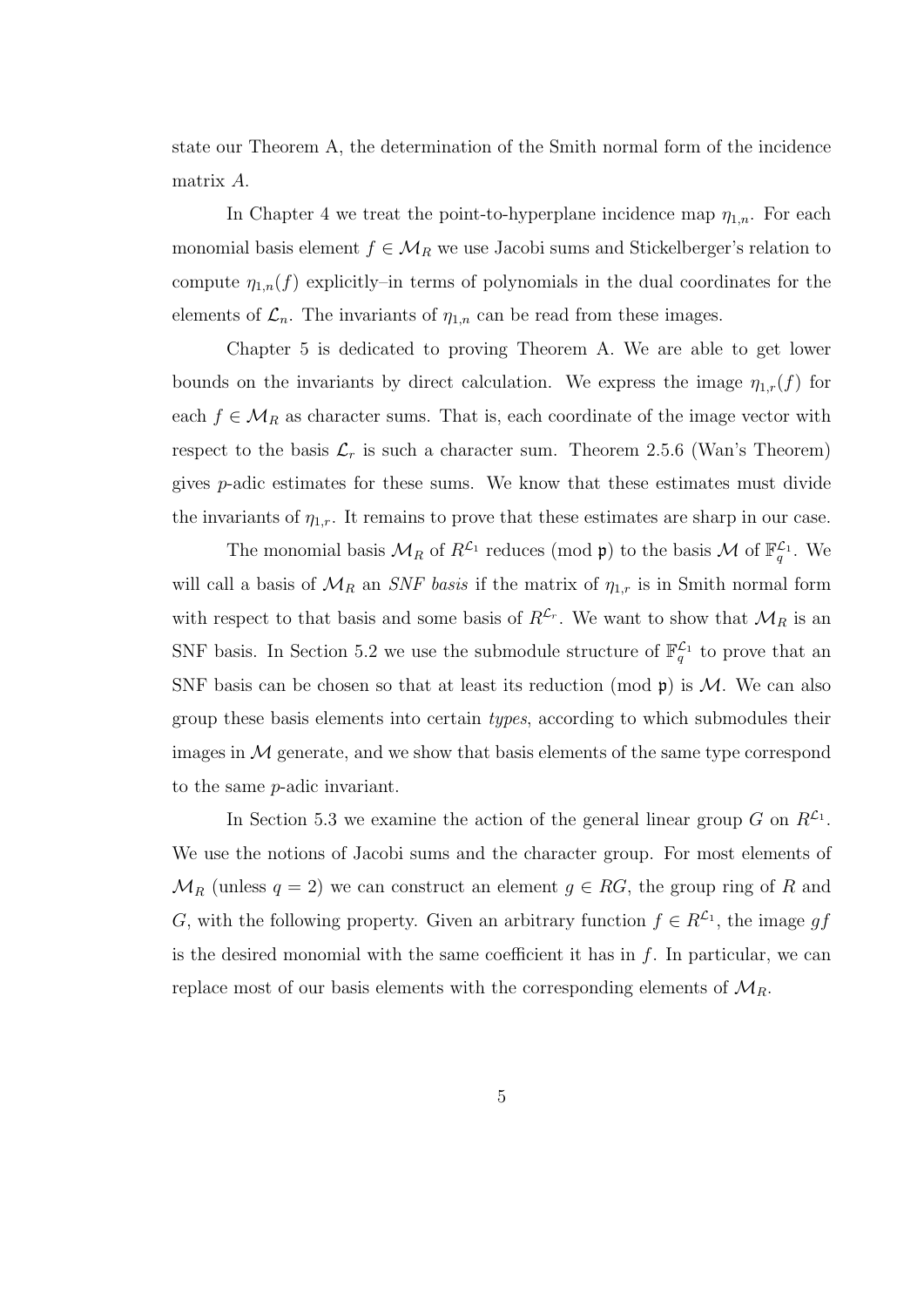We complete the proof of Theorem A in Section 5.4. Again we use Stickelberger's theorem applied to Jacobi sums. We construct an element of  $RG$  which acts on a given element of  $\mathcal{M}_R$  of one type to give an element of  $\mathcal{M}_R$  of a certain other type times a factor of  $p$ . Doing so we put an upper bound on the  $p$ -adic invariant corresponding to the first element of  $\mathcal{M}_R$ . For the convenience of the reader, we then provide in Section 5.5 a modified proof of the main result of [7], the  $\mathbb{F}_{q}G$ -submodule structure of  $\mathbb{F}_q^{\mathcal{L}_1}$ . We avoid most of the language of representation theory.

In Chapter 6 we obtain the Smith normal form for the incidence map in the affine geometry case (Theorem B). We separate the projective geometry into its affine part and the hyperplane at infinity. Those monomials which are zero on the hyperplane at infinity are the ones which contribute to the invariants of this matrix.

Frumkin and Yakir ([17]) computed the rank of  $\eta_{r,s}$  over any field not of characteristic p. In Chapter 7 we extend the work of Frumkin and Yakir to obtain the  $\ell$ -adic Smith normal form for any prime  $\ell \neq p$ . Thus we know everything about the Smith normal form of  $A_{r,s}$  except the powers of p, even when strict inequality,  $1 < s < r < n$ , holds. In this chapter we also obtain an eigenvalue result with some relevance to the p-powers.

In Chapter 8 we compute the multiplicities of the second (3-adic) invariant for two other families of difference sets with classical parameters (HKM and Lin), showing that the difference sets are inequivalent. The multiplicity of the first invariant gives the 3-rank. In this case the 3-ranks are the same when the two difference sets from different families have the same parameters, but the multiplicities of the second invariant are different. This work was actually done before, and motivated our interest in, the calculation of the Smith normal forms of designs form projective geometry. We determined that the multiplicities of the second invariant are two different fourth degree polynomials (or possibly near polynomials) in  $m$ , where the size of the group is  $(3<sup>m</sup> - 1)/2$ . What we actually proved is that the multiplicity of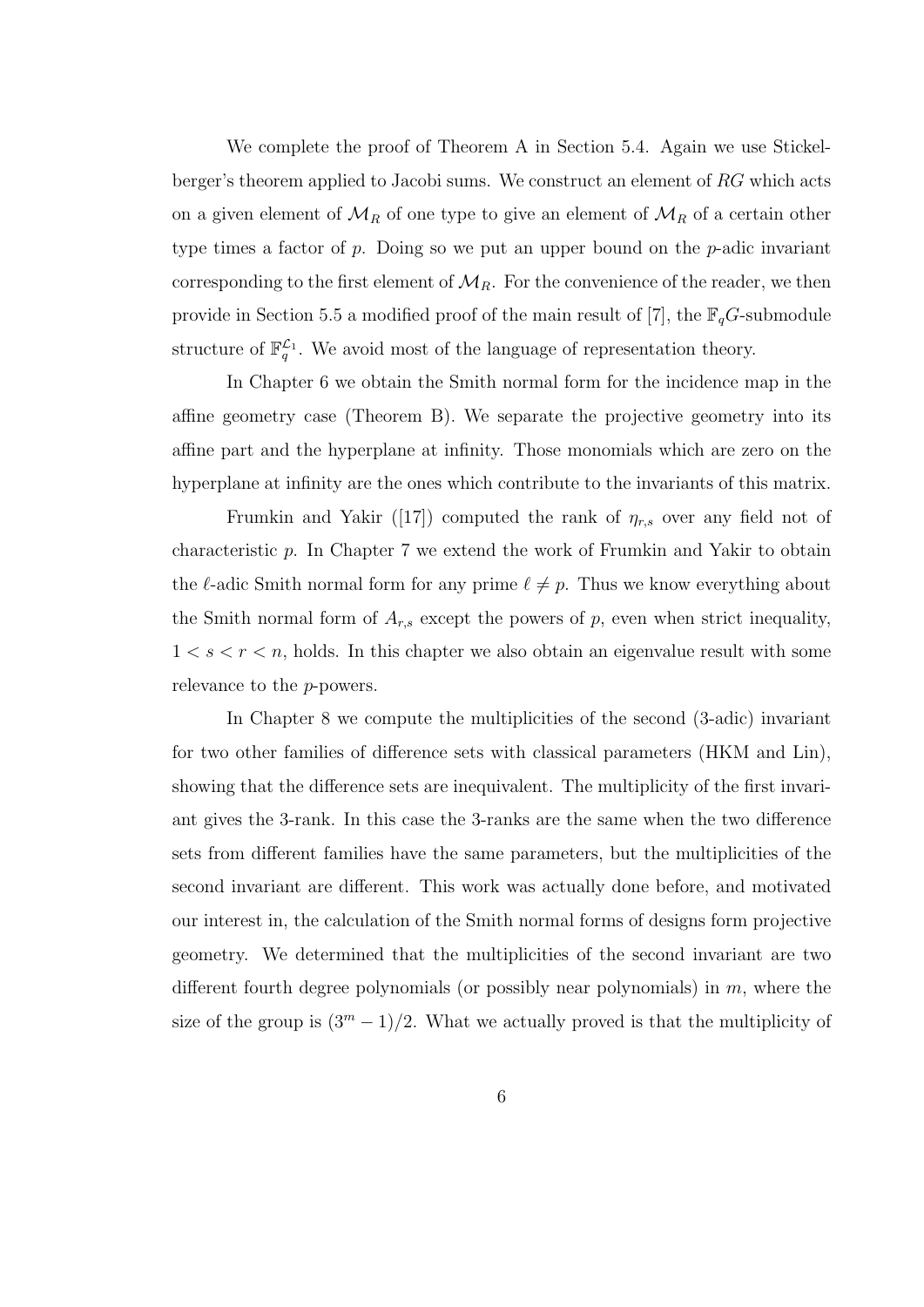the second invariant (except for very small values of  $m$ ) is either equal to a certain polynomial, or for some values of  $m$  the multiplicity might be less by exactly  $m$ . The proof that the Lin sets are difference sets is due to Arasu and Dillon [2]. Interestingly, from what we have seen of their technique, they may be able to resolve the ambiguity, and possibly compute the rest of the invariants.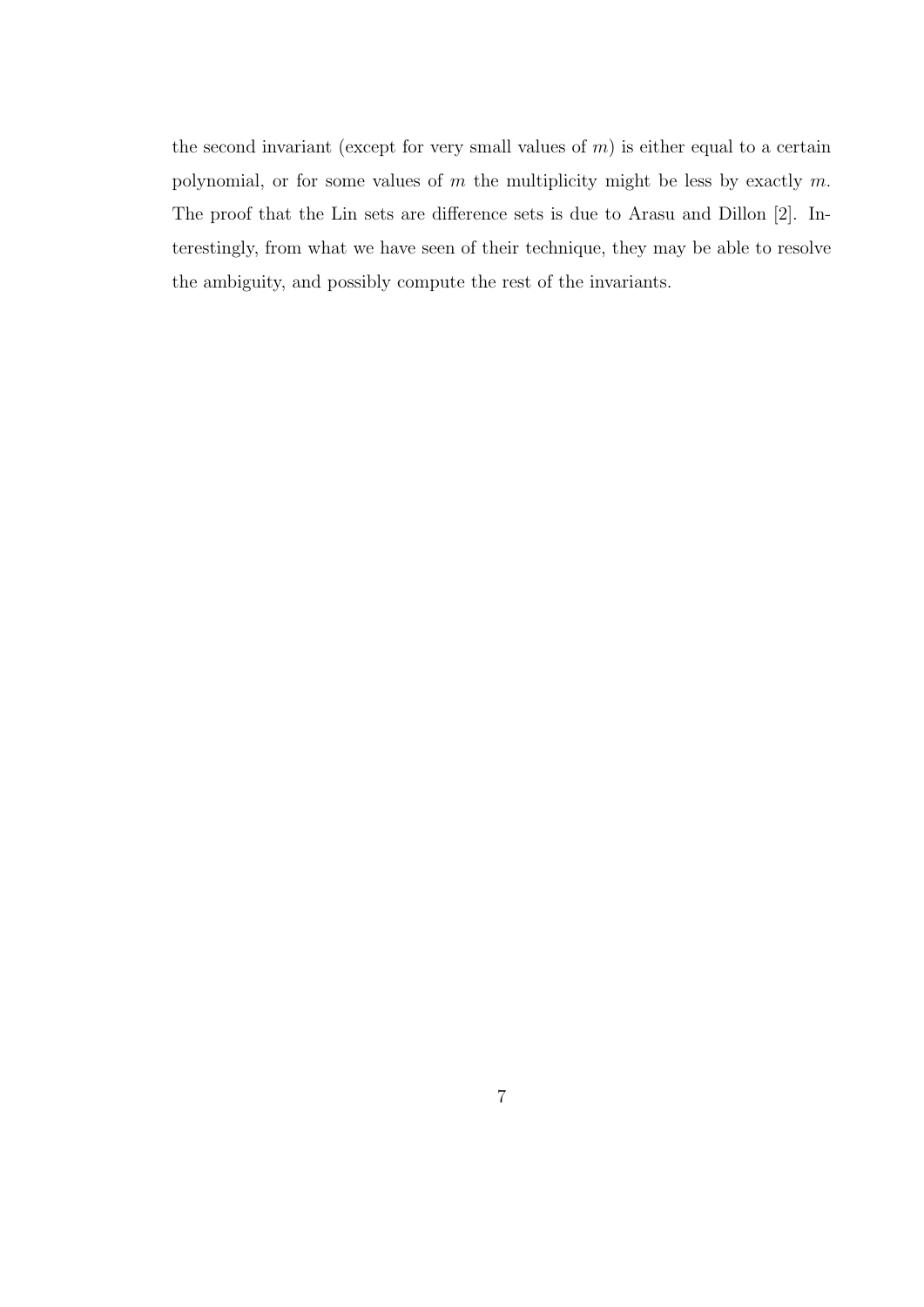## Chapter 2

## PRELIMINARIES

The main theme of this work was determining the *Smith normal form* of the incidence matrices of some designs. We begin by explaining the basic concepts.

## 2.1 Designs

Designs were introduced in the 1930s as designs for statistically balanced experiments. They were soon found to be interesting objects in their own right, with applications to finite geometry, coding theory, and other fields.

**Definition 2.1.1.** Let  $P$  be a set of v elements, called points, and let  $B$  be a collection (possibly a multiset) of b subsets of  $P$ , each of size k, called blocks. We call  $\mathcal{D} = (\mathcal{P}, \mathcal{B})$  a 2-design, or 2- $(v, k, \lambda)$  design, if there is an integer  $\lambda = \lambda_2$  such that every pair of points in  $P$  is contained in exactly  $\lambda$  blocks of  $\beta$ .

In general, for  $t < k$ ,  $\mathcal{D}$  is a t-design, or  $t-(v, k, \lambda)$  design, if there is an integer  $\lambda = \lambda_t$  such that every t-subset of  $P$  is contained in exactly  $\lambda$  blocks of  $\beta$ .

**Theorem 2.1.2.** If  $D$  is a t-design for some positive integer t, then  $D$  is also a  $(t-1)$ -design. In particular, if  $\mathcal D$  is a 2-design, then each point occurs in exactly  $r = \lambda_1$  blocks. We call r the replication number of D. Every system of k-subsets is trivially a 0-design with  $\lambda_0 = b$ .

**Proof:** See for instance [10, p. 259].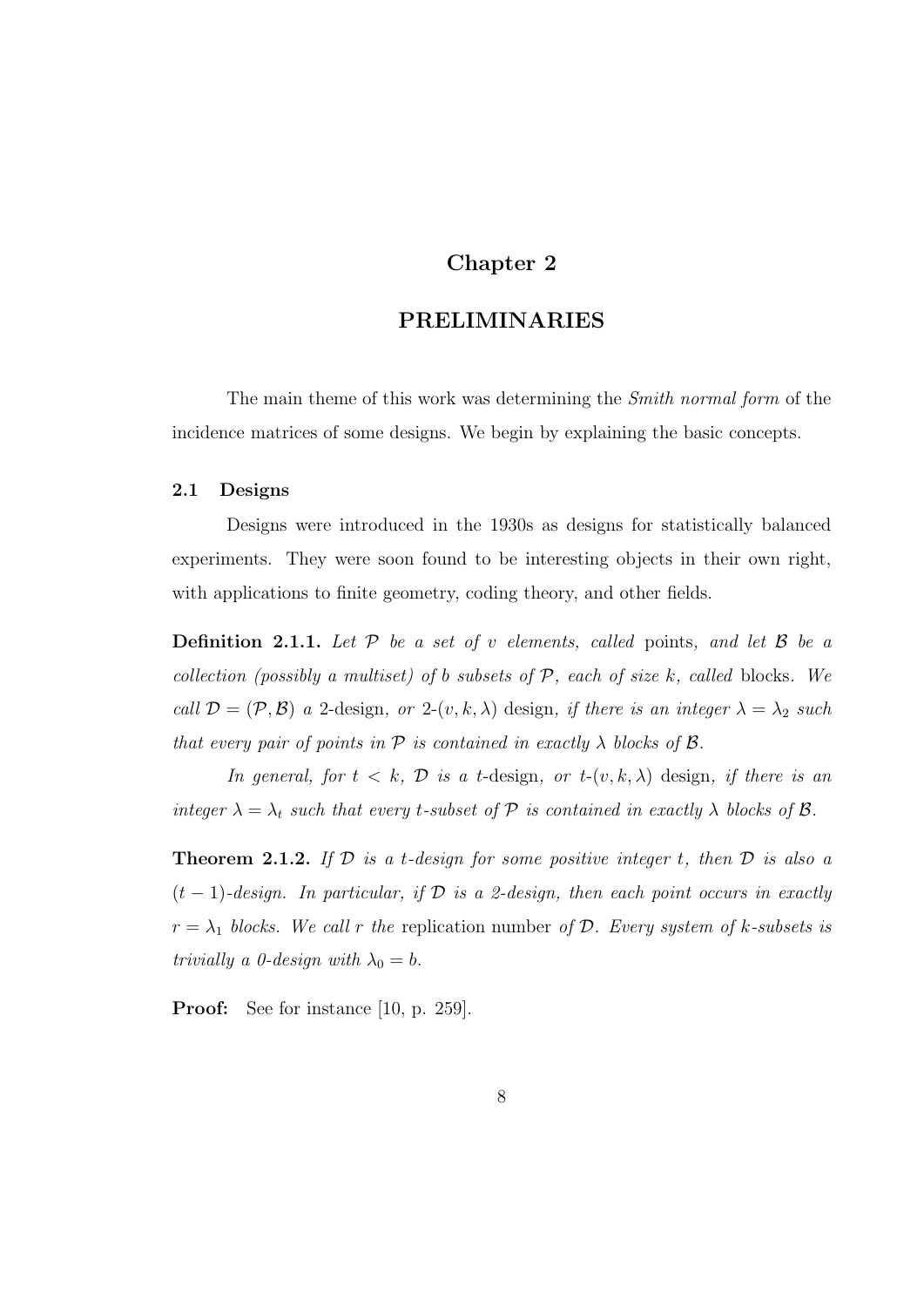In this work we will be concerned specifically with 2-designs. The parameters of the 2-design,  $(v, k, \lambda, b, r)$ , are not all independent. Counting the number of pairs  $(p, B)$  of one point and one block, with  $p \in B$ , yields

$$
bk = vr.
$$

Second, we can count the number of triples  $(p_1, p_2, B)$ ,  $p_1 \neq p_2$ ,  $\{p_1, p_2\} \subset B$ , of a block and two of its points, in either of two ways. The number of ordered distinct pairs in each block is  $k(k-1)$ , so we get  $bk(k-1)$ . Also, the total number of ordered pairs of distinct points is  $v(v-1)$  and each is in  $\lambda$  blocks, so we get

$$
bk(k-1) = v(v-1)\lambda
$$

which reduces to

$$
r(k-1) = (v-1)\lambda.
$$

The classical examples of 2-designs arise from projective and affine geometries over finite fields. Let  $PG(m, q)$  be the m-dimensional projective geometry over the finite field  $\mathbb{F}_q$ , where q is a prime power. That is,  $PG(m, q)$  is the set of subspaces of an  $(m + 1)$ -dimensional vector space over  $\mathbb{F}_q$ , with inclusion the incidence relation. Similarly let  $AG(m, q)$  be the m-dimensional affine geometry over  $\mathbb{F}_q$ . This geometry includes all cosets of subspaces of an *m*-dimensional vector space over  $\mathbb{F}_q$ . Let  $\begin{bmatrix} m \\ i \end{bmatrix}$  $\left[\begin{matrix} m \ i \end{matrix}\right]_q$ denote the number of  $i$ -dimensional subspaces of an  $m$ -dimensional vector space over  $\mathbb{F}_q$ . We have

$$
\begin{bmatrix} m \\ i \end{bmatrix}_q = \prod_{j=1}^i \frac{(q^{m-i+j} - 1)}{(q^j - 1)}.
$$

(We call these numbers generalized binomial or Gaussian coefficients and note that if we treat q as a continuous variable and let  $q \to 1$ , the limits are the ordinary binomial coefficients.)

The following are the classical examples of 2-designs.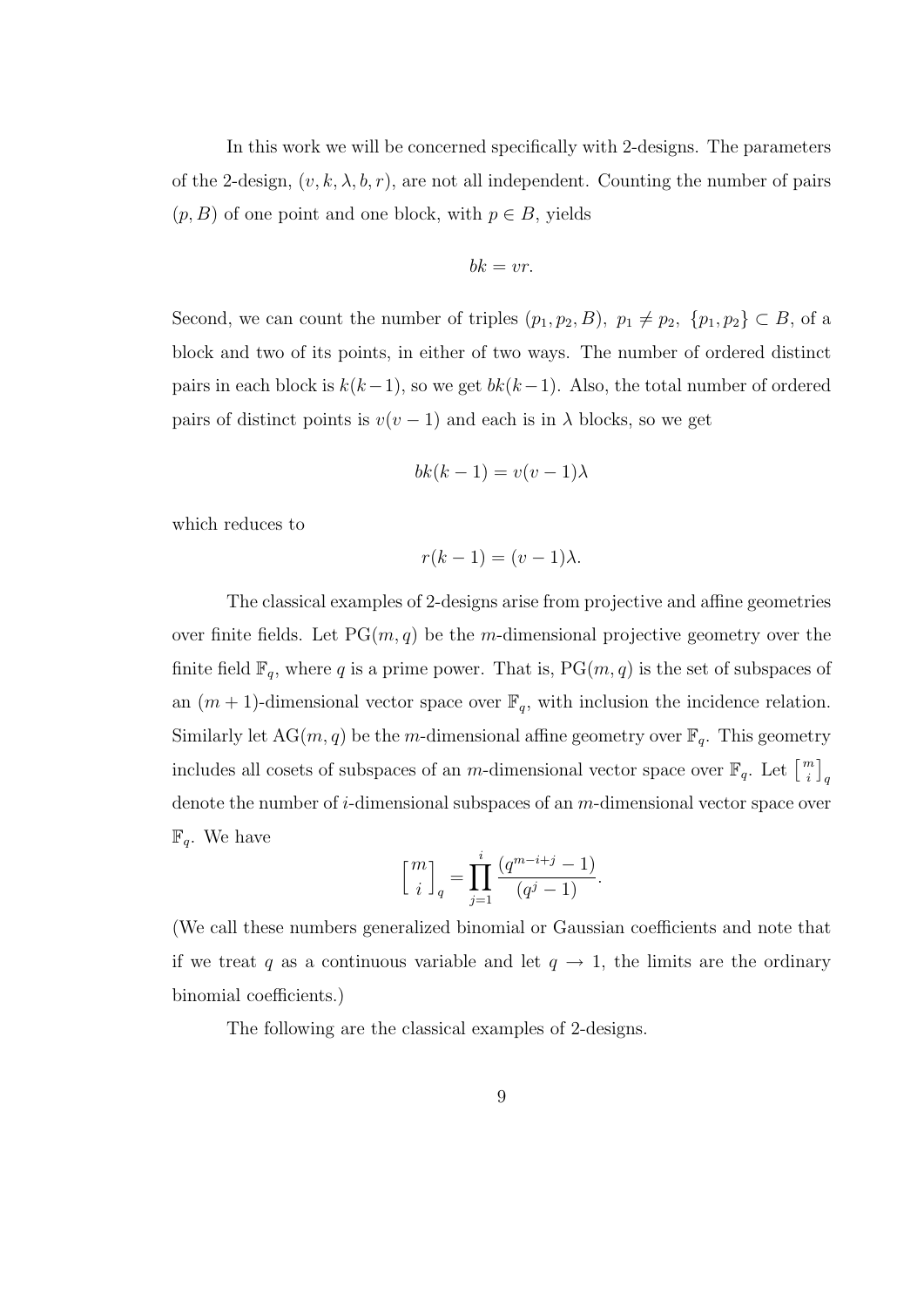Example 2.1.3. The points of  $PG(m, q)$  and the  $(d-1)$ -dimensional subspaces of  $PG(m, q)$  (d-dimensional vector subspaces) form a 2-design with parameters

$$
v = \begin{bmatrix} m+1 \\ 1 \end{bmatrix}_q = \frac{q^{m+1}-1}{q-1}
$$

$$
k = \begin{bmatrix} d \\ 1 \end{bmatrix}_q = \frac{q^d-1}{q-1}
$$

$$
\lambda = \begin{bmatrix} m-1 \\ d-2 \end{bmatrix}_q, r = \begin{bmatrix} m \\ d-1 \end{bmatrix}_q, \text{ and } b = \begin{bmatrix} m+1 \\ d \end{bmatrix}_q
$$

.

We can obtain these parameters from the following general principle: given an *i*-dimensional vector subspace U of an *m*-dimensional vector space W over  $\mathbb{F}_q$ , the number of j-dimensional vector subspaces of W containing U is  $\begin{bmatrix} m-i \\ i-i \end{bmatrix}$  $\begin{bmatrix} m-i \\ j-i \end{bmatrix}$  $\frac{1}{q}$ 

**Example 2.1.4.** The points of  $AG(m, q)$  and the d-flats of  $AG(m, q)$  form a 2design with parameters

$$
v = q^m
$$
,  $k = q^d$ ,  $\lambda = \begin{bmatrix} m-1 \\ d-1 \end{bmatrix}_q$ ,  $r = \begin{bmatrix} m \\ d \end{bmatrix}_q$ , and  $b = q^{m-d} \begin{bmatrix} m \\ d \end{bmatrix}_q$ .

By d-flats of  $AG(m, q)$  we mean all cosets of d-dimensional vector subspaces of the m-dimensional vector space over  $\mathbb{F}_q$ .

We obtain the parameter r by noting that the d-flats through the origin are precisely the d-dimensional vector subspaces. Similarly,  $\lambda$  in this case is the number of d-dimensional vector subspaces containing the 1-dimensional vector subspace determined by the origin and one other point.

A design is nontrivial if not every (but at least one) k-subset of  $P$  occurs as a block. Nontrivial designs are sometimes called B.I.B.D.'s, or balanced incomplete block designs.

Fisher's theorem states that the number of blocks b in a 2-design is greater than or equal to the number of points v. If  $v = b$  then we call  $D$  a symmetric design. Symmetric designs have the special property that their duals are also designs, and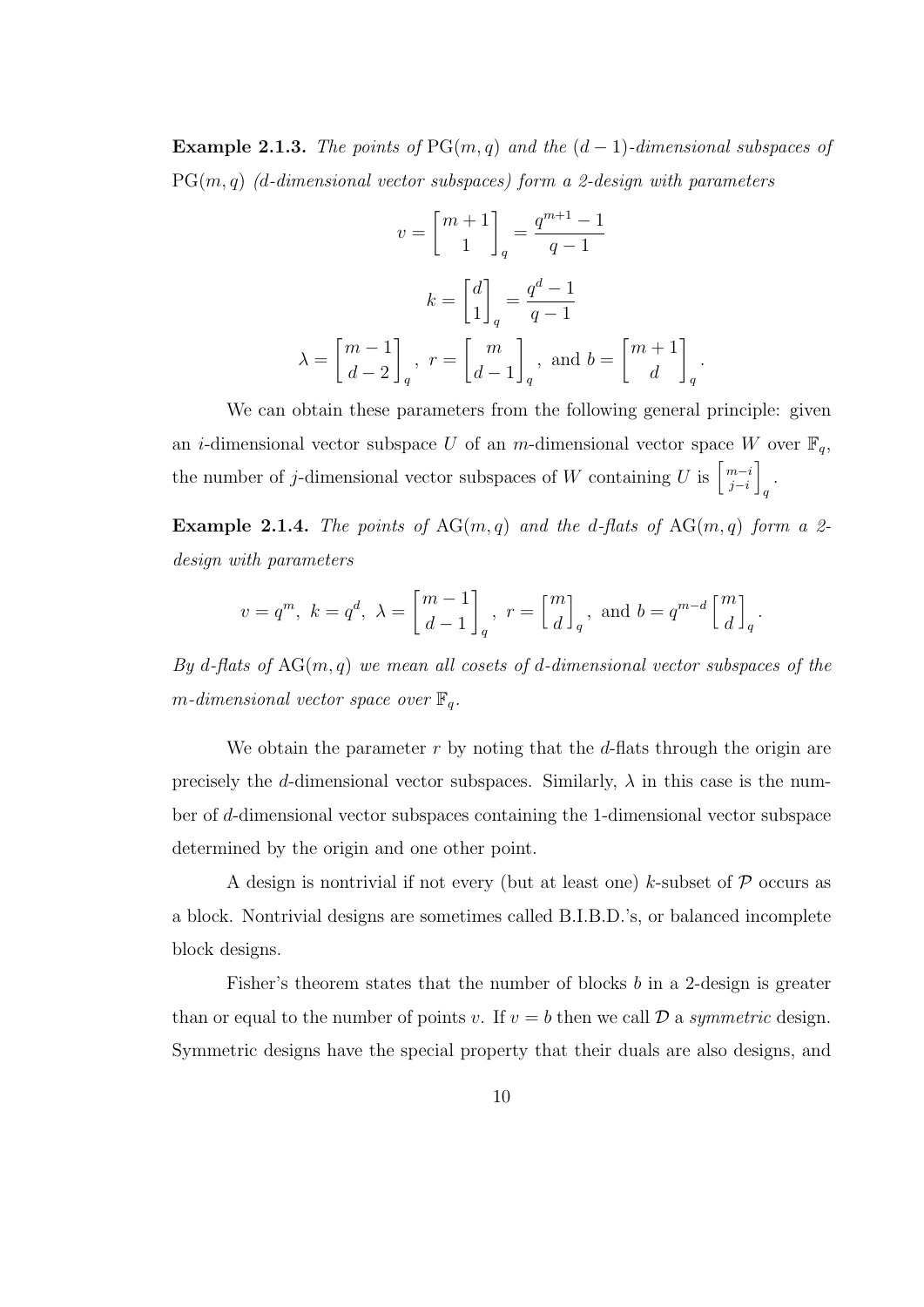the dual designs have the same parameters. That is, we can view  $\beta$  as the point set,  $P$  as the block set, and reverse the relation of containment. A symmetric design in which each pair of points is contained in  $\lambda$  blocks also has the property that each pair of blocks intersects in  $\lambda$  points. Thus a nontrivial symmetric design cannot have repeated blocks.

**Definition 2.1.5.** Two designs,  $\mathcal{D}_1 = (\mathcal{P}_1, \mathcal{B}_1)$  and  $\mathcal{D}_1 = (\mathcal{P}_2, \mathcal{B}_2)$ , are said to be isomorphic if there exist a bijection  $\sigma: \mathcal{P}_1 \to \mathcal{P}_2$  and a bijection  $\rho: \mathcal{B}_1 \to \mathcal{B}_2$  such that for all  $p \in \mathcal{P}_1$  and  $B \in \mathcal{B}_1$ ,  $p \in B$  if and only if  $\sigma(p) \in \rho(B)$ .

Clearly isomorphic designs have identical parameters.

We will often treat a design interchangeably with its incidence matrix.

**Definition 2.1.6.** Given a design  $D$  with set of points  $\{p_1, p_2, \ldots, p_v\}$  and set of blocks  $\{B_1, B_2, \ldots, B_b\}$ , we call the  $b \times v$  matrix  $A = (a_{ij})$  an incidence matrix for D if the entry  $a_{ij} = 1$  if  $p_j \in B_i$  and  $a_{ij} = 0$  otherwise.

If we permute the order in which we label the points, and the order in which we label the blocks, the new incidence matrix will be that of an isomorphic design. Algebraically, two designs  $\mathcal{D}_1$  and  $\mathcal{D}_2$  are isomorphic if there are a  $b \times b$  permutation matrix S and a  $v \times v$  permutation matrix T such that the corresponding incidence matrices satisfy

$$
SA_1T=A_2.
$$

It may happen that  $SA_1T = A_1$ . In that case we call the transformation  $(S, T)$ an automorphism of the design. The set of all automorphisms of a design forms a group, the full automorphism group of the design. An automorphism group of a design is a subgroup of the full automorphism group.

Let  $I_k$  denote the  $k \times k$  identity matrix, let  $J_{i \times j}$  denote the  $i \times j$  matrix whose entries all equal 1, and let  $E$  denote the diagonal matrix with diagonal entries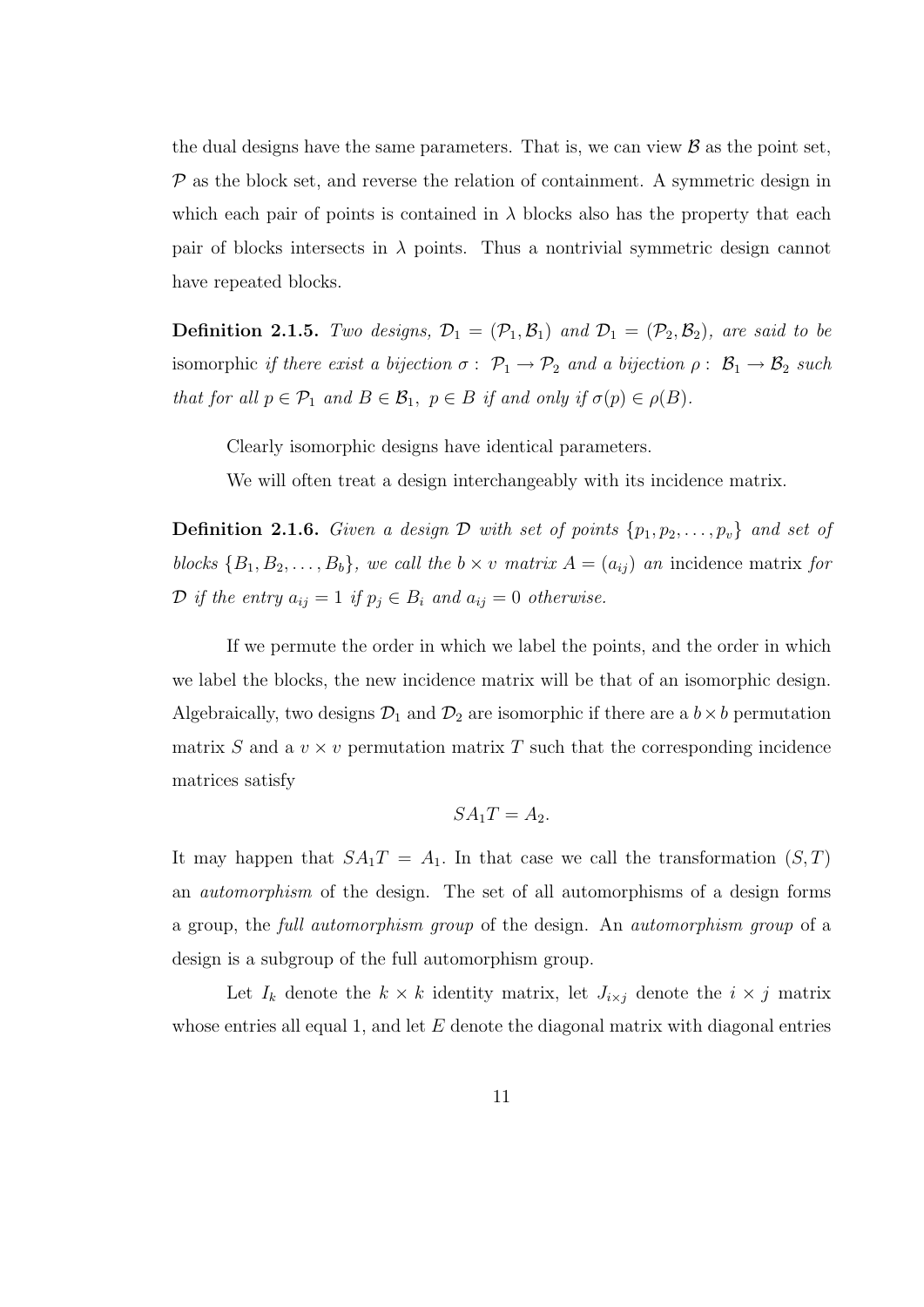$r_1, r_2, \ldots, r_v$ , where  $r_i$  is the replication number of point  $p_i$ . Then the definition of a 2-design with incidence matrix A can be stated in matrix form as

$$
A^{\top}A = E - \lambda I_{v \times v} + \lambda J_{v \times v}
$$
\n(2.1)

$$
AJ_{v \times v} = kJ_{b \times v}.
$$
\n
$$
(2.2)
$$

Some authors state in the definition of a 2-design that the replication number is constant. We now prove this fact, which is Theorem 2.1.2 in the case  $t = 2$ .

**Proof:** For simplicity let  $J = J_{v \times v}$  and let  $I = I_{v \times v}$ . Right multiply each side of  $(2.1)$  by J and use  $(2.2)$  to get

$$
A^{\top}AJ = (E - \lambda I + \lambda J)J
$$

$$
A^{\top}kJ_{b\times v} = EJ - \lambda J + v\lambda J
$$

$$
kEJ = EJ - \lambda J + v\lambda J
$$

$$
(k-1)EJ = (v-1)\lambda J
$$

which shows that  $(k - 1)r_i = (v - 1)\lambda$  for each i, that is,  $r = (v - 1)\lambda/(k - 1)$  and  $E = rI$ .  $\Box$ 

#### 2.2 Smith normal form

We will be interested in the Smith normal form of incidence matrices.

**Definition 2.2.1.** Let R be a principal ideal domain (P.I.D.) and let  $A = (a_{ij})$  be an  $n \times m$  matrix with entries from R and let the rank of A be r. We will call a matrix  $S = (s_{ij})$  the Smith normal form of A if it satisfies these properties:

(1)  $s_{i,j} = 0$  if  $i \neq j$ . The nondiagonal entries of S are 0.

(2)  $s_{i,i}$  |  $s_{i+1,i+1}$  if  $1 \leq i < r$ . Each diagonal entry divides its successor, up to the rank of A.

(3)  $s_{i,i} = 0$  if  $i > r$ .

(4)  $S = PAQ$ , where P and Q are invertible matrices over R.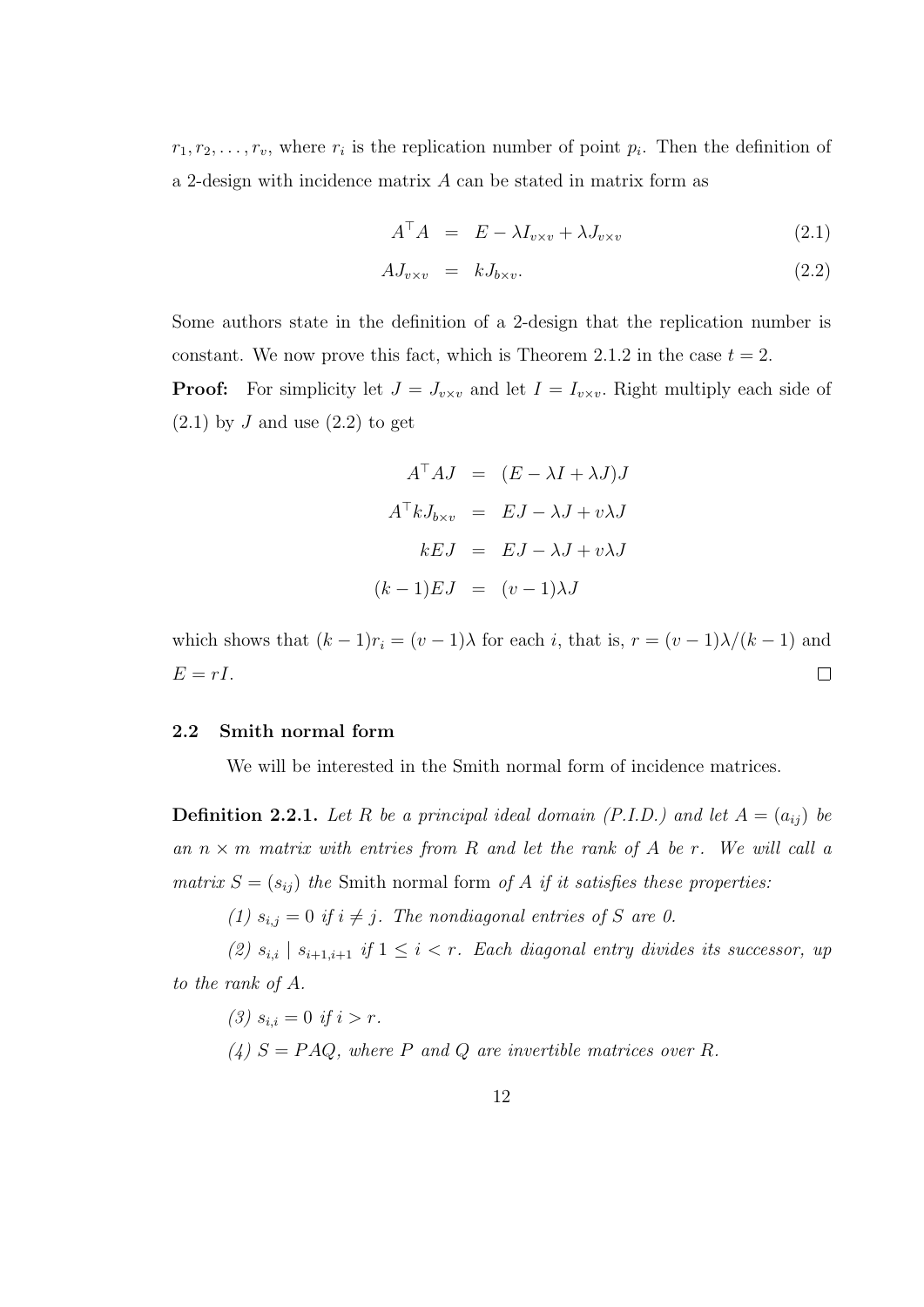By performing elementary row and column operations, it is always possible to transform A into the Smith normal form. The diagonal entries of S are unique up to multiplication by units of the ring  $R$ , and are called the *invariants* of  $A$  or the *elementary divisors* of A. (For proofs, see [31].)

The following lemma is not difficult to prove, (See [25] for references.)

**Lemma 2.2.2.** Let  $C = AB$  be the product of matrices over a principal ideal ring. For a matrix M, let  $d_i(M)$  denote the i<sup>th</sup> invariant of M. Also define  $D_i(M)$  =  $d_1(M) \cdots d_i(M)$  for  $1 \leq i \leq \text{rank}(M)$ . Then

$$
d_i(A) | d_i(C) \text{ and } d_i(B) | d_i(C), \quad 1 \leq i \leq \text{rank}(C).
$$

Furthermore

$$
(D_i(A)D_i(B)) | D_i(C).
$$

Klemm proved some basic results about the invariants of incidence matrices of 2-designs. In fact, he considers a slightly more general class of incidence structure, which he calls a partial block design (*Semiblockplan*). He still assumes that the number of blocks through any one point is

$$
r = n + \lambda \quad n > 0, \ r > 0
$$

and that the number of blocks through any pair of points is  $\lambda$ . He omits the assumption that every block has the same number of points. Then we have ([25, Theorem  $A$ ] $):$ 

Theorem 2.2.3. Let A be the incidence matrix for a partial block design with v points and b blocks and let n,  $\lambda$ , and the invariants  $d_1, \ldots, d_v$  be as above. Let  $\delta$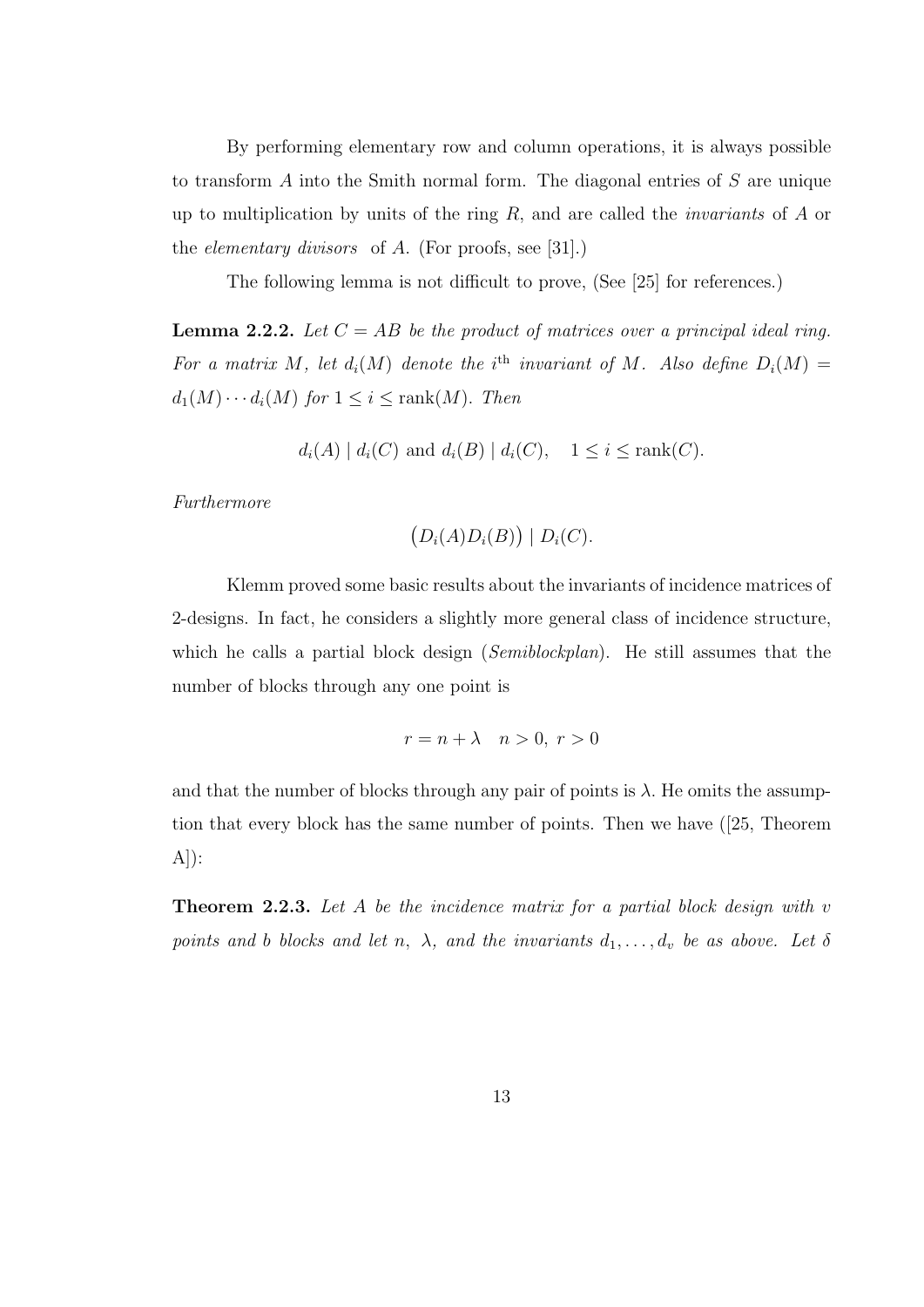be the greatest common divisor of n and  $\lambda$ . Let p be any prime number dividing n. Then

\n- (a) 
$$
d_1 = 1
$$
,  $(d_1 \cdots d_i)^2 \mid \delta n^{i-1}$  for  $2 \leq i \leq v-1$ ,  $(d_1 \cdots d_v)^2 \mid (n + \lambda v)n^{v-1}$ .
\n- (b)  $d_i \mid n$  for  $2 \leq i \leq v-1$ ,  $d_v \mid rn/\delta$ .
\n- (c)  $p \mid d_i$  for  $(b+1)/2 < i \leq v$ .
\n

Note that frequently  $b + 1 \geq 2v$ . For the symmetric case we have this result ([25, Theorem B]):

Theorem 2.2.4. Let A be the incidence matrix for a symmetric 2-design, so that  $v = b$  and  $k = r$ . Let p be any prime dividing n and not dividing  $\lambda$ , and let  $x_p$  denote the p-part of  $x$ . Then

\n- (a) 
$$
d_1 \cdots d_v = kn^{(v-1)/2}
$$
.
\n- (b)  $d_v = kn/\delta$ .
\n- (c)  $(d_i d_{v+2-i})_p = n_p$  for  $3 \leq i \leq v-1$ .
\n

#### 2.3 Cyclic difference sets

We first define difference set.

**Definition 2.3.1.** A subset D of a group  $(G,+)$  is a difference set if every nonidentity element of G can be represented in exactly  $\lambda$  distinct ways as a difference  $d_1 - d_2$  of members of the set D.

If a difference set D has size k in a group of size v, we call D a  $(v, k, \lambda)$ difference set. The relation to designs is immediate. We can take the elements of G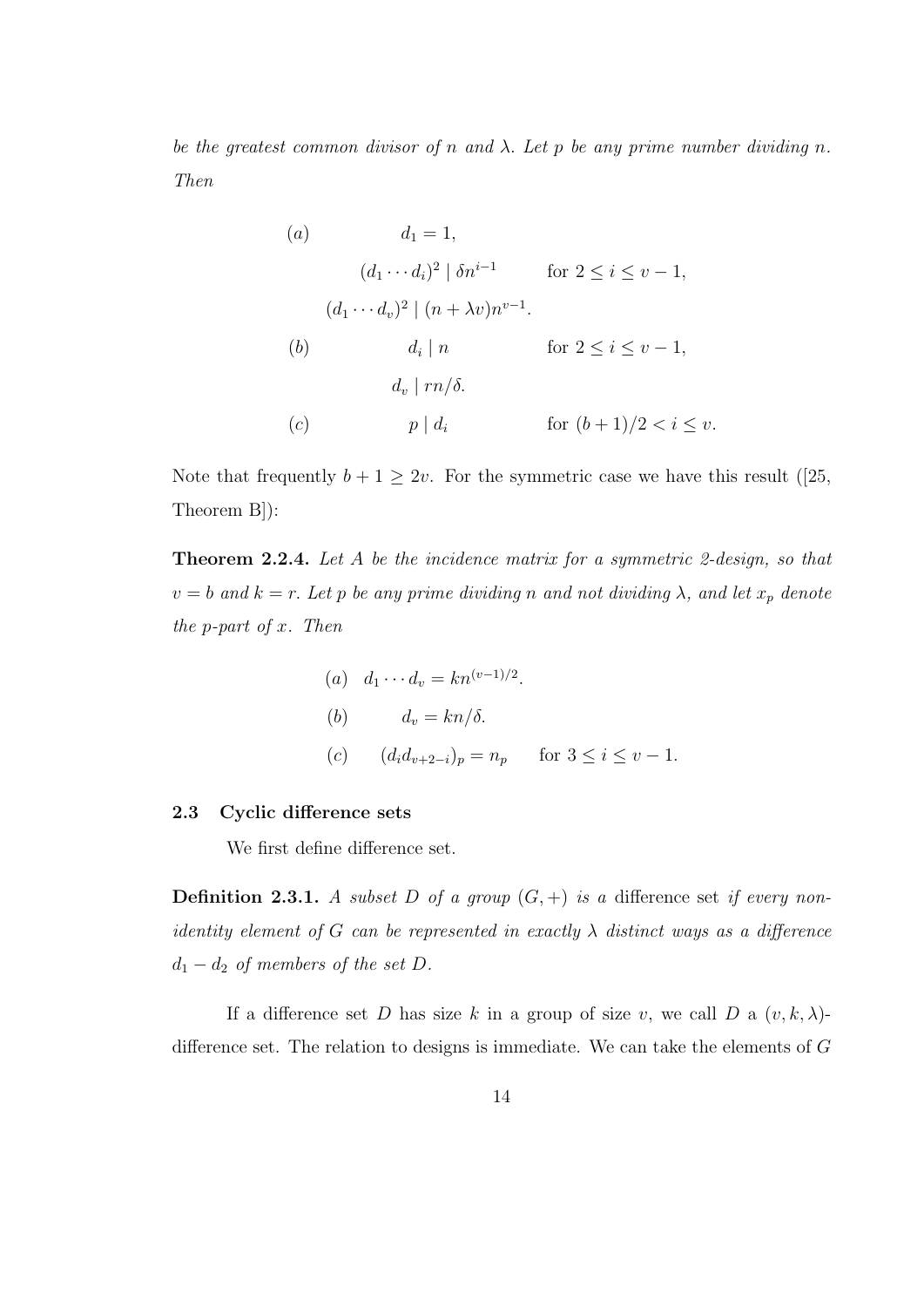to be the point set, and take the block set to be  $\{g+D \mid g \in G\}$ , where  $g+D$  denotes  ${g + d \mid d \in D}$ . The result is a  $(v, k, \lambda)$ -design  $D$ , which we call the *development* of D.

We can also take a  $(v, k, \lambda)$ -symmetric design and ask whether there is a corresponding difference set. The answer is yes, if the design admits a regular group action—that is—if there is a group of order  $v$  acting transitively on the points, such that the image of any block is another block.

The reader should be aware that group operation is often written as multiplication, in which case 'differences' would be written as  $d_1 d_2^{-1}$ . In this work we shall be interested in certain cyclic difference sets, that is, difference sets in the additive group  $\mathbb{Z}_v$ .

We now give the Singer construction of the family of difference sets whose development is the same design as Example 2.1.3 with  $d = m$  (points are projective points and blocks are projective hyperplanes). Let  $q = p<sup>t</sup>$  be a prime power, and let  $m > 2$  be an integer. Then we will view  $\mathbb{F}_{q^m}$ , the field with  $q^m$  elements, as the vector space V over the field  $\mathbb{F}_q$ . The trace from  $\mathbb{F}_{q^m}$  to  $\mathbb{F}_q$ ,

$$
\begin{array}{rcl}\n\operatorname{Tr}_{q^m/q} : & \mathbb{F}_{q^m} \quad \to \quad \mathbb{F}_q \\
x \quad \mapsto \quad x + x^q + \dots + x^{q^{m-1}},\n\end{array}
$$

is a linear functional on V. Therefore, if  $a \neq 0 \in \mathbb{F}_{q^m}$  and  $c \in \mathbb{F}_q$ , the elements  $x \in \mathbb{F}_{q^m}$  which satisfy

$$
\text{Tr}_{q^m/q}(ax) = c
$$

form an affine hyperplane in V, and if  $c = 0$ , they form a subspace of codimension 1.

Now let  $\gamma$  be a generator of  $\mathbb{F}_{q^m}^*$ , the cyclic multiplicative group of  $\mathbb{F}_{q^m}$ . Then the map  $\beta : x \mapsto \gamma x$  is a vector space automorphism on V, and also an automorphism on the projective geometry  $PG(m-1, q) \cong \mathbb{F}_{q^m}^* / \mathbb{F}_{q}^*$ . The cyclic group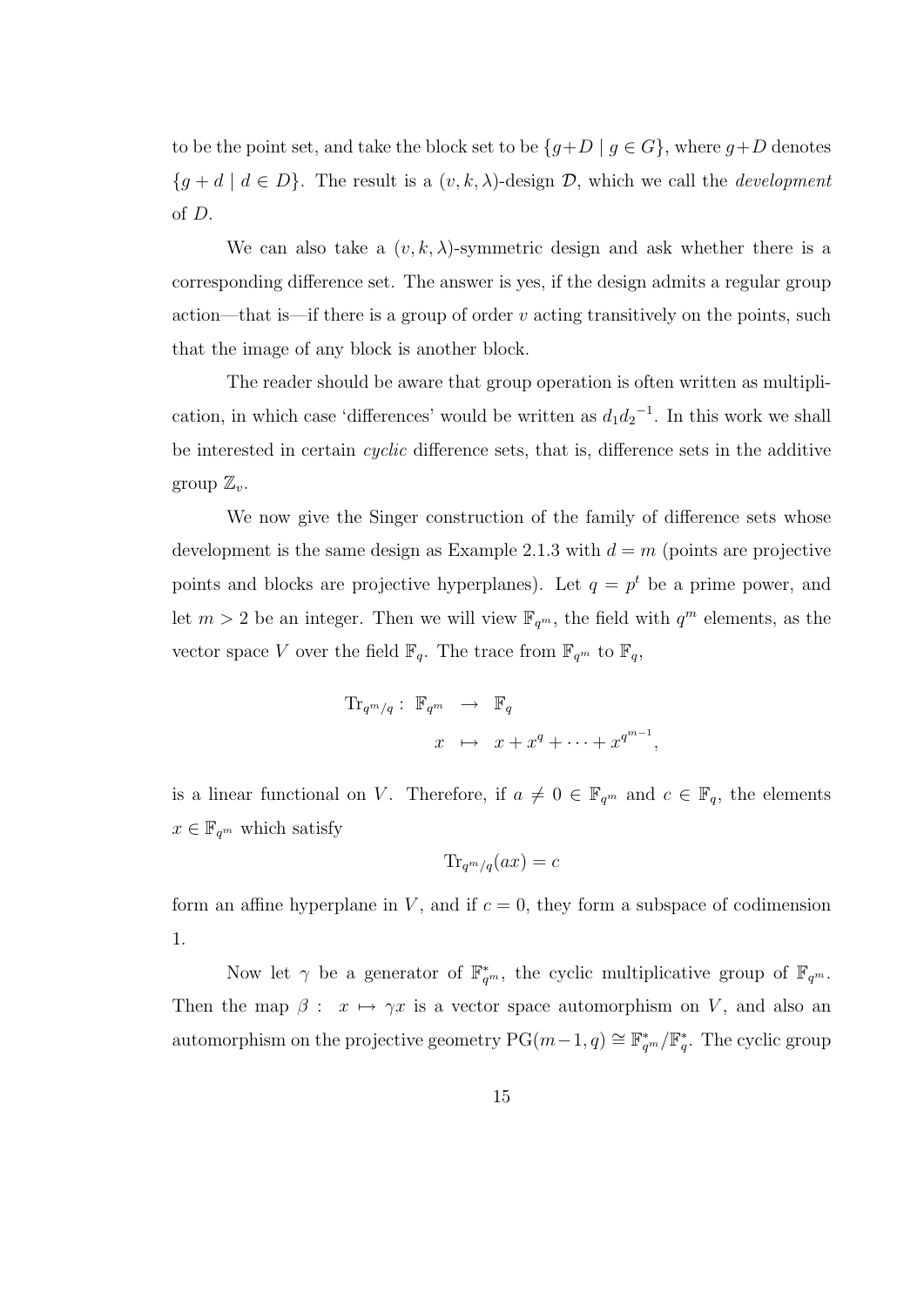generated by  $\beta$  in Aut(PG( $m-1, q$ )) permutes all the points of PG( $m-1, q$ ) in one cycle, the *Singer* cycle. It must also permute all the hyperplanes of  $PG(m-1, q)$ in a Singer cycle. The reason is that two linear functionals on  $V$  have the same set of zeros if and only if one is a multiple of the other (over  $\mathbb{F}_q$ ). Since for  $e \in$  $\mathbb{F}_q$ ,  $\text{Tr}_{q^m/q}(cx) - e \text{Tr}_{q^m/q}(dx) = \text{Tr}_{q^m/q}((c-de)x)$  is not an identically zero function of x unless  $c = de$ , the equations

$$
\text{Tr}_{q^m/q}(\gamma^i x) = 0, \ 0 \le i \le \frac{q^m - 1}{q - 1} - 1,
$$

give  $\frac{q^m-1}{q-1}$  distinct hyperplanes.

Since we have a symmetric design with a regular automorphism group, any block determines a difference set. In particular, let  $\rho$  be the natural epimorphism  $\rho: \mathbb{F}_{q^m}^* \to \mathbb{F}_{q^m}^*/\mathbb{F}_q^*.$  The set

$$
\left\{ \rho(x) \mid x \in \mathbb{F}_{q^m}^*, \ \text{Tr}_{q^m/q}(x) = 0 \right\}
$$

is the *Singer* difference set in the cyclic group  $\mathbb{F}_{q^m}^*/\mathbb{F}_q^*$ .

### 2.4 p-adic numbers

Every field of characteristic 0 contains the rational numbers. We find that the rational numbers are not complete with respect to a norm, that is, not all Cauchy sequences of rational numbers converge to a rational number. Usually we take the Archimedean norm, which is the absolute value of a rational. Then if we complete the rational numbers by including the limits of all sequences which are Cauchy with respect to this norm, we get the real numbers. If we adjoin  $i =$ √  $\overline{-1}$ , and complete  $\mathbb{Q}(i)$  with respect to the Archimedean norm, we get all the complex numbers.

The Archimedean norm is not the only choice of a norm. We define a norm in this sense to be any map  $\Vert * \Vert$  from the field to the nonnegative real numbers satisfying

1.  $||x|| = 0$  if and only if  $x = 0$ .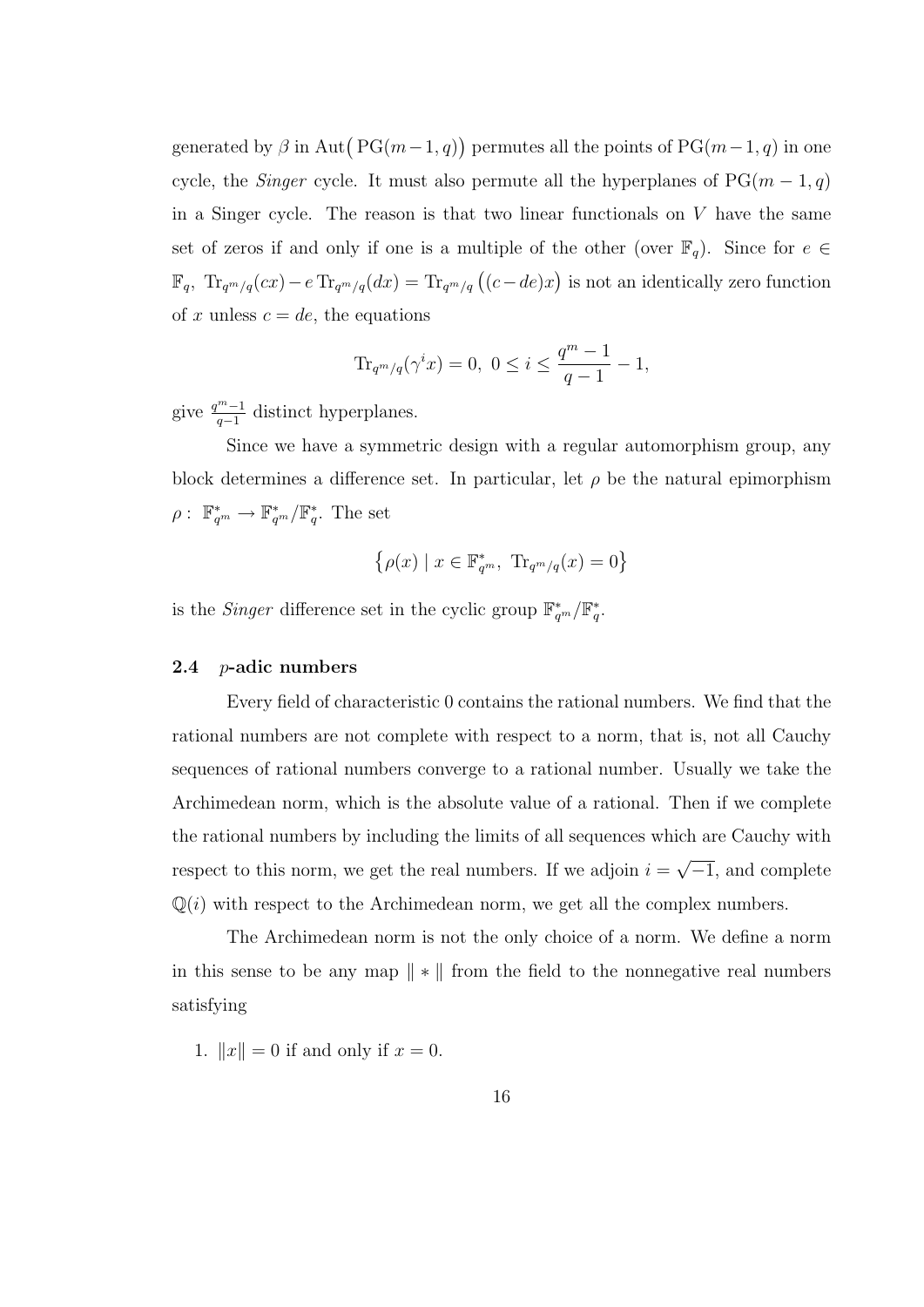- 2.  $||x \cdot y|| = ||x|| \cdot ||y||$
- 3.  $||x + y|| \le ||x|| + ||y||$ .

It turns out that the only other norm possible is based on p-adic valuation. That is, given a prime p, and integers a and  $b \neq 0$ , the p-adic valuation  $\nu_p(a/b)$  of the fraction  $a/b$  is the number of times p divides a minus the number of times p divides b. The valuation of 0 is infinite, and we define the norm to be

$$
||x|| = p^{-\nu_p(x)}.
$$

With this norm we get  $||x + y|| \leq \max{||x||, ||y||}$ . We can write any rational number, as well the the limit of any sequence that is Cauchy under this norm, as the convergent series

$$
x = p^{\nu_p(x)}(a_0 + a_1p + a_2p^2 + \cdots), \quad a_0 \neq 0, \ 0 \le a_i < p, \ i = 0, 1, 2, \ldots.
$$

We call this field the *p*-adic numbers  $\mathbb{Q}_p$  and say it is a *local* field, localized at p. Further, we call those numbers with nonnegative valuation  $\mathbb{Z}_p$ , the ring of p-adic integers, a local ring. In general, we can define a local ring as any integral domain with a unique maximal ideal, and we can define a local field as the field of fractions of a local ring. The unique maximal ideal of  $\mathbb{Z}_p$  is the set of integers with positive valuation,  $\mathfrak{p} = p\mathbb{Z}_p$ , and we have  $\mathbb{Z}_p/p\mathbb{Z}_p \cong \mathbb{F}_p$ .

Now let  $q = p^t$ , and extend  $\mathbb{Q}_p$  by adjoining the roots of  $x^q = x$ . We designate by  $\xi_{q-1}$  a primitive  $(q-1)$ <sup>th</sup> root of unity and we designate the set of all roots of  $x^q = x$  by  $T_q$ . It is a consequence of Hensel's lemma that  $K = \mathbb{Q}_p(\xi_{q-1})$  is an extension of degree t over  $\mathbb{Q}_p$ , and it is the unique unramified extension of degree t (see [26], pp. 67-68). The ring of integers is  $R = \mathbb{Z}_p[\xi_{q-1}]$ ,  $\mathfrak{P} = pR$  is the unique maximal ideal and  $R/pR \cong \mathbb{F}_q$ . In fact, we can write any element of the field K in the form

$$
x = p^{\nu_p(x)}(a_0 + a_1p + a_2p^2 + \cdots), \quad a_0 \neq 0, \ a_i \in T_q, \ i = 0, 1, 2, \ldots
$$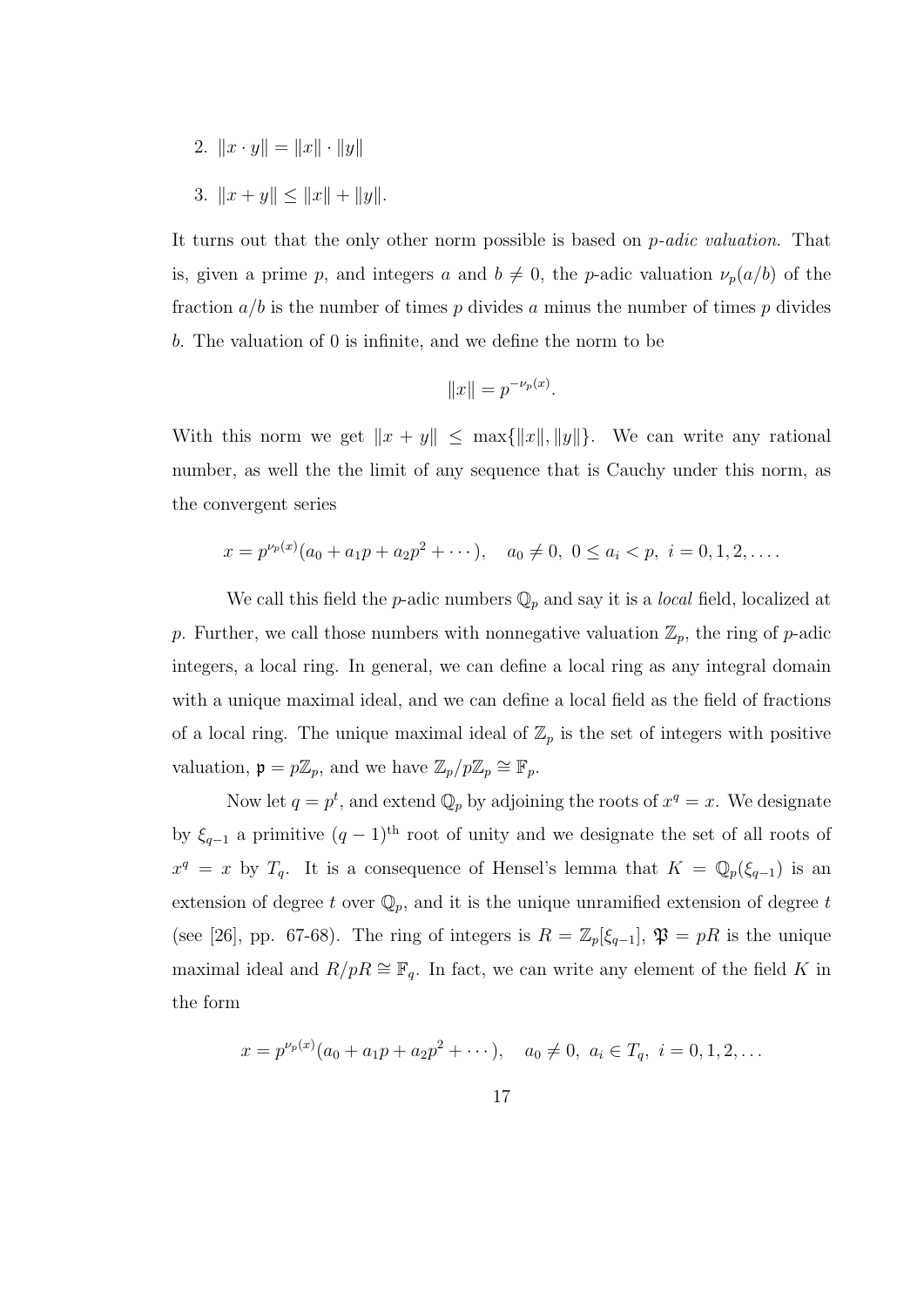and we see that each element of  $\mathbb{F}_q$  is the reduction of an element of  $T_q$ .

#### 2.5 Character sums

The results of this work depend on the use of character sums over finite fields. In this section we will assume that  $G$  is an abelian group. We first define a character of a finite abelian group.

**Definition 2.5.1.** Let G be a group with v elements. A character of the group G is a mapping  $\chi$  of the elements of G to the  $v^{th}$  roots of unity of some field  $\mathbb F$  satisfying

$$
\chi(g_1g_2) = \chi(g_1)\chi(g_2)
$$

for any elements  $g_1$  and  $g_2$  of  $G$ .

If the group operation is written additively, we instead have

$$
\chi(g_1 + g_2) = \chi(g_1)\chi(g_2).
$$

It is useful to define the product of two characters on G by

$$
\chi_1\chi_2(g)=\chi_1(g)\chi_2(g).
$$

With this definition the characters form a group  $G^*$  which is isomorphic to  $G$ .

If R is a ring and G is a group, then the group ring  $RG$  consists of elements of the form

$$
\sum_{g \in G} a_g g, \quad a_g \in R, \ \forall g \in G.
$$

The summation is formal and has nothing to do with the group operation, which we will write multiplicatively. We define the ring product by specifying for  $a, b \in R$ and  $g, h \in G$  that

$$
(ag)(bh) = (ab)(gh)
$$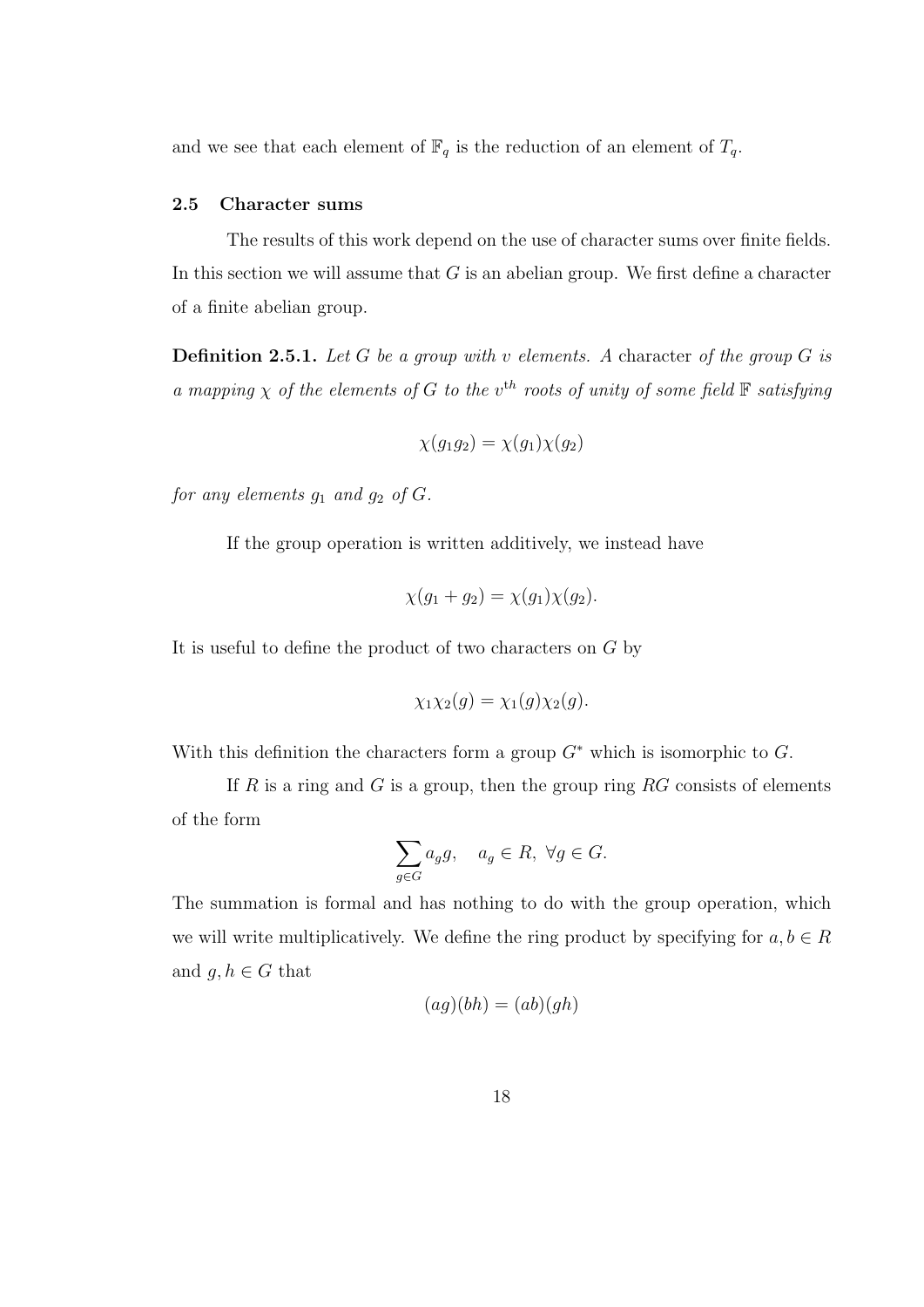and extending the operation linearly to any group ring elements. Of course, we also take  $ag + bg = (a + b)g$ . For any character  $\chi$  mapping G into an extension of R, we also define

$$
\chi\big(\sum_{g\in G}a_gg\big)=\sum_{g\in G}a_g\chi(g).
$$

We can use characters to determine whether a subset of an abelian group is a difference set. Let  $D \subset G$  be a subset of the abelian group G with identity element  $1_G$ . We also let D and G denote the elements of the group ring  $\mathbb{Z}G$  which are the formal sums of their elements, and we let  $D^{(-1)}$  denote the formal sum of the inverses of the elements of D. If D is a  $(v, k, \lambda)$ -difference set, from the definition of a difference set we immediately get

$$
D^{(-1)}D = (k - \lambda)1_G + \lambda G.
$$
\n
$$
(2.3)
$$

Now let  $\chi$  be any nontrivial character. We apply  $\chi$  to both sides of (2.3). Since  $\chi(G) = 0$ , we get

$$
\chi^{-1}(D)\chi(D) = k - \lambda \tag{2.4}
$$

for any nontrivial character. By the inversion formula (5.6), we can also conclude that if  $(2.4)$  holds for every nontrivial character, and the size of D is k, then  $(2.3)$ holds and D is a  $(v, k, \lambda)$ -difference set.

If our characters are the complex characters, we can go a little further, since  $\chi^{-1}(g)$  is then the complex conjugate of  $\chi(g)$  and  $\chi^{-1}(D)$  is the complex conjugate of  $\chi(D)$ . The criterion (2.4) is then that a proper nonempty subset of G is a difference set if and only if the magnitude of  $\chi(D)$  is the same for every nontrivial complex character  $\chi$ .

## 2.5.1 Characters of a finite field

Let  $q = p^t$  be a power of a prime and let  $\mathbb{F}_q$  be the field with q elements. We will be interested in characters of the additive group of the finite field  $(\mathbb{F}_q, +)$ ,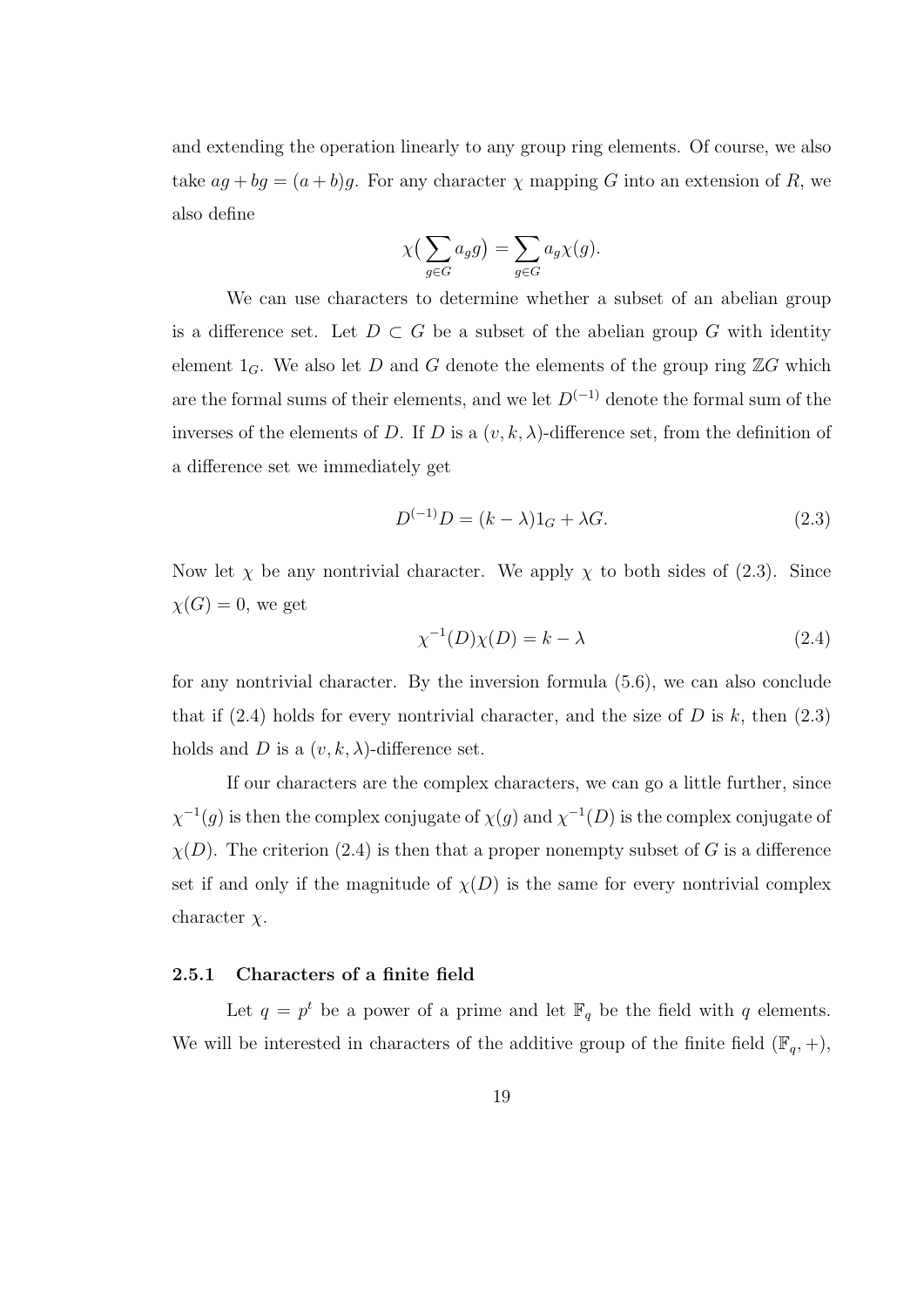which map the elements of the field to the  $p<sup>th</sup>$  roots of unity of some other field. We will also be interested in characters of the multiplicative group of nonzero elements  $(\mathbb{F}_q^*, \cdot)$ , which map the elements of the field to the  $(q-1)$ -roots of unity of some other field.

We also extend the definition of a multiplicative character  $\chi$  by setting  $\chi$ (0) = 0. The only exception will be the trivial multiplicative character, which sends every element, including 0, to 1. We also have a character that sends 0 to 0 and every nonzero element to 1. We will call this character the (multiplicative) *principal* character. With this definition we have a total of  $q$  multiplicative characters. The nontrivial characters form a group which is isomorphic to the multiplicative group of the field  $(\mathbb{F}_q^*, \cdot)$ . The principal character acts as the identity.

In the additive character group, we will use *principal* character and *trivial* character interchangeably.

## 2.5.2 Gauss sums

We define the Gauss sum.

**Definition 2.5.2 (Gauss sum).** Let  $\psi$  be an additive character of  $\mathbb{F}_q$  and let  $\chi$  be a multiplicative character of  $\mathbb{F}_q$ . Then we define the Gauss sum  $G(\psi, \chi)$  by

$$
G(\psi, \chi) = \sum_{x \in \mathbb{F}_q} \psi(x) \chi(x).
$$

We list some properties of Gauss sums.

- 1. If  $\psi$  and  $\chi$  are both trivial, then  $G(\psi, \chi) = q$ .
- 2. If  $\psi$  is trivial and  $\chi$  is principal, then  $G(\psi, \chi) = q 1$ .
- 3. If  $\psi$  is trivial and  $\chi$  is neither trivial nor principal, then  $G(\psi, \chi) = 0$ .
- 4. If  $\psi$  is nontrivial and  $\chi$  is trivial, then  $G(\psi, \chi) = 0$ .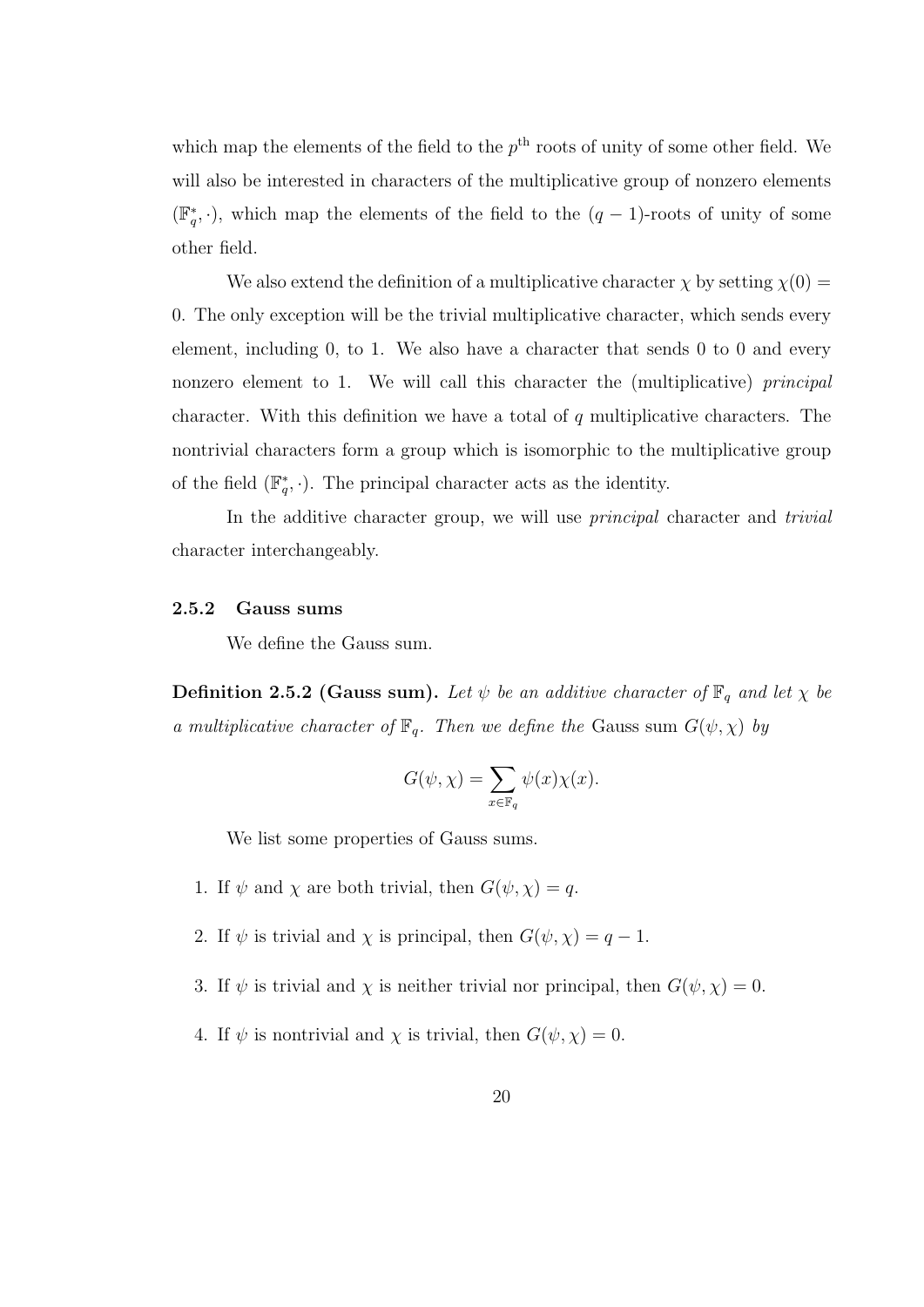- 5. If  $\psi$  is nontrivial and  $\chi$  is principal, then  $G(\psi, \chi) = -1$ .
- 6. If  $\psi$  is nontrivial and  $a \in \mathbb{F}_q$  we define  $\psi_a$  via  $\psi_a(x) = \psi(ax)$ . With this definition  $\psi_a$  is an additive character,  $\psi_0$  is the principal character,  $\psi_a \psi_b =$  $\psi_{a+b}$ , and all additive characters are obtained in this way. Since for  $a \neq 0$ ,

$$
G(\psi_a, \chi) = \chi(a^{-1})G(\psi, \chi),
$$

we can write all the Gauss sums in terms of our favorite additive character  $\psi$ .

We now consider the absolute trace function

Tr: 
$$
\mathbb{F}_q \to \mathbb{F}_p
$$
 via  
Tr  $(x) = x + x^p + \cdots + x^{p^{t-1}}$ .

Let  $\xi_p$  be a  $p^{th}$  root of unity in some field. Trace is an additive function, so

$$
\psi(x) := \xi_p^{\text{Tr}(x)}
$$

is an additive character of  $\mathbb{F}_q$ . Now we define

$$
g(\chi) := G(\psi, \chi).
$$

## 2.5.3 Jacobi sums

We will also need to use Jacobi sums of multiplicative characters of a finite field.

**Definition 2.5.3.** Let  $\chi_1$  and  $\chi_2$  be multiplicative characters of the finite field  $\mathbb{F}_q$ with the convention that  $\chi_i(0) = 0$  if  $\chi_i$  is nontrivial. Then the Jacobi sum is defined as

$$
J(\chi_1, \chi_2) = \sum_{x \in \mathbb{F}_q} \chi_1(x) \chi_2(1-x).
$$

We list some properties of the Jacobi sum.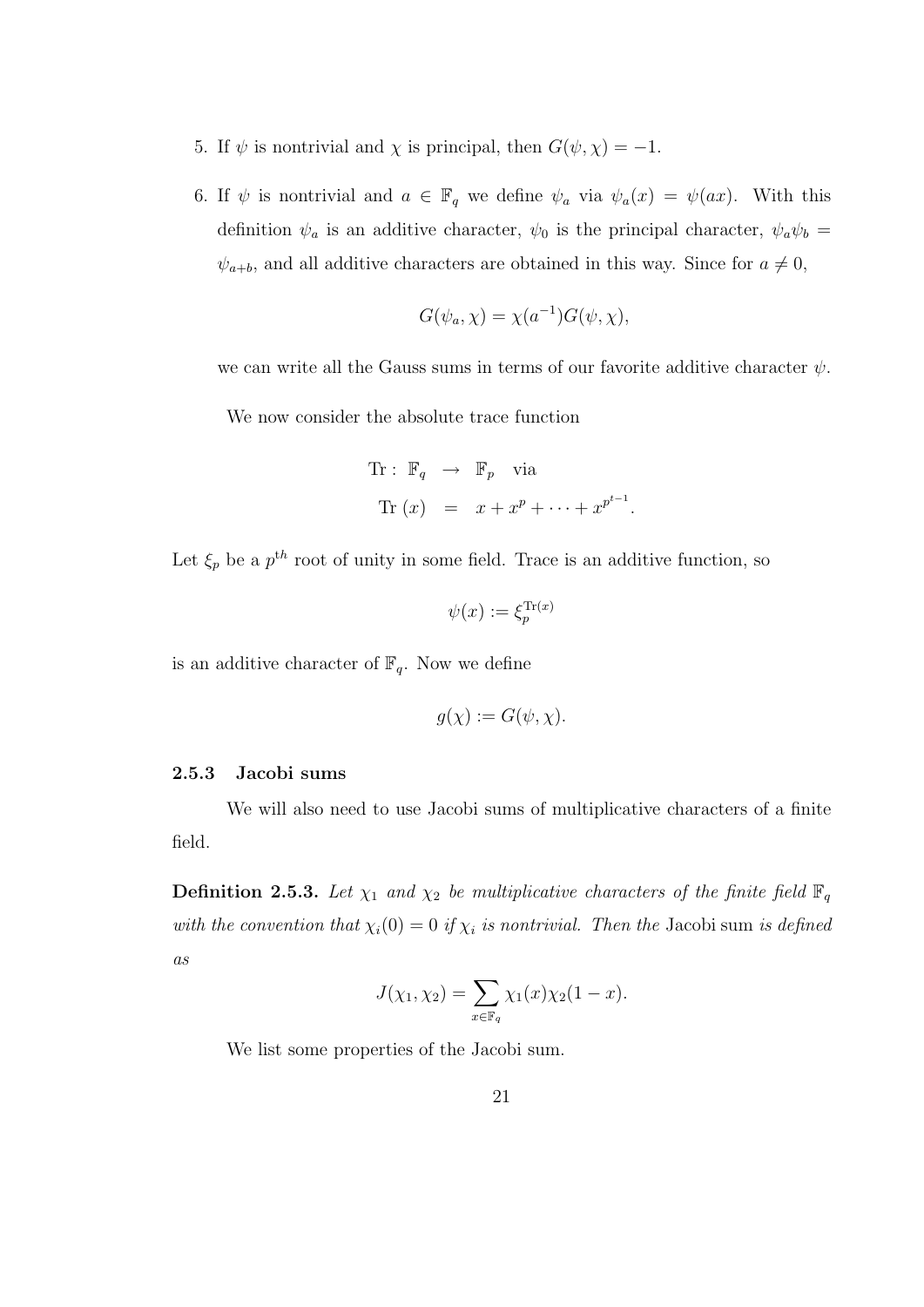- 1.  $J(\chi_1, \chi_2) = J(\chi_2, \chi_1)$ .
- 2. If  $\chi_1$  and  $\chi_2$  are both trivial, then  $J(\chi_1, \chi_2) = q$ .
- 3. If  $\chi_1$  is trivial and  $\chi_2$  is principal, then  $J(\chi_1, \chi_2) = q 1$ .
- 4. If  $\chi_1$  and  $\chi_2$  are both principal, then  $J(\chi_1, \chi_2) = q 2$ .
- 5. If  $\chi_1$  is trivial and  $\chi_2$  is neither trivial nor principal, then  $J(\chi_1, \chi_2) = 0$ .
- 6. If  $\chi_1$  is principal and  $\chi_2$  is neither trivial nor principal, then  $J(\chi_1, \chi_2) = -1$ .
- 7. If neither  $\chi_1$  nor  $\chi_2$  is principal but  $\chi_1 \chi_2$  is principal, then  $J(\chi_1, \chi_2) = -\chi(-1)$ .
- 8. If none of  $\chi_1, \chi_2$ , and  $\chi_1 \chi_2$  is trivial or principal, then

$$
J(\chi_1, \chi_2) = \frac{g(\chi_1)g(\chi_2)}{g(\chi_1 \chi_2)}.
$$

We include a proof of the last fact.

**Proof:** Letting  $z = x + y$  we get

$$
g(\chi_1)g(\chi_2) = \sum_{x \in \mathbb{F}_q} \chi_1(x)\xi_p^{\text{Tr}(x)} \sum_{y \in \mathbb{F}_q} \chi_2(y)\xi_p^{\text{Tr}(y)}
$$
  
\n
$$
= \sum_{x \in \mathbb{F}_q} \sum_{z \in \mathbb{F}_q} \chi_1(x)\chi_2(z-x)\xi_p^{\text{Tr}(z)}
$$
  
\n
$$
= \sum_{z \neq 0} \chi_1(z)\chi_2(z)\xi_p^{\text{Tr}(z)} \sum_{x \in \mathbb{F}_q} \chi_1(x/z)\chi_2(1-x/z)
$$
  
\n
$$
= g(\chi_1\chi_2)J(\chi_1, \chi_2)
$$

 $\Box$ 

## 2.5.4 The Stickelberger congruence

Using the Stickelberger congruence we know the p-adic valuation of Gauss sums and Jacobi sums in both the local case and the global case. Again let  $q = p<sup>t</sup>$ .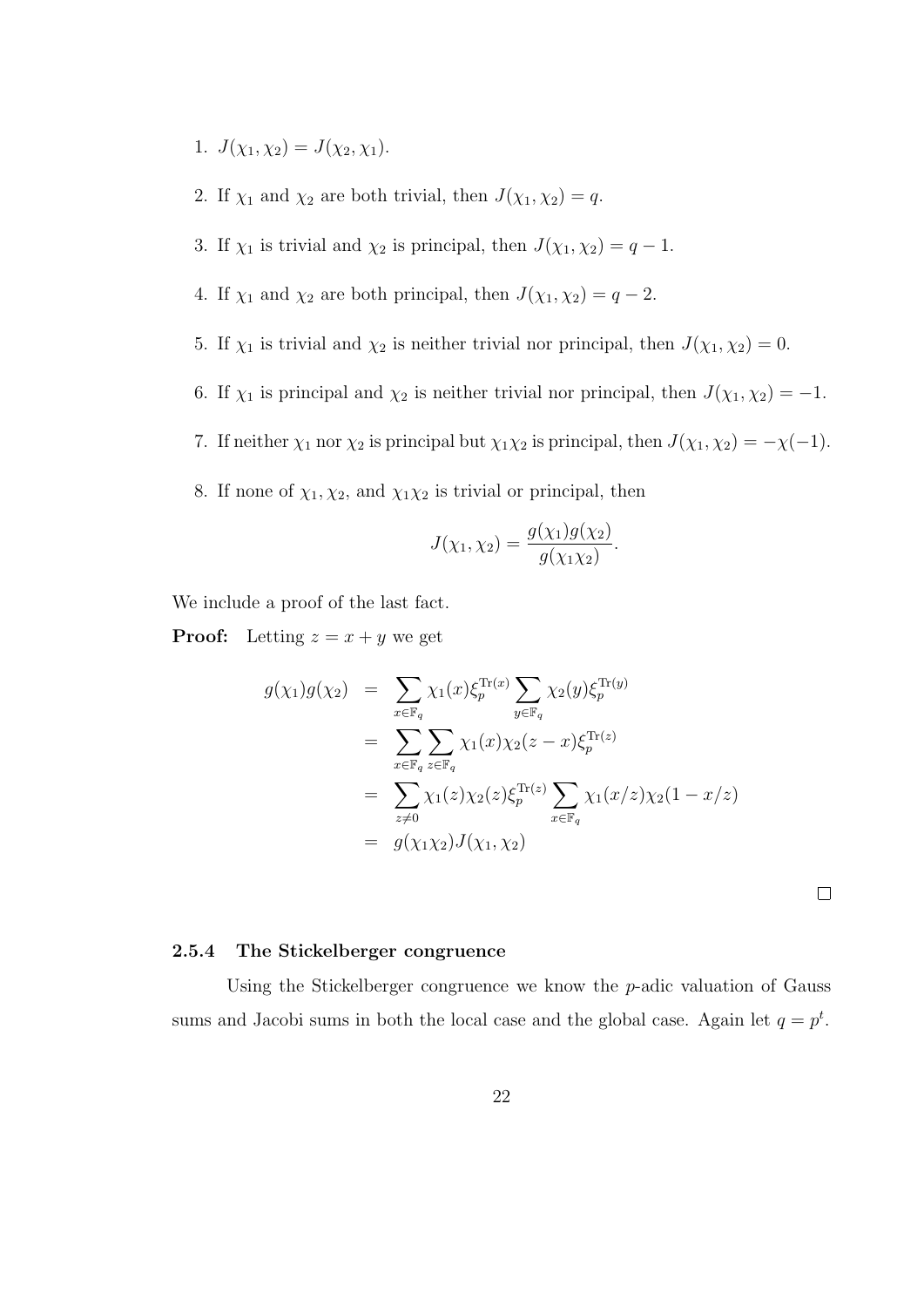**Definition 2.5.4.** Let  $R = \mathbb{Z}_p[\xi_{q-1}]$  be as before with maximal ideal  $\mathfrak{p}$ . Let  $R/\mathfrak{p} = \mathbb{F}_q$ be the field with q elements. We define the Teichmüller character  $T$  to be the map from  $\mathbb{F}_q$  to the  $(q-1)$ <sup>th</sup> roots of unity of R such that  $T(x)$  (mod  $\mathfrak{p}) = x$  for each  $x \in \mathbb{F}_q$ . Each multiplicative character of  $\mathbb{F}_q$  can be expressed as a power of T.

If we let  $\xi_{q-1}$  denote a primitive complex  $(q-1)$ th root of unity and let p denote a maximal ideal of  $\mathbb{Z}[\xi_{q-1}]$  dividing p, then we can similarly define the (global) Teichmüller character which maps elements of  $\mathbb{F}_q$  to powers of  $\xi_{q-1}$  in the complex numbers. We refer the reader to [41, p. 95] for details.

**Theorem 2.5.5.** Let k be either the field of rational numbers or of p-adic numbers, let  $\xi_{q-1}$  be a primitive  $(q-1)$ <sup>th</sup> root of unity in some extension of k, let  $\xi_p$  be a primitive p<sup>th</sup> root of unity in some extension of k, and let  $\tilde{K} = k(\xi_{q-1}, \xi_p)$ . Let  $\tilde{R}$  be the ring of integers of  $\tilde{K}$ , and let  $\tilde{\mathfrak{P}}$  be a maximal ideal of  $\tilde{R}$  lying over p. Let r be an integer with  $0 < r < q - 1 = p<sup>t</sup> - 1$  and with p-adic expansion

$$
r = r_0 + r_1 p + \dots + r_{t-1} p^{t-1}
$$

with  $0 \leq r_i \leq p-1$ . Define

$$
s(r) = r_0 + r_1 + \dots + r_{t-1}
$$

$$
\gamma(r) = r_0! r_1! \dots r_{t-1}!
$$

Then we have the congruence

$$
g(T^{-r}) \equiv -\frac{(\xi_p - 1)^{s(r)}}{\gamma(r)} \quad (\text{mod } \tilde{\mathfrak{P}}^{s(r)+1}).
$$

The proof of this theorem in the global case can be found in [29, p. 7]. We will give a proof of the theorem in the local case by using the so-called splitting of an additive character of a finite field. This proof is due to Dwork [15]. First, we briefly explain the splitting of an additive character of  $\mathbb{F}_q$ . Let  $\psi : \mathbb{F}_q \to \{1, \xi_p, \xi_p^2, \ldots, \xi_p^{p-1}\}\$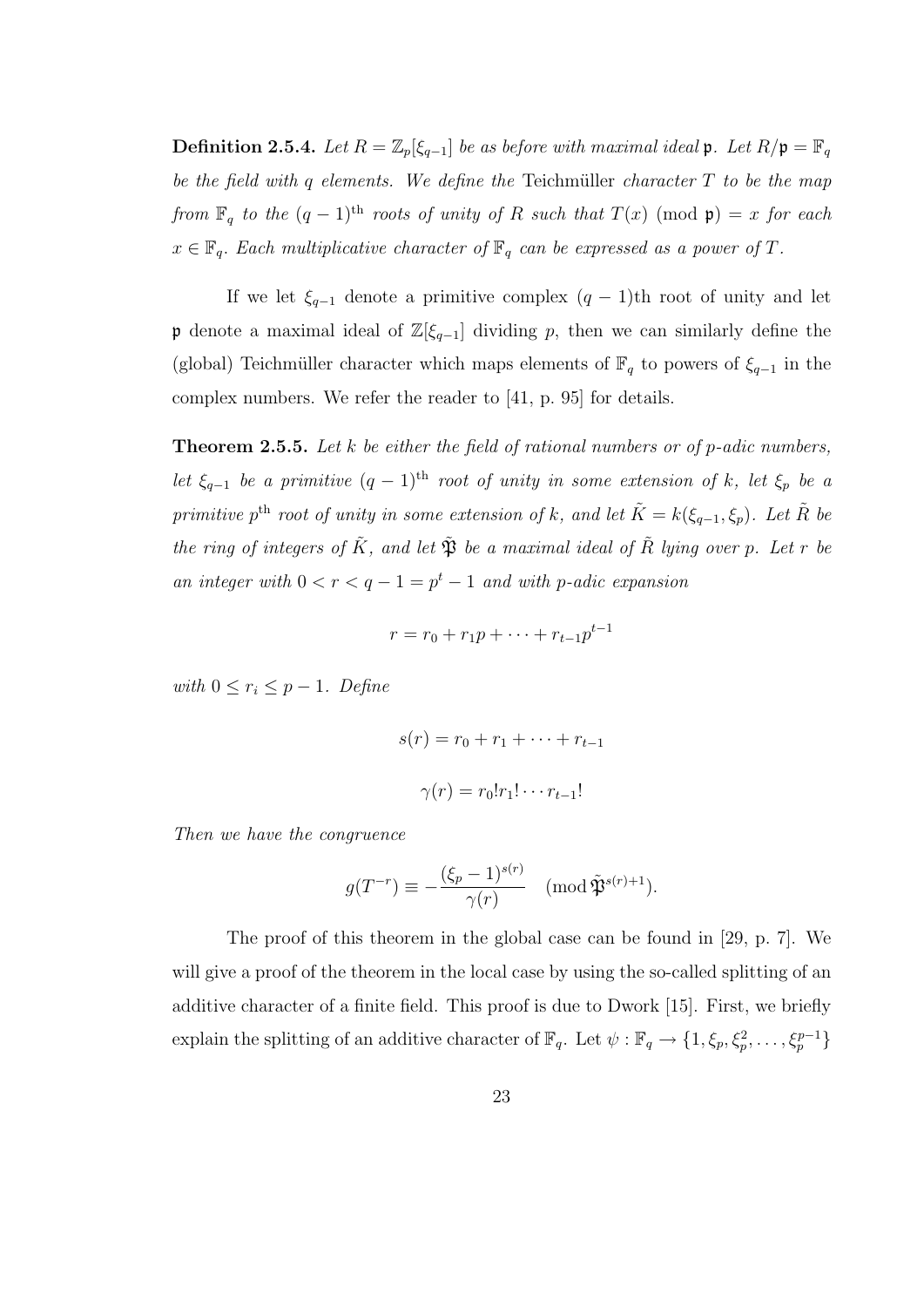be the additive character defined by  $\psi(x) = \xi_p^{\text{Tr}(x)}$ , for all  $x \in \mathbb{F}_q$ . Dwork (cf. [15], [26, p. 117]) constructed a p-adic power series  $\theta(X) = \sum_{i=0}^{\infty} \beta_i X^i \in \mathbb{Q}_p[[X]]$ satisfying the following properties:

(1). 
$$
\nu_p(\beta_i) \ge i/(p-1),
$$
  
\n(2).  $\nu_p(\beta_i) = i/(p-1), \text{ if } 0 \le i < p,$   
\n(3).  $\beta_i = \frac{(\xi_p - 1)^i}{i!}, \text{ if } 0 \le i < p.$ 

Thus,  $\theta(x)$  converges p-adically for those x with p-adic norm satisfying  $||x||_p < p^{\frac{1}{p-1}}$ . In particular,  $\theta$  is defined at the Teichmüller lifts of the nonzero finite field elements, whose p-adic norms are equal to 1. The importance of the function  $\theta$  is that it splits  $\psi$  as follows:

$$
\psi(\overline{x}) = \theta(x)\theta(x^p)\cdots\theta(x^{p^{t-1}}),
$$

where x is the Teichmüller representative of  $\overline{x} \in \mathbb{F}_q$ . We can now give the proof of the Stickelberger congruence in the local case.

**Proof:** For  $\overline{x} \in \mathbb{F}_q$ , let x be its Teichmüller lifting. We have

$$
g(T^{-r}) = \sum_{\bar{x} \in \mathbb{F}_q^*} x^{-r} \psi(\bar{x})
$$
  
\n
$$
= \sum_{x \in T_q, x \neq 0} x^{-r} \theta(x) \theta(x^p) \cdots \theta(x^{p^{t-1}})
$$
  
\n
$$
= \sum_{(i_0 \ge 0, i_1 \ge 0, \dots, i_{t-1} \ge 0)} \beta_{i_0} \beta_{i_1} \cdots \beta_{i_{t-1}} \sum_{x \in T_q, x \neq 0} x^{(i_0 + pi_1 + \dots + p^{t-1}i_{t-1} - r)}
$$
  
\n
$$
= (q - 1) \sum_{\substack{\sum_{\ell=0}^{t-1} i_{\ell} p^{\ell} \equiv r \pmod{q-1}}} \beta_{i_0} \beta_{i_1} \cdots \beta_{i_{t-1}}
$$

Note that we are summing over all t-tuples  $(i_0, i_1, \ldots, i_{t-1})$  of nonnegative integers such that  $\sum_{\ell=0}^{t-1} i_{\ell} p^{\ell} \equiv r \pmod{q-1}$ . For these t-tuples we have

$$
\sum_{\ell=0}^{t-1} i_{\ell} \ge \sum_{\ell=0}^{t-1} r_{\ell} = s(r).
$$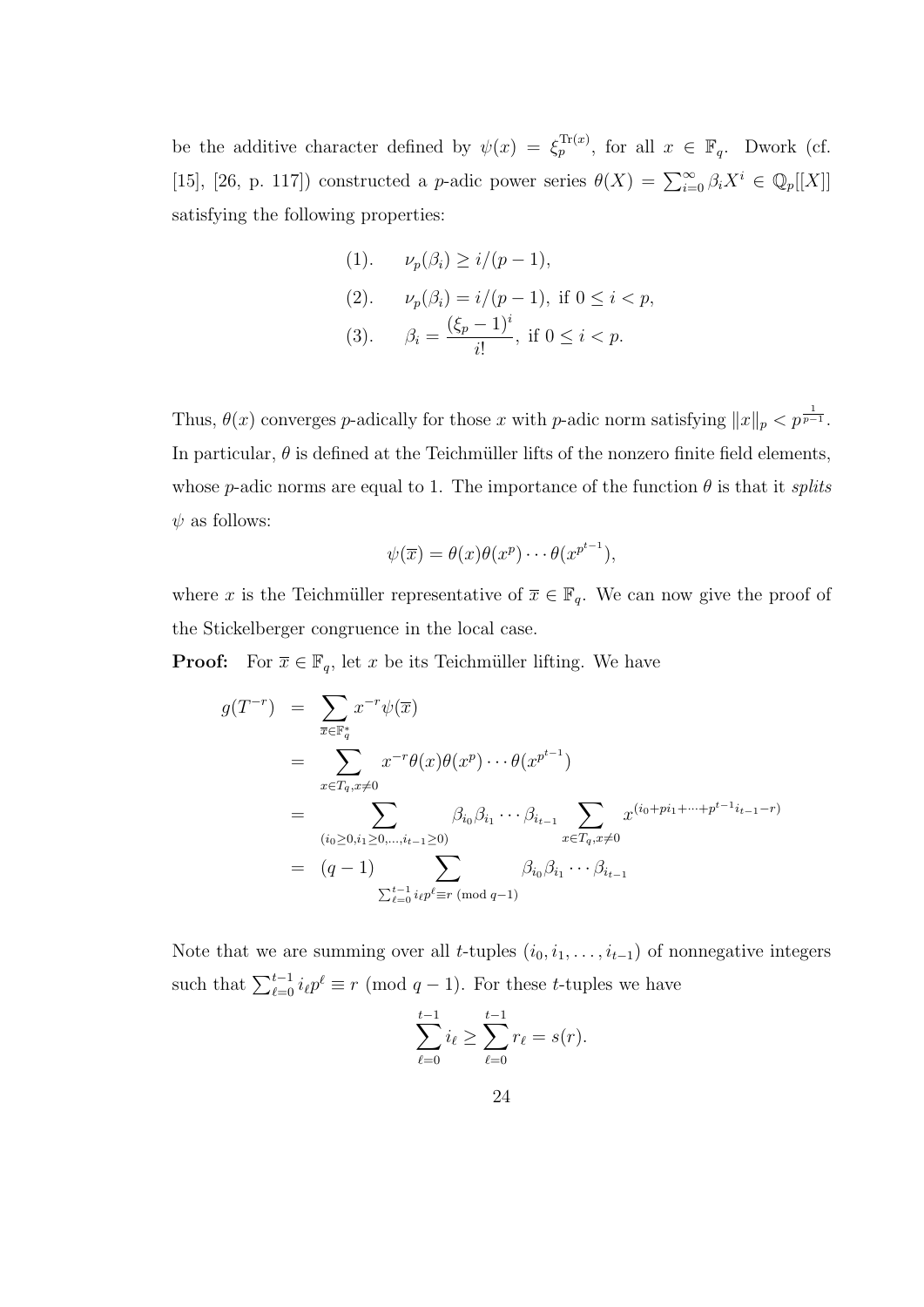By Property (1) above satisfied by the  $\beta_i$ , we have

$$
\nu_p(\beta_{i_0}\beta_{i_1}\cdots \beta_{r_{t-1}}) \ge \frac{\sum_{\ell=0}^{t-1} i_{\ell}}{p-1} \ge \frac{s(r)}{p-1}.
$$

Therefore

$$
\nu_p(g(T^{-r})) \ge \frac{s(r)}{p-1}.
$$

Now note that  $\sum_{\ell=0}^{t-1} i_{\ell} = s(r)$  if and only if  $(i_0, i_1, \ldots, i_{t-1}) = (r_0, r_1, \ldots, r_{t-1})$ . That is, there is a unique term in the summation above for  $g(T^{-r})$  which has the lowest *p*-adic valuation  $\frac{s(r)}{p-1}$ . Hence

$$
\nu_p(g(T^{-r})) = \nu_p(\beta_{r_0}\beta_{r_1}\cdots\beta_{r_{t-1}}),
$$

which, by Property (2) above, is equal to  $\frac{s(r)}{p-1}$ . Thus far, we obtained the p-adic valuation of the Gauss sum  $g(T^{-r})$ . To prove the Stickelberger congruence, we simply use Property (3) above. By the preceding discussion, we have

$$
g(T^{-r}) \equiv -\beta_{r_0}\beta_{r_1}\cdots\beta_{r_{t-1}} \pmod{\tilde{\mathfrak{P}}^{s(r)+1}},
$$

which, by Property (3) above, is equal to  $-\frac{(\xi_p-1)^{s(r)}}{2^{(r)}}$  $\frac{-1}{\gamma(r)}$ . This completes the proof.  $\Box$ 

## 2.5.5 Wan's theorem

To pin down the Smith normal form of the designs given in Example 2.1.3, we had to show that the invariants are divisible by at least certain powers of  $p$ , and then show that those divisibilities are sharp. The first problem was the easier one. The key was a theorem of Daqing Wan which we now state and prove.

Again let  $q = p^t$ , let  $K = \mathbb{Q}_p(\xi_{q-1})$  be the unique unramified extension of degree t over  $\mathbb{Q}_p$ , let  $R = \mathbb{Z}_p[\xi_{q-1}]$  be the ring of integers in K, and let p be the unique maximal ideal in R. Define  $\bar{x}$  to be  $x \pmod{\mathfrak{p}}$  for  $x \in R$ . Let  $T_q$  be the set of roots of  $x^q = x$  in R and let T be the Teichmüller character of  $\mathbb{F}_q$ , so that  $T(\bar{x}) = x$ for  $x \in T_q$ . Then T is a p-adic multiplicative character of  $\mathbb{F}_q$  of order  $(q-1)$  and all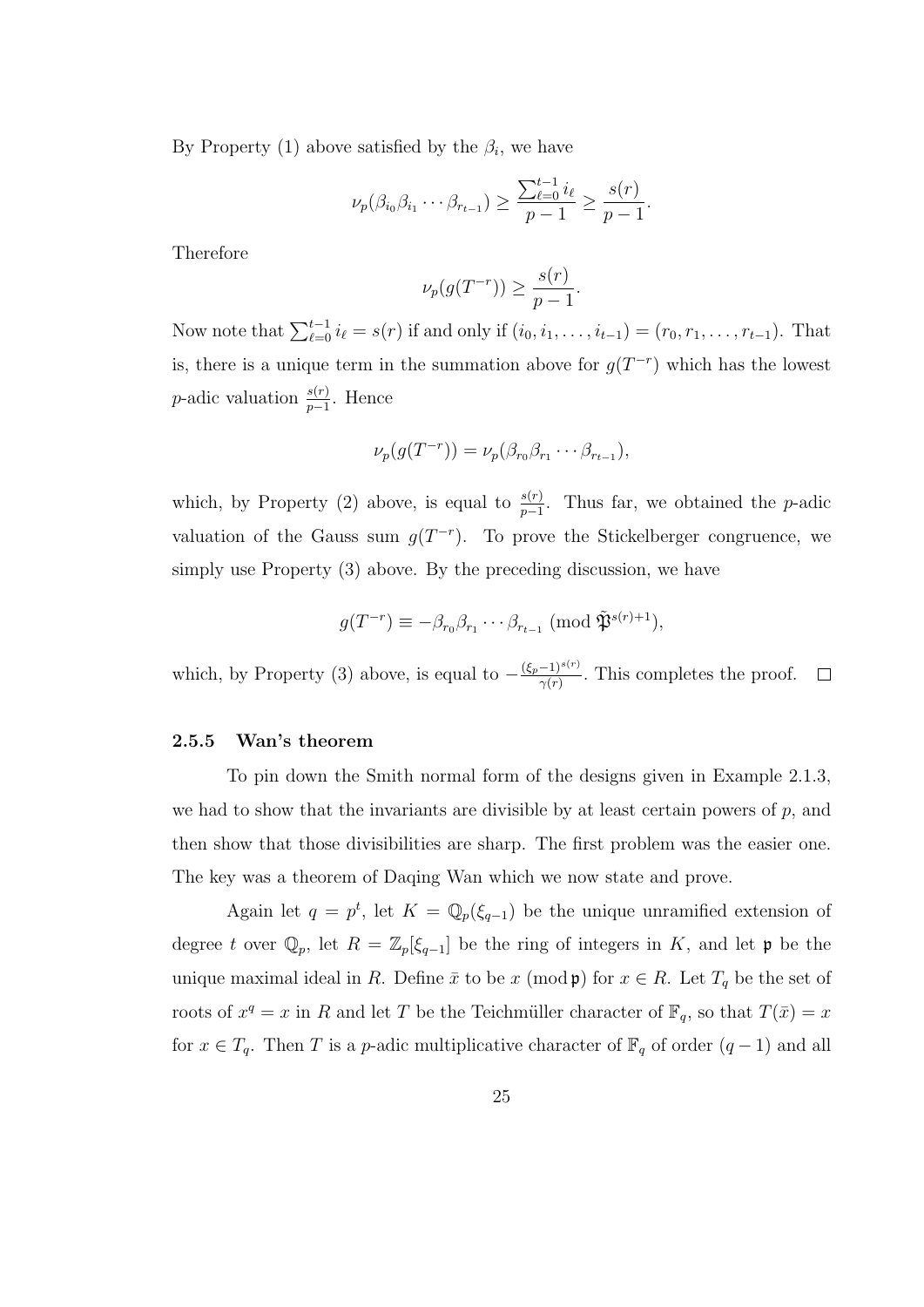multiplicative characters of  $\mathbb{F}_q$  are powers of T. Following the convention of Ax [6], let  $T^0$  be the character that maps all elements of  $\mathbb{F}_q$  to 1 (which we have called the trivial multiplicative character), and let  $T^{q-1}$  (which we have called the principal multiplicative character) map 0 to 0 and all other elements to 1.

For  $0 \leq i \leq n$  let  $F_i(x_1, \ldots, x_r)$  be polynomials of degree  $d_i$  over  $\mathbb{F}_q$  and let

$$
\chi_i = T^{b_i} \quad (0 \le b_i \le q - 1)
$$

be multiplicative characters. We want the *p*-adic valuation  $\nu_p(S_q(\chi, F))$  of the multiplicative character sum

$$
S_q(\chi, F) = \sum_{\mathbf{x} \in \mathbb{F}_q^r} \chi_0(F_0(\mathbf{x})) \cdots \chi_n(F_n(\mathbf{x})).
$$

For an integer  $k \geq 0$  we define  $\sigma_q(k)$  to be the sum of the digits in the expansion of k as a base q number and  $\sigma(k)$  as the sum of the digits in the expansion of k as a base  $p$  number. Wan's Theorem  $([40],$  Theorem 3.1) is the following:

**Theorem 2.5.6 (Wan).** Let  $d = \max_i d_i$  and  $q = p^t$ . Then the p-adic valuation of  $S_q(\chi, F)$  is at least

$$
\sum_{\ell=0}^{t-1} \left\lceil \frac{r - \frac{1}{q-1} \sum_{i=0}^n \sigma_q(p^{\ell}b_i) d_i}{d} \right\rceil.
$$

Here we state a slightly stronger version of the theorem, which follows immediately from the proof in [40]:

### Theorem 2.5.7.

$$
\nu_p(S_q(\chi, F)) \ge \sum_{\ell=0}^{t-1} \max\Big\{0, \left\lceil \frac{r - \frac{1}{q-1} \sum_{i=0}^n \sigma_q(p^{\ell} b_i) d_i}{d} \right\rceil \Big\}.
$$

We will use this theorem only in the case where each  $F_i$  is a linear homogeneous function. For the convenience of the reader we specialize the proof given in [40].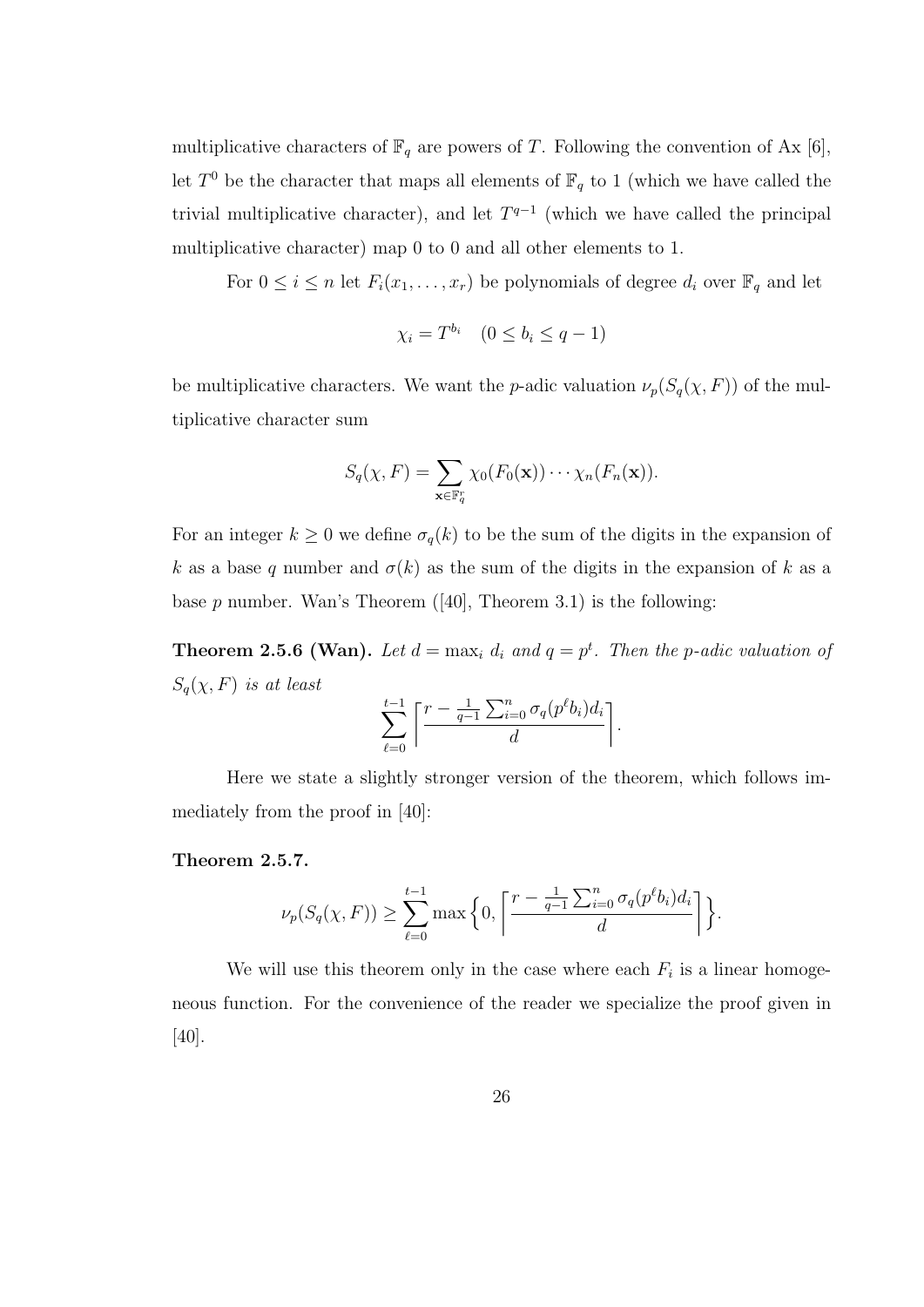**Theorem 2.5.8.** For each i,  $0 \le i \le n$ , let  $\overline{F}_i(\overline{\mathbf{x}}) = \overline{\gamma}_{i1}\overline{x}_1 + \cdots + \overline{\gamma}_{ir}\overline{x}_r$  be a linear functional on  $\mathbb{F}_q^r$ . Then

$$
\nu_p(S_q(\chi, \overline{F})) \ge \sum_{\ell=0}^{t-1} \max\{0, r - \frac{1}{q-1} \sum_{i=0}^n \sigma_q(p^{\ell}b_i)\}.
$$

Proof: We will write

$$
F_i(\mathbf{x}) = \gamma_{i1} x_1 + \cdots + \gamma_{ir} x_r
$$

to represent the lifted functions from  $T_q^r$  to R with  $\gamma_{ij} = T(\bar{\gamma}_{ij})$ . Using the congruence

$$
T(\bar{x}) \equiv x^{q^r} \pmod{q^r}
$$

for all  $x \in R$  we get

$$
S_q(\chi, \overline{F}) \equiv \sum_{x \in T_q^r} \left( F_0(x) \right)^{b_0 q^r} \cdots \left( F_n(x) \right)^{b_n q^r} \pmod{q^r}.
$$
 (2.5)

Expanding (2.5) we get

$$
S_q(\chi, \overline{F}) \equiv
$$
  
\n
$$
\sum_{i=0}^{n} \prod_{j=1}^{n} {b_i q^r \choose k_{i1}, \dots, k_{ir}} (\prod_{i=0}^{n} \prod_{j=1}^{r} \gamma_{ij}^{k_{ij}}) (\prod_{j=1}^{r} \sum_{x \in T_q} x^{\sum_i k_{ij}}) \pmod{q^r}
$$
  
\n
$$
0 \le i \le n
$$
\n(2.6)

We use the formula of Legendre,  $\nu_p(k!) = (k - \sigma(k))/(p - 1)$  and get that the *p*-adic valuation of the multinomial coefficient part of (2.6) is

$$
\frac{1}{p-1}\sum_{i=0}^{n} (b_i q^r - \sigma(b_i) - \sum_{j=1}^{r} (k_{ij} - \sigma(k_{ij}))) = \frac{1}{p-1}\sum_{i=0}^{n} \left(\sum_{j=1}^{r} \sigma(k_{ij}) - \sigma(b_i)\right).
$$
 (2.7)

For the Teichmüller set  $\mathcal{T}_q$  we have

$$
\sum_{x \in T_q} x^k = \begin{cases} 0, & \text{if } (q-1) \text{ does not divide } k, \\ q, & \text{if } k = 0, \\ q-1, & \text{if } (q-1)|k \text{ and } k > 0. \end{cases} \tag{2.8}
$$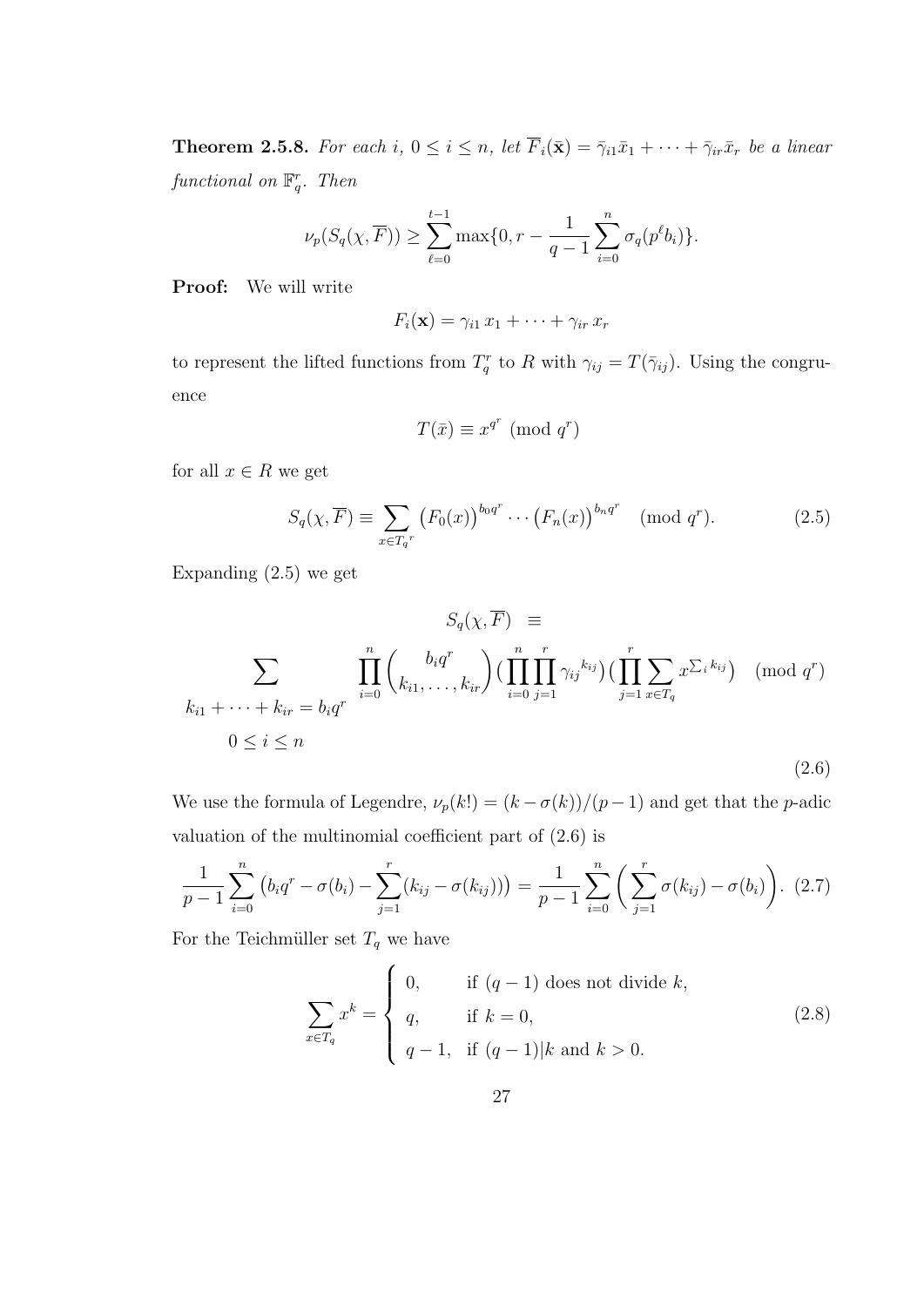Therefore, in (2.6) we only need to consider those terms for which

$$
\sum_{i=0}^{n} k_{ij} \equiv 0 \pmod{q-1}
$$
 (2.9)

for all  $j = 1, 2, \ldots, r$ . Since  $k \equiv \sigma_q(k) \pmod{q-1}$ , we also have

$$
\sum_{i=0}^{n} \sigma_q(k_{ij}) \equiv 0 \pmod{q-1}.
$$
 (2.10)

Given  $k_{ij}$  such that  $\sum_{j=1}^r k_{ij} = b_i q^r$  for  $0 \le i \le n$  and  $(2.9)$  is satisfied, assume that s coordinates of the vector

$$
\left(\sum_{i=0}^{n} k_{i1}, \sum_{i=0}^{n} k_{i2}, \ldots, \sum_{i=0}^{n} k_{ir}\right)
$$

are not identically 0. Then the same is true for the corresponding entries of the vector

$$
\left(\sum_{i=0}^{n} \sigma_q(k_{i1}), \sum_{i=0}^{n} \sigma_q(k_{i2}), \dots, \sum_{i=0}^{n} \sigma_q(k_{ir})\right).
$$
 (2.11)

Summing up the entries of the vector in (2.11) we get

$$
s(q-1) - \sum_{i=0}^{n} b_i \le \sum_{i=0}^{n} \left( \sum_{j=1}^{r} \sigma_q(k_{ij}) - b_i \right).
$$
 (2.12)

We note that for a non-negative integer  $\ell$ , (2.10) still holds with  $\sigma_q(k_{ij})$  replaced by  $\sigma_q(p^{\ell}k_{ij})$ . Also  $\sum_{i=0}^n \sigma_q(p^{\ell}k_{ij})$  is not identically 0 for the same s subscripts of j. Thus we have

$$
s(q-1) - \sum_{i=0}^{n} \sigma_q(p^{\ell} b_i) \leq \sum_{i=0}^{n} \left( \sum_{j=1}^{r} \sigma_q(p^{\ell} k_{ij}) - \sigma_q(p^{\ell} b_i) \right).
$$

Noting that the right-hand side is non-negative since  $\sum_{j=1}^{r} k_{ij} = b_i q^r$ , we sum over  $\ell$  to get

$$
\sum_{\ell=0}^{t-1} \max\big\{0, s(q-1) - \sum_{i=0}^n \sigma_q(p^{\ell}b_j)\big\} \leq \frac{q-1}{p-1} \sum_{i=0}^n \bigg(\sum_{j=1}^r \sigma(k_{ij}) - \sigma(b_i)\bigg),
$$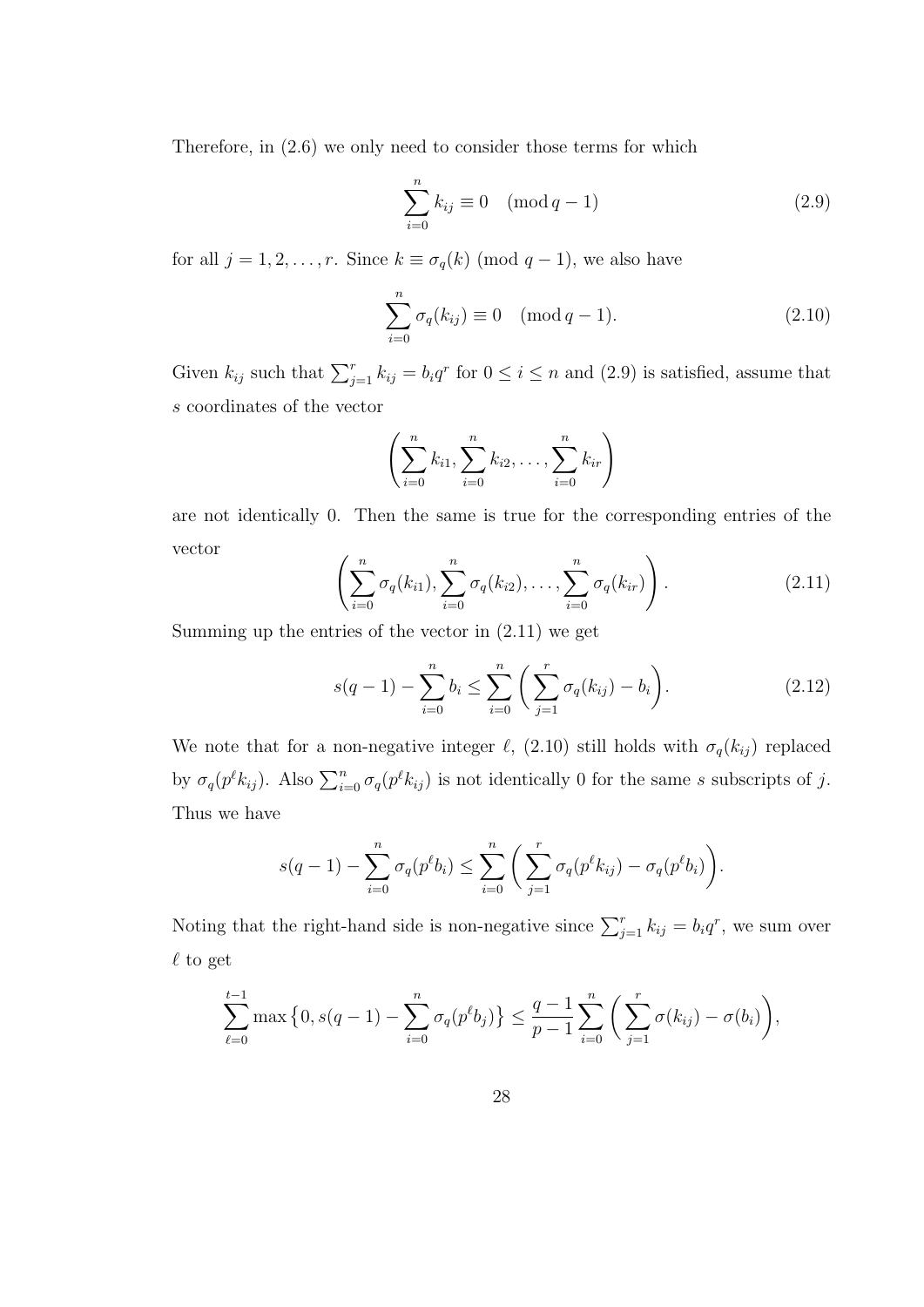using the fact that

$$
\sum_{\ell=0}^{t-1} \sigma_q(p^{\ell} k) = \frac{q-1}{p-1} \sigma(k).
$$

Comparing with  $(2.7)$  we get that each term of  $(2.6)$  (with  $k_{ij}$  satisfying  $(2.9)$ ) has p-adic valuation at least

$$
t(r-s) + \sum_{l=0}^{t-1} \max\left\{0, s - \frac{1}{q-1} \sum_{i=0}^n \sigma_q(p^{\ell}b_i) \right\} \ge \sum_{l=0}^{t-1} \max\left\{0, r - \frac{1}{q-1} \sum_{i=0}^n \sigma_q(p^{\ell}b_i) \right\}.
$$

 $\Box$ 

This completes the proof.

### 2.6 Representations of finite groups

### 2.6.1 Modules

We begin with the definition of a module.

**Definition 2.6.1.** Let R be a ring and let M be an abelian group (with group operation written additively). We say that M is a (left) R-module if there is a map from  $R \times M$  to M (written as juxtaposition) which satisfies the following for every  $r, s \in R$  and for every  $X, Y \in M$ :

- 1.  $r(X + Y) = rX + rY$ ,
- 2.  $(r + s)X = rX + sY$ ,
- 3.  $(rs)X = r(sX)$ ,
- 4.  $1_RX = X$
- 5.  $0_R X = 0_M$ .

If N is a subgroup of M, we will say that N is an R-submodule of M if for every  $r \in R$  and for every  $X \in N$ ,  $rX \in N$ .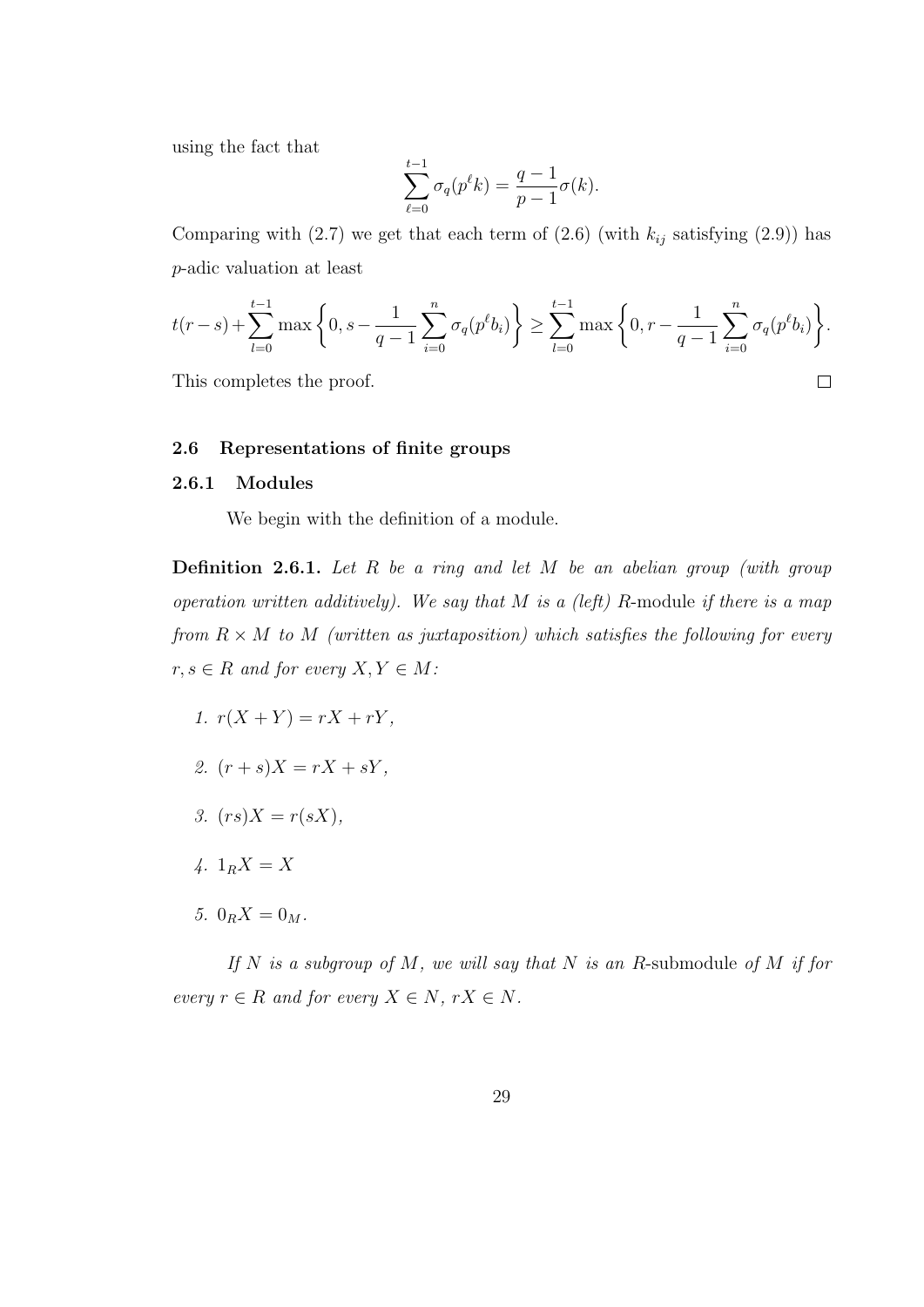If there exists a set of generators  $\{X_1, X_2, \ldots, X_k\}$  such that M is the direct sum  $RX_1 \oplus RX_2 \oplus \cdots \oplus RX_k$ , with  $RX_i \cong R$  for each i, then we say that M is a free module of (finite) rank  $k$ .

If the only submodules of a module  $M$  are  $M$  itself and 0, we say that  $M$  is a simple module.

Since a module is abelian as an additive group, every submodule is automatically a normal subgroup of every module which contains it. Additionally, the property of being a submodule is an invariance property. Under these conditions, the Jordan-Hölder theorem tells us that the composition factors of a module are well defined (see [22, pp. 130-133]).

### Theorem 2.6.2 (Jordan-Hölder). Suppose

$$
\mathcal{A}: 0 = A_0 \triangleleft \cdots \triangleleft A_a = M
$$

and

$$
\mathcal{B}: 0 = B_0 \triangleleft \cdots \triangleleft B_b = M
$$

are two series of R-submodules of M, such that each factor  $A_{i+1}/A_i$  for  $0 \leq i < a$ and each factor  $B_{i+1}/B_i$  for  $0 \leq i < b$  is a simple R-module. Then  $a = b$ , and the two lists of factor modules are rearrangements of each other up to isomorphism as R-modules.

The modules we use can be thought of initially as free modules over a field (vector spaces), or free modules over the integer ring of a field. A generator set, which we will call the natural basis, will be a set of vectors indexed by geometric subspaces. For instance, in Example 2.1.3, we denote the set of projective points by  $\mathcal{L}_1$  and the set of projective  $(r-1)$ -spaces by  $\mathcal{L}_r$ . We have the corresponding free modules  $\mathbb{F}_q^{\mathcal{L}_1}$ ,  $\mathbb{F}_q^{\mathcal{L}_r}$ ,  $R^{\mathcal{L}_1}$ , and  $R^{\mathcal{L}_r}$ .

Now let the general linear group  $G = GL(n + 1, \mathbb{F}_q)$  have its natural permutation action on  $\mathcal{L}_1$  and on  $\mathcal{L}_r$ . We extend this action linearly to an action of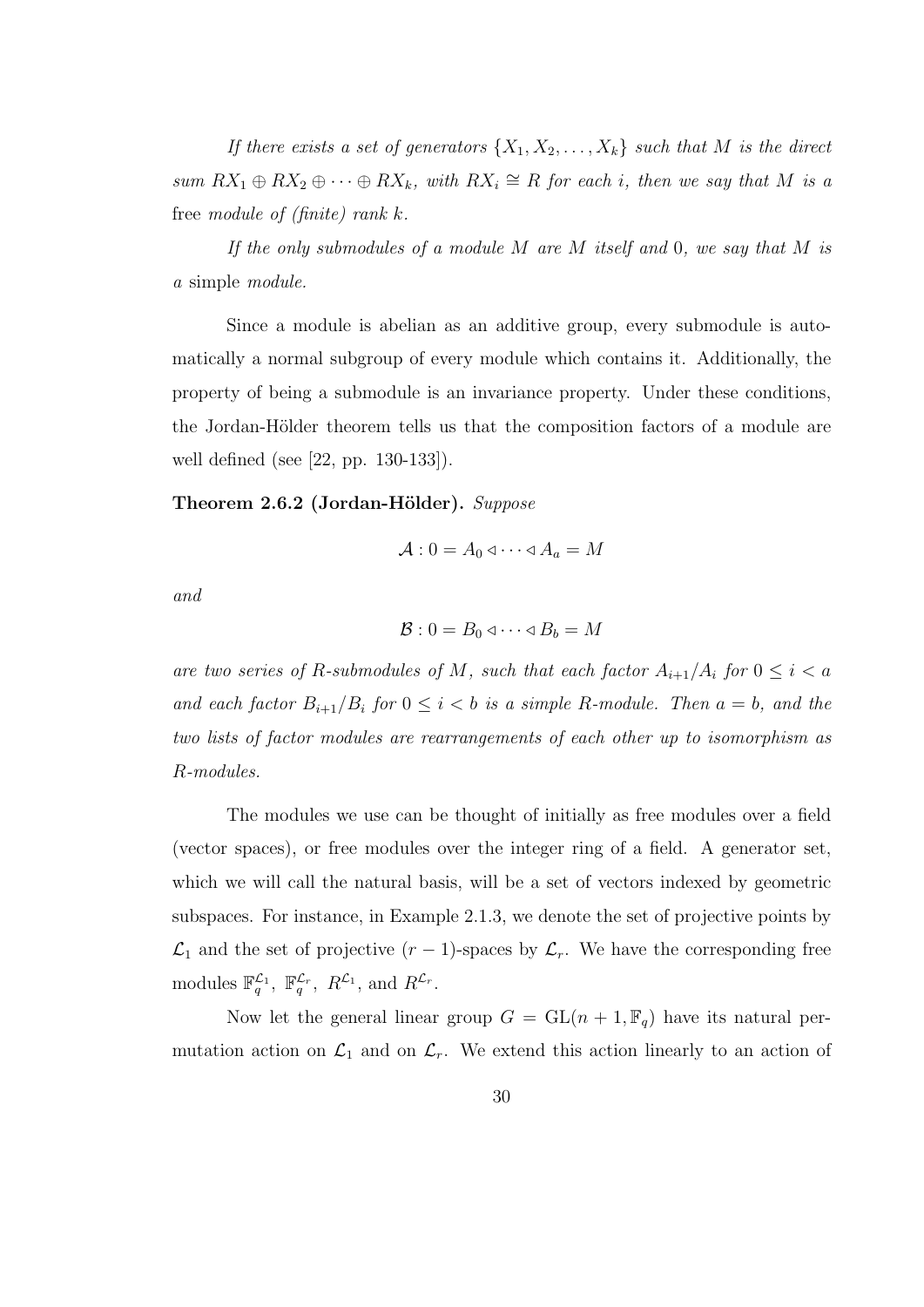the group ring  $\mathbb{F}_q G$  on the free modules, which we continue to call  $\mathbb{F}_q^{\mathcal{L}_1}$  and  $\mathbb{F}_q^{\mathcal{L}_r}$  as  $\mathbb{F}_qG$ -modules. We similarly extend the action of G linearly to get the RG-modules  $R^{\mathcal{L}_1}$ , and  $R^{\mathcal{L}_r}$ .

### 2.6.2 Representations

**Definition 2.6.3.** An F-representation of a finite group  $G$  is a homomorphism from G to the general linear group  $GL(v, F)$  for some positive integer v.

Since every group permutes its own elements by multiplication, every finite group has the *regular* representation of these  $|G| \times |G|$  permutation matrices. It is also true that for a field  $F$ , every  $FG$ -module  $M$  can be viewed as an  $F$ representation of G in  $GL(v, F)$  with v now being the dimension of M as an F-vector space. In particular, every submodule is also a representation. Thus representation theory and submodule structure are closely intertwined. In Section 3.4 will will give the complete module structure of  $\mathbb{F}_q^{\mathcal{L}_1}$ , which was determined by Bardoe and Sin in [7].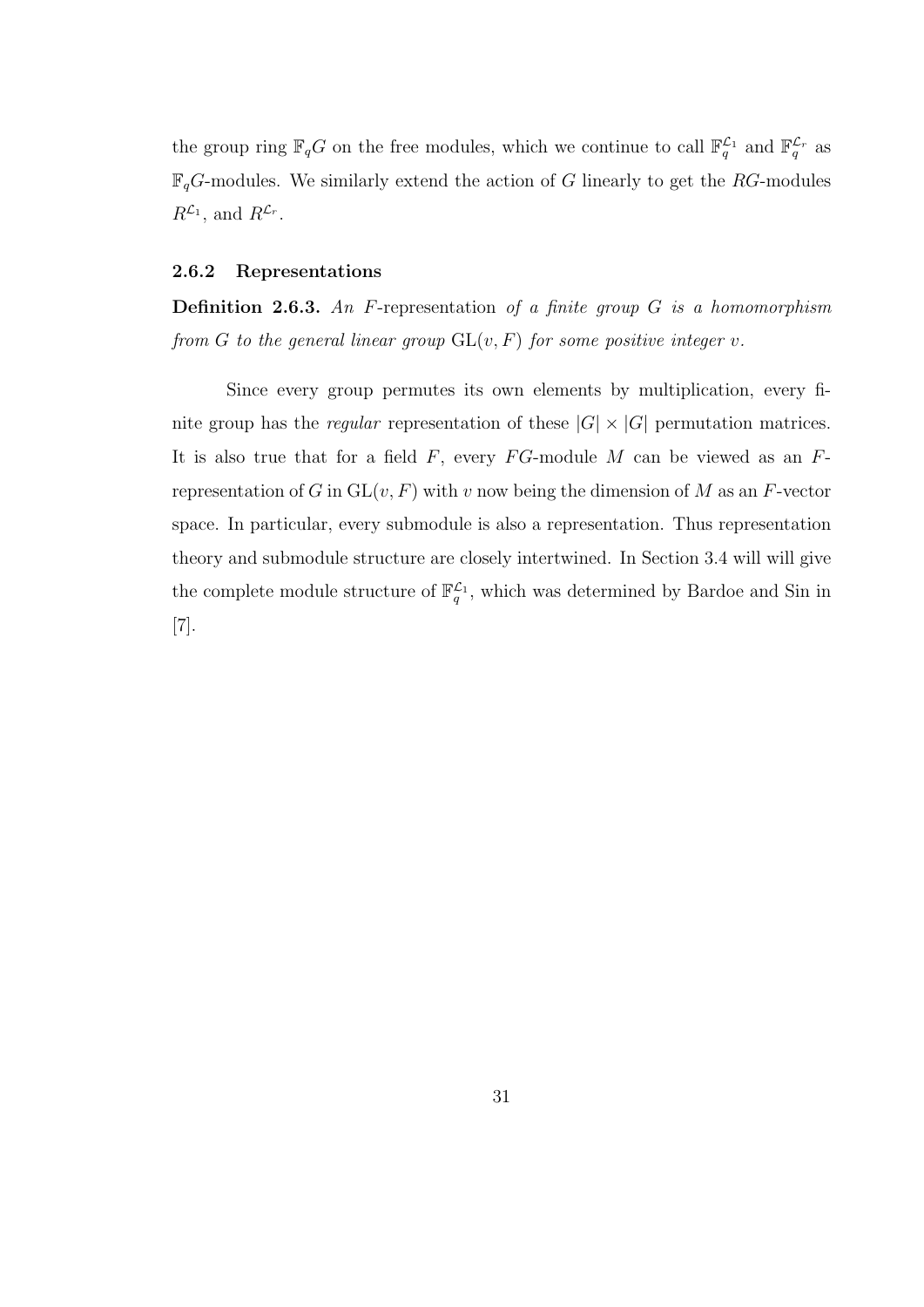## Chapter 3

## THE STATEMENT OF THEOREM A

#### 3.1 The incidence map

We have defined  $A = (a_{i,j})$  to be the incidence matrix with columns indexed by points of  $PG(n, q)$  and rows indexed by  $(r-1)$ -dimensional projective subspaces of PG(n, q) (referred to as r-subspaces), and with  $a_{i,j} = 1$  if the j<sup>th</sup> point is contained in the *i*th r-subspace. We can view A as a linear map from the module  $\mathbb{Z}^{\mathcal{L}_1}$  to the module  $\mathbb{Z}^{\mathcal{L}_r}$  as follows:

**Definition 3.1.1.** Let V be an  $(n + 1)$ -dimensional vector space over  $\mathbb{F}_q$  as before, and let  $\mathcal{L}_r$  and  $\mathcal{L}_s$  be the sets of r-dimensional and s-dimensional vector subspaces of V, respectively. If  $Z \in \mathcal{L}_r$  and  $Y \in \mathcal{L}_s$ , we will say that Z is incident with Y, and write  $Z \sim Y$ , if either  $Z \subset Y$  or  $Y \subset Z$ . We define the map

$$
\eta_{r,s} : \mathbb{Z}^{\mathcal{L}_r} \to \mathbb{Z}^{\mathcal{L}_s} \tag{3.1}
$$

by letting

$$
\eta_{r,s}(Z)=\sum_{Y\in\mathcal{L}_s,Z\sim Y}Y
$$

for every  $Z \in \mathcal{L}_r$ , and then extending  $\eta_{r,s}$  linearly to  $\mathbb{Z}^{\mathcal{L}_r}$ . In particular, if we write  $U \in \mathbb{Z}^{\mathcal{L}_1}$  as a column vector indexed by points, then AU is the column vector indexed by r-subspaces representing  $\eta_{1,r}(U)$ .

Note that we are using the same symbols,  $Y$  and  $Z$ , both to denote subspaces of  $V$ , and to denote basis vectors of the respective modules.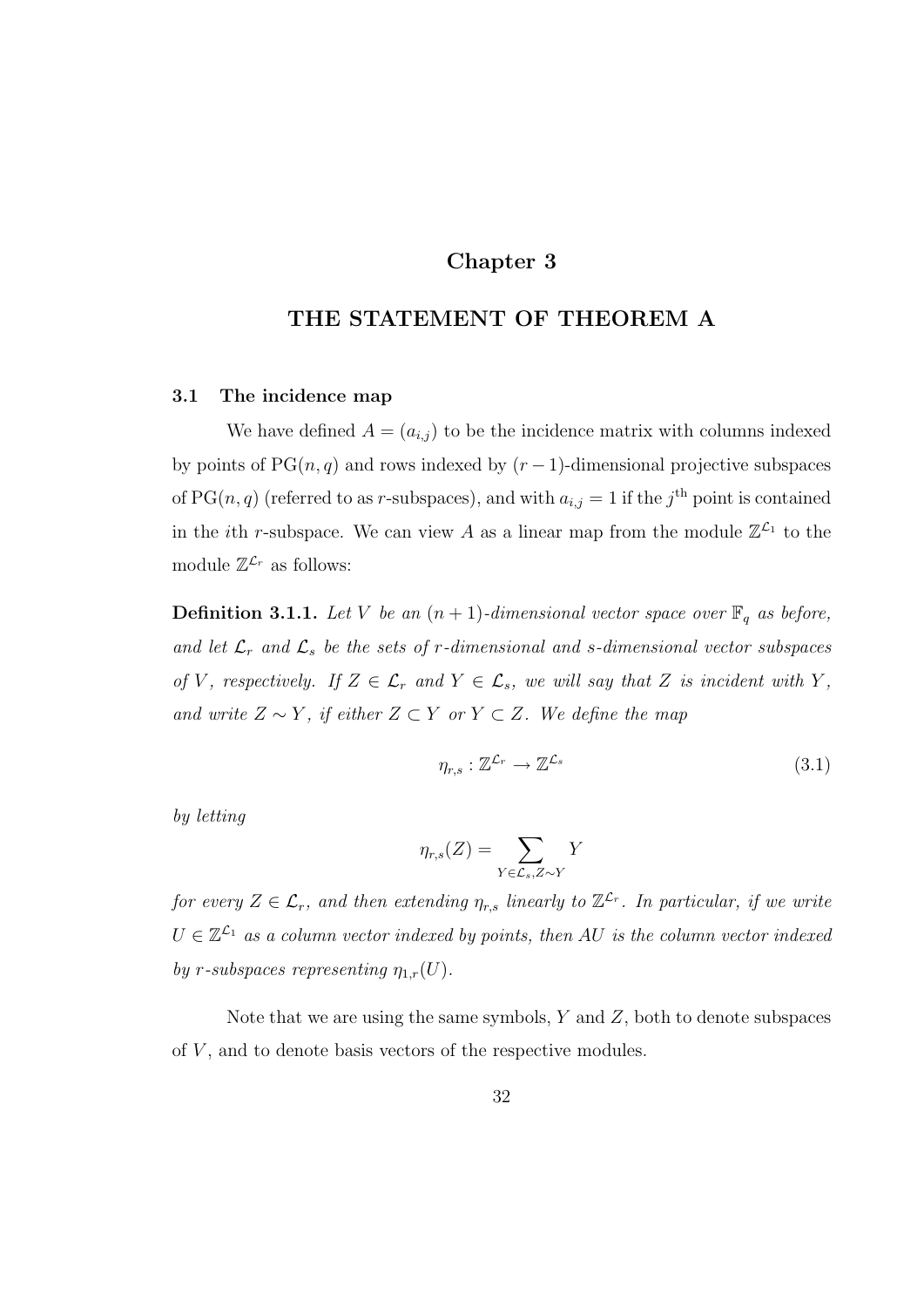Also, if  $s \leq \ell \leq r$  or  $s \geq \ell \geq r$ , we have the composition maps:

$$
\eta_{\ell,r} \circ \eta_{s,\ell} = \begin{bmatrix} r-s \\ \ell-s \end{bmatrix}_q \eta_{s,r}
$$
\n
$$
\eta_{\ell,s} \circ \eta_{r,\ell} = \begin{bmatrix} r-s \\ \ell-s \end{bmatrix}_q \eta_{r,s}.
$$
\n(3.2)

The reason is that  $\eta_{s,\ell}$  maps  $Y \in \mathcal{L}_s$  to all those elements of  $\mathcal{L}_\ell$  which are incident with Y. Those elements of  $\mathcal{L}_\ell$  which are incident with both Y and Z contribute 1 to the coefficient of Z in  $\eta_{\ell,r} \circ \eta_{s,\ell}(Y)$ . If  $Y \sim Z$ , the total number of such elements of  $\mathcal{L}_{\ell}$  is  $\begin{bmatrix} r-s \\ r-s \end{bmatrix}$  $\binom{r-s}{\ell-s}_q$ , while if Y and Z are not incident, there are no intermediate elements of  $\mathcal{L}_{\ell}$ .

In Section 3.5 we will state the Smith normal form of A.

### 3.2 The p'-part of the Smith normal form of  $PG(n, q)$

In this section we give the part of the Smith normal form of  $PG(n, q)$  which is coprime to p. Let  $q = p^t$ , and let V be an  $(n + 1)$ -dimensional space over  $\mathbb{F}_q$ . As before we use A to denote the  $|\mathcal{L}_r| \times |\mathcal{L}_1|$  matrix of the linear map  $\eta_{1,r} : \mathbb{Z}^{\mathcal{L}_1} \to \mathbb{Z}^{\mathcal{L}_r}$ with respect to the standard bases of  $\mathbb{Z}^{\mathcal{L}_1}$  and  $\mathbb{Z}^{\mathcal{L}_r}$ . It is known that all invariant factors of A (as a matrix over  $\mathbb{Z}$ ) are p-powers except the last one, which is also divisible by  $(q^r - 1)/(q - 1)$ . In [37], a proof was given using the structure of the permutation module for  $GL(n+1, q)$  acting on  $\mathcal{L}_1$  over fields of characteristic prime to p. We give an elementary proof of the result.

**Theorem 3.2.1.** Let A be the matrix of the map  $\eta_{1,r}$  with respect to the standard bases of  $\mathbb{Z}^{\mathcal{L}_r}$  and  $\mathbb{Z}^{\mathcal{L}_1}$ , and let  $v = |\mathcal{L}_1|$ . The invariant factors of A are all p-powers except for the v<sup>th</sup> invariant, which is a p-power times  $(q^r - 1)/(q - 1)$ .

**Proof:** It will be more convenient to work with the map  $\eta_{r,1} : \mathbb{Z}^{\mathcal{L}_r} \to \mathbb{Z}^{\mathcal{L}_1}$ , which we define to be the linear map sending each element of  $\mathcal{L}_r$  to the formal sum of all the 1-spaces incident with it. Then the matrix of  $\eta_{r,1}$  with respect to the standard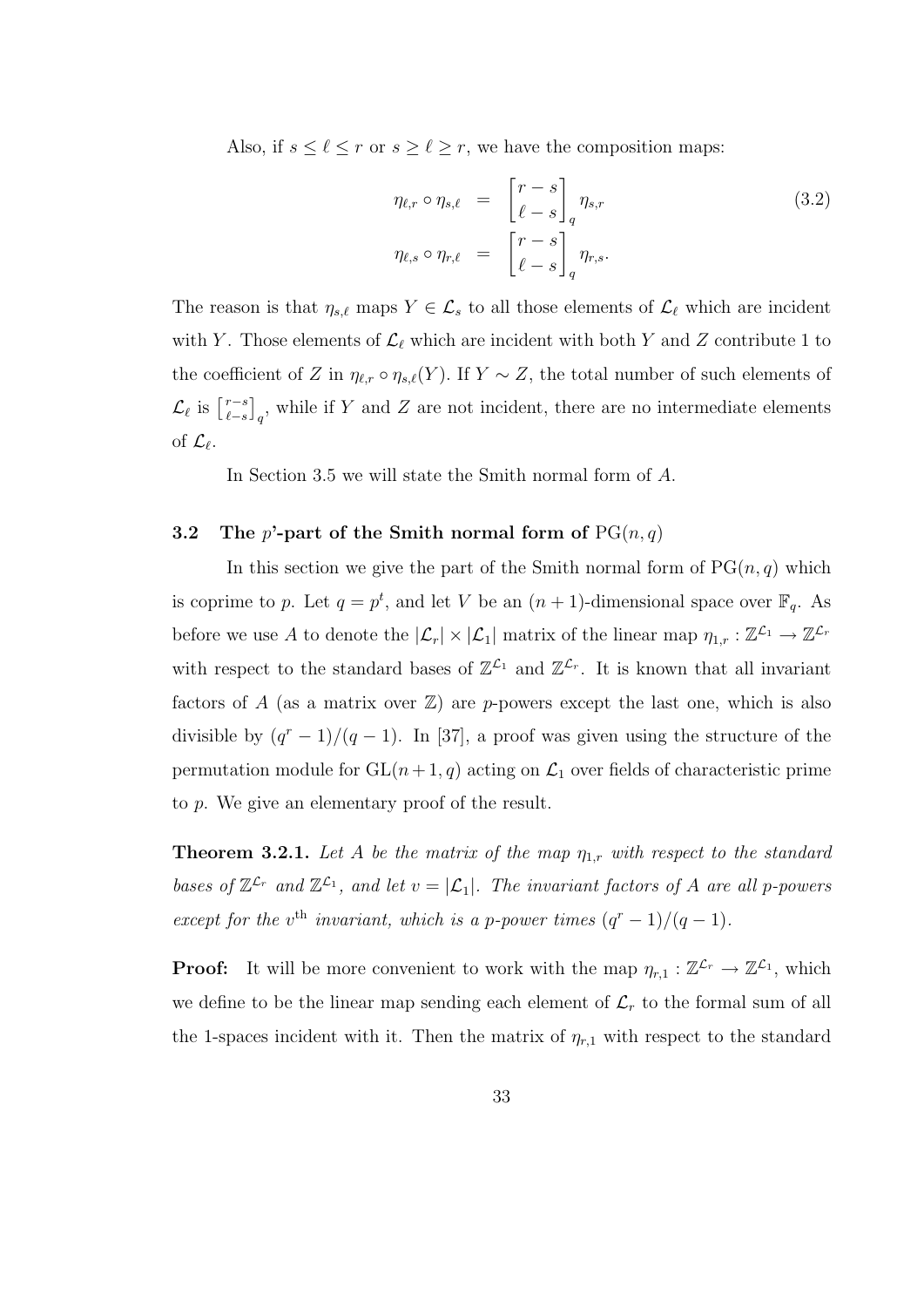bases of  $\mathbb{Z}^{\mathcal{L}_r}$  and  $\mathbb{Z}^{\mathcal{L}_1}$  is  $A^{\top}$ . Let  $A^{\top} = PDQ$ , where P and Q are two unimodular matrices of order  $|\mathcal{L}_1|$  and  $|\mathcal{L}_r|$  respectively, and D is the Smith normal form of  $A^{\top}$ with diagonal entries  $d_1, d_2, \ldots, d_v$ . Let  $y_i$  be the i<sup>th</sup> column of  $P, 1 \le i \le v$ . Then  $\{y_i : 1 \le i \le v\}$  and  $\{d_i y_i : 1 \le i \le v\}$  are bases of the free Z-modules  $\mathbb{Z}^{\mathcal{L}_1}$  and  $\text{Im}(\eta_{r,1})$  respectively.

We define the augmentation map

$$
\epsilon:\mathbb{Z}^{{\mathcal L}_1}\to \mathbb{Z}
$$

to be the function sending each element in  $\mathcal{L}_1$  to 1. Clearly  $\epsilon$  maps  $\mathbb{Z}^{\mathcal{L}_1}$  onto  $\mathbb Z$  and  $\epsilon \circ \eta_{r,1}$  maps  $\mathbb{Z}^{\mathcal{L}_r}$  onto  $\frac{q^r-1}{q-1}$  $q^{-1}$ Z. As a consequence,

$$
\epsilon(y_i)d_i\in \frac{q^r-1}{q-1}\mathbb{Z},
$$

for all  $i = 1, 2, \ldots, v$ .

First we show that  $\frac{q^r-1}{q-1}$  $\frac{q^{r}-1}{q-1}$  indeed divides  $d_v$ . Let  $\ell$  be a prime. If  $\ell^{\beta} \mid \frac{q^{r}-1}{q-1}$  $\frac{q'-1}{q-1}$  but  $\ell^{\beta} \nmid d_v$  then  $\ell^{\beta}$  does not divide any of the invariants  $d_i$ . Note that  $\ell^{\beta} \mid \frac{q^r-1}{q-1}$  $\frac{q'-1}{q-1}$ , which in turn divides  $\epsilon(y_i)d_i$  for all i, so  $\ell$  must be a common divisor of  $\epsilon(y_i)$ ,  $i = 1, 2, \ldots, v$ . This contradicts with the fact that  $\epsilon$  is a surjective map from  $\mathbb{Z}^{\mathcal{L}_1}$  to  $\mathbb{Z}$ .

Next we show that if the index  $[\text{Ker}(\epsilon) : \text{Ker}(\epsilon) \cap \text{Im}(\eta_{r,1})]$  is a p-power, then the theorem holds. (Note that  $[\text{Ker}(\epsilon) : \text{Ker}(\epsilon) \cap \text{Im}(\eta_{r,1})]$  is a p-power if and only if for any  $x \in \text{Ker}(\epsilon)$  there is a positive integer  $\alpha$  such that  $p^{\alpha} x \in \text{Im}(\eta_{r,1})$ .) Assume to the contrary that there exists some prime  $\ell \neq p$  such that  $\ell | d_i$  for some  $i < v$  or  $\ell \cdot \frac{q^r-1}{q-1}$  $\frac{q^r-1}{q-1} \mid d_v.$ 

Suppose that  $\ell | d_i$  for some  $i < v$ . Since  $\epsilon$  is surjective there exists a basis vector  $y_k$  such that  $\ell \nmid \epsilon(y_k)$ .

If  $i \neq k$ , then

$$
x = \epsilon(y_k) y_i - \epsilon(y_i) y_k
$$

is a nonzero vector in  $\text{Ker}(\epsilon)$ . Since  $\ell \nmid \epsilon(y_k)$  and  $\ell \mid d_i$ ,  $p^{\alpha} \epsilon(y_k)$  can not be a multiple of  $d_i$  for any  $\alpha$ , hence  $p^{\alpha} x \notin \text{Im}(\eta_{r,1})$  for any  $\alpha$ , a contradiction.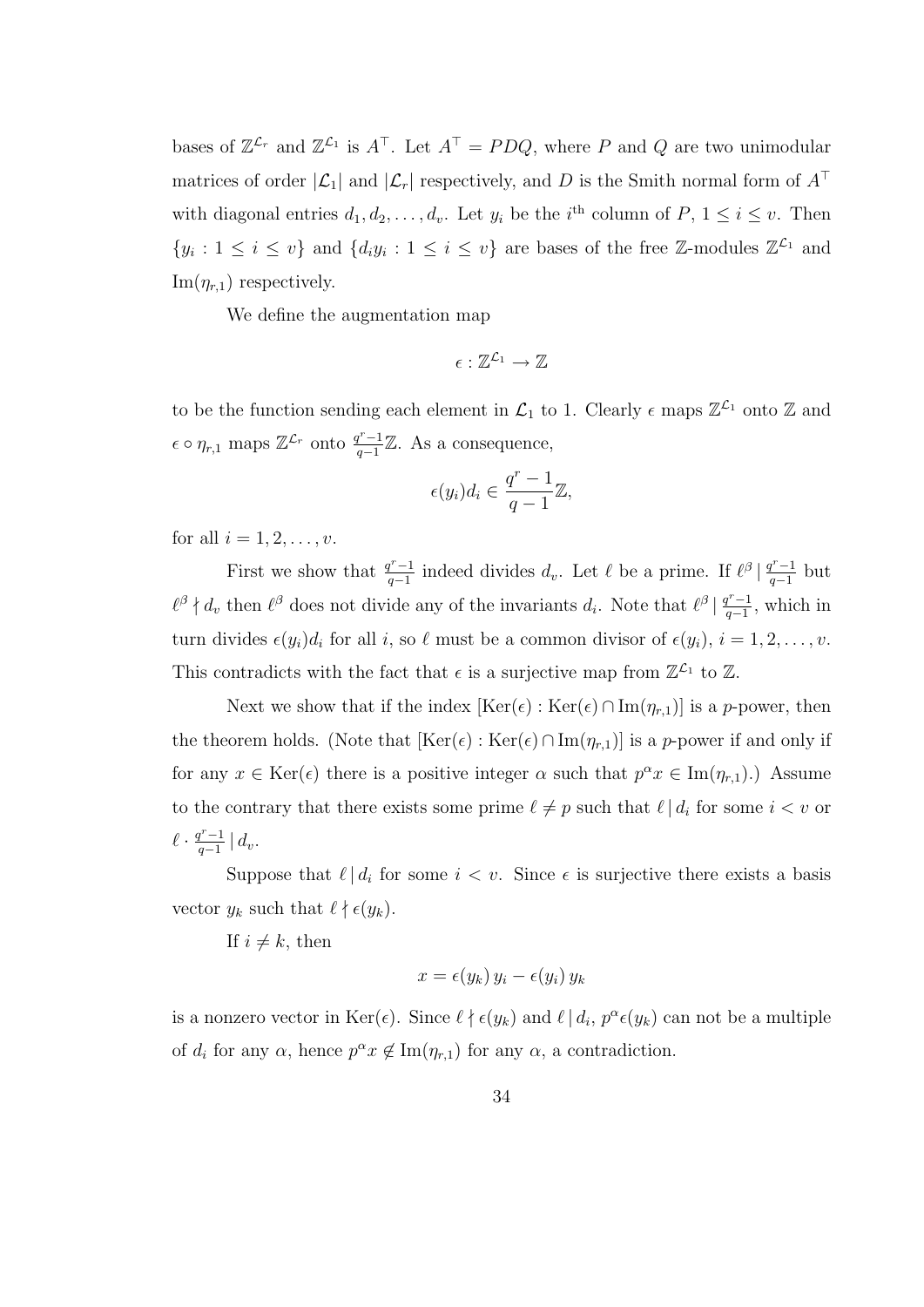If  $i = k < v$ , then instead we consider the nonzero vector

$$
x := \epsilon(y_k) y_v - \epsilon(y_v) y_k
$$

in Ker( $\epsilon$ ). Since  $\ell \nmid \epsilon(y_k)$  and  $\ell \mid d_i \mid d_v$ ,  $p^{\alpha} \epsilon(y_k)$  can not be a multiple of  $d_v$  for any  $\alpha$ , hence  $p^{\alpha}x \notin \text{Im}(\eta_{r,1})$  for any  $\alpha$ , again a contradiction.

Now suppose that  $\ell \cdot \frac{q^r - 1}{q - 1}$  $\frac{q^{r}-1}{q-1}$  |  $d_v$ . Note that  $\frac{q^{r}-1}{q-1}$  $\frac{q^{i}-1}{q-1}$  |  $\epsilon(y_i)d_i$  for each i, but for some  $k$  that

$$
\ell \cdot \frac{q^r-1}{q-1} \nmid \epsilon(y_k) d_k,
$$

since  $\epsilon \circ \eta_{r,1}$  is a surjective map from  $\mathbb{Z}^{\mathcal{L}_r}$  to  $\frac{q^r-1}{q-1}$  $\frac{q^{r}-1}{q-1}$ Z. So  $\ell \nmid \epsilon(y_k)d_k$ . We similarly get a contradiction by considering the nonzero vector  $\epsilon(y_k) y_v - \epsilon(y_v) y_k$  in Ker( $\epsilon$ ).

To finish the proof of the theorem, we are reduced to showing that

$$
(\operatorname{Ker} \epsilon + \operatorname{Im} \eta_{r,1}) / \operatorname{Im} \eta_{r,1}
$$

is a p-group. We show that if  $x \in \text{Ker } \epsilon$  then  $q^{r-1}x \in \text{Im } \eta_{r,1}$ . Now  $\text{Ker } \epsilon$  is spanned by vectors of the form  $u - w$ , where u and w are vectors representing individual elements in  $\mathcal{L}_1$ , so it is enough to show that  $q^{r-1}(u-w)$  is in Im  $\eta_{r,1}$ . Let U be some  $(r + 1)$ -subspace of V which contains both u and w. We define  $\tilde{\eta}_{1,r}$  to be the linear map which maps a projective point to the formal sum of the r-subspaces which both contain the point and are contained in U and define  $\mathbf{j}_U$  to be the formal sum of all the projective points inside U. Then  $\eta_{r,1}$  restricted to r-subspaces inside U and  $\tilde{\eta}_{1,r}$ are simply the hyperplane-to-point and point-to-hyperplane maps for the space U. By standard formula from design theory we have

$$
\eta_{r,1}(\tilde{\eta}_{1,r}(z)) = q^{r-1}z + \frac{q^{r-1}-1}{q-1}\mathbf{j}_U
$$

for every  $z \in \mathcal{L}_1$ . Hence by setting  $z = u$  and  $z = w$  respectively, and subtracting the resulting equations, we get

$$
\eta_{r,1}(\tilde{\eta}_{1,r}(u-w)) = q^{r-1}(u-w)
$$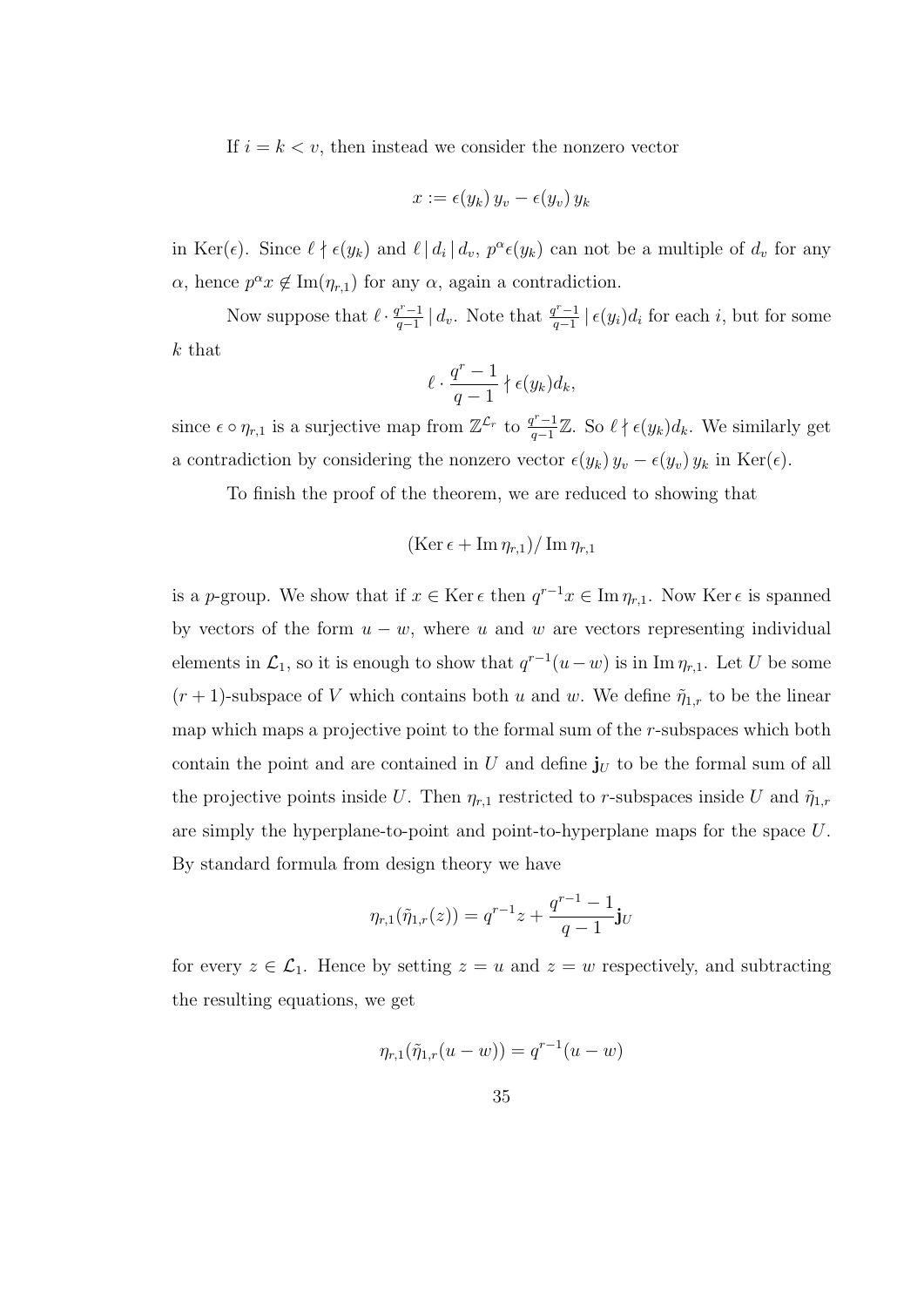which is the desired result.

Note: A shorter proof of this theorem can be found in [11].

In view of Theorem 3.2.1, in order to get the Smith normal form of A, we just need to view A as a matrix with entries from  $\mathbb{Z}_p$ , the ring of p-adic integers, and get its Smith normal form over  $\mathbb{Z}_p$ . This will be the approach we take. To state Theorem A, we need to explain the monomial basis developed in [7].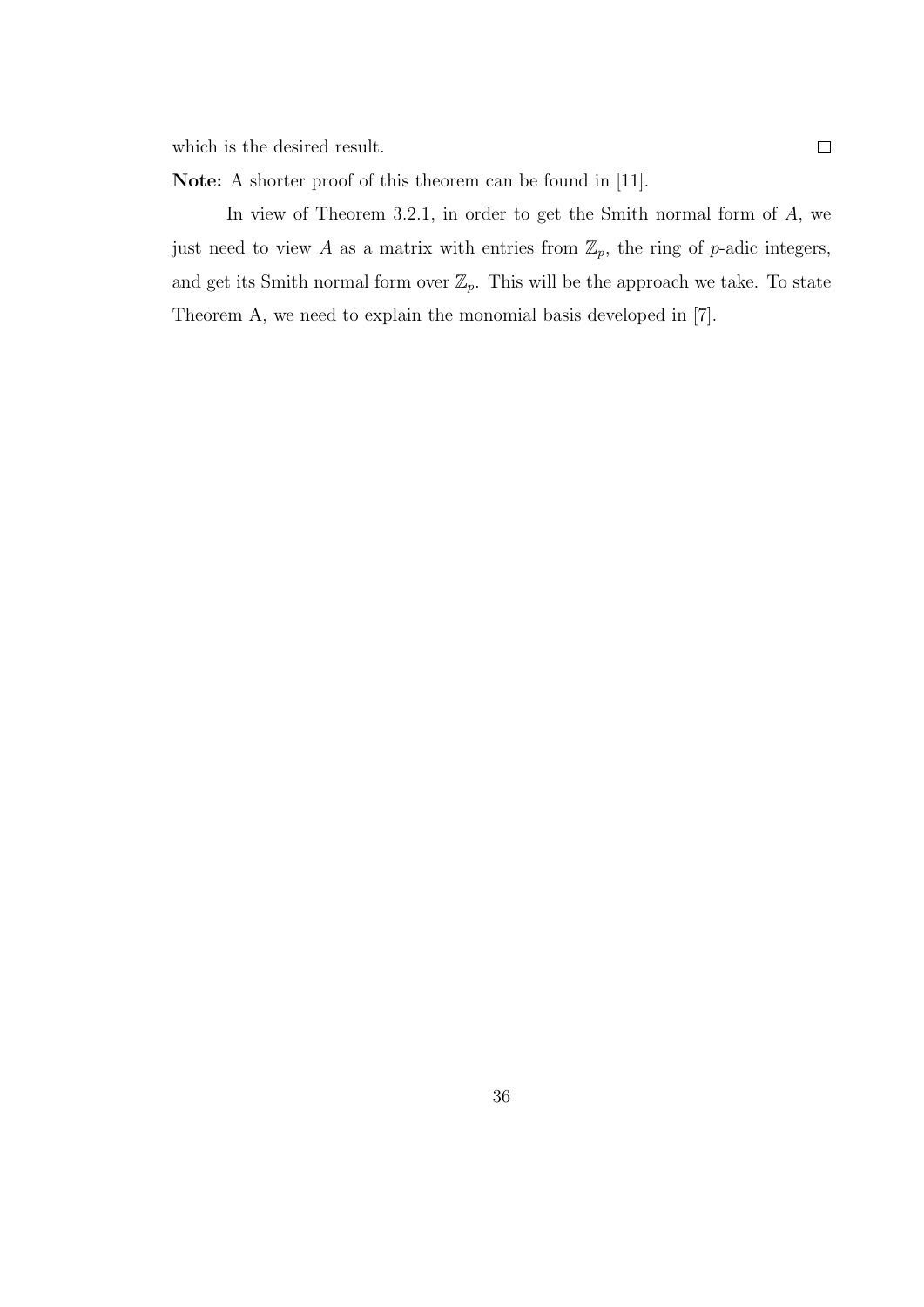### 3.3 Monomial bases

As we have seen, most of the invariant factors of  $A$  are p-powers. It will be helpful to view the entries of A as coming from some p-adic local ring. Let  $q = p<sup>t</sup>$ and let  $K = \mathbb{Q}_p(\xi_{q-1})$  be the unique unramified extension of degree t over  $\mathbb{Q}_p$ , the field of p-adic numbers, where  $\xi_{q-1}$  is a primitive  $(q-1)$ <sup>th</sup> root of unity in K. Let  $R = \mathbb{Z}_p[\xi_{q-1}]$  be the ring of integers in K and let p be the unique maximal ideal in R. Then R is a principal ideal domain, and the reduction of R (mod  $\mathfrak{p}$ ) will be  $\mathbb{F}_q$ . Define  $\bar{x}$  to be x (mod p) for  $x \in R$ . Let  $T_q$  be the set of roots of  $x^q = x$  in R (a Teichmüller set) and let T be the Teichmüller character of  $\mathbb{F}_q$ , so that  $T(\bar{x}) = x$  for  $x \in T_q$ . We will use T to lift a basis of  $\mathbb{F}_q^{\mathcal{L}_1}$  to a basis of  $R^{\mathcal{L}_1}$ .

In (3.1), we defined the map  $\eta_{1,r}$  from  $\mathbb{Z}^{\mathcal{L}_1}$  to  $\mathbb{Z}^{\mathcal{L}_r}$ . Now we use the same  $\eta_{1,r}$  to denote the map from  $R^{\mathcal{L}_1}$  to  $R^{\mathcal{L}_r}$  sending a 1-space to the formal sum of all r-spaces incident with it. The matrix A is then the matrix of  $\eta_{1,r}$  with respect to the (standard) basis  $\mathcal{L}_1$  of  $R^{\mathcal{L}_1}$  and the (standard) basis  $\mathcal{L}_r$  of  $R^{\mathcal{L}_r}$ . Crucial to our approach of finding the Smith form of A is what we call a monomial basis for  $R^{\mathcal{L}_1}$ . We introduce this basis below.

We start with the monomial basis of  $\mathbb{F}_q^{\mathcal{L}_1}$ . This basis was discussed in detail in [7]. Let  $V = \mathbb{F}_q^{n+1}$ . Then V has a standard basis  $v_0, v_1, \ldots, v_n$ , where

$$
v_i = (\underbrace{0, 0, \dots, 0, 1}_{i+1}, 0, \dots, 0).
$$

We regard  $\mathbb{F}_q^V$  as the space of functions from V to  $\mathbb{F}_q$ . Any function  $f \in \mathbb{F}_q^V$  can be given as a polynomial function of  $n + 1$  variables corresponding to the  $n + 1$ coordinate positions: write the vector  $\mathbf{x} \in V$  as

$$
\mathbf{x} = (x_0, x_1, \dots, x_n) = \sum_{i=0}^n x_i v_i;
$$

then  $f = f(x_0, x_1, \ldots, x_n)$ . The function  $x_i$  is, for example, the linear functional that projects a vector in  $V$  onto its  $i<sup>th</sup>$  coordinate in the standard basis.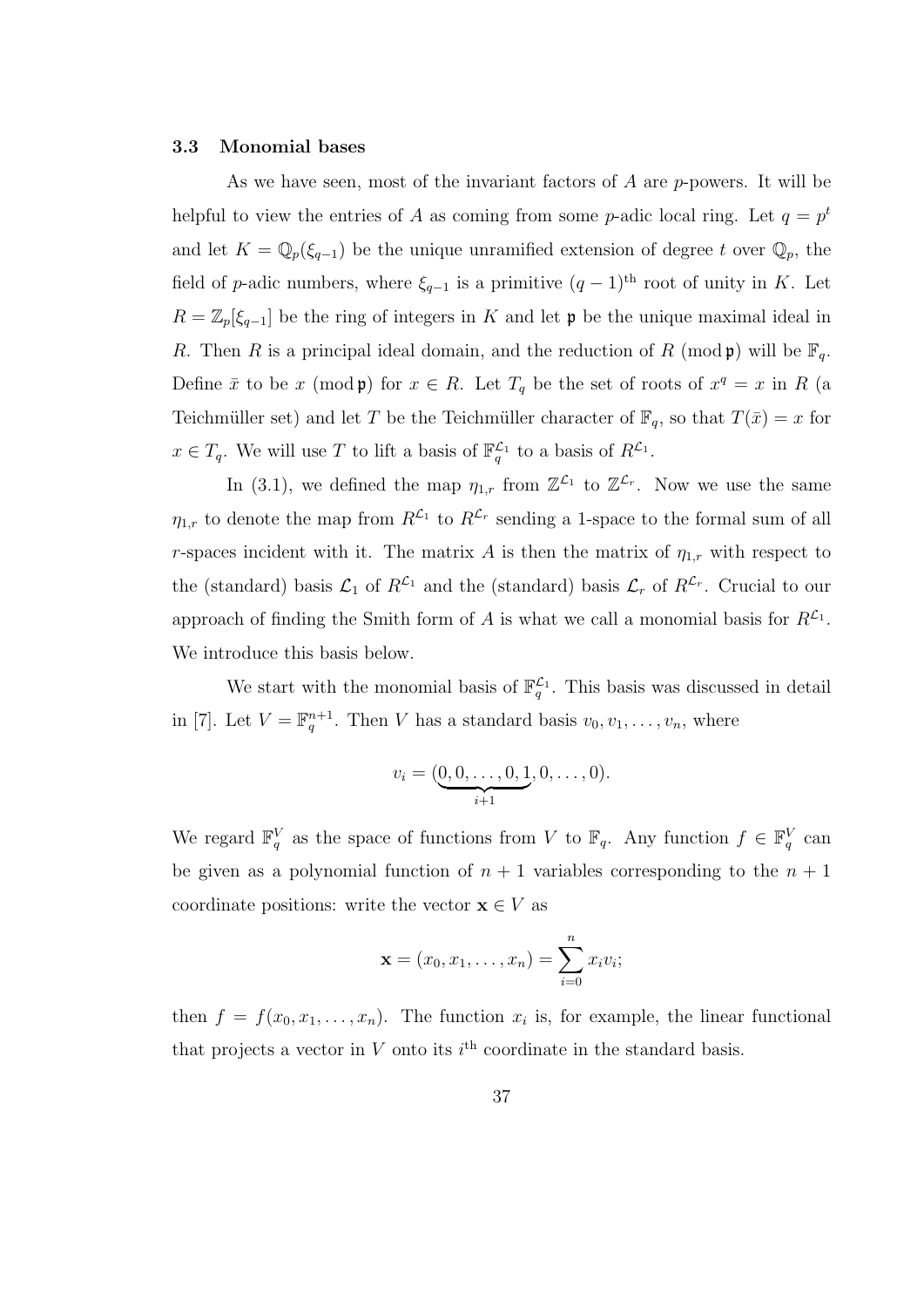As a function on V,  $x_i^q = x_i$ , for each  $i = 0, 1, ..., n$ , so we obtain all the functions via the  $q^{n+1}$  monomial functions

$$
\left\{\prod_{i=0}^{n} x_i^{b_i} \mid 0 \le b_i < q, i = 0, 1, \dots, n\right\}.\tag{3.3}
$$

Since the characteristic function of  $\{0\}$  in V is  $\prod_{i=0}^{n} (1 - x_i^{q-1})$  $\binom{q-1}{i}$ , we obtain a basis for  $\mathbb{F}_q^{V \setminus \{0\}}$  by excluding  $x_0^{q-1} x_1^{q-1}$  $x_1^{q-1} \cdots x_n^{q-1}$  from the set in (3.3).

The functions on  $V \setminus \{0\}$  which descend to  $\mathcal{L}_1$  are exactly those which are invariant under scalar multiplication by  $\mathbb{F}_q^*$ . Therefore we obtain a basis M of  $\mathbb{F}_q^{\mathcal{L}_1}$ as follows.

$$
\mathcal{M} = \left\{ \prod_{i=0}^{n} x_i^{b_i} \mid 0 \le b_i < q, \sum_i b_i \equiv 0 \pmod{q-1}, \\ (b_0, b_1, \dots, b_n) \ne (q-1, q-1, \dots, q-1) \right\}.
$$

This basis M will be called the *monomial basis* of  $\mathbb{F}_q^{\mathcal{L}_1}$ , and its elements are called basis monomials.

Now we lift the function  $x_i: V \to \mathbb{F}_q$  to a function  $T(x_i): V \to R$ , where T is the Teichmüller character of  $\mathbb{F}_q$ . For  $(a_0, a_1, \ldots, a_n) \in V$ , we have

$$
T(x_i)(a_0,a_1,\ldots,a_n)=T(a_i)\in R.
$$

For each basis monomial  $\prod_{i=0}^n x_i^{b_i}$ , we define  $T(\prod_{i=0}^n x_i^{b_i})$  similarly. We have the following lemma.

Lemma 3.3.1. The elements in the set

$$
\mathcal{M}_R = \left\{ T(\prod_{i=0}^n x_i^{b_i}) \mid 0 \le b_i < q, \sum_i b_i \equiv 0 \pmod{q-1}, \\ (b_0, b_1, \dots, b_n) \neq (q-1, q-1, \dots, q-1) \right\}
$$

form a basis of the free R-module  $R^{\mathcal{L}_1}$ .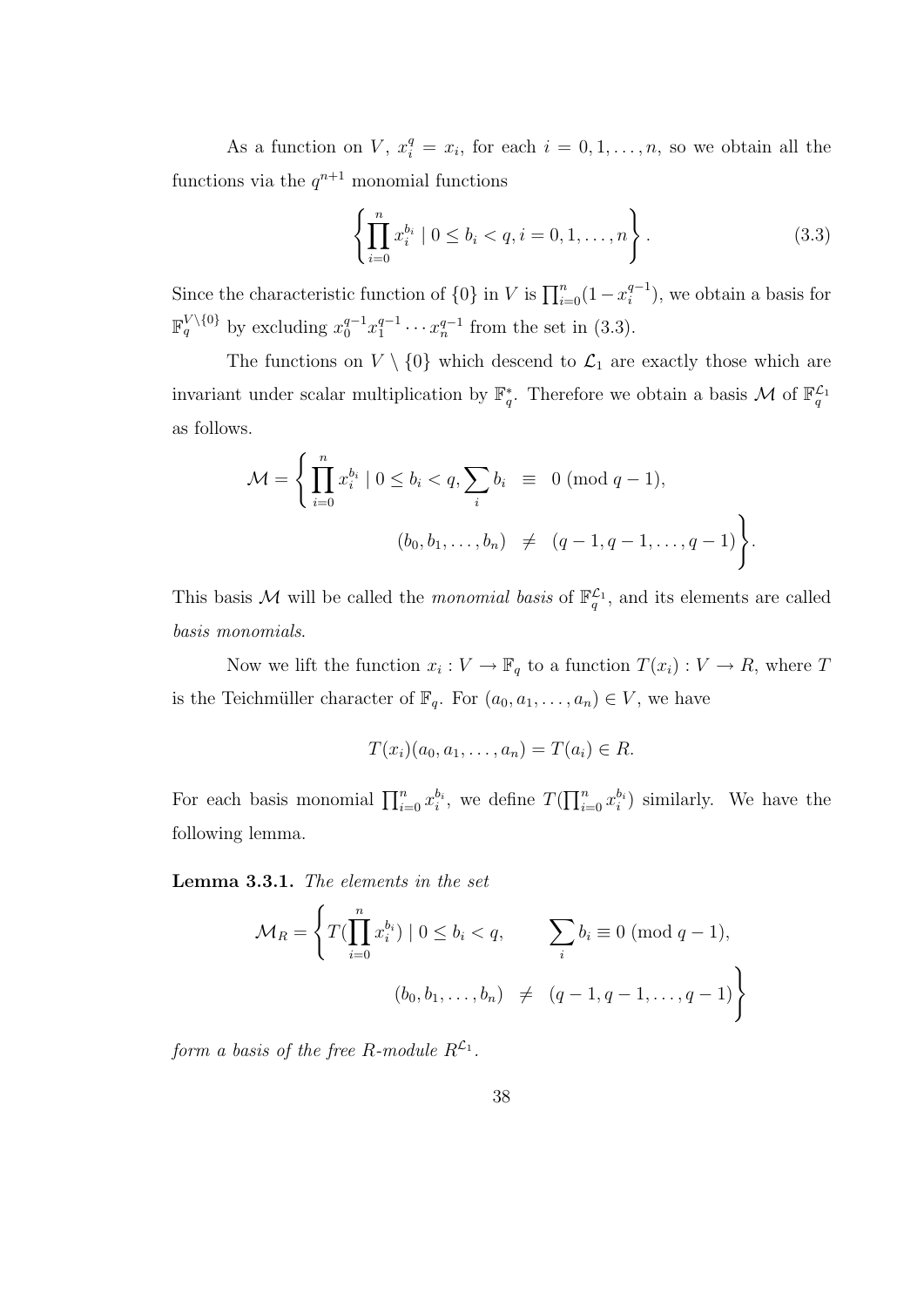**Proof:** To simplify notation, we use M to denote the free R-module  $R^{\mathcal{L}_1}$ , set  $v = |\mathcal{L}_1|$ , and enumerate the elements of  $\mathcal{M}_R$  as  $f_1, f_2, \ldots, f_v$ . Since the images of the elements of  $\mathcal{M}_R$  in the quotient  $M/\mathfrak{p}M$  are exactly the elements in  $\mathcal{M}$ , which form a basis of  $\mathbb{F}_q^{\mathcal{L}_1} \cong M/\mathfrak{p}M$  (as vector spaces over  $\mathbb{F}_q$ ), by Nakayama's lemma [5], the elements in  $\mathcal{M}_R$  generate N and since their number equals rank M, they form  $\Box$ a basis.

The basis  $\mathcal{M}_R$  will be called the *monomial basis* of  $R^{\mathcal{L}_1}$ , and its elements are called basis monomials.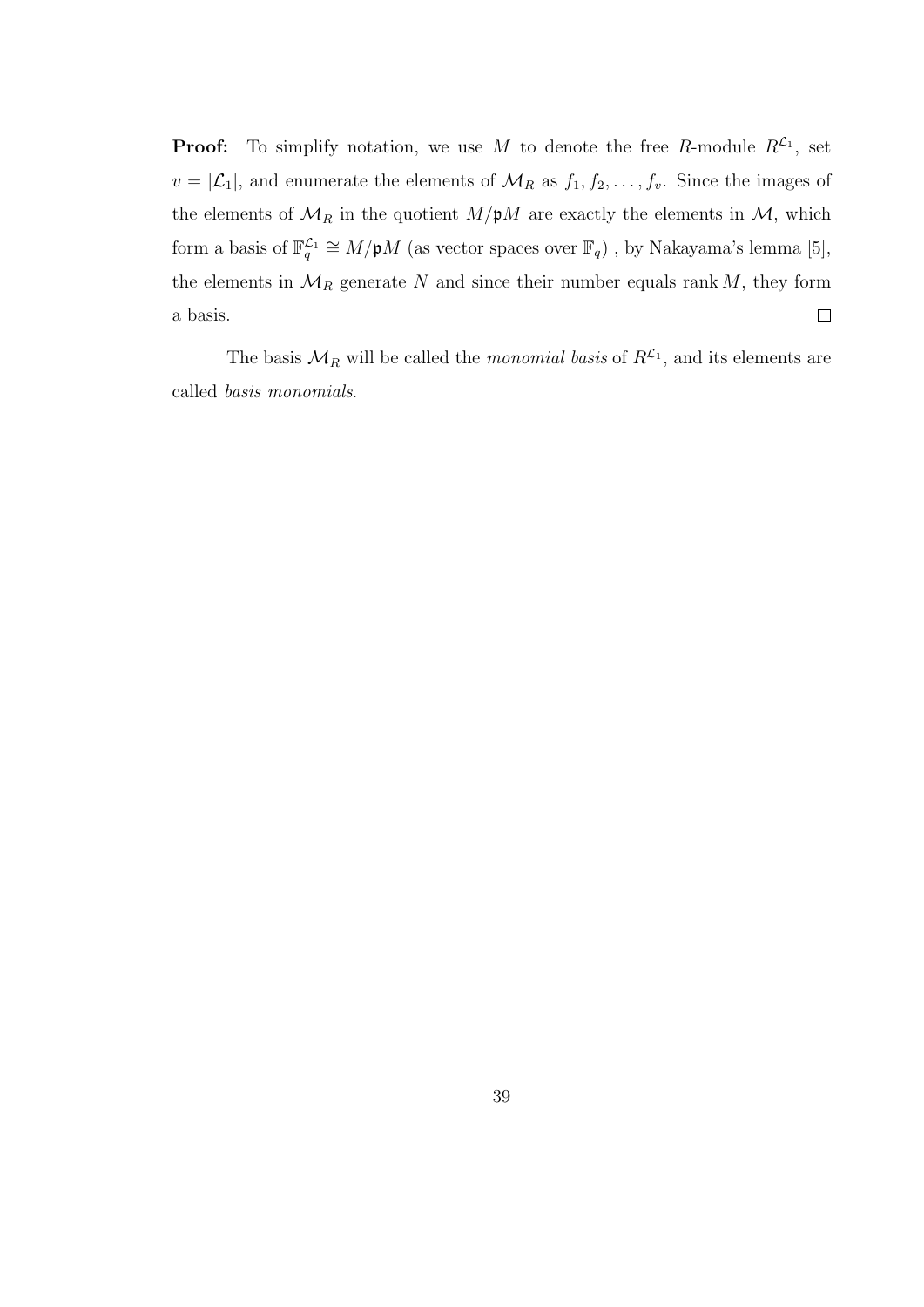# $3.4$  The module structure of  $\mathbb{F}_q^{\mathcal{L}_1}$

In this section we state the main results of [7]. We give a modified version of the proof in Section 5.5.

Let H denote the set of t-tuples  $\xi = (s_0, s_1, \ldots, s_{t-1})$  of integers satisfying (for  $0 \leq j \leq t-1$ ) the following:

(1) 
$$
1 \le s_j \le n
$$
,  
\n(2)  $0 \le ps_{j+1} - s_j \le (p-1)(n+1)$ , (3.4)

with the subscripts read (mod t). The set  $\mathcal H$  was introduced in [19], and used in [7] to describe the module structure of  $\mathbb{F}_q^{\mathcal{L}_1}$  under the natural action of  $GL(n+1, q)$ .

For a nonconstant basis monomial

$$
f(x_0,x_1,\ldots,x_n)=x_0^{b_0}\cdots x_n^{b_n},
$$

in  $M$ , we expand the exponents

$$
b_i = a_{i,0} + p a_{i,1} + \dots + p^{t-1} a_{i,t-1} \quad 0 \le a_{i,j} \le p-1
$$

and let

$$
\lambda_j = a_{0,j} + \dots + a_{n,j}.\tag{3.5}
$$

Because the total degree  $\sum_{i=0}^{n} b_i$  is divisible by  $q-1$ , there is a uniquely defined t-tuple  $(s_0, \ldots, s_{t-1}) \in \mathcal{H}$  [7] such that

$$
\lambda_j = p s_{j+1} - s_j.
$$

Explicitly

$$
s_j = \frac{1}{q-1} \sum_{i=0}^n \left( \sum_{\ell=0}^{j-1} p^{\ell+\ell-j} a_{i,\ell} + \sum_{\ell=j}^{t-1} p^{\ell-j} a_{i,\ell} \right) \tag{3.6}
$$

One way of interpreting the numbers  $s_j$  is that the total degree of  $f^{p^i}$  is  $s_{t-i}(q-1)$ , when the exponent of each coordinate  $x_i$  is reduced to be no more than  $q-1$  by the substitution  $x_i^q = x_i$ . We will say that f is of type  $\xi = (s_0, s_1, \ldots, s_{t-1})$ . Also we say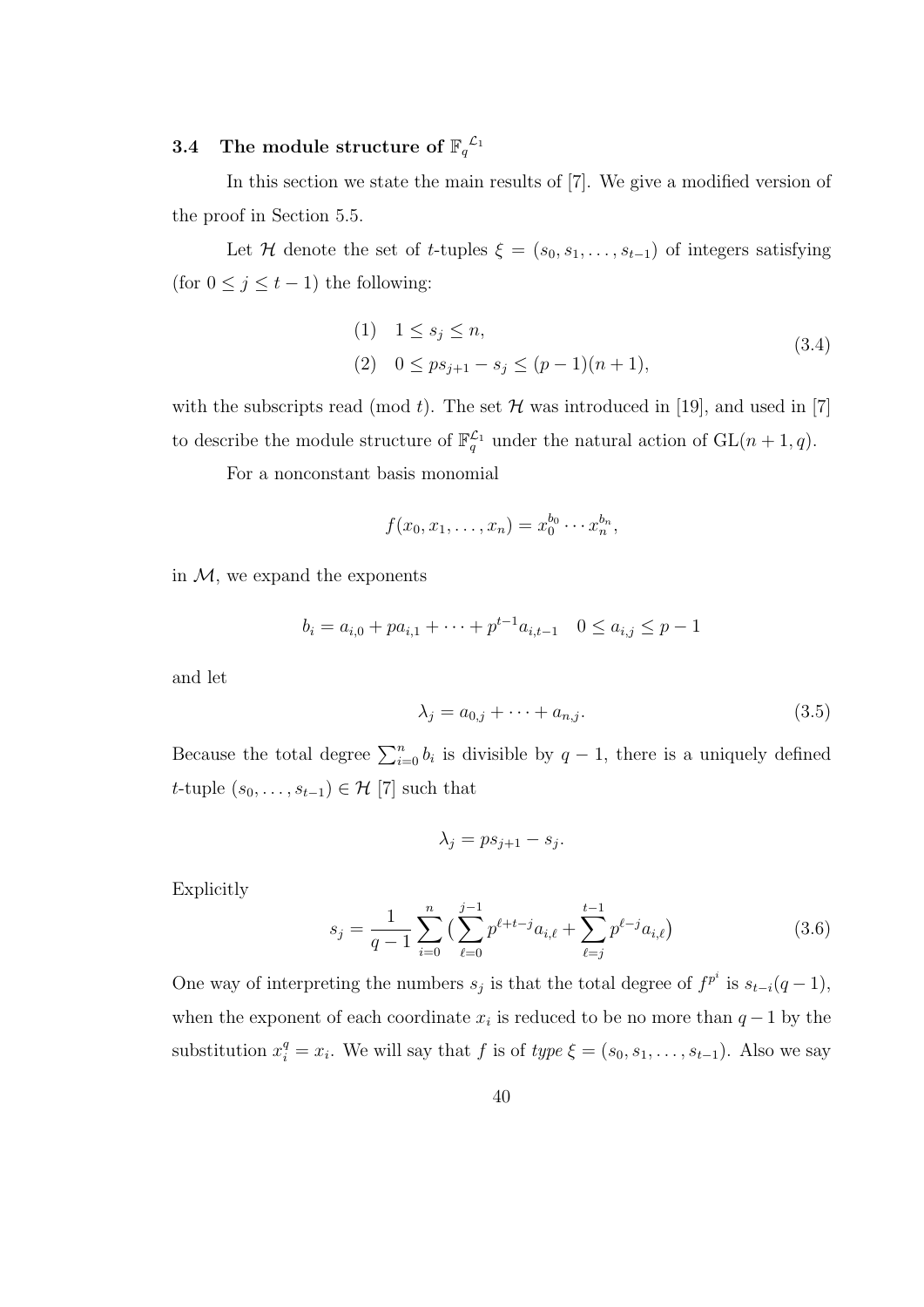that the corresponding basis monomial  $T(f) \in \mathcal{M}_R$  is of type  $\xi$ . (Note that in [7]  $\xi$ is called a tuple in  $H$  and the term type is used for certain other t-tuples in bijection with  $H$ . However, since we will not use the latter there is no risk of confusion.)

Let  $d_i$  be the coefficient of  $x^i$  in the expansion of  $(\sum_{k=0}^{p-1} x^k)^{n+1}$ . Explicitly,

$$
d_i = \sum_{j=0}^{\lfloor i/p \rfloor} (-1)^j \binom{n+1}{j} \binom{n+i-jp}{n}.
$$

**Lemma 3.4.1.** Let  $d_i$  and  $\lambda_j$  be as defined above. The number of basis monomials in both M and  $\mathcal{M}_R$  of type  $\xi = (s_0, s_1, \ldots, s_{t-1})$  is  $\prod_{j=0}^{t-1} d_{\lambda_j}$ .

**Proof:** From (3.5) each  $\lambda_j$  is the sum of  $n+1$  integers which can be anywhere from 0 to  $p-1$ . The number of such choices is the same as the coefficient of  $x^{\lambda_j}$ in  $(\sum_{k=0}^{p-1} x^k)^{n+1}$ . Counting the choices for each  $\lambda_j$  as j runs from 0 to  $t-1$  we get  $\prod_{j=0}^{t-1} d_{\lambda_j}.$  $\Box$ 

We can now state the complete submodule structure of  $\mathbb{F}_q^{\mathcal{L}_1}$  ([7, Theorem A]).

**Theorem 3.4.2.** Let  $\mathbb{F}_q^{\mathcal{L}_1}$  be the  $\mathbb{F}_qG$ -module as above. Every  $\mathbb{F}_qG$ -submodule W of  $\mathbb{F}_q^{\mathcal{L}_1}$  consists of the subspace of functions from  $\mathcal{L}_1$  to  $\mathbb{F}_q$  which is spanned by certain basis monomials. If one basis monomial of a certain type  $(s_0, s_1, \ldots, s_{t-1})$  is in W, then every basis monomial of type  $(s'_0, s'_1, \ldots, s'_{t-1})$  is also in W if  $1 \leq s'_i \leq s_i$  for each  $i \in 0, \ldots, t-1$ . In particular,  $\mathbb{F}_q^{\mathcal{L}_1}$  is the direct sum of the span of the all-one function (of type  $(0, \ldots, 0)$ ) and the span of all the other monomial functions. Either the constant functions are in  $W$ , or all the functions in  $W$  can be expressed in terms of nonconstant monomials only.

The following corollary is [7, Theorem B].

**Corollary 3.4.3.** Let  $f(x_0, \ldots, x_n)$  be a polynomial function in  $\mathbb{F}_q^{\mathcal{L}_1}$  and let  $\mathcal{H}_f \subset$  $\mathcal{H} \cup \{(0,\ldots,0)\}\;$  be the set of the tuples  $(s_0,\ldots,s_{t-1})$  of the basis monomials appearing with nonzero coefficients in the expression for f. Then the submodule generated by f is the smallest submodule containing all those basis monomials.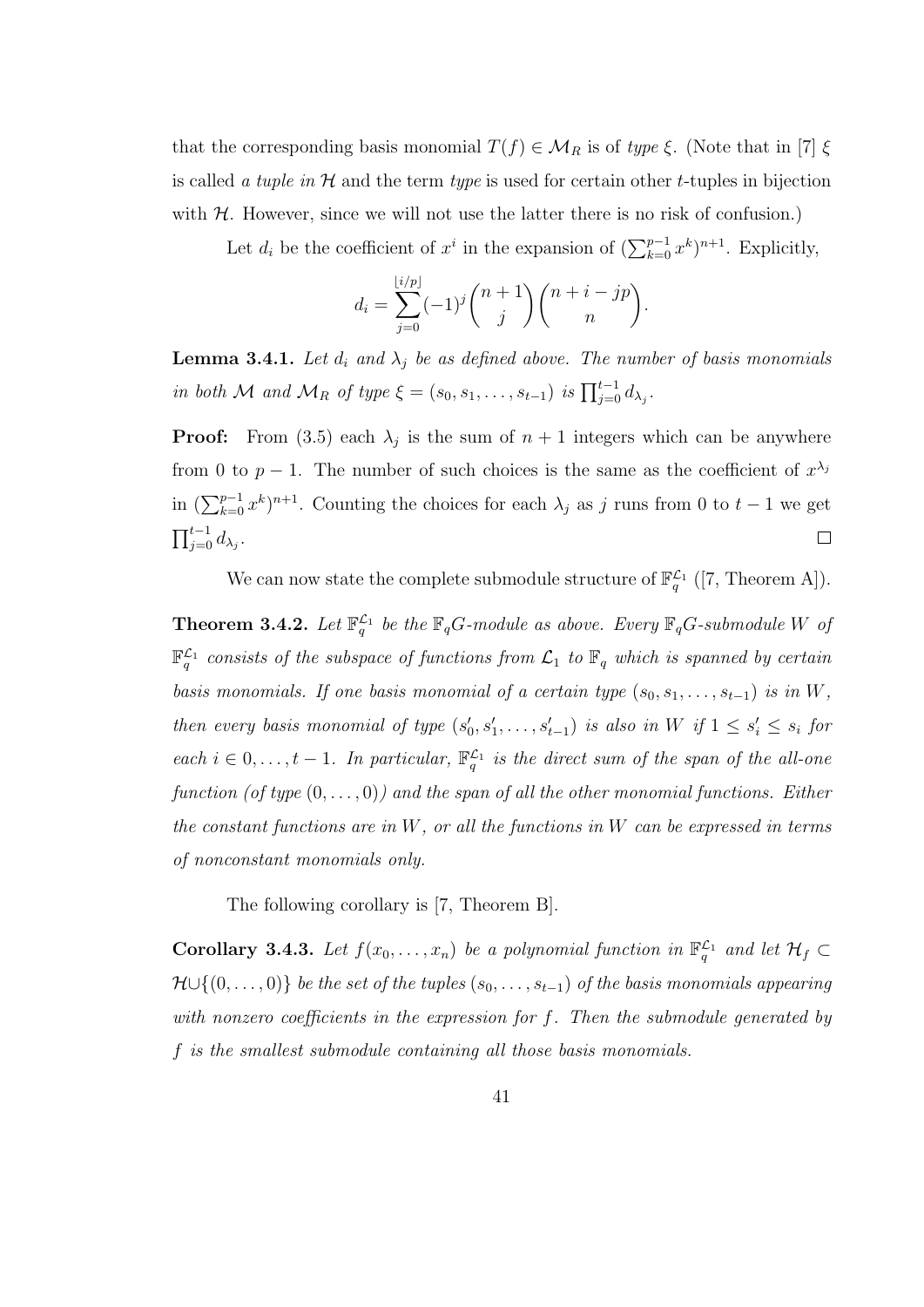**Proof:** Every submodule is spanned by the basis monomials which it contains.  $\Box$ 

### 3.5 The Smith normal form of  $PG(n, q)$

We can now state the main theorem.

**Theorem 3.5.1 (Theorem A).** Let  $\mathcal{L}_1$  be the set of projective points and let  $\mathcal{L}_r$ be the set of projective  $(r-1)$ -spaces in PG $(n, q)$ , and let  $d_i$  and  $H$  be as above. For each t-tuple  $\xi = (s_0, s_1, \ldots, s_{t-1}) \in \mathcal{H}$  let

$$
\lambda_i = p s_{i+1} - s_i
$$

and let

$$
d_{\xi} = \prod_{i=0}^{t-1} d_{\lambda_i}.
$$

Then the p-adic invariant factors of the incidence matrix A between  $\mathcal{L}_1$  and  $\mathcal{L}_r$  are  $p^{\alpha}, 0 \leq \alpha \leq (r-1)t$ , with multiplicity

$$
m_{\alpha} = \sum_{\xi \in \mathcal{H}_{\alpha}} d_{\xi} + \delta(0, \alpha)
$$

where

$$
\mathcal{H}_{\alpha} = \left\{ (s_0, s_1, \dots, s_{t-1}) \in \mathcal{H} \mid \sum_{i=0}^{t-1} \max\{0, r - s_i\} = \alpha \right\},\tag{3.7}
$$

and

$$
\delta(0,\alpha) = \begin{cases} 1, & \text{if } \alpha = 0, \\ 0, & \text{otherwise.} \end{cases}
$$
 (3.8)

Remark 3.5.2. The theorem was conjectured by Liebler and Sin [30].

**Remark 3.5.3.** The multiplicity of 1 among the p-adic invariant factors,  $m_0$ , is exactly the p-rank of A. From Theorem 3.5.1, we have

$$
m_0 = 1 + \sum_{(s_0, s_1, \dots, s_{t-1}) \in \mathcal{H}, s_i \ge r, \forall i} d_{(s_0, s_1, \dots, s_{t-1})}.
$$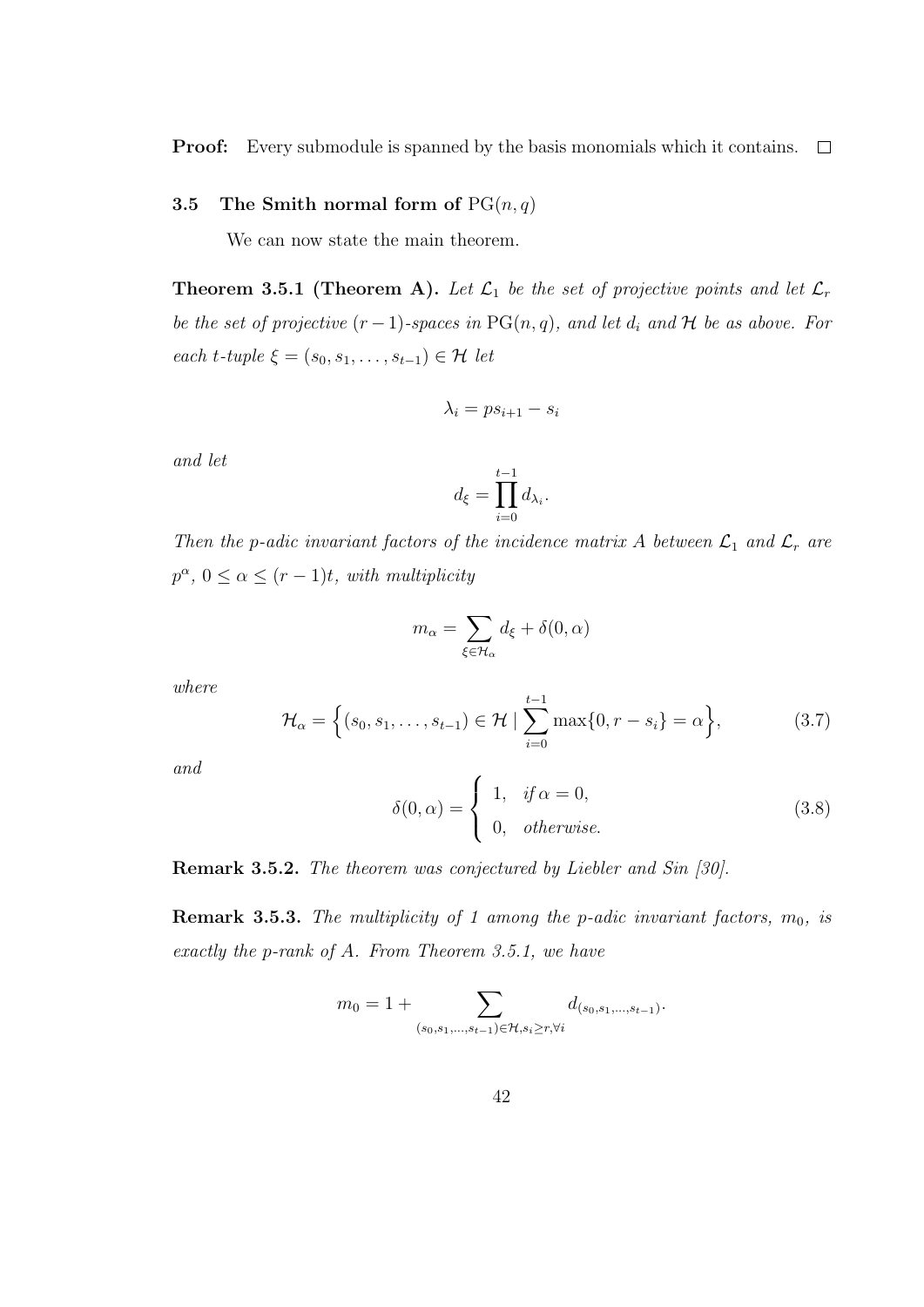We mention that  $d_{(s_0,...,s_{t-1})} = d_{(n+1-s_0,...,n+1-s_{t-1})}$  for each  $(s_0,...,s_{t-1}) \in \mathcal{H}$ ,  $d_i = 0$ if  $i < 0$ ,  $d_{(0,...,0)} = d_{(n+1,...,n+1)} = 1$  (but we are not counting the monomial of type  $(n+1,\ldots,n+1)$ , and  $d_{\xi}=0$  for all other cases that  $\xi \notin \mathcal{H}$ . So the above p-rank formula is the same as the formula of Hamada [19].

**Remark 3.5.4.** We also mention that the largest  $\alpha$  of the exponents of the p-adic invariant factors of A is  $(r-1)t$ . It arises in the case where  $\xi = (1, 1, \ldots, 1)$ . From Theorem 3.5.1, we find that the multiplicity of  $p^{(r-1)t}$  is

$$
m_{(r-1)t} = d_{(1,1,\dots,1)} = {n+p-1 \choose n},
$$

which is one less than the p-rank of  $\eta_{1,n}$ .

We indicate how we proceed to prove Theorem 3.5.1. In order to get the Smith normal form of A over R, we will find two invertible matrices P and  $Q^{-1}$ with entries in  $R$ , such that

$$
A = PDQ^{-1},
$$

where D is a  $|\mathcal{L}_r| \times |\mathcal{L}_1|$  diagonal matrix with p powers on its diagonal. The matrices Q and P will come from basis changes in  $R^{\mathcal{L}_1}$  and  $R^{\mathcal{L}_r}$  respectively.

Let  $\{e_1, e_2, \ldots, e_v\}$ , where  $v = |\mathcal{L}_1|$ , be the standard basis of  $R^{\mathcal{L}_1}$ , and let  $\mathcal{M}_R = \{f_1, f_2, \ldots, f_v\}$  be the monomial basis of  $R^{\mathcal{L}_1}$  constructed in Lemma 3.3.1. For  $1 \leq j \leq v$ , let  $f_j = \sum_{i=1}^v q_{ij} e_i$ ,  $q_{ij} \in R$ , and let  $Q = (q_{ij})$ . Then

$$
\eta_{1,r}(f_j) = \sum_{i=1}^v q_{ij} \eta_{1,r}(e_i).
$$

Therefore the columns of AQ are the vectors  $\eta_{1,r}(f_j)$ , written with respect to the standard basis of  $R^{\mathcal{L}_r}$ . For  $1 \leq j \leq v$ , let  $p^{a_j}$  be the largest power of p dividing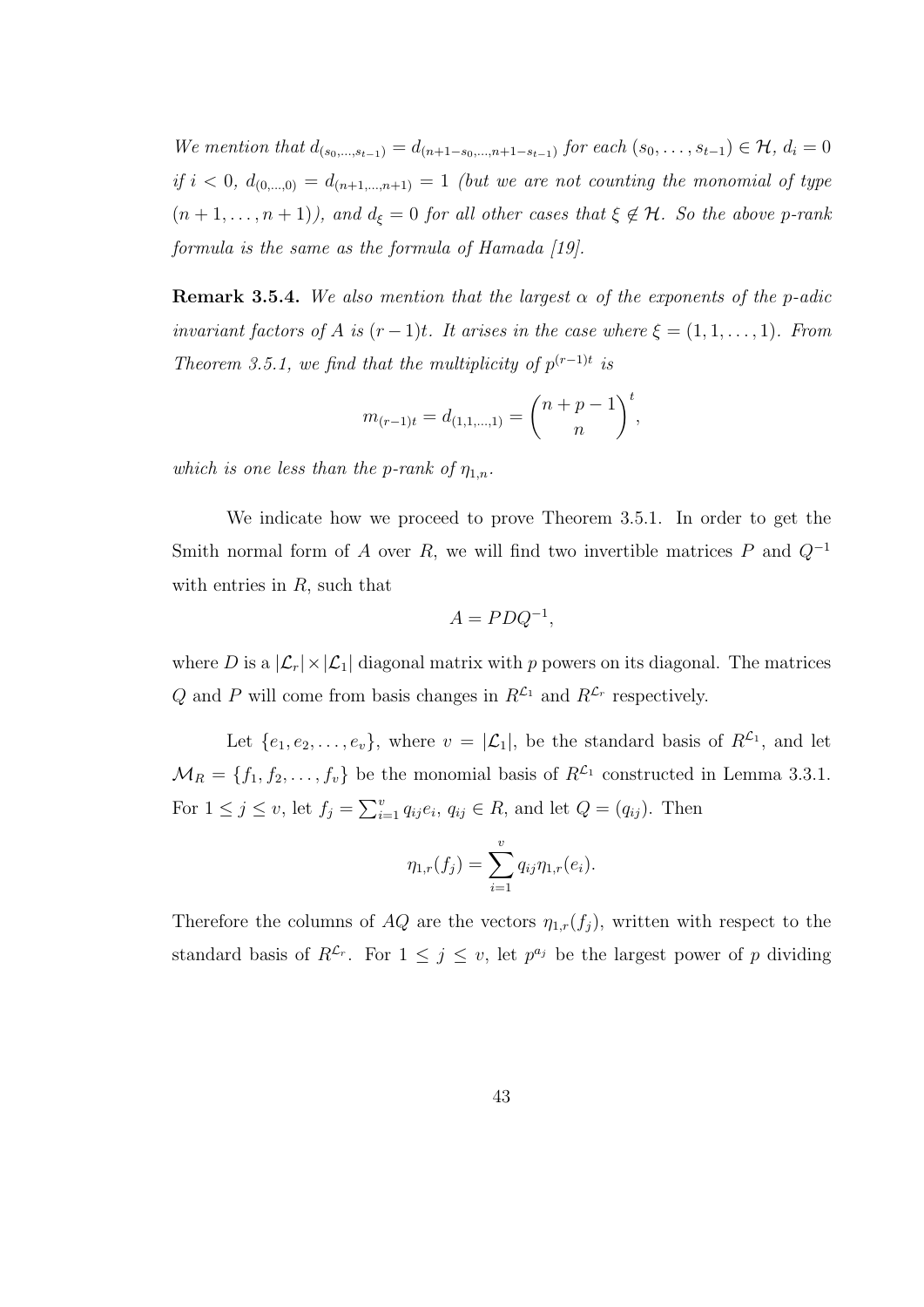every coordinate of  $\eta_{1,r}(f_i)$ . Then we factorize AQ as PD, where

$$
D = \begin{pmatrix} p^{\alpha_1} & 0 & 0 & \cdots & 0 \\ 0 & p^{\alpha_2} & 0 & & & \\ 0 & & \ddots & & \vdots \\ \vdots & & & p^{\alpha_{v-1}} & 0 \\ 0 & & \cdots & 0 & p^{\alpha_v} \\ 0 & & \cdots & & 0 \\ \vdots & & & \vdots & \vdots \\ 0 & & \cdots & & 0 \end{pmatrix},
$$

and P is an  $|\mathcal{L}_r| \times |\mathcal{L}_r|$  matrix whose first v columns are  $\frac{1}{p^{\alpha_j}} \eta_{1,r}(f_j)$ ,  $j = 1, 2, \ldots, v$ . The matrix  $D$  will be the Smith normal form of  $A$  if the determinant of  $P$  is a unit of R. First we find a lower bound on the numbers  $\alpha_j$ , the minimum p-adic valuations of the coordinates of  $\eta_{1,r}(f_j)$ . Let  $f_j$  be a typical basis monomial  $T(x_0^{b_0}x_1^{b_1}\cdots x_n^{b_n})$ in  $\mathcal{M}_R$ , and let  $Y \in \mathcal{L}_r$ . Then the Y-coordinate of  $\eta_{1,r}(f_j)$  is

$$
\eta_{1,r}(f_j)(Y) = \sum_{Z \subset Y, Z \in \mathcal{L}_1} f_j(Z)
$$
  
= 
$$
\frac{1}{q-1} \sum_{\mathbf{x} \in \mathbb{F}_q^{n+1} \setminus \{(0,0,\dots,0)\}, \mathbf{x} \in Y} T^{b_0}(x_0) T^{b_1}(x_1) \cdots T^{b_n}(x_n),
$$

where in the last summation,  $\mathbf{x} = (x_0, x_1, \dots, x_n) \in \mathbb{F}_q^{n+1}$ . Therefore the coordinates of  $\eta_{1,r}(f_j)$  are all multiplicative character sums. Thanks to a theorem of Wan [40], one can indeed obtain lower bounds on the p-adic valuations of these multiplicative character sums. We discuss Wan's theorem and its application in Chapter 5.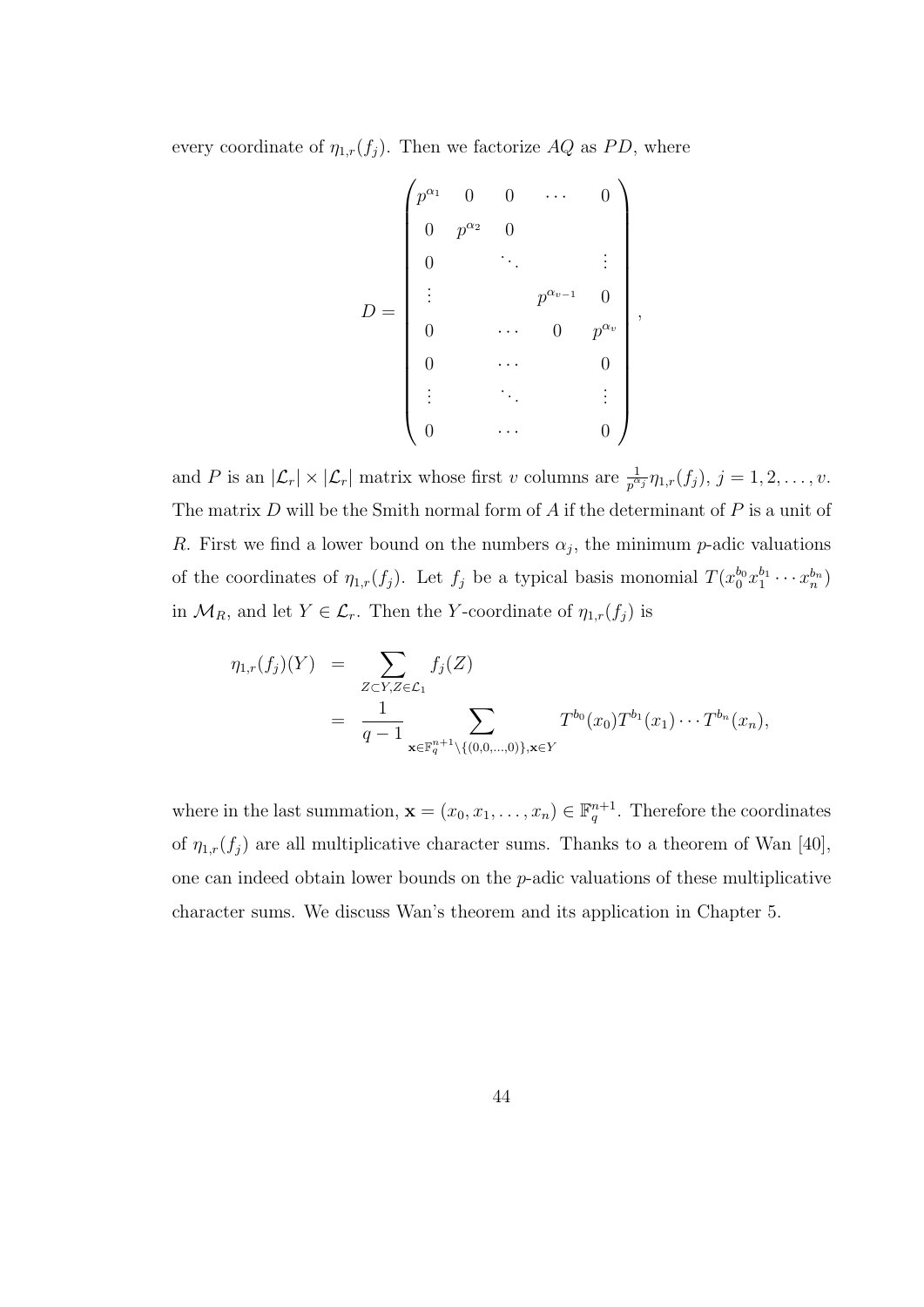## Chapter 4

## THE HYPERPLANE CASE

### 4.1 An explicit formula

Sin proved Theorem A in the case  $r = n$ , that is for hyperplanes, using representation theory ([36]). Liebler [30] also had a proof for the same case using Gauss sums. Even though we prove Theorem A in the general case in Chapter 5, we give here a new proof of the theorem in the case  $r = n$ . In the process we derive an explicit formula for  $\eta_{1,n}(f)$  for any basis monomial f in  $\mathcal{M}_R$ . The formula involves *p*-adic Gauss sums. The Smith form for  $\eta_{1,n}$  follows from Stickelberger's theorem (see [21]). Let  $T^b$  be a multiplicative *p*-adic character of  $\mathbb{F}_q$ , tr the absolute trace from  $\mathbb{F}_q$  to  $\mathbb{F}_p$ , and  $\xi_p$  a p-adic primitive  $p^{\text{th}}$  root of unity. The p-adic Gauss sum is defined to be

$$
g(T^{b}) = \sum_{x \in \mathbb{F}_q} T^{b}(x) \xi_p^{\text{tr}(x)}.
$$

We also need the Jacobi sums for more than two multiplicative characters (see [21, p. 98-100]).

$$
J_0(\chi_0, \dots, \chi_n) = \sum_{\mathbf{x} \in \mathbb{F}_q^{n+1}} \chi_0(x_0) \cdots \chi_n(x_n)
$$
  

$$
J(\chi_0, \dots, \chi_n) = \sum_{\mathbf{x} \in \mathbb{F}_q^{n+1}} \chi_0(x_0) \cdots \chi_n(x_n)
$$
  

$$
\mathbf{x} \in \mathbb{F}_q^{n+1}
$$
  

$$
x_0 + \cdots + x_n = 1
$$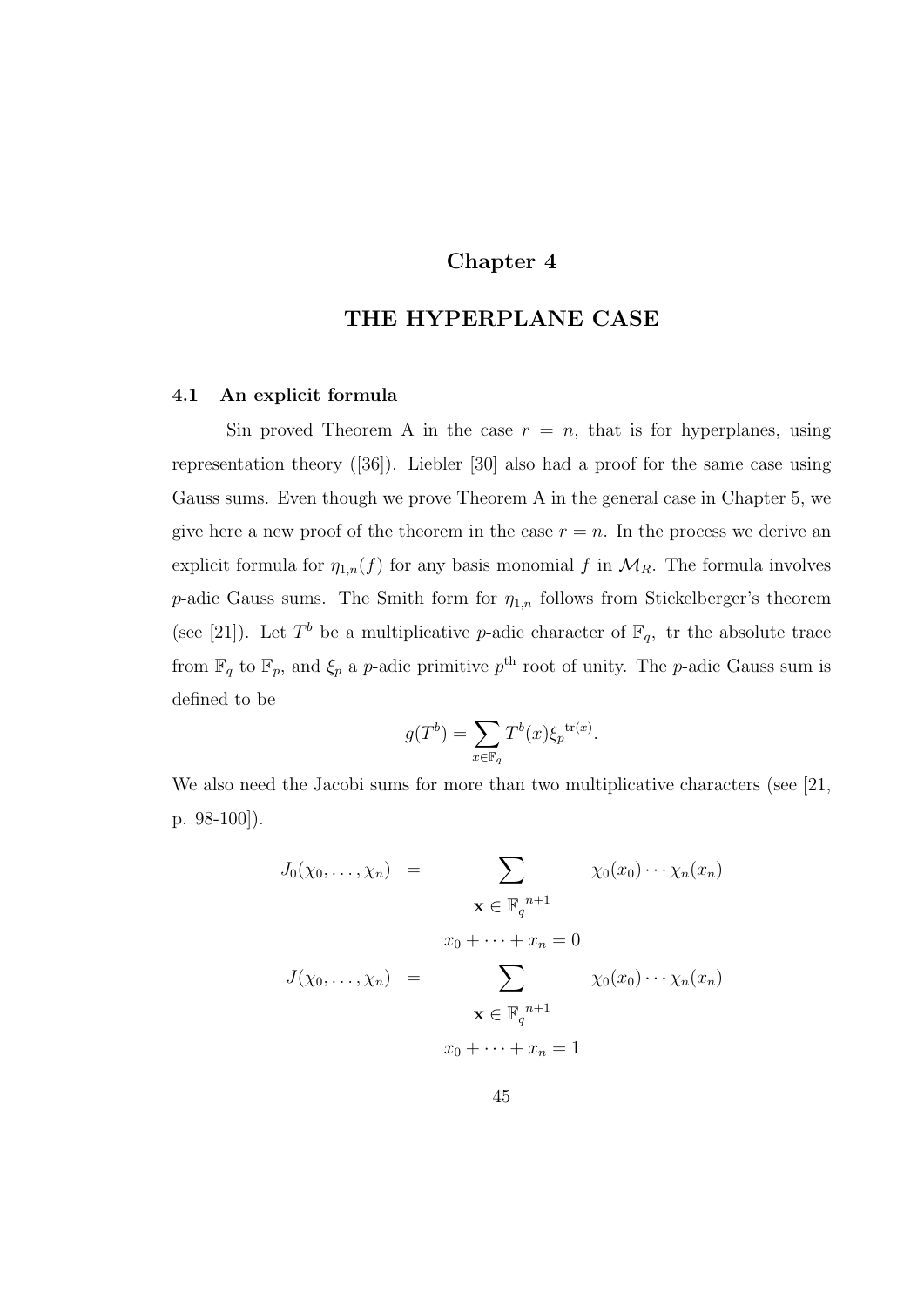We state explicitly the image of any monomial function.

**Proposition 4.1.1.** Let  $f(\mathbf{x}) = T(x_0^{b_0} \cdots x_n^{b_n})$  be a basis monomial in  $\mathcal{M}_R$ . The coordinate of  $\eta_{1,n}(f)$  indexed by the hyperplane  $\gamma_0 x_0 + \cdots + \gamma_n x_n = 0$  is

$$
\frac{1}{q} \prod_{i=0}^{n} \phi_i + \frac{1}{q(q-1)} \prod_{i=0}^{n} \theta_i - \frac{1}{q-1} \prod_{i=0}^{n} \psi_i
$$
\n(4.1)

where

$$
\phi_i = \begin{cases}\ng(T^{b_i})T(\gamma_i)^{-b_i} & \text{if } 0 < b_i < q - 1 \\
(1 - T(\gamma_i)^{q-1})q & \text{if } b_i = 0 \\
(1 - T(\gamma_i)^{q-1})q - 1 & \text{if } b_i = q - 1\n\end{cases}\n\tag{4.2}
$$
\n
$$
\theta_i = \begin{cases}\n0 & \text{if } 0 < b_i < q - 1 \\
q & \text{if } b_i = 0 \\
q - 1 & \text{if } b_i = q - 1\n\end{cases}\n\tag{4.3}
$$
\n
$$
\psi_i = \begin{cases}\n1 & \text{if } b_i = 0 \\
0 & \text{if } b_i \neq 0\n\end{cases}\n\tag{4.4}
$$

**Proof:** Let Y denote the hyperplane in  $\mathcal{L}_n$  defined by the equation  $\gamma \cdot \mathbf{x} = 0$ , where  $\gamma = (\gamma_0, \ldots, \gamma_n), \mathbf{x} = (x_0, x_1, \ldots, x_n) \in \mathbb{F}_q^{n+1}$  and  $\gamma \cdot \mathbf{x} = \gamma_0 x_0 + \cdots + \gamma_n x_n$ . The Y-coordinate of  $\eta_{1,n}(f)$  is

$$
\eta_{1,n}(f)(Y) = \frac{1}{q-1} \sum_{\mathbf{x} \in \mathbb{F}_q^{n+1}} T^{b_0}(x_0) T^{b_1}(x_1) \cdots T^{b_n}(x_n).
$$
 (4.5)  

$$
\mathbf{x} \neq (0, ..., 0)
$$
  

$$
\gamma \cdot \mathbf{x} = 0
$$

We will compute  $\eta_{1,n}(f)(Y)$  explicitly by considering three cases.

**Case 1:** Some exponent  $b_{\ell}$  in f is strictly between 0 and  $q - 1$ . In this case (4.1) reduces to  $\frac{1}{q} \prod_{i=0}^{n} \phi_i$  because  $\theta_{\ell} = \psi_{\ell} = 0$ .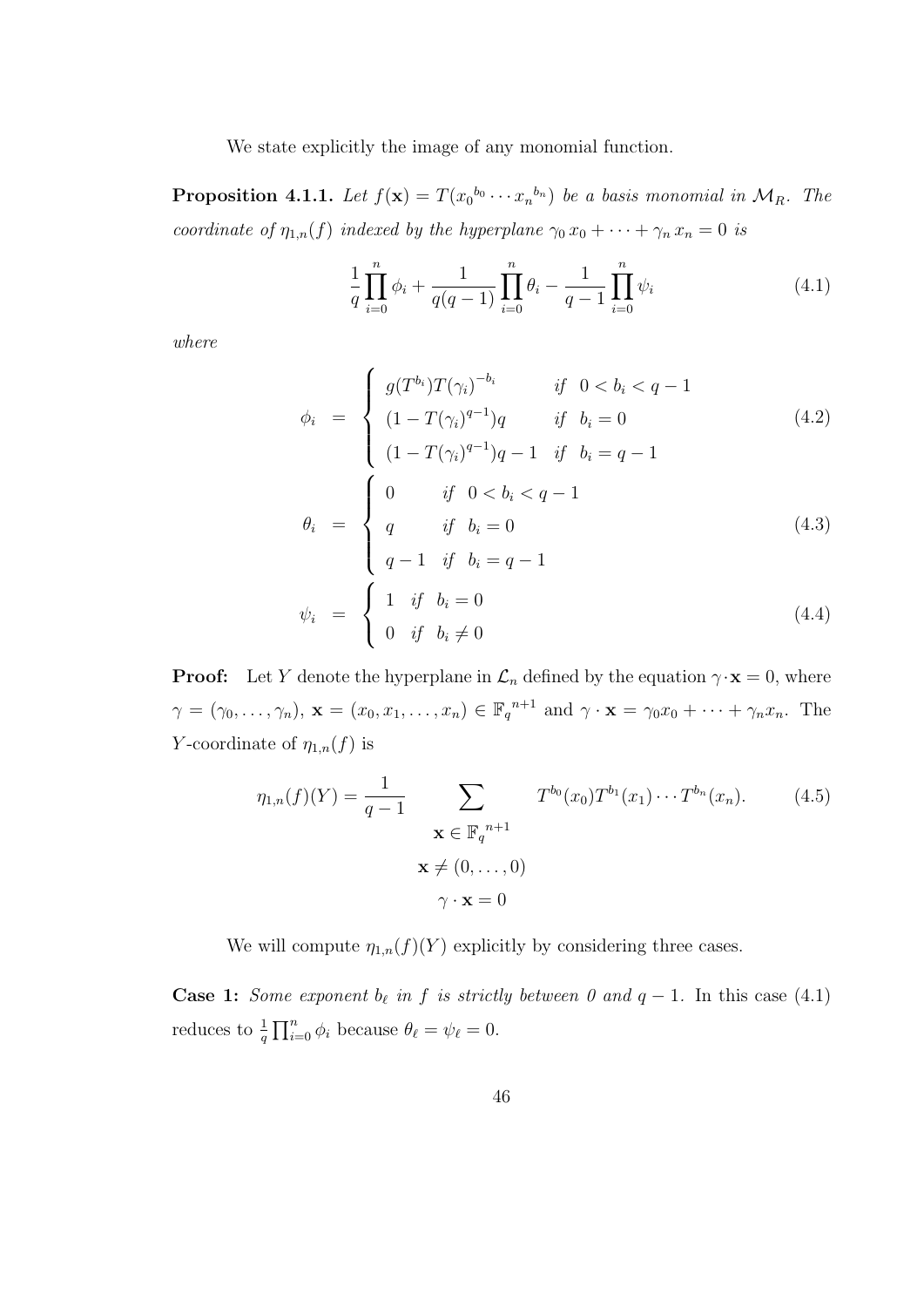First we consider the case where all the exponents  $b_i$  are strictly between 0 and  $q-1$ . If all the  $\gamma_i$ 's are nonzero, then

$$
\eta_{1,n}(f)(Y) = \frac{T^{-1}(\prod_{i=0}^{n} \gamma_i^{b_i})}{q-1} \sum_{\gamma \cdot \mathbf{x} = 0} T^{b_0}(\gamma_0 x_0) \cdots T^{b_n}(\gamma_n x_n)
$$

$$
= \frac{T^{-1}(\prod_{i=0}^{n} \gamma_i^{b_i})}{q-1} J_0(T^{b_0}, \dots, T^{b_n}) \tag{4.6}
$$

from the definition of the Jacobi sum, while if  $\gamma_i = 0$  for some i, (4.5) is 0 because  $\sum_{x_i\in\mathbb{F}_q} T^{b_i}(x_i) = \sum_{x_i\in\mathbb{F}_q^*} T^{b_i}(x_i)0$  and (4.6) is also 0 because  $\prod_{i=0}^n \gamma_i^{b_i} = 0$ . Hence (4.6) is valid in both cases.

Since  $(q-1) | (b_0 + \cdots + b_n)$  and  $\sum_{i=0}^n b_i \neq 0$ , by our convention,  $T^{b_0} \cdots T^{b_n}$ is the multiplicative character of  $\mathbb{F}_q$  sending 0 to 0, and every nonzero element of  $\mathbb{F}_q$ to 1. Note that none of the individual characters  $T^{b_i}$  is trivial. We have (see [21, p. 98-100] for details)

$$
J_0(T^{b_0}, T^{b_1}, \dots, T^{b_n}) = T^{b_n}(-1)(q-1)J(T^{b_0}, T^{b_1}, \dots, T^{b_{n-1}}),
$$
  

$$
g(T^{b_0})g(T^{b_1})\cdots g(T^{b_{n-1}}) = J(T^{b_0}, T^{b_1}, \dots, T^{b_{n-1}})g(T^{b_0+b_1+\dots+b_{n-1}}),
$$
  

$$
g(T^{b_n})g(T^{-b_n}) = qT^{b_n}(-1).
$$

Combining the above identities with the fact that  $T^{b_0} \cdots T^{b_{n-1}} = T^{-b_n}$ , we have

$$
\eta_{1,n}(f)(Y) = \frac{T^{-1}(\prod_{i=0}^{n} \gamma_i^{b_i})}{q-1} J_0(T^{b_0}, \dots, T^{b_n})
$$
  
= 
$$
\frac{T^{-1}(\prod_{i=0}^{n} \gamma_i^{b_i})}{q} g(T^{b_0}) \cdots g(T^{b_n})
$$
  
= 
$$
\frac{1}{q} \prod_{i=0}^{n} \phi_i.
$$

Now suppose that all but one  $b_i$  are strictly between 0 and  $q-1$ . Without loss of generality, assume that  $b_0 = 0$  or  $q - 1$ , and  $0 < b_i < q - 1$  for  $i = 1, 2, ..., n$ .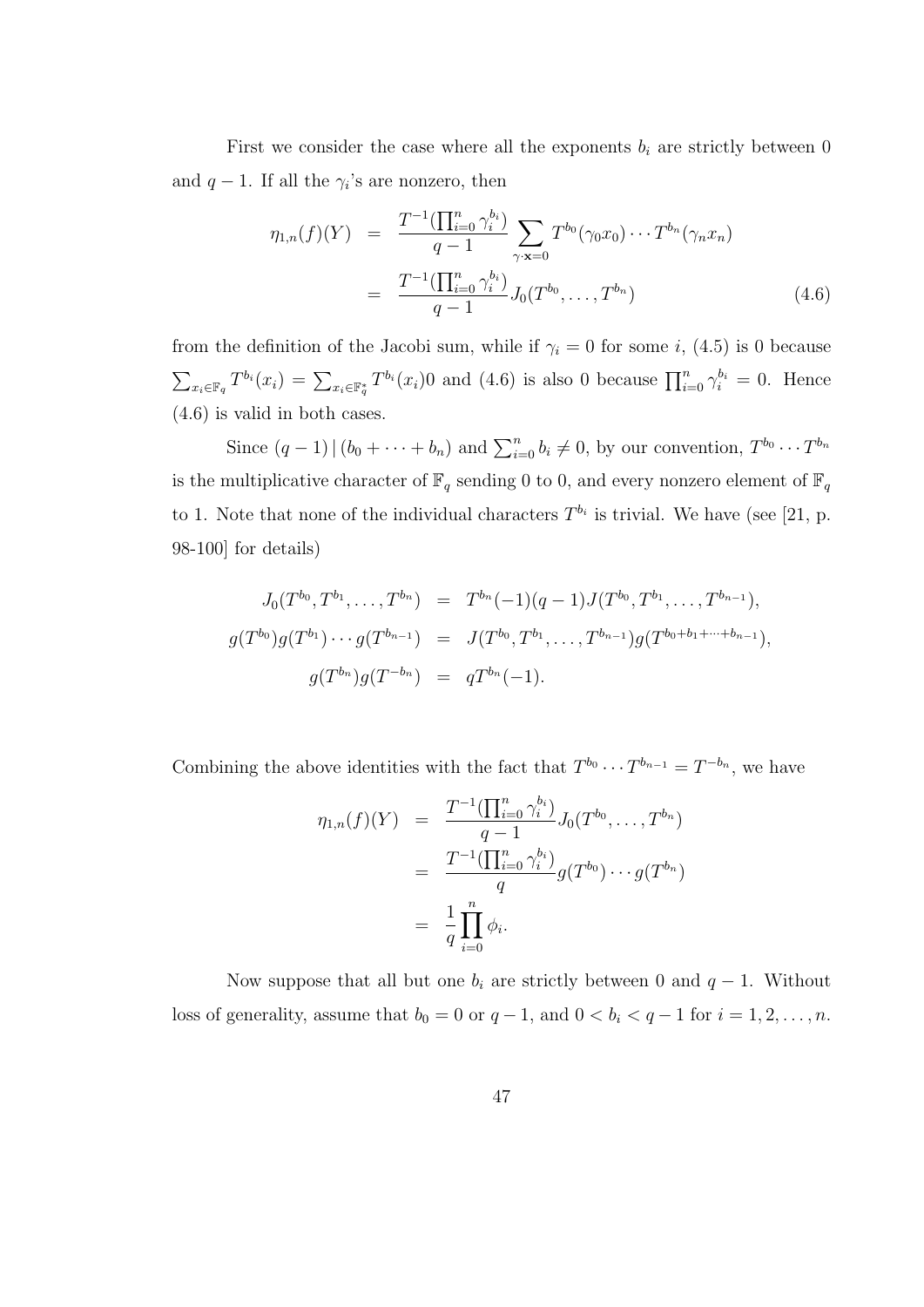If  $b_0 = 0$  and  $\gamma_0 = 0$ , then

$$
\eta_{1,n}(f)(Y) = q \cdot \frac{1}{q-1} \sum_{\mathbf{x} \in \mathbb{F}_q^n} T^{b_1}(x_1) \cdots T^{b_n}(x_n),
$$

$$
\sum_{i=1}^n \gamma_i x_i = 0
$$

which, by our computations above, is equal to

$$
q \cdot \frac{1}{q} \prod_{i=1}^{n} \phi_i = \frac{1}{q} \Big( (1 - T(\gamma_0)^{q-1}) q \Big) \prod_{i=1}^{n} \phi_i = \frac{1}{q} \prod_{i=0}^{n} \phi_i.
$$

If  $b_0 = 0$  and  $\gamma_0 \neq 0$ , then we can solve for  $x_0$  and the values of  $x_1, \ldots, x_n$ are unrestricted. We have

$$
\eta_{1,n}(f)(Y) = \frac{1}{q-1} \prod_{i=1}^{n} \sum_{x_i \in \mathbb{F}_q} T^{b_i}(x_i) = 0,
$$

since  $T^{b_i}$  is nontrivial for  $i = 1, 2, \ldots, n$ . Hence in this case we also have

$$
\eta_{1,n}(f)(Y) = \frac{1}{q} \left( (1 - T(\gamma_0)^{q-1}) q \right) \prod_{i=1}^n \phi_i.
$$

If  $b_0 = q - 1$  and  $\gamma_0 = 0$ , then we sum over nonzero values of  $x_0$ .

$$
\eta_{1,n}(f)(Y) = \frac{q-1}{q} \prod_{i=1}^n \phi_i = \frac{1}{q} \Big( (1 - T(\gamma_0)^{q-1})q - 1 \Big) \prod_{i=1}^n \phi_i.
$$

If  $b_0 = q - 1$  and  $\gamma_0 \neq 0$ , note that  $T^{q-1}(0) = 0$ . We sum over values of  $x_1, \ldots, x_n$  with  $\gamma_1 x_1 + \cdots + \gamma_n x_n \neq 0$ .

$$
\eta_{1,n}(f)(Y) = -\frac{1}{q} \prod_{i=1}^{n} \phi_i = \frac{1}{q} \Big( (1 - T(\gamma_0)^{q-1}) q - 1 \Big) \prod_{i=1}^{n} \phi_i.
$$

We have established  $(4.1)$  in this case. The rest of Case 1 follows by induction.

**Case 2:** All the exponents are either  $q - 1$  or 0, but  $(b_0, b_1, \ldots, b_n) \neq (0, 0, \ldots, 0)$ . We consider two subcases.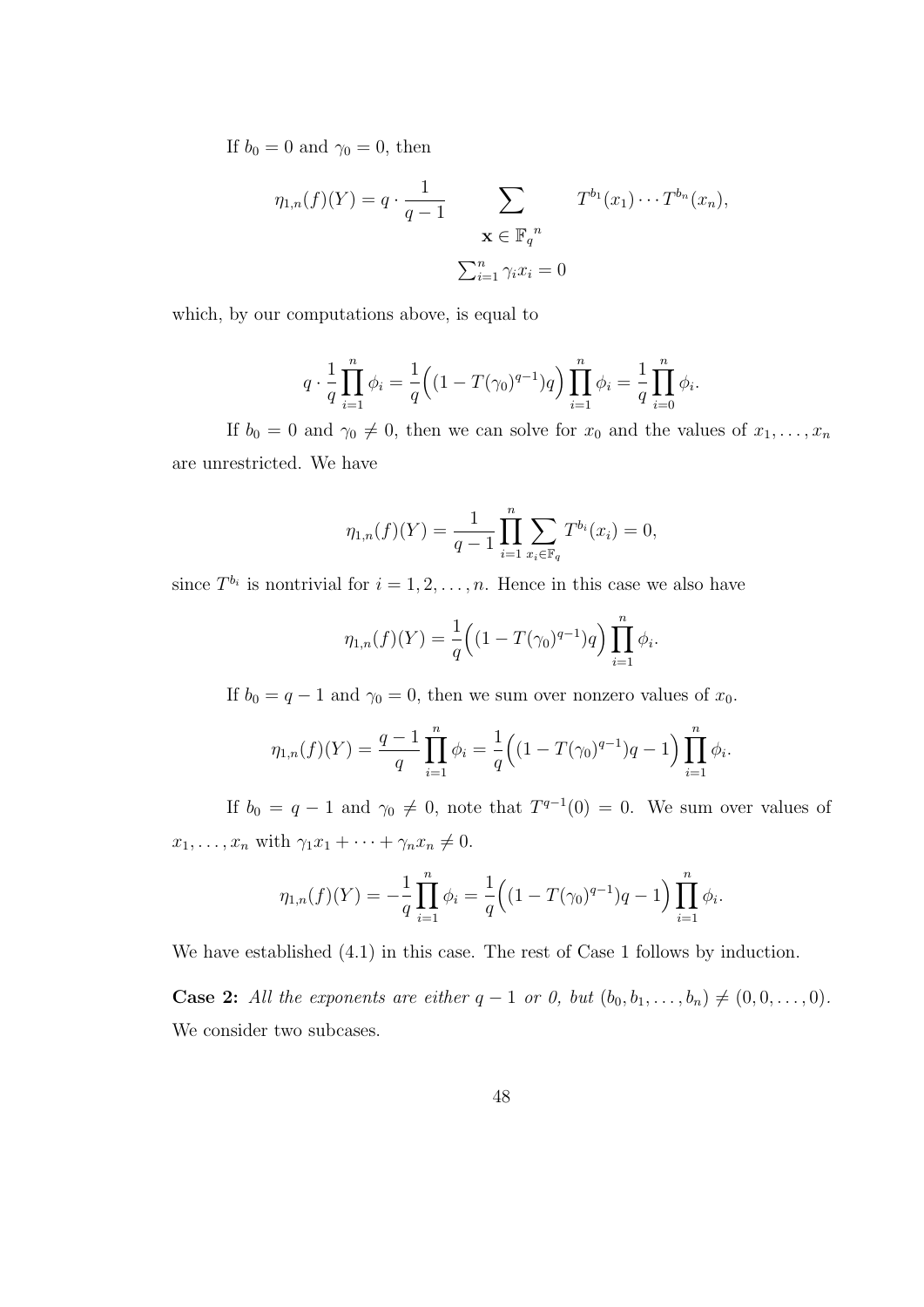**Case 2a:** Suppose for some i that  $b_i = 0$  and  $\gamma_i \neq 0$ . Say  $b_0 = 0$  but  $\gamma_0 \neq 0$ . Then the values of  $x_1, \ldots, x_n$  are unrestricted since we can solve for  $x_0$  and

$$
\eta_{1,n}(f)(Y) = \frac{1}{q-1} \prod_{i=1}^{n} \sum_{x_i \in \mathbb{F}_q} T^{b_i}(x_i).
$$

Note that  $\sum_{x_i \in \mathbb{F}_q} T^{q-1}(x_i) = q-1$  while  $\sum_{x_i \in \mathbb{F}_q} T^0(x_i) = q$ . We have

$$
\eta_{1,n}(f)(Y) = (q-1)^{s-1} q^{n-s},
$$

where  $s = \{b_i | b_i = q - 1, i = 1, ..., n\}$ . That is,  $\eta_{1,n}(f)(Y) = \frac{1}{q(q-1)} \prod_{i=0}^{n} \theta_i$ , with  $\theta_i$ defined by (4.3).

**Case2b:** Next suppose  $\gamma_i = 0$  whenever  $b_i = 0$ . Now the sum  $\eta_{1,n}(f)(Y)$  depends on how many  $\gamma_i$ 's are nonzero. Let d be the number of  $\gamma_i$ 's that are not zero (say,  $\gamma_i \neq 0$ , for  $i = 0, 1, \ldots, d - 1$ , let s be the number of the exponents that are  $q - 1$ , and  $n + 1 - s$  be the number of the exponents that are 0 (say, the last  $n + 1 - s$ ) exponents are all 0). We have  $d \leq s$  and  $\gamma_i = 0$  for all  $i = s, s + 1, \ldots, n$ .

Define  $N_d$  be the number of solutions of

$$
x_0 + \cdots + x_{d-1} = 0
$$

with  $(x_0, \ldots, x_{d-1}) \in (\mathbb{F}_q^*)^d$ . We get the recursion

$$
N_d = (q-1)^{d-1} - N_{d-1}, \ N_0 = 1, \ N_1 = 0.
$$

Therefore

$$
N_d = \frac{(q-1)^d + (-1)^d (q-1)}{q}.
$$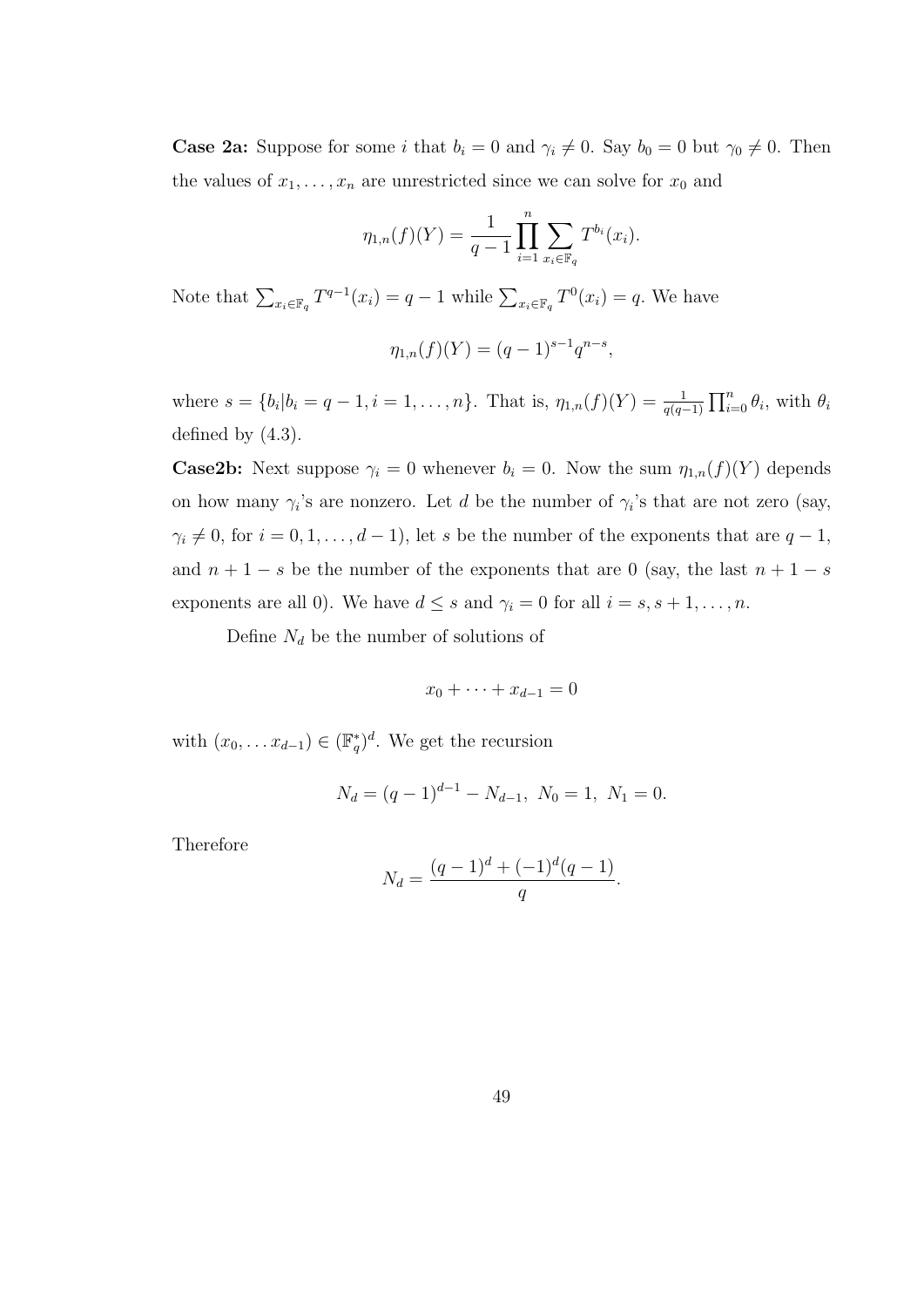Now we compute  $\eta_{1,n}(f)(Y)$ . we have

$$
\eta_{1,n}(f)(Y) = \frac{1}{q-1} q^{n+1-s} \sum_{\gamma_0 x_0 + \dots + \gamma_{d-1} x_{d-1} = 0} T^{q-1}(x_0) \dots T^{q-1}(x_{s-1})
$$
  
\n
$$
= \frac{1}{q-1} q^{n+1-s} (q-1)^{s-d} \sum_{\gamma_0 x_0 + \dots + \gamma_{d-1} x_{d-1} = 0} T^{q-1}(x_0) \dots T^{q-1}(x_{d-1})
$$
  
\n
$$
= \frac{1}{q-1} N_d (q-1)^{s-d} q^{n+1-s}
$$
  
\n
$$
= \frac{1}{q(q-1)} \prod_{i=0}^n \theta_i + \frac{1}{q} (-1)^d (q-1)^{s-d} q^{n+1-s}.
$$

Note that here  $\frac{1}{q}(-1)^d(q-1)^{s-d}q^{n+1-s} = \frac{1}{q}$  $\frac{1}{q} \prod_{i=0}^{n} \phi_i$ , so that  $(4.1)$  is established in this subcase.

Case 3: All the exponents are 0.

Since there must be  $\gamma_i \neq 0$  for some i we have  $\phi_i = 0$  and (4.1) reduces to  $q^n-1$  $\frac{q^{n}-1}{q-1}$ . From (4.5), we see that in this case

$$
\eta_{1,n}(f)(Y) = \frac{q^n - 1}{q - 1},
$$

agreeing with (4.1).

**Corollary 4.1.2.** Theorem 3.5.1 holds in the hyperplane case (i.e.,  $r = n$ ).

**Proof:** Let  $\{e_1, e_2, \ldots, e_v\}$ , where  $v = |\mathcal{L}_1|$ , be the standard basis of  $R^{\mathcal{L}_1}$ , and let  $\mathcal{M}_R = \{f_1, f_2, \ldots, f_v\}$  be the monomial basis of  $R^{\mathcal{L}_1}$  constructed in Lemma 3.3.1. For  $1 \leq \ell \leq v$ , let  $f_{\ell} = \sum_{i=1}^{v} q_{i\ell} e_i$ ,  $q_{i\ell} \in R$ , and let  $Q = (q_{i\ell})$ . Then

$$
\eta_{1,r}(f_{\ell}) = \sum_{i=1}^{v} q_{i\ell} \eta_{1,r}(e_i).
$$

Therefore the columns of AQ are the vectors  $\eta_{1,r}(f_\ell)$ , written with respect to the standard basis of  $R^{\mathcal{L}_r}$ .

 $\Box$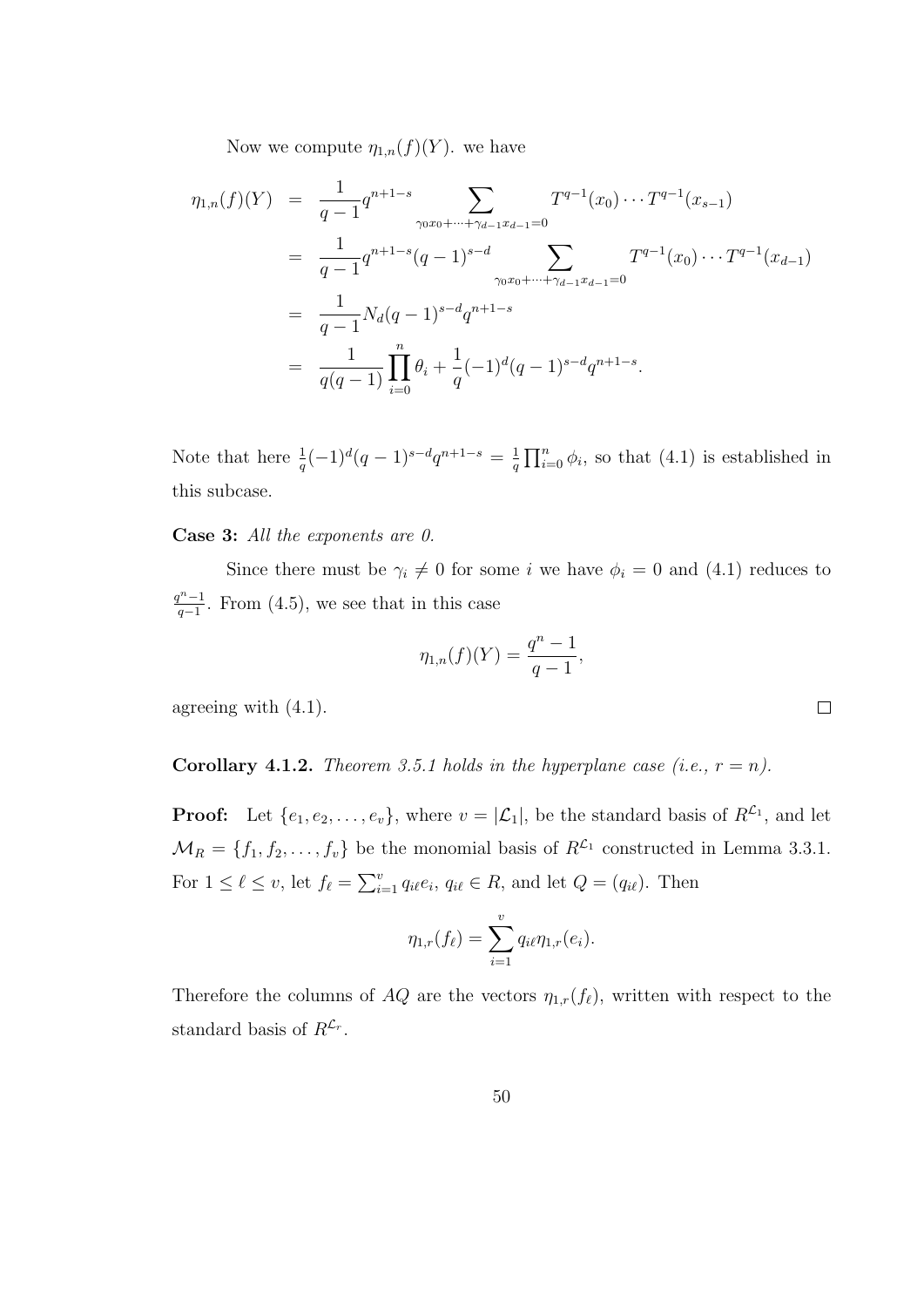Let  $f_{\ell} = T(x_0^{b_0}x_1^{b_1}\cdots x_n^{b_n})$  be a basis monomial in  $\mathcal{M}_R$  and let  $p^{\alpha_{\ell}}$  be the largest power of p dividing every coordinate of  $\eta_{1,r}(f_\ell)$ . We also specify that  $f_1 =$  $T(x_0^0x_1^0\cdots x_n^0)$  (i.e., the constant basis monomial in  $\mathcal{M}_R$ ). We will show that  $\alpha_1=0$ and for  $1 < \ell \leq v$ ,  $\alpha_{\ell} = \sum_{j=0}^{t-1} (n - s_j)$ , where  $(s_0, s_1, \ldots, s_{t-1})$  is the type of  $f_{\ell}$ .

Let  $\mathfrak P$  be the prime ideal of  $R[\xi_p]$  lying over p. Stickelberger's theorem states that the number of times that  $\mathfrak{P}$  divides  $g(T^{-b})$  is  $\sigma(b)$ , where  $0 < b < q - 1$  and  $\sigma(b)$  is the sum of the digits in the *p*-adic expansion of b. Since  $(p) = \mathfrak{P}^{p-1}$  we have  $\nu_{\mathfrak{P}}(q) = (p-1)t.$ 

In each case of  $(4.2)$ , we have

$$
\nu_{\mathfrak{P}}(\phi_i) = (p-1)t - \sigma(b_i)
$$

except when  $b_i = 0$  and  $\gamma_i \neq 0$  (in which case,  $\phi_i = 0$ ). Thus in Case 1 of the proof of Proposition 4.1.1 the p-adic valuation of any nonzero coordinate of  $\eta_{1,n}(f_{\ell})$  is

$$
\frac{1}{p-1}\sum_{i=0}^{n}\nu_{\mathfrak{P}}(\phi_i)-t=nt-\frac{1}{p-1}\sum_{i=0}^{n}\sigma(b_i)=nt-\frac{1}{p-1}\sum_{j=0}^{t-1}\lambda_j=\sum_{j=0}^{t-1}(n-s_j)
$$

recalling that  $\lambda_j$  is the j<sup>th</sup> column sum of the p-adic digits of  $b_i$  (see (3.5)) and  $\lambda_j = ps_{j+1} - s_j$ . So in this case, the largest power of p dividing every coordinate of  $\eta_{1,n}(f_{\ell})$  is  $\sum_{j=0}^{t-1}(n-s_j)$ .

In Case 2a of the proof of Proposition 4.1.1, we have  $\eta_{1,n}(f_{\ell})(Y) = (q 1)^{s-1}q^{n-s}$ , which has p-adic valuation  $t(n-s)$ . In Case 2b of the proof of Proposition 4.1.1,  $\eta_{1,n}(f_{\ell})(Y)$  is a sum of two terms, each with p-adic valuation  $t(n - s)$ . So the sum will have p-adic valuation at least  $t(n - s)$ . In summary, in Case 2 of the proof of Proposition 4.1.1, every coordinate of  $\eta_{1,n}(f_{\ell})$  has p-adic valuation at least  $t(n-s)$ , and since we can always find a hyperplane  $\sum_{i=0}^{n} \gamma_i x_i = 0$  such that for some  $0 \le i \le n$ ,  $\gamma_i \ne 0$  while  $b_i = 0$ , we see that the largest power of p dividing every coordinate of  $\eta_{1,n}(f_{\ell})$  is  $t(n - s)$ .

In Case 3 of the proof of Proposition 4.1.1, the basis monomial under consideration is  $f_1 = T(x_0^0 \cdots x_n^0)$ . Every coordinate of  $\eta_{1,n}(f_1)$  is  $\frac{q^n-1}{q-1}$  $\frac{q^n-1}{q-1}$ , which is not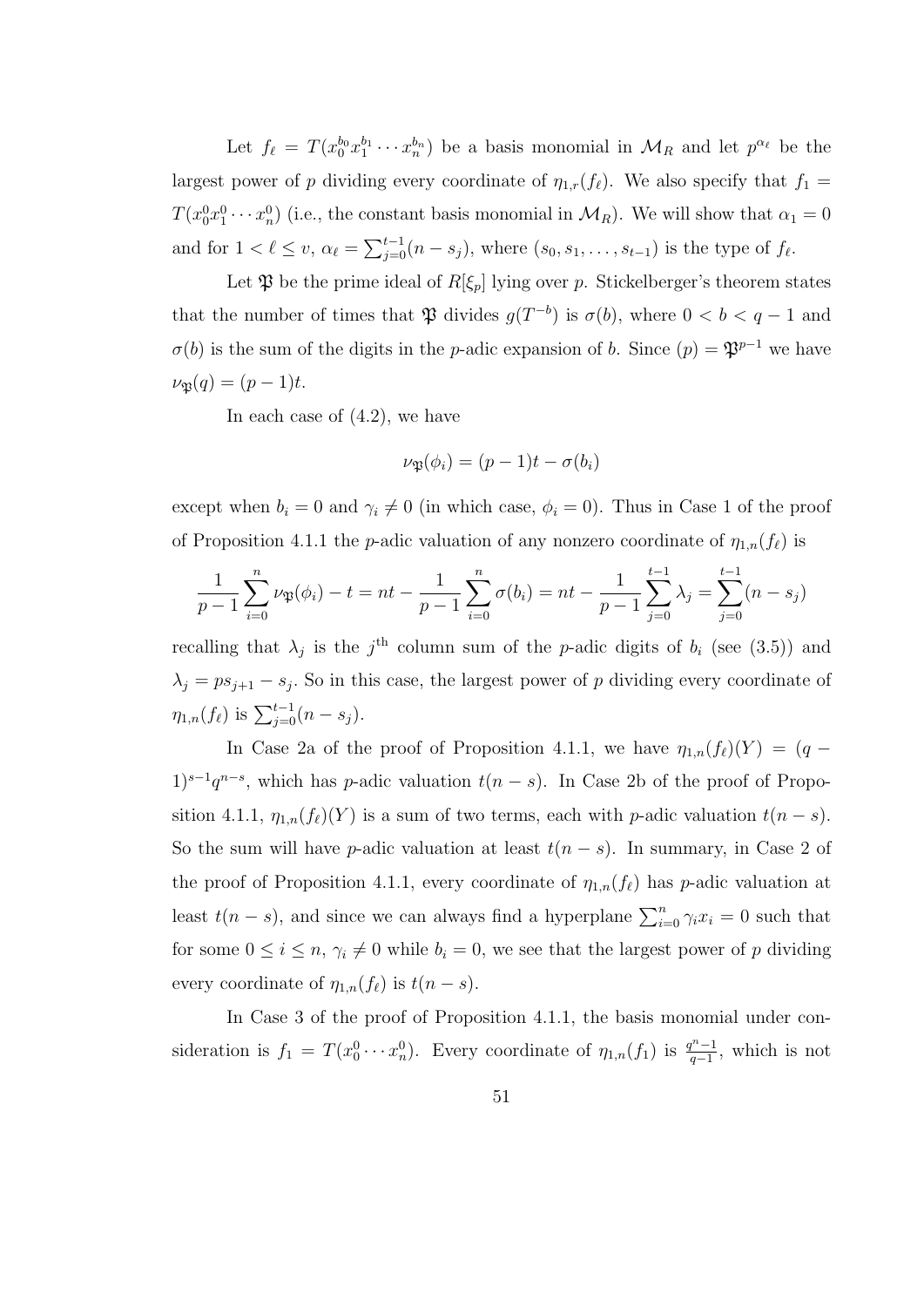divisible by p; hence, 1 is the largest power of p dividing every coordinate of  $\eta_{1,n}(f_1)$ , and  $\alpha_1 = 0$ .

Now we factorize the matrix  $AQ$  as  $PD$ , where

$$
D = \begin{pmatrix} p^{\alpha_1} & 0 & 0 & \cdots & 0 \\ 0 & p^{\alpha_2} & 0 & & \\ 0 & & \ddots & & \vdots \\ \vdots & & & p^{\alpha_{v-1}} & 0 \\ 0 & & \cdots & 0 & p^{\alpha_v} \end{pmatrix},
$$

and P is an  $|\mathcal{L}_n| \times |\mathcal{L}_n| = v \times v$  matrix with the v columns being  $\frac{1}{p^{\alpha_{\ell}}} \eta_{1,r}(f_{\ell}),$  $\ell = 1, 2, \ldots, v$ . It remains to show that P is invertible as a matrix with entries from R. We use the well-known formula for the determinant of a symmetric design. (See Theorem 2.2.4 (a).) Thus if  $A$  is the incidence matrix for a symmetric 2-design with block size k and order  $n = r - \lambda = k - \lambda$ , then

$$
\det(A) = kn^{(v-1)/2}.
$$

In our case  $k = (q^n - 1)/(q - 1)$  and  $n = q^{n-1}$ , so

$$
\det(A) = \frac{q^n - 1}{q - 1} \cdot q^{(n-1)(v-1)/2}.
$$

Hence

$$
\nu_p(\det(A)) = t(n-1)(v-1)/2.
$$

From our discussion above, we have

$$
\sum_{\ell} \alpha_{\ell} = \sum_{(s_0, s_1, \dots, s_{t-1}) \in \mathcal{H}} d_{(s_0, s_1, \dots, s_{t-1})} \left( \sum_{j=0}^{t-1} (n - s_j) \right).
$$

Now using the fact that for every  $(s_0, s_1, \ldots, s_{t-1}) \in \mathcal{H}$ , we have

$$
d_{(s_0,s_1,\ldots,s_{t-1})}=d_{(n+1-s_0,n+1-s_1,\ldots,n+1-s_{t-1})},
$$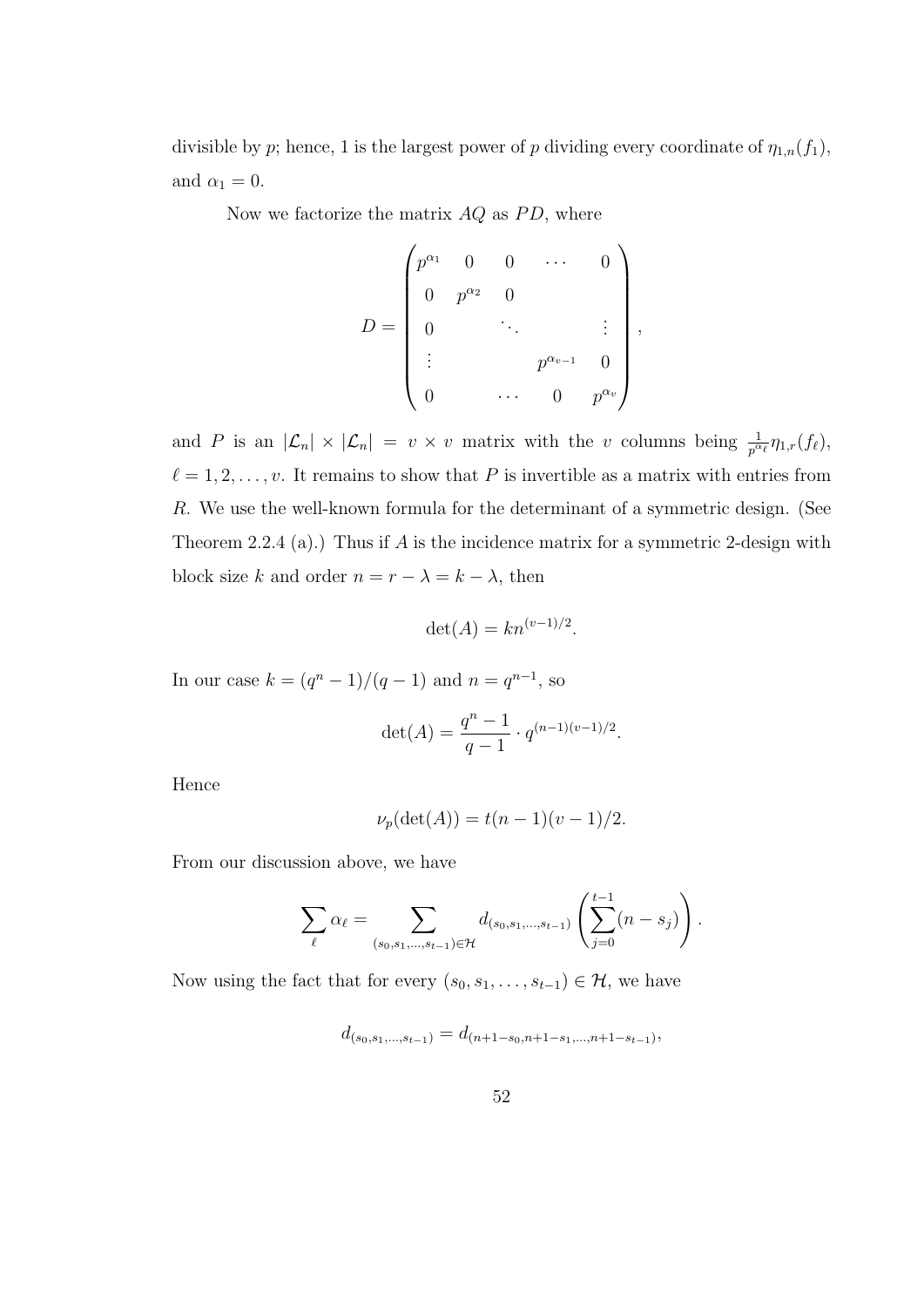and  $\sum_{(s_0,s_1,...,s_{t-1})\in\mathcal{H}} d_{(s_0,s_1,...,s_{t-1})} = v - 1$ , we find that

$$
\sum_{\ell} \alpha_{\ell} = t(n-1)(v-1)/2 = \nu_p(\det(A)).
$$

Since  $\det(A) = p^{\sum_{\ell} \alpha_{\ell}} \det(P) \det(Q^{-1}),$  and  $\sum_{\ell} \alpha_{\ell} = \nu_p(\det(A)),$  we see that  $\det(P)$ is a unit in  $R$ ; hence,  $P$  is invertible. This completes the proof.  $\Box$ 

Note that we could also argue that  $P$  is invertible by writing the columns of P as polynomials in the dual coordinates  $\gamma_i$ . Changing to the dual-coordinate monomial basis, we get column vectors which can clearly be seen to be independent (mod p), using the formulas derived in this chapter.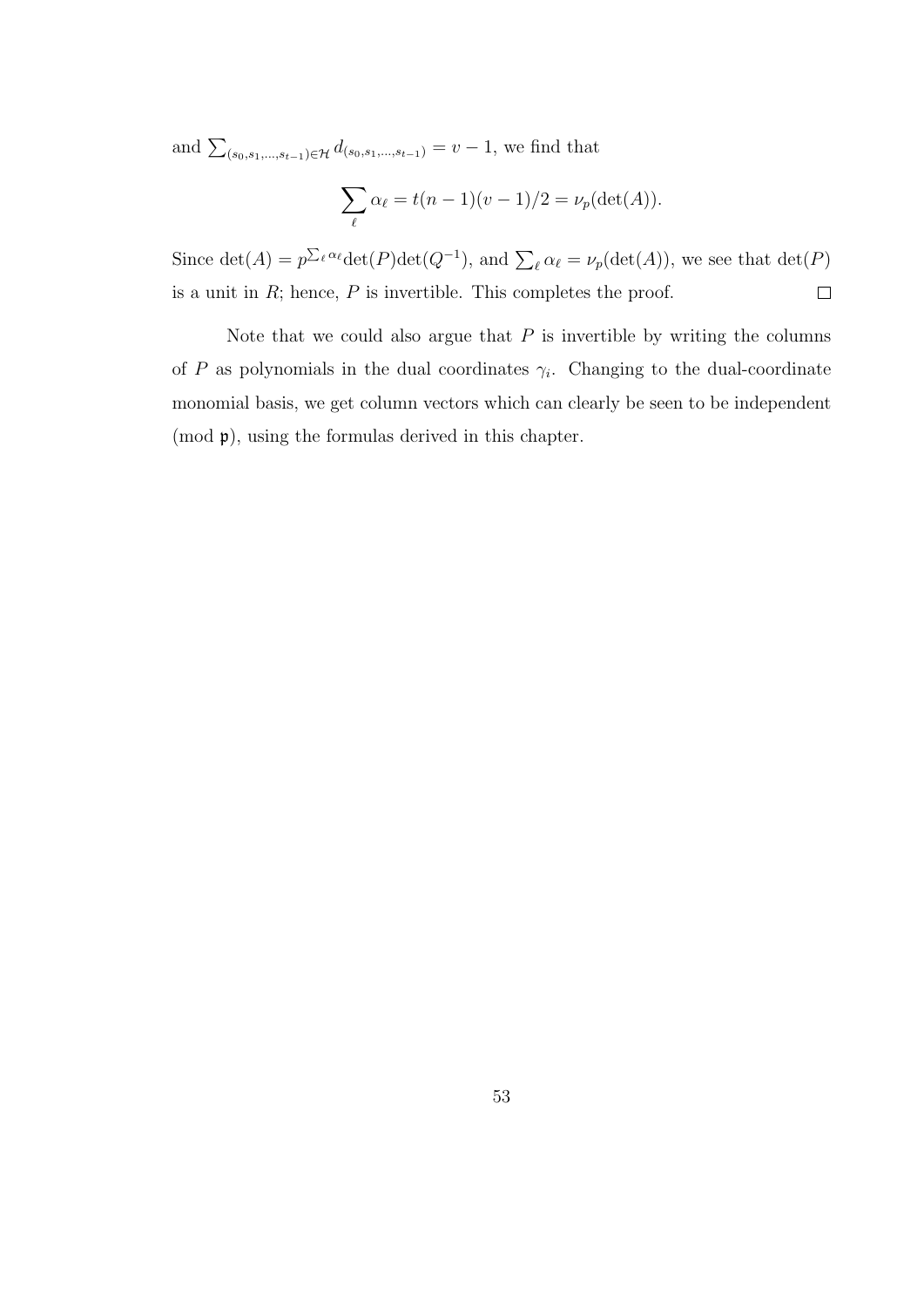## Chapter 5

## THE PROOF OF THEOREM A

In this chapter we prove Theorem A by showing that the lower bounds for the invariants which we can get from Wan's theorem are also the upper bounds. In the last section we also provide a proof of the result of Bardoe and Sin, Theorem 3.4.2.

### 5.1 Lower bounds on the invariants

To get lower bounds on the *p*-powers dividing the invariants of  $\eta_{1,r}$  we apply Wan's theorem. Let  $f = T(x_0^{b_0}x_1^{b_1}\cdots x_n^{b_n}) \in M_R$  be a basis monomial. Using Theorem 2.5.8, we get the lower bound on the p-adic valuation of the coordinates of  $\eta_{1,r}(f)$ . Note that the coordinates of  $\eta_{1,r}(f)$  are indexed by the r-spaces in  $\mathcal{L}_r$ . An rsubspace Y of  $V = \mathbb{F}_q^{n+1}$  can be defined by a system of  $(n+1-r)$  independent linear homogeneous equations. Putting the  $n + 1 - r$  equations in reduced row echelon form, we have r independent coordinates which run through  $\mathbb{F}_q$ . The remaining  $n + 1 - r$  coordinates are linear functions of those r coordinates. Without loss of generality, we label the free coordinates  $(x_0, \ldots, x_{r-1}) = \mathbf{x}$  and express the defining equations of Y as  $x_i = F_i(\mathbf{x})$  for  $(r \leq i \leq n)$ . The Y-coordinate of  $\eta_{1,r}(f)$  is:

$$
\eta_{1,r}(f)(Y) = \frac{1}{q-1} \sum_{\mathbf{x} \in \mathbb{F}_q^r \backslash \{(0,0,\dots,0)\}} T^{b_0}(x_0) \cdots T^{b_{r-1}}(x_{r-1}) T^{b_r}(F_r(\mathbf{x})) \cdots T^{b_n}(F_n(\mathbf{x})).
$$
\n(5.1)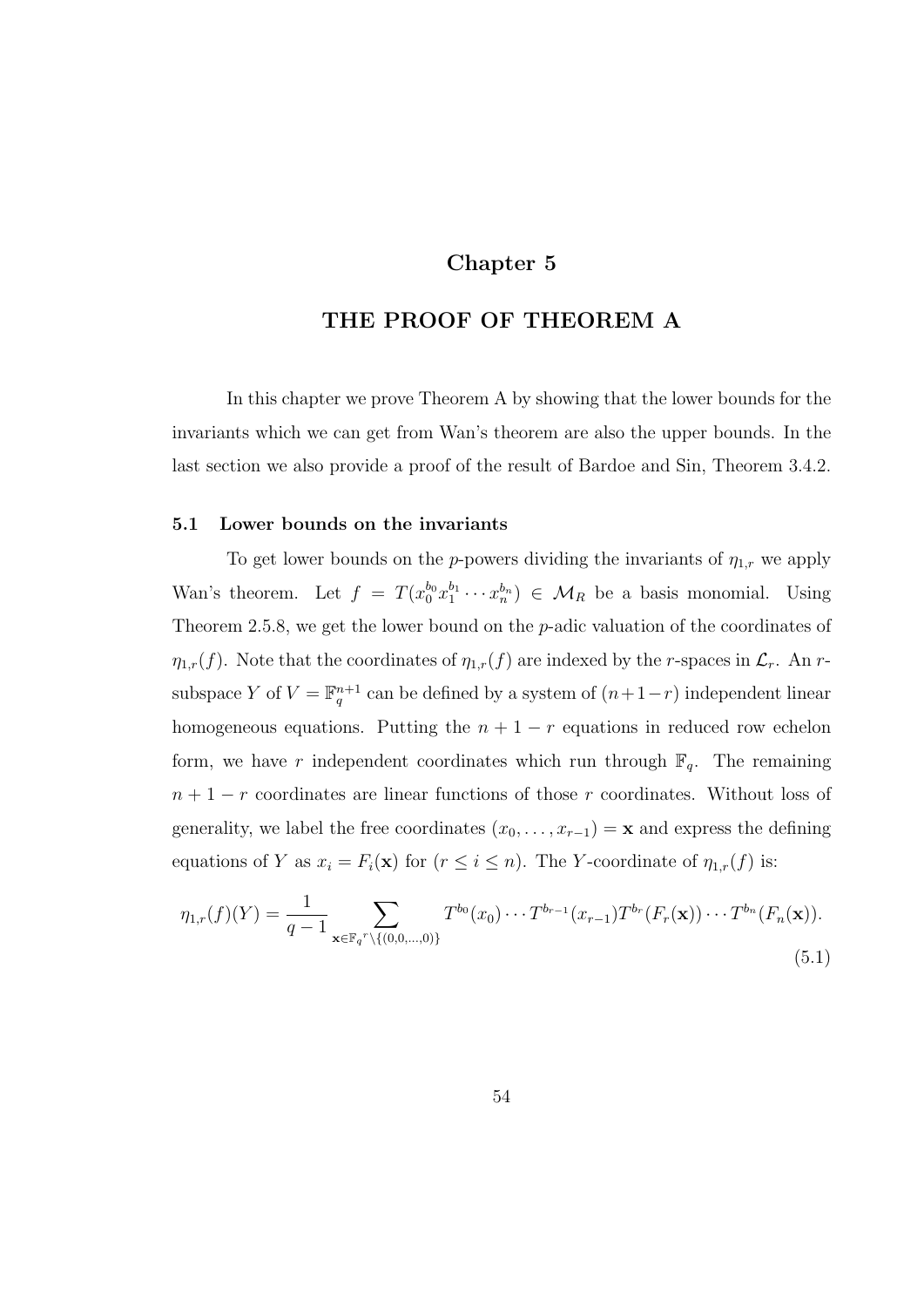**Lemma 5.1.1.** Let  $f(x_0, \ldots, x_n) = T(x_0^{b_0} \cdots x_n^{b_n})$  be a nonconstant basis monomial in  $\mathcal{M}_R$ . Then every coordinate of the image vector  $\eta_{1,r}(f)$  is divisible by  $p^{\alpha}$ with

$$
\alpha = \sum_{i=0}^{t-1} \max\{0, r - s_i\},\tag{5.2}
$$

where  $(s_0, s_1, \ldots, s_{t-1})$  is the type of f as defined in (3.6).

**Proof:** Let Y be an arbitrary r-space in  $\mathcal{L}_r$ . By the above discussion, we assume that Y is defined by  $x_i = F_i(\mathbf{x}), i = r, r + 1, \ldots, n$  and  $\mathbf{x} = (x_0, x_1, \ldots, x_{r-1}) \in \mathbb{F}_q^r$ . The Y-coordinate of  $\eta_{1,r}(f)$  is then given by (5.1), and by Theorem 2.5.8, we have

$$
\nu_p(\eta_{1,n}(f)(Y)) \ge \sum_{\ell=0}^{t-1} \max\{0, r - \frac{1}{q-1} \sum_{i=0}^n \sigma_q(p^{\ell}b_i)\}.
$$

Recalling that the type of f is denoted by  $(s_0, s_1, \ldots, s_{t-1})$  and noting that  $s_{t-\ell} =$ 1  $\frac{1}{q-1}\sum_{i=0}^n \sigma_q(p^{\ell}b_i)$  (reading  $s_t$  as  $s_0$ ) for all  $\ell = 0, 1, \ldots, t-1$ , we have

$$
\nu_p(\eta_{1,n}(f)(Y)) \ge \sum_{i=0}^{t-1} \max\{0, r - s_i\}.
$$

This completes the proof.

Let Q be the basis change matrix between the standard basis and the monomial basis  $\mathcal{M}_R = \{f_1, f_2, \ldots, f_v\}$  of  $R^{\mathcal{L}_1}$  (as used in Section 3.5). Using Lemma 5.1.1, we see that one can factorize  $AQ$  as  $PD$ , where

$$
D = \begin{pmatrix} p^{\alpha_1} & 0 & 0 & \cdots & 0 \\ 0 & p^{\alpha_2} & 0 & & & \\ & \ddots & & & \vdots \\ \vdots & & & p^{\alpha_{v-1}} & 0 \\ 0 & & \cdots & 0 & p^{\alpha_v} \\ 0 & & \cdots & & 0 \\ \vdots & & & \ddots & & \vdots \\ 0 & & \cdots & & & 0 \end{pmatrix},
$$

55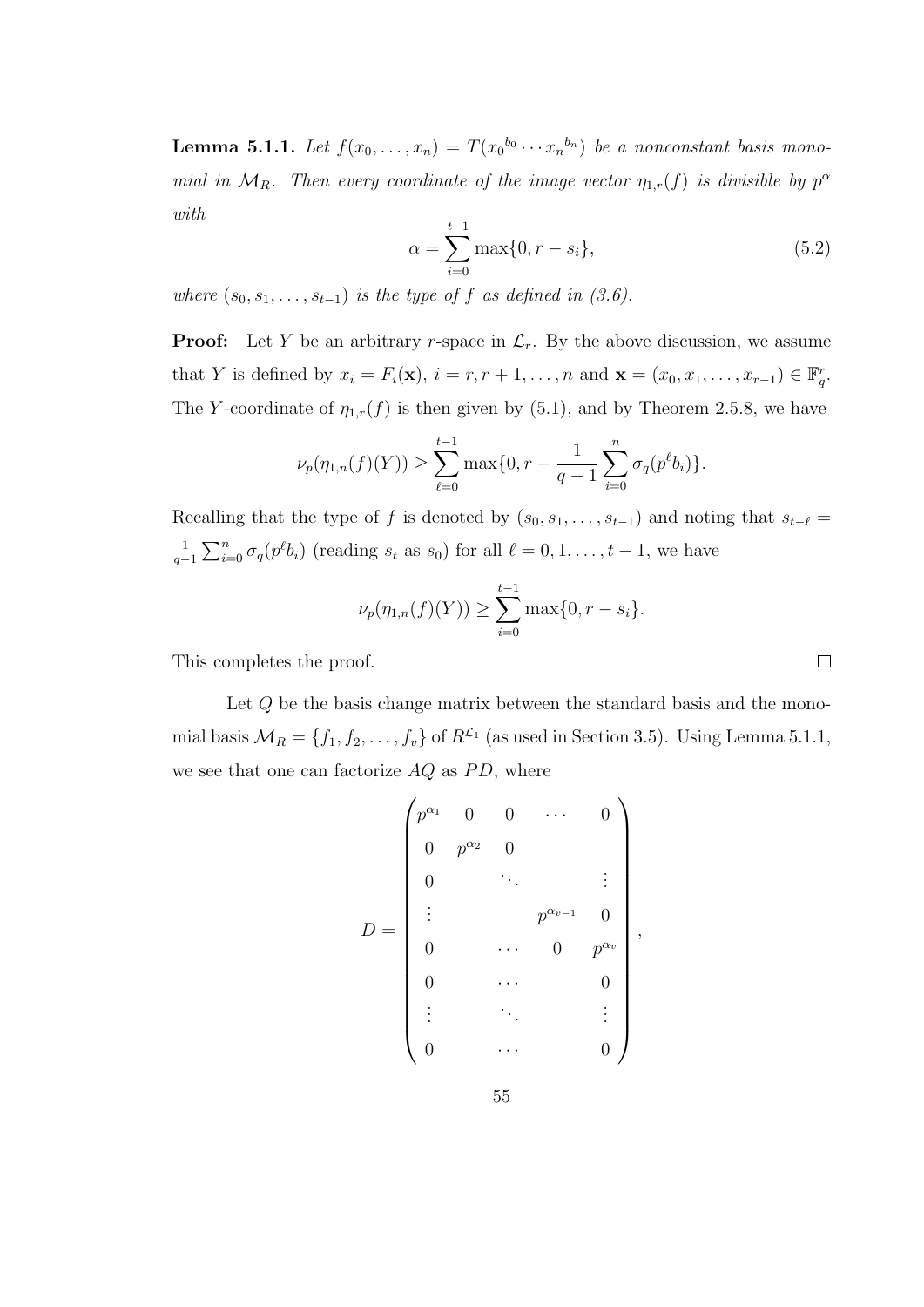$p^{\alpha_i}$  corresponds to the basis monomial  $f_i \in \mathcal{M}_R$  with type  $(s_0, s_1, \ldots, s_{t-1})$ , and

$$
\alpha_i = \sum_{j=0}^{t-1} \max\{0, r - s_j\}.
$$

The matrix P is an  $|\mathcal{L}_r| \times |\mathcal{L}_r|$  matrix whose first v columns are  $\frac{1}{p^{\alpha_i}}\eta_{1,r}(f_i)$ ,  $i=$  $1, 2, \ldots, v$ . We still need to show that  $D$  (with the diagonal entries suitably arranged) is indeed the Smith normal form of A.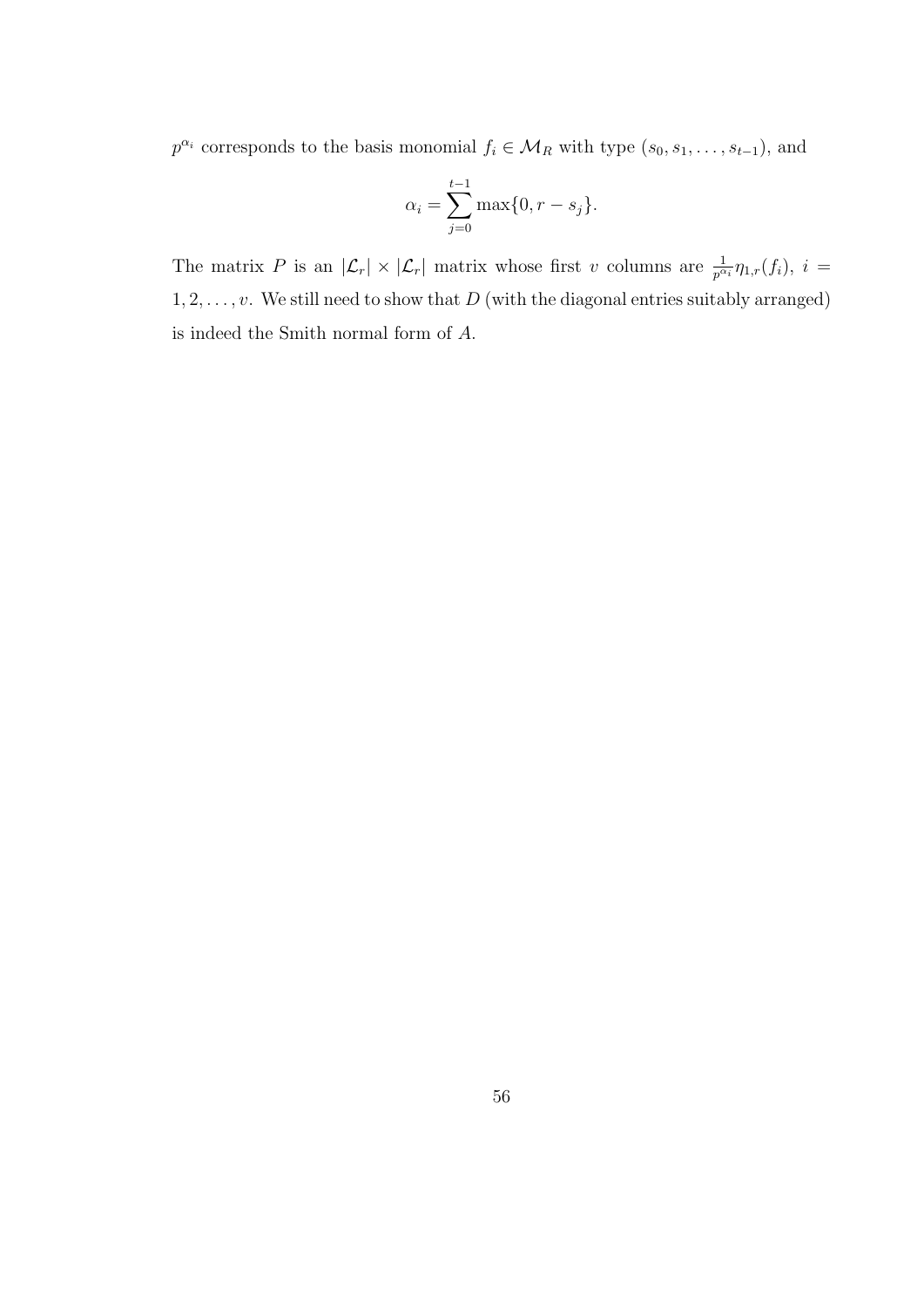### 5.2 p-filtrations and Smith normal form bases

Let  $R = \mathbb{Z}_p[\xi_{q-1}]$  with maximal ideal  $\mathfrak{p} = pR$  and residue field  $\mathbb{F}_q$ , and let  $\eta_{1,r}: R^{\mathcal{L}_1} \to R^{\mathcal{L}_r}$  be the map defined before. In this section we prove that there exists a basis  $\mathcal B$  of  $R^{\mathcal L_1}$ , whose reduction modulo  $\mathfrak p$  is the monomial basis of  $\mathbb F_q^{\mathcal L_1}$ , such that the matrix of  $\eta_{1,r}$  with respect to B and some basis of  $R^{\mathcal{L}_r}$  is the Smith normal form of  $\eta_{1,r}$ . We begin with some general results on injective homomorphisms of free R-modules.

For any free R-module M we set  $\overline{M} = M/\mathfrak{p}M$  and for any R-submodule L of M, let  $\overline{L} = (L + \mathfrak{p}M)/\mathfrak{p}M$  be the image in  $\overline{M}$ .

Let  $\phi : M \to N$  be an injective homomorphism of free R-modules of finite rank, with rank  $M = m \geq 1$ .

Let

$$
N' = \{ x \in N \mid \exists j \ge 0, p^j x \in \operatorname{Im} \phi \}
$$

Then N' is the smallest R-module direct summand of N containing Im  $\phi$ , (sometimes called its *purification*) and is also of rank m. The invariant factors of  $\phi$  stay the same if we change the codomain to  $N'$ , which will often allow us to reduce to the case rank  $N = m$ .

Define

$$
M_i = \{ m \in M \mid \phi(m) \in p^i N \}, \quad i = 0, 1, ...
$$

Then we have a filtration

$$
M=M_0\supseteq M_1\supseteq\cdots
$$

of M and the filtration

$$
\overline{M} = \overline{M}_0 \supseteq \overline{M}_1 \supseteq \cdots
$$

of  $\overline{M}$ .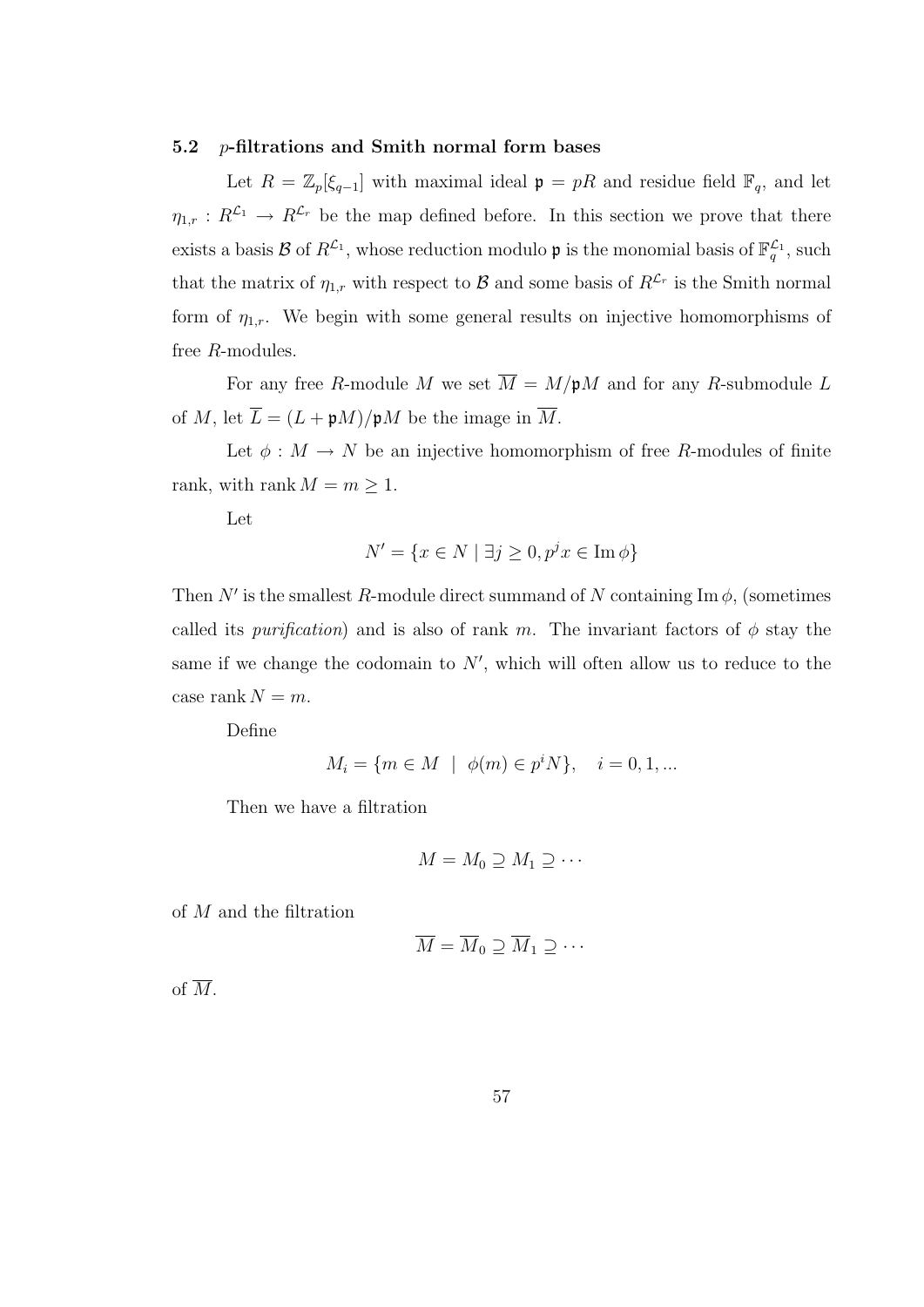Since  $\phi$  is injective, and  $N'/\text{Im }\phi$  has finite exponent, it follows that there exists a smallest index  $\ell$  such that  $\overline{M}_{\ell} = 0$ . So we have a finite filtration

$$
\overline{M} = \overline{M}_0 \supseteq \overline{M}_1 \supseteq \cdots \supseteq \overline{M}_{\ell} = \{0\}.
$$

The inclusions need not be strict, although the last one is, by minimality of  $\ell$ .

**Proposition 5.2.1.** For  $0 \leq i \leq \ell - 1$ ,  $p^i$  is an invariant factor of  $\phi$  with multiplicity dim $(\overline{M}_i/\overline{M}_{i+1})$ .

**Proof:** The theory of modules over PIDs says there are bases of  $M$  and  $N'$  such that  $\phi$  is represented by an  $m \times m$  diagonal matrix whose entries are the invariant factors of  $\phi$ . From this matrix we see that the multiplicity of  $p^i$  is  $\dim(\overline{M}_i/\overline{M}_{i+1})$ .  $\Box$ 

Suppose we start with a basis  $\overline{\mathcal{B}}_{\ell-1}$  of  $\overline{M}_{\ell-1}$  and extend it to a basis of  $\overline{M}_{\ell-2}$ by adding a set  $\overline{B}_{\ell-2}$  of vectors and so on until we have a basis

$$
\overline{\mathcal{B}} = \overline{\mathcal{B}}_0 \cup \overline{\mathcal{B}}_1 \cup \ldots \cup \overline{\mathcal{B}}_{\ell-1}
$$

of  $\overline{M}$ . At each stage we also select a set  $\mathcal{B}_i \subset M_i$  of preimages of  $\overline{\mathcal{B}}_i$  and expand the sets in the same way. The resulting set  $\mathcal{B} = \cup_{i=0}^{\ell-1} \mathcal{B}_i$  is a basis of M, by Nakayama's lemma.

We show that this basis can be used to compute the Smith normal form of  $\phi$ , that is, that there is a basis C of N such that the matrix of  $\phi$  with respect to B and  $\mathcal C$  is the Smith normal form.

For e in  $\mathcal{B}_i$ , we have  $p^i \parallel \phi(e)$ ; so  $y = \frac{1}{p^i}$  $\frac{1}{p^i}\phi(e)$  is an element of N'. The elements y thus obtained from all elements of  $\beta$  are linearly independent elements of N', since  $\phi$  is injective. Moreover, the index of Im  $\phi$  in the R-submodule of N' generated by these elements y is equal to the index of Im  $\phi$  in N' by the proposition. Therefore, these elements y form a basis of N'. The matrix of  $\phi$  with respect to B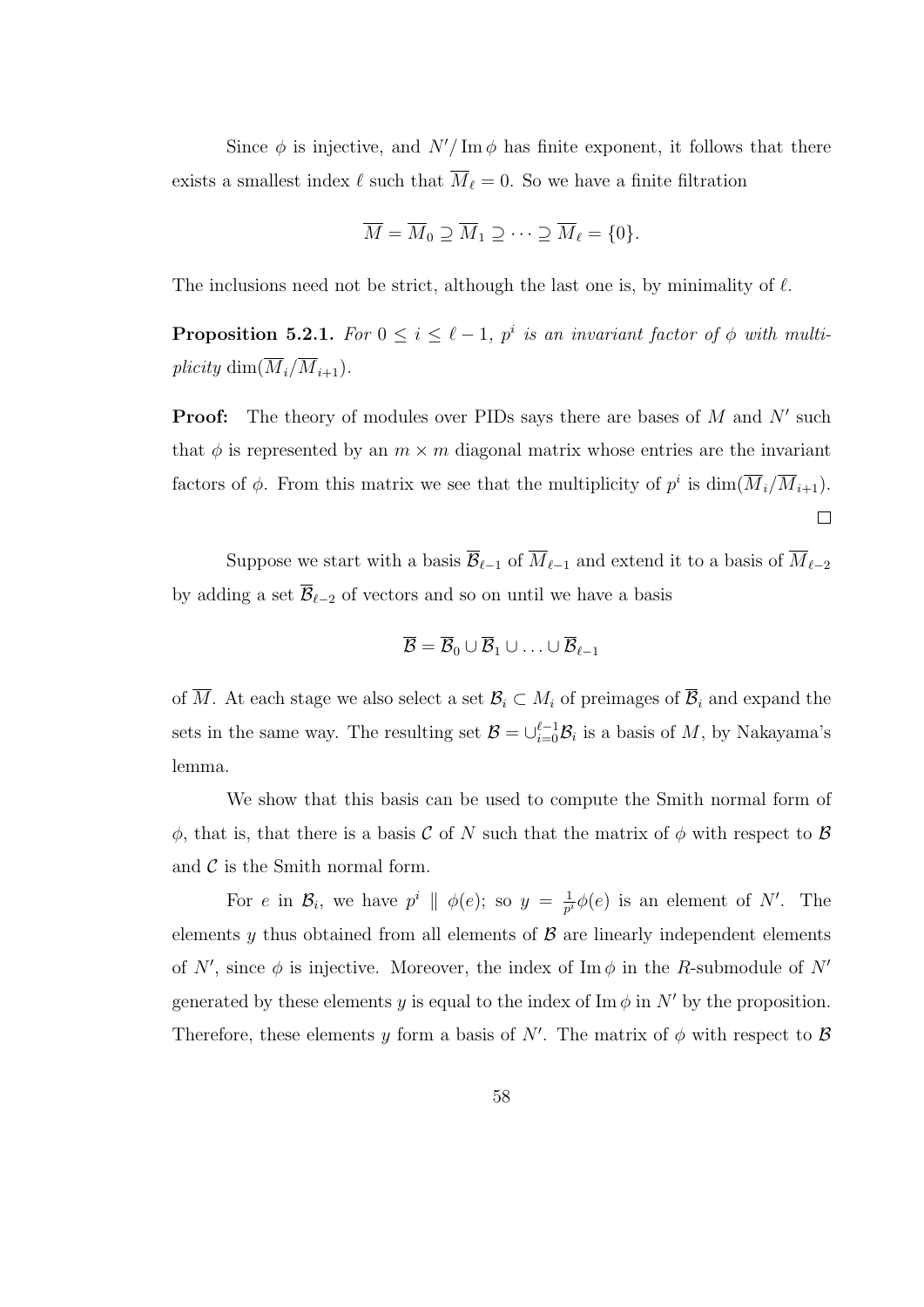and any basis of N obtained by extending this basis will then be in Smith normal form.

For convenience, we introduce a special name for bases such as  $\beta$  above.

**Definition 5.2.2.** We will call a basis B of M an SNF basis of M for  $\phi$  if  $\beta$  =  $\cup_{i=0}^{\ell-1} \mathcal{B}_i$ , where for each i we have  $\mathcal{B}_i \subseteq M_i$  and  $\mathcal{B}_i$  maps bijectively to a basis of  $\overline{M}_i/\overline{M}_{i+1}$  under the composite map  $M_i \to \overline{M}_i \to \overline{M}_i/\overline{M}_{i+1}$ .

We now apply the above general theory to our situation. We will look at the case where  $M = R^{\mathcal{L}_1}$ ,  $N = R^{\mathcal{L}_r}$ , and  $\phi = \eta_{1,r}$ . Let  $G = GL(n+1,q)$ . Then G acts on  $\mathcal{L}_1$  and  $\mathcal{L}_r$ , and the map  $\eta_{1,r}$  is an injective homomorphism of RG-modules; so the  $M_i$  are RG-modules and the  $\overline{M}_i$  are  $\mathbb{F}_q$ G-modules.

We will use the following special properties of the  $\mathbb{F}_qG$ -module  $\mathbb{F}_q^{\mathcal{L}_1}$ .

- **Proposition 5.2.3.** 1. Two basis monomials of the same type generate the same  $\mathbb{F}_qG$ -submodule of  $\mathbb{F}_q^{\mathcal{L}_1}$ .
	- 2. Every  $\mathbb{F}_q$ G-submodule of  $\mathbb{F}_q^{\mathcal{L}_1}$  has a basis consisting of all of the basis monomials in the submodule.

Proof: Part (1) is immediate from Corollary 3.4.3. (See [7, Theorem B]. The field in [7] is taken to be an algebraically closed field k, not  $\mathbb{F}_q$ , but it follows from [7, Theorem A that in fact all the kG-submodules of  $k^{\mathcal{L}_1}$  are simply scalar extensions of  $\mathbb{F}_qG$ -submodules of  $\mathbb{F}_q^{\mathcal{L}_1}$ , so for example [7, Theorems A, B] hold also over  $\mathbb{F}_q$ .) Let S be an  $\mathbb{F}_q$ G-submodule of  $\mathbb{F}_q^{\mathcal{L}_1}$  and let  $f \in S$ . By Corollary 3.4.3, S must contain all the basis monomials needed to express f. Therefore, S is the linear span over  $\mathbb{F}_q$ of all the basis monomials it contains.  $\Box$ 

**Corollary 5.2.4.**  $R^{\mathcal{L}_1}$  has an SNF basis for  $\eta_{1,r}$  whose image in  $\mathbb{F}_q^{\mathcal{L}_1}$  is the monomial basis.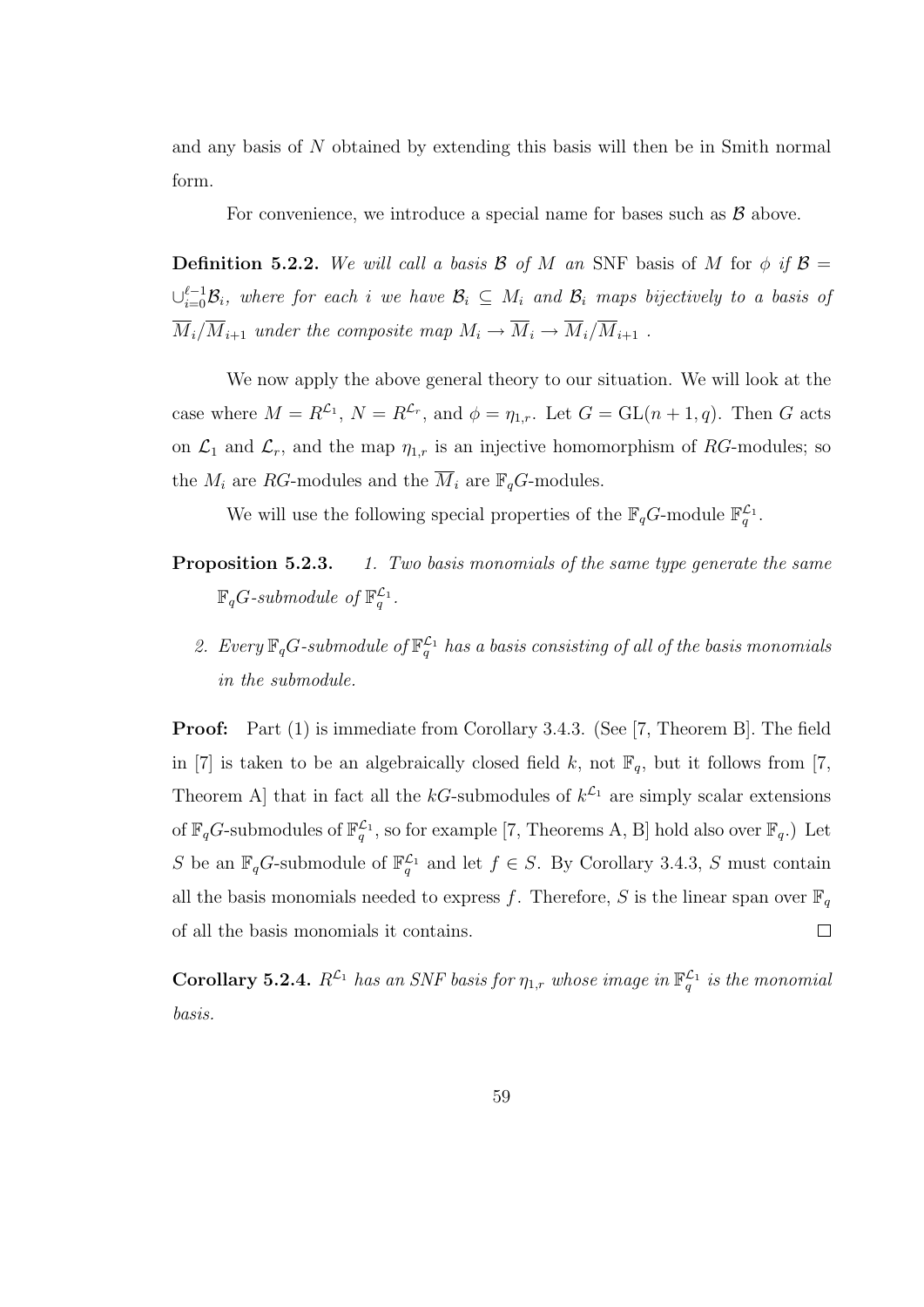**Proof:** By Proposition 5.2.3(2) we can choose  $\overline{\mathcal{B}}_i$  in the construction above to be the set of monomials in  $\overline{M}_i$  which are not in  $\overline{M}_{i+1}.$  $\Box$ 

Whenever we have a basis  $\mathcal{B}$  of  $R^{\mathcal{L}_1}$  whose reduction modulo  $\mathfrak{p}$  is the monomial basis, the type of an element of  $\beta$  will always mean the type of its image in the monomial basis.

**Corollary 5.2.5.** Let  $\mathcal{B}$  be an SNF basis of  $R^{\mathcal{L}_1}$  for  $\eta_{1,r}$  whose image in  $\mathbb{F}_q^{\mathcal{L}_1}$  is the monomial basis. Then the invariants corresponding to two elements of  $\beta$  of the same type are equal.

**Proof:** Let  $e, f \in \mathcal{B}$  be two such basis elements, with images  $\overline{e}$  and  $\overline{f}$ . Then

$$
e \in M_j \iff \overline{e} \in \overline{M}_j \quad \text{(def. of SNF basis)}
$$

$$
\iff \overline{f} \in \overline{M}_j \quad \text{(Proposition 5.2.3(1))}
$$

$$
\iff f \in M_j \quad \text{(def. of SNF basis)}.
$$

 $\Box$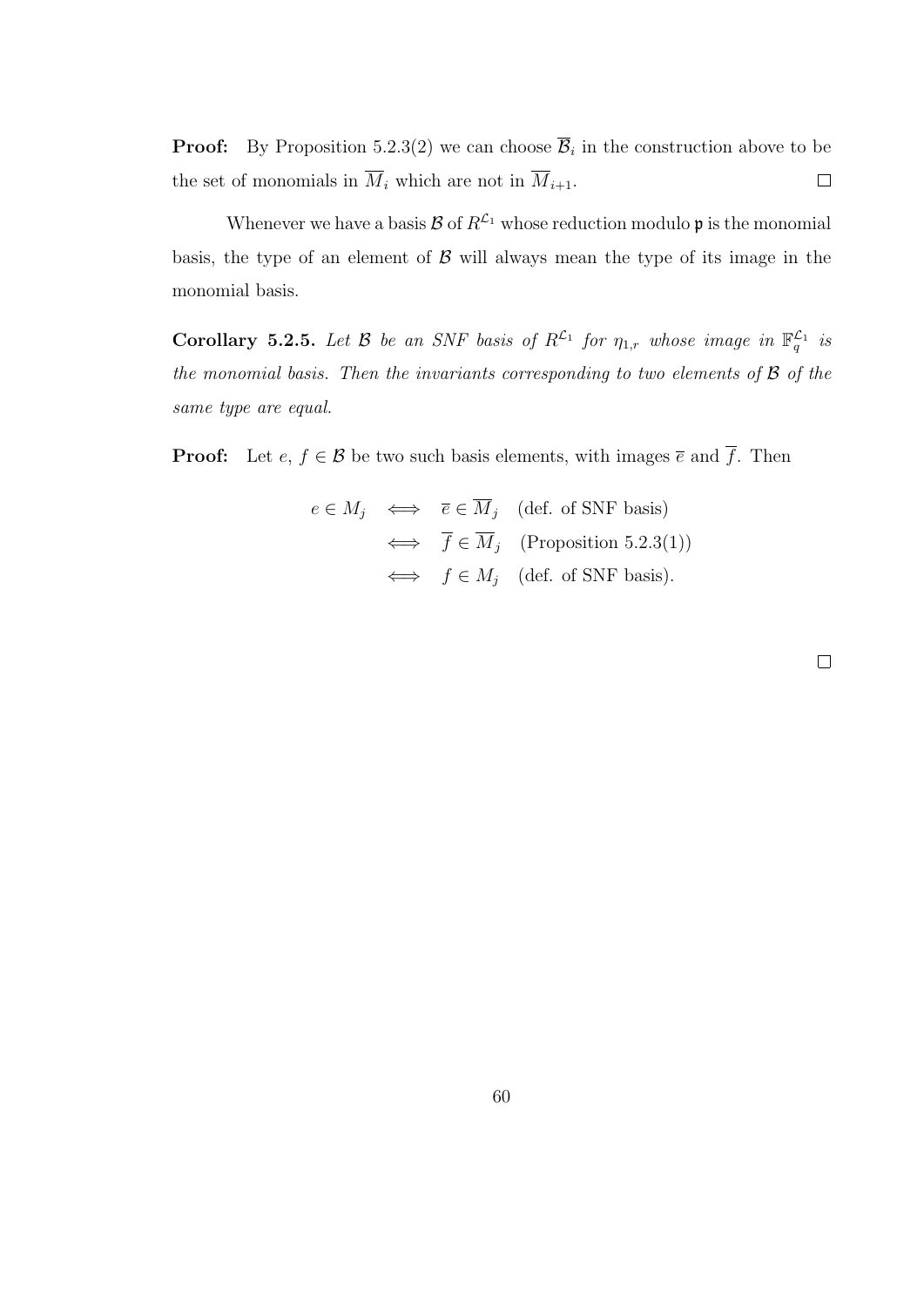## 5.3 Jacobi sums and the action of the general linear group on  $R^{\mathcal{L}_1}$

In this section we will prove a refinement of Corollary 5.2.4 (see Lemma 5.3.6 for details). In order to prove this refinement, we need to use Jacobi sums and the action of the general linear group on  $R^{\mathcal{L}_1}$ .

Again let T be the Teichmüller character of  $\mathbb{F}_q$  defined in Section 2.5.4, where  $q = p<sup>t</sup>$ . We know that T is a p-adic multiplicative character of  $\mathbb{F}_q$  of order  $(q-1)$  and all multiplicative characters of  $\mathbb{F}_q$  are powers of T. Again we adopt the convention that  $T^0$  is the character that maps all elements of  $\mathbb{F}_q$  to 1, while  $T^{q-1}$  maps 0 to 0 and all other elements to 1. Recall that given two multiplicative characters on  $\mathbb{F}_q^*$ ,  $T^{b_0}$  and  $T^{b_1}$ , the Jacobi sum is

$$
J(T^{b_0}, T^{b_1}) = \sum_{x_0 \in \mathbb{F}_q} T^{b_0}(x_0) T^{b_1}(1 - x_0).
$$
 (5.3)

From the above definition and our convention on  $T^0$  and  $T^{q-1}$ , we see that if  $b_0 \neq 0$ (mod  $q-1$ ), then

$$
J(T^{b_0}, T^0) = 0
$$
, and  $J(T^{b_0}, T^{q-1}) = -1$ .

Also we have  $J(T^{-1},T) = 1$ . The Jacobi sum  $J(T^{b_0}, T^{b_1})$  lies in  $R = \mathbb{Z}_p[\xi_{q-1}]$ . Naturally we want to know its  $p$ -adic valuation. Using Stickelberger's theorem on Gauss sums (Section 2.5.4 and see [15, 39] for further reference) and the relation between Gauss and Jacobi sums (Section 2.5.3),

$$
J(\chi_1, \chi_2) = \frac{g(\chi_1)g(\chi_2)}{g(\chi_1 \chi_2)},
$$

we have the following relation.

**Theorem 5.3.1.** Let  $b_0$  and  $b_1$  be integers such that  $b_i \not\equiv 0 \pmod{q-1}$ ,  $i = 0, 1$ , and  $b_0 + b_1 \not\equiv 0 \pmod{q-1}$ . For any integer b, we use  $\sigma(b)$  to denote the sum of digits in the expansion of the least nonnegative residue of b modulo  $q - 1$  as a base p number. Then

$$
\nu_p(J(T^{-b_0}, T^{-b_1})) = \frac{\sigma(b_0) + \sigma(b_1) - \sigma(b_0 + b_1)}{p - 1}.
$$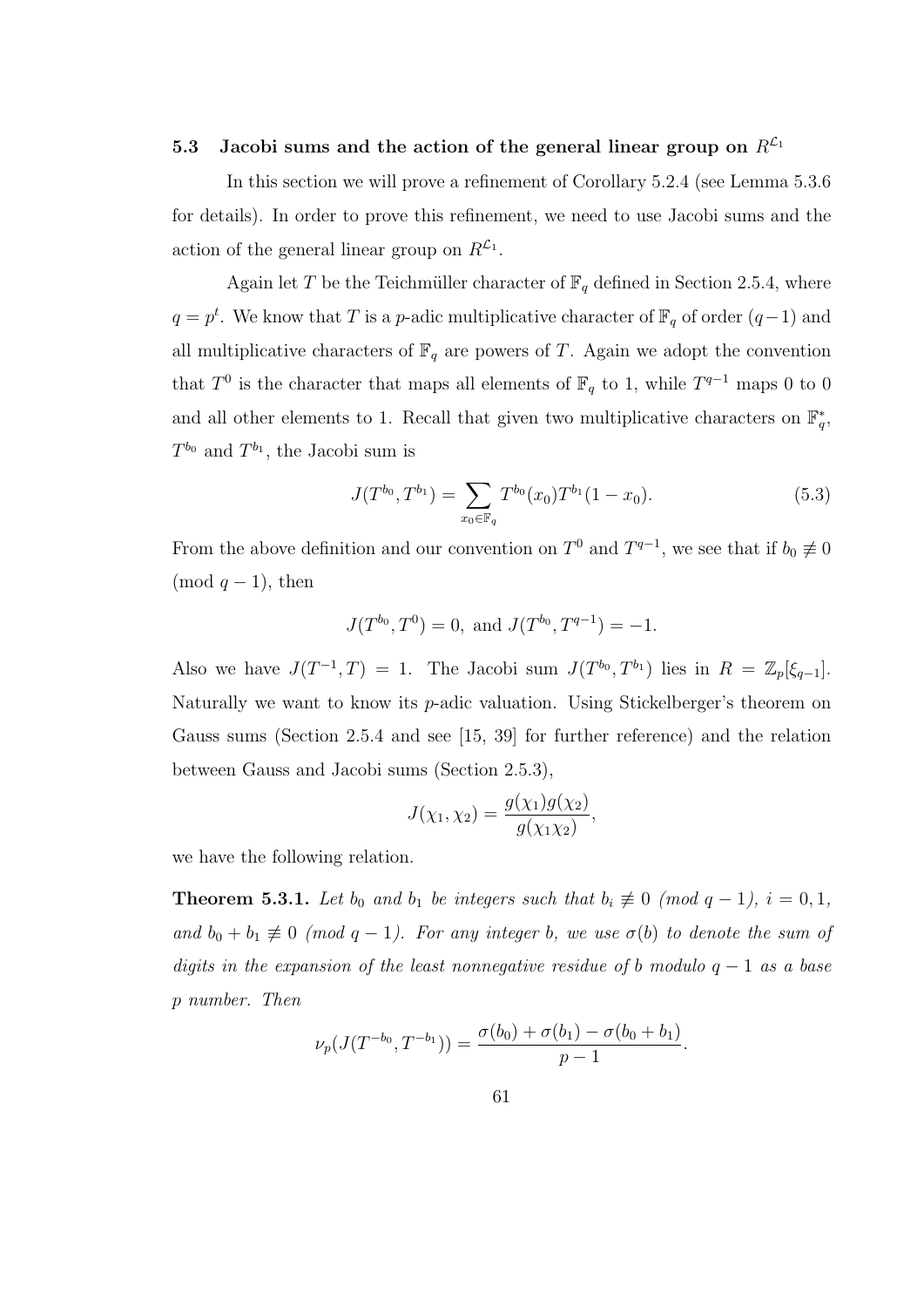In other words, the number of times that p divides  $J(T^{-b_0}, T^{-b_1})$  is equal to the number of carries in the addition  $b_0 + b_1 \pmod{q-1}$ .

We will now construct an element of RG with certain special properties. For this purpose, we will first describe the action of G on  $R^{\mathcal{L}_1}$ . In this section, we think of elements of  $\mathcal{L}_1$  in homogeneous coordinates as row vectors and elements of G as matrices acting by right multiplication. Then  $R^{\mathcal{L}_1}$  is the left RG-module given in the following way. For each function  $f \in R^{\mathcal{L}_1}$ , the function gf is given by

$$
(gf)(Z) = f(Zg), \qquad Z \in \mathcal{L}_1.
$$

Let  $f_i = T(x_0^{b_0}x_1^{b_1}\cdots x_n^{b_n}) \in M_R$  be an arbitrary basis monomial. Let  $\xi = \xi_{q-1}$ be a primitive  $(q-1)$ <sup>th</sup> root of unity in the Teichmüller set  $T_q \subset R$ , and let  $\bar{\xi}$  be its reduction modulo p. We define  $g_{\ell} \in G$  to be the element which replaces  $x_0$  by  $x_0 + \bar{\xi}^{\ell} x_1$  and leaves all other  $x_i$  unchanged. Then

$$
g_{\ell}f_i = T((x_0 + \bar{\xi}^{\ell}x_1)^{b_0}x_1^{b_1}\cdots x_n^{b_n}).
$$

Let  $g = \sum_{\ell=0}^{q-2} \xi^{-\ell} g_{\ell} \in RG$ . The following lemma gives us  $gf_i$ .

**Lemma 5.3.2.** Let  $f_i$  and  $g$  be as given. Then

$$
gf_i = \begin{cases} 0, & \text{if } b_0 = 0\\ T(x_0^{q-2}x_1^{b_1+1}x_2^{b_2}\cdots x_n^{b_n}), & \text{if } b_0 = q-1\\ (q(1 - T(x_0^{q-1})) - 1)T(x_1^{b_1+1}x_2^{b_2}\cdots x_n^{b_n}), & \text{if } b_0 = 1\\ -J(T^{-1}, T^{b_0})T(x_0^{b_0-1}x_1^{b_1+1}x_2^{b_2}\cdots x_n^{b_n}), & \text{otherwise.} \end{cases}
$$

Proof: First note that

$$
J(T^{-1}, T^0) = 0,
$$
  

$$
J(T^{-1}, T^{q-1}) = -1,
$$

so the cases  $b_0 = 0$  and  $b_0 = q - 1$  are really covered by the general case. Therefore we will only consider two cases.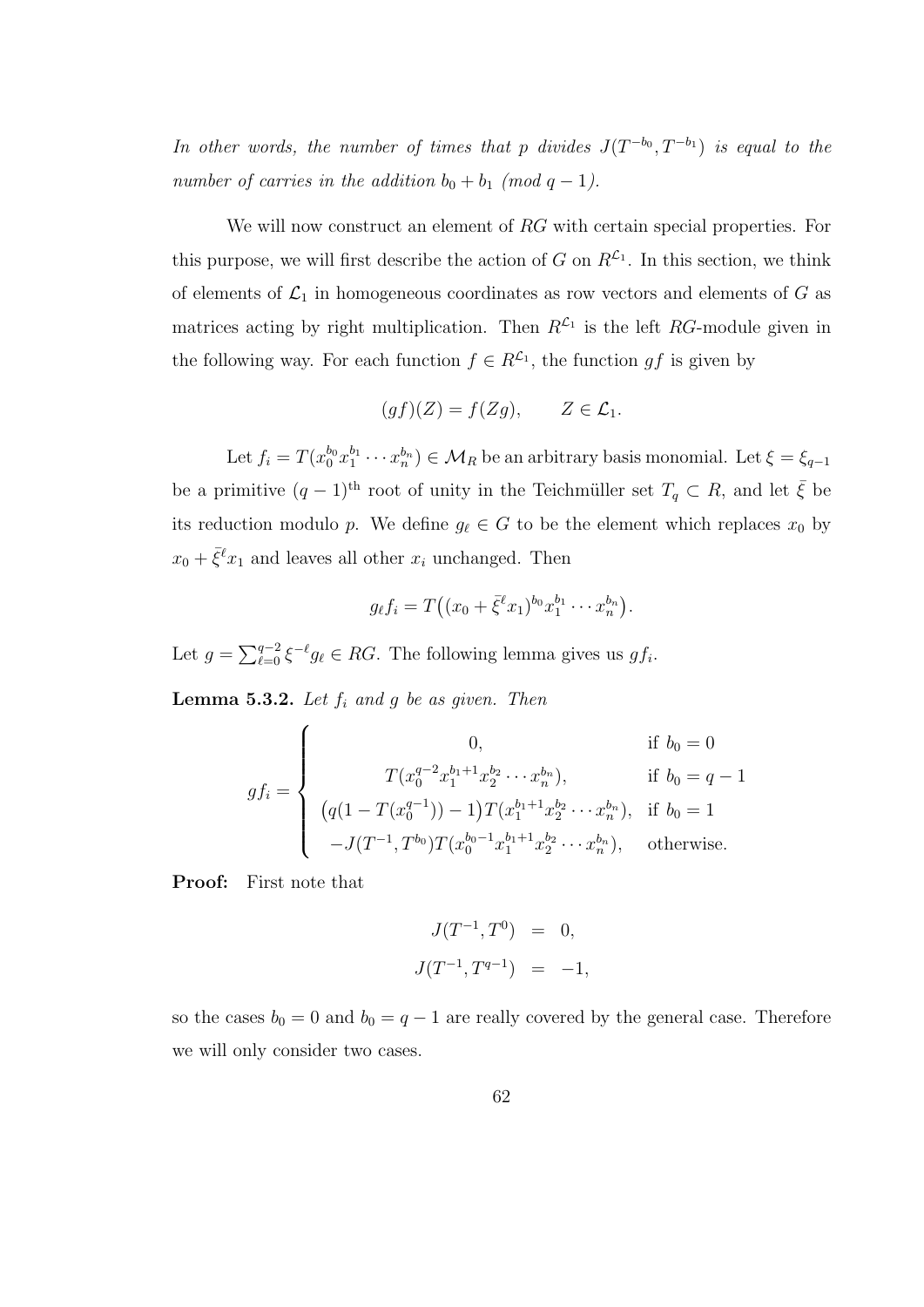**Case 1.**  $b_0 \neq 1$ . First assume that  $x_0$  and  $x_1$  are both nonzero. We have

$$
gf_{i} = \sum_{\ell=0}^{q-2} \xi^{-\ell} g_{\ell} f_{i}
$$
  
\n
$$
= T(x_{1}^{b_{1}} \cdots x_{n}^{b_{n}}) \sum_{\ell=0}^{q-2} T^{-1}(\bar{\xi}^{\ell}) T^{b_{0}}(x_{0} + \bar{\xi}^{\ell} x_{1})
$$
  
\n
$$
= T(x_{1}^{b_{1}} \cdots x_{n}^{b_{n}}) \sum_{u \in \mathbb{F}_{q}} T^{-1}(-\frac{x_{1}u}{x_{0}}) T^{b_{0}} \left(1 - (-\frac{x_{1}u}{x_{0}})\right) T(-1) T(x_{0}^{b_{0}-1} x_{1})
$$
  
\n
$$
= -J(T^{-1}, T^{b_{0}}) T(x_{0}^{b_{0}-1} x_{1}^{b_{1}+1} x_{2}^{b_{2}} \cdots x_{n}^{b_{n}}).
$$
\n(5.5)

If  $x_1 = 0$  we verify directly that (5.4) and (5.5) are both zero, so the formula is still valid. If  $x_0 = 0$ , since  $b_0 \neq 1$ , we see that (5.5) is 0; and (5.4) is also 0, since a nontrivial (multiplicative) character summed over  $\mathbb{F}_q$  is zero. Therefore the formula still holds.

**Case 2.**  $b_0 = 1$ . In this case

$$
gf_i = T(x_1^{b_1} x_2^{b_2} \cdots x_n^{b_n}) \sum_{\ell=0}^{q-2} T(\bar{\xi}^{-\ell} x_0 + x_1).
$$

If  $x_0 = 0$ , then  $gf_i = (q-1)T(x_1^{b_1+1}x_2^{b_2}\cdots x_n^{b_n})$ . If  $x_0 \neq 0$  but  $x_1 = 0$ , then clearly we have  $gf_i = 0$ . If  $x_0 \neq 0$  and  $x_1 \neq 0$ , then using the same calculations as in the case  $b_0 \neq 1$ , we have

$$
gf_i = -J(T^{-1},T)T(x_1^{b_1+1}x_2^{b_2}\cdots x_n^{b_n}) = -T(x_1^{b_1+1}x_2^{b_2}\cdots x_n^{b_n}).
$$

In summary, the formula for  $gf_i$  in this case is

$$
(q(1-T(x_0^{q-1}))-1)T(x_1^{b_1+1}x_2^{b_2}\cdots x_n^{b_n}).
$$

 $\Box$ 

This completes the proof.

63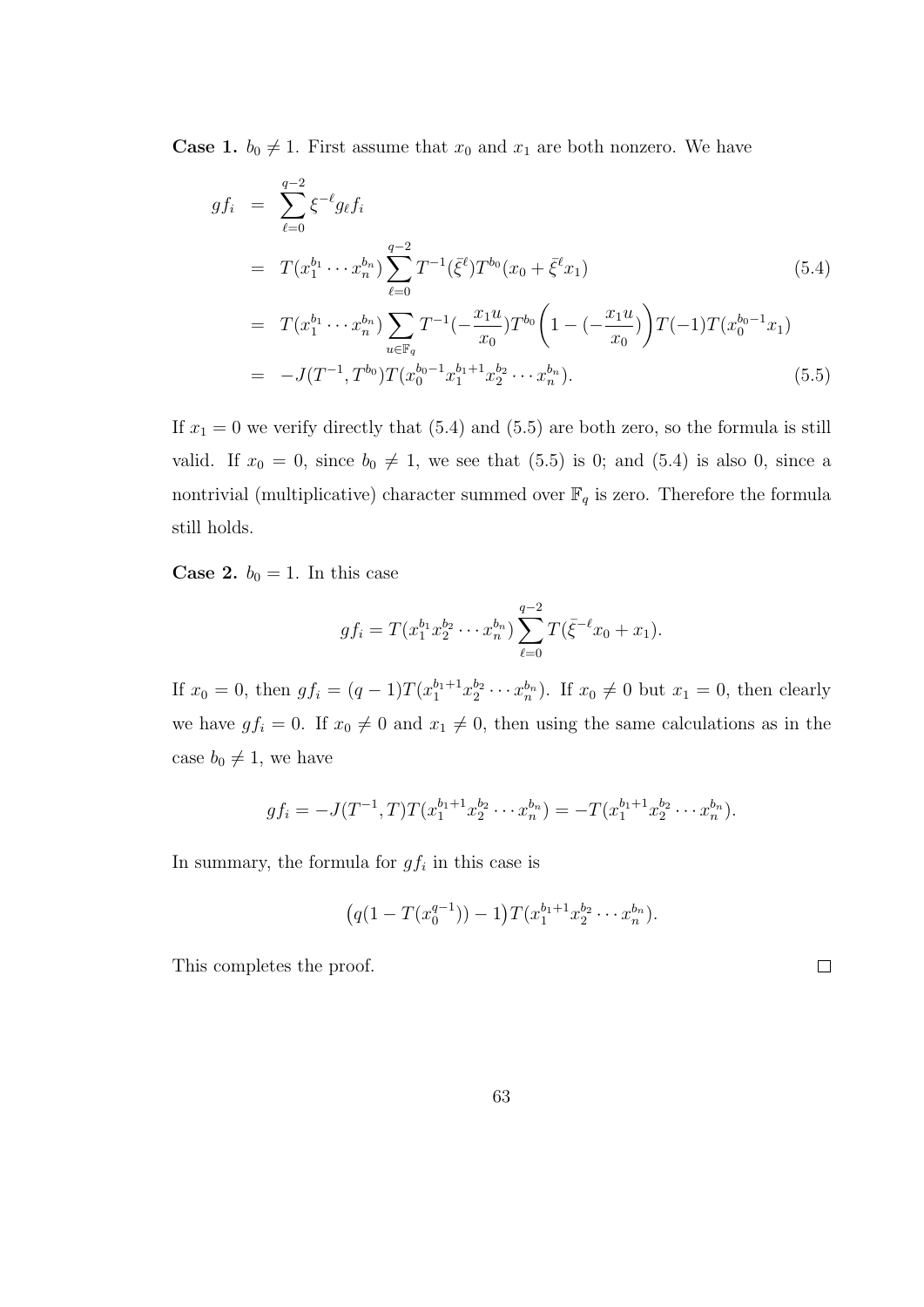Corollary 5.3.3. Let  $f_i = T(x_0^{b_0}x_1^{b_1}\cdots x_n^{b_n}) \in \mathcal{M}_R$  be a basis monomial, and let  $g(j) = \sum_{\ell=0}^{q-2} \xi^{-\ell} g_{\ell p^{-j}}$  be the j<sup>th</sup> Frobenius analog of g in Lemma 5.3.2 above. Then

$$
g(j)f_i = \begin{cases} 0, & \text{if } b_0 = 0\\ T(x_0^{q-1-p^j}x_1^{b_1+p^j}x_2^{b_2}\cdots x_n^{b_n}), & \text{if } b_0 = q-1\\ (q(1-T(x_0^{q-1}))-1)T(x_1^{b_1+p^j}x_2^{b_2}\cdots x_n^{b_n}), & \text{if } b_0 = p^j\\ -J(T^{-p^j}, T^{b_0})T(x_0^{b_0-p^j}x_1^{b_1+p^j}x_2^{b_2}\cdots x_n^{b_n}), & \text{otherwise.} \end{cases}
$$

**Proof:** Let  $\rho$  denote the Frobenius automorphism of R, which maps an element of the Teichmüller set  $T_q$  to its  $p^{\text{th}}$  power, and let  $\mathbf{y} = (y_0, \ldots, y_n) = (x_0^{p^j})$  $x_0^{p^j}, \ldots, x_n^{p^j}$  $\binom{p^{\jmath}}{n}$ . We can write  $f_i(\mathbf{x}) = f_i^{\rho^{-j}}$  $i^{p-j}(y) = T(y_0^{b_0 p^{-j}} \cdots y_n^{b_n p^{-j}})$ . We observe that  $g_{\ell p^{-j}}$  replaces  $y_0$  by  $y_0 + \bar{\xi}^{\ell} y_1$ . Therefore we can apply the previous lemma to get

$$
g(j)f_i^{p^{-j}}(\mathbf{y}) = \begin{cases} 0, & \text{if } b_0 = 0\\ T(y_0^{q-2}y_1^{b_1p^{-j}+1}y_2^{b_2p^{-j}}\cdots y_n^{b_np^{-j}}), & \text{if } b_0 = q-1\\ (q(1-T(y_0^{q-1}))-1)T(y_1^{b_1p^{-j}+1}y_2^{b_2p^{-j}}\cdots y_n^{b_np^{-j}}), & \text{if } b_0 = p^j\\ -J(T^{-1}, T^{b_0p^{-j}})T(y_0^{b_0p^{-j}-1}y_1^{b_1p^{-j}+1}y_2^{b_2p^{-j}}\cdots y_n^{b_np^{-j}}) & \text{otherwise.} \end{cases}
$$

Substituting **x** back in and noting that  $J(\chi^p, \psi^p) = J(\chi, \psi)$  we get the result.  $\Box$ 

For each basis monomial in  $\mathcal{M}_R$  with at least one exponent strictly between 0 and  $q-1$ , we want to construct an element of RG which acts as the identity on that basis monomial and annihilates all other members of  $\mathcal{M}_R$ . To begin we define a finite abelian group

$$
(\widetilde{\mathcal{M}},*) = \{X_0^{b_0 \pmod{q-1}} \cdots X_n^{b_n \pmod{q-1}} \mid \sum_{i=0}^n b_i \text{ is divisible by } q-1\},\
$$

where the operation  $*$  is the (natural) componentwise multiplication. The group  $(\mathcal{M}, *)$  has order  $(q-1)^n$ . Next we define a map from  $\mathcal{M}_R$  to  $(\mathcal{M}, *)$ .

$$
\tau: \mathcal{M}_R \longrightarrow \widetilde{\mathcal{M}}
$$
  

$$
T(x_0^{b_0} \cdots x_n^{b_n}) \longmapsto X_0^{b_0 \pmod{q-1}} \cdots X_n^{b_n \pmod{q-1}}
$$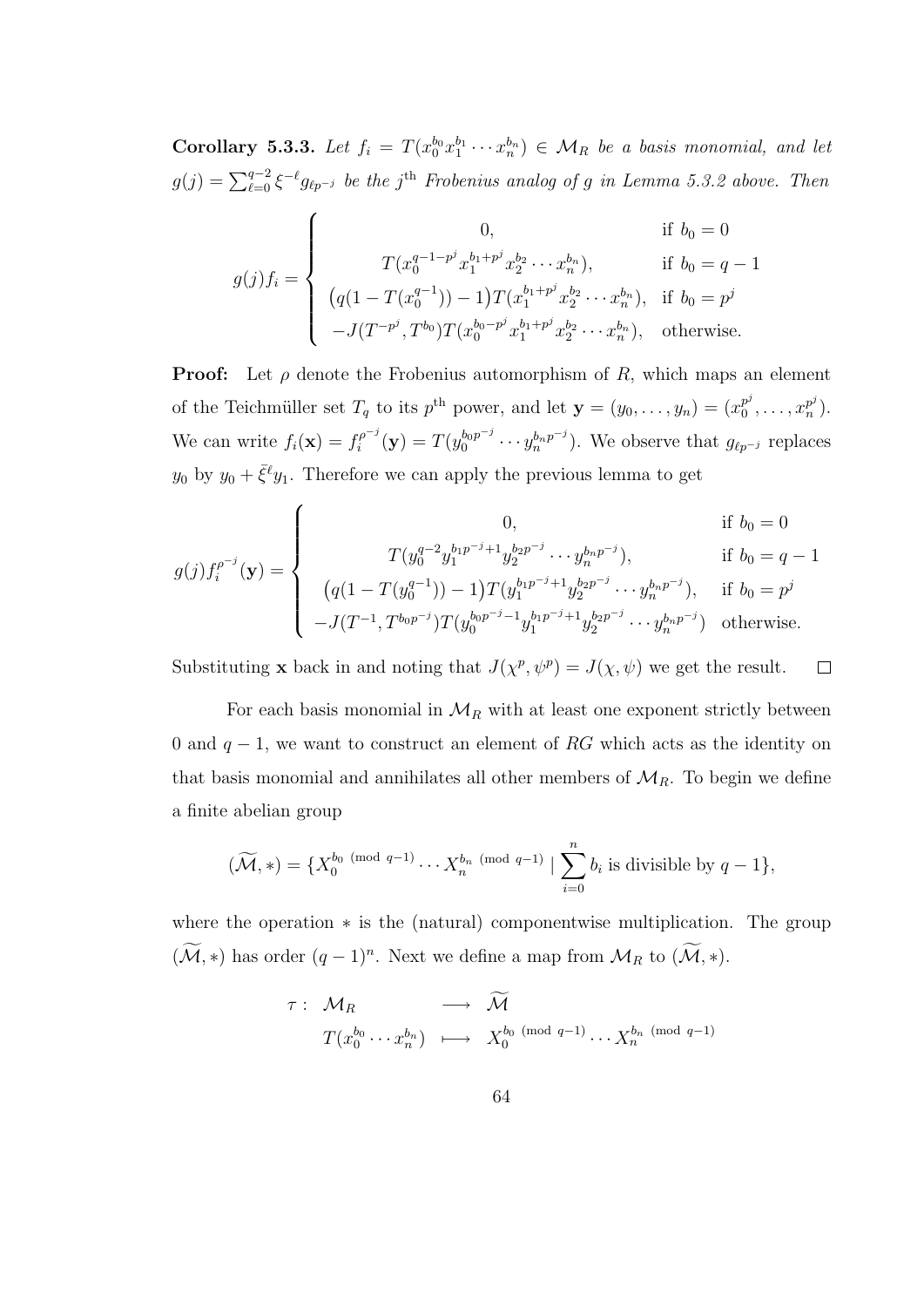If  $\widetilde{m} \in \widetilde{\mathcal{M}}$  has  $i \leq n$  of its exponents divisible by  $q - 1$ , then  $\widetilde{m}$  has  $2^i$  preimages in  $\mathcal{M}_R$ . If all exponents are divisible by  $(q-1)$  then there are  $(2^n - 1)$  preimages since we have excluded  $T(x_0^{q-1})$  $y_0^{q-1} \cdots x_n^{q-1}$  from  $\mathcal{M}_R$ .

The following formulas are well known (see [8, p. 314]).

**Lemma 5.3.4.** (Inversion formulas) Let  $H$  be a finite abelian group of exponent e, R a ring containing  $\frac{1}{|H|}$  and a primitive  $e^{\text{th}}$  root of unity, and H' the group of characters from H to R. Let  $A = \sum_{h \in H} a_h h \in RH$  and  $B = \sum_{\chi \in H'} b_{\chi} \chi \in RH'$ . Then

$$
a_h = \frac{1}{|H|} \sum_{\chi \in H'} \chi(A) \chi^{-1}(h) \tag{5.6}
$$

$$
b_{\chi} = \frac{1}{|H|} \sum_{h \in H} B(h) \chi^{-1}(h) \tag{5.7}
$$

In what follows we will apply Lemma 5.3.4 to the group  $(\widetilde{\mathcal{M}}, *)$ . We construct an element of RG that kills each basis monomial except those which are preimages of  $\tau(f_i) \in \widetilde{\mathcal{M}}$ . Then we construct elements of RG that kill each element of the preimage set except the one we choose.

Let  $S = \{ \lambda I \mid \lambda \in \mathbb{F}_q^* \}$  be the subgroup of scalar matrices in G. The diagonal matrices of G form a maximal abelian subgroup or torus, and their images in PGL $(n+1,q) = G/S$  form a torus in that group. Let  $\mathcal{T} \subset G$  be a complete set of coset representatives in G of this torus of  $PGL(n + 1, q) = G/S$ . There is a 1-to-1 correspondence between elements of T and characters of the group  $(\mathcal{M}, *)$ . For  $\widetilde{m} = \tau(m) \in \widetilde{\mathcal{M}}$ ,  $g \in \mathcal{T}$  we define  $\chi_g$  via  $gm = \chi_g(\widetilde{m})m$ . Hence if

$$
g = \left(\begin{array}{ccc} d_0 & & 0 \\ & \ddots & \\ 0 & & d_n \end{array}\right) \in \mathcal{T}
$$

then

$$
\chi_g(X_0^{b_0 \pmod{q-1}} \cdots X_n^{b_n \pmod{q-1}}) = T(d_0^{b_0} \cdots d_n^{b_n}) \in R.
$$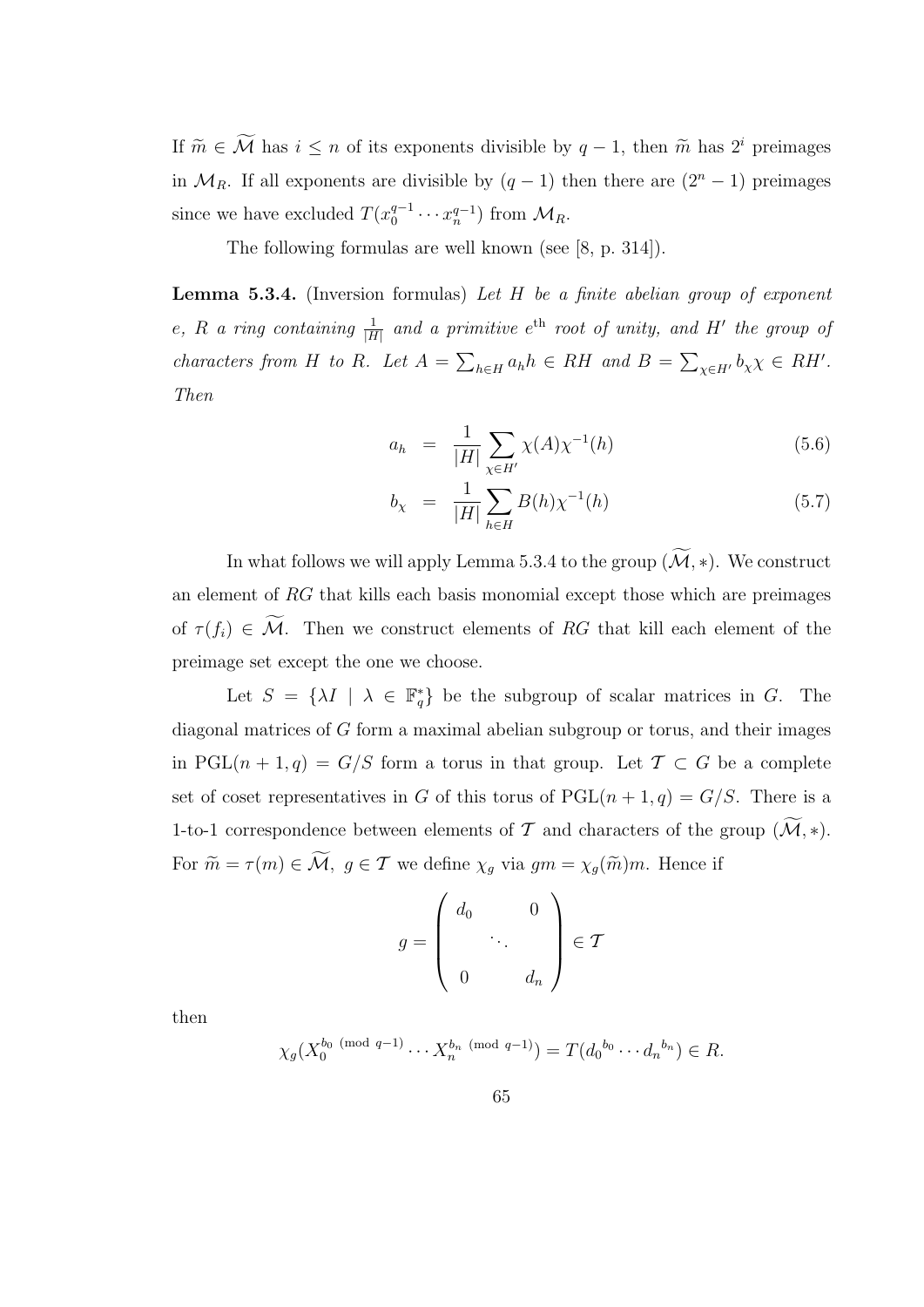We want to find  $B$  such that

$$
B(\tau(f_i)) = \sum_{g \in \mathcal{T}} b_g \chi_g(\tau(f_i)) = 1
$$
  

$$
B(\tau(f_j)) = 0, \text{ if } \tau(f_i) \neq \tau(f_j).
$$

Using  $(5.7)$  in Lemma 5.3.4 to solve for  $b_g$  we get

$$
B = \frac{1}{|\mathcal{T}|} \sum_{g \in \mathcal{T}} \chi_g^{-1}(\tau(f_i)) \chi_g
$$

and the corresponding element of RG is

$$
\frac{1}{(q-1)^n} \sum_{g \in \mathcal{T}} \chi_g^{-1}(\tau(f_i))g.
$$

This element is in RG because p does not divide the order of  $\widetilde{\mathcal{M}}$ , and it annihilates all basis monomials in  $\mathcal{M}_R$  except those in the preimage of  $\tau(f_i)$ .

In the language of representation theory, we would say that two monomials afford the same character if and only if their exponents are all congruent (mod  $q-1$ ).

**Lemma 5.3.5.** Let  $\mathcal{M}_R = \{f_1, f_2, \ldots, f_v\}$  be the monomial basis of  $R^{\mathcal{L}_1}$ . For each  $f_i = T(x_0^{b_0}x_1^{b_1}\cdots x_n^{b_n}) \in \mathcal{M}_R$  with some  $b_j$  strictly between 0 and  $q-1$ , there is an element  $h_i \in RG$  with the following property. If

$$
f = c_1 f_1 + c_2 f_2 + \cdots + c_v f_v
$$

is any element in  $R^{\mathcal{L}_1}$  then

$$
h_i f = c_i f_i.
$$

**Proof:** We will construct the required  $h_i$  in two steps. Let H denote the subgroup of diagonal matrices of G. Then each basis monomial in  $\mathcal{M}_R$  spans a rank one RH-submodule of  $R^{\mathcal{L}_1}$ , which is the direct sum of all such submodules. Two basis monomials  $f_i = T(x_0^{b_0}x_1^{b_1}\cdots x_n^{b_n})$  and  $f_j = T(x_0^{b'_0}x_1^{b'_1}\cdots x_n^{b'_n})$  afford the same character of H if and only if  $b_i \equiv b'_i \pmod{q-1}$  for  $0 \le i \le n$ .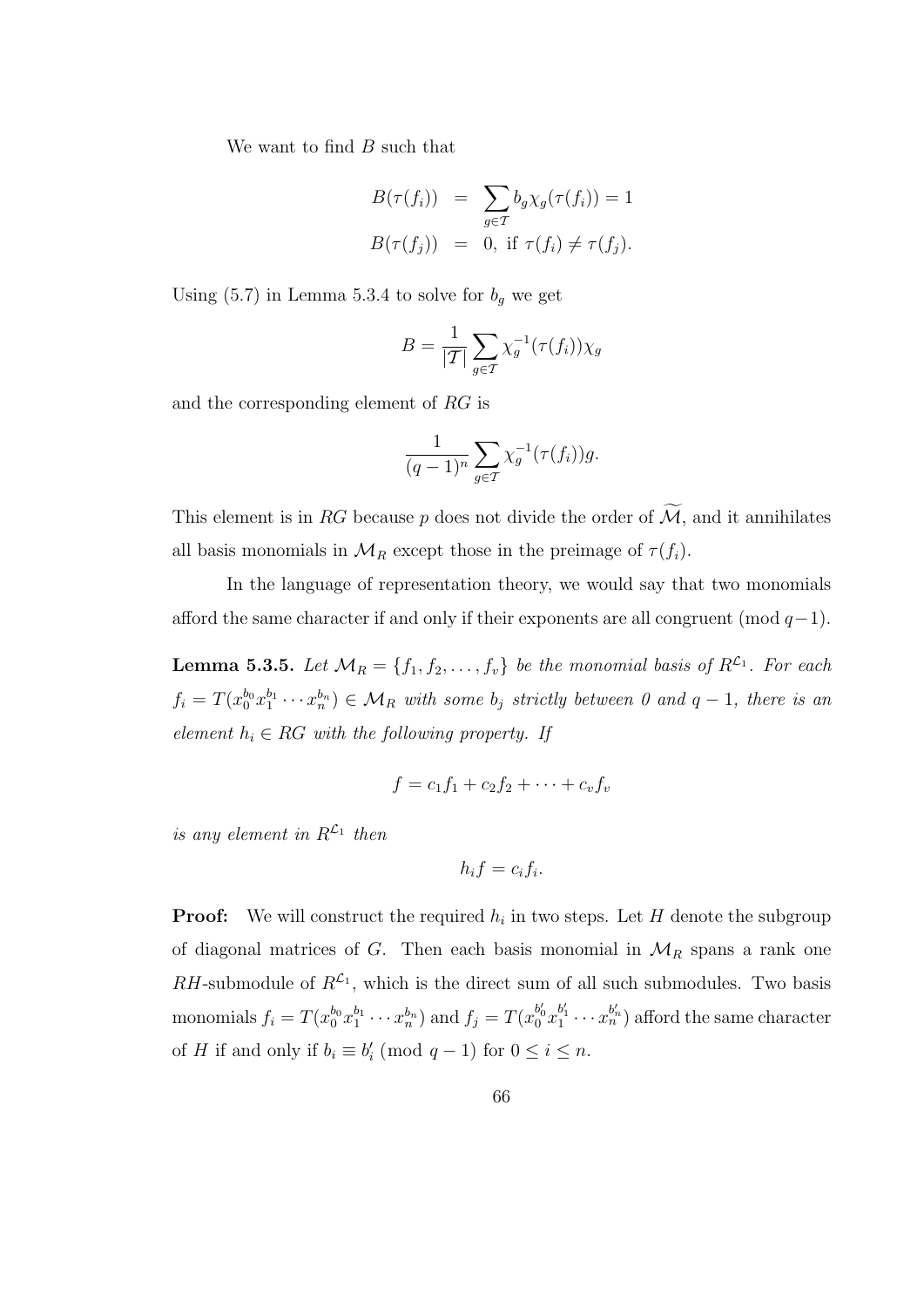Since the order of H is not divisible by p, for each character  $\chi$  of H, the group ring  $RH$  contains an idempotent element projecting onto the  $\chi$ -isotypic component of  $R^{\mathcal{L}_1}$ , the span of all the basis monomials affording  $\chi$ . In other words, we can start with the group ring element constructed above from the inversion formula.

If none of the exponents the of  $f_i$  is divisible by  $q-1$ , then no other basis monomials afford the same character as  $f_i$  and we can take  $h_i$  to be the above idempotent. Now suppose that some exponents of  $f_i$  are divisible by  $q - 1$ . We proceed successively for each exponent of  $f_i$  which is either 0 or  $q-1$ . Without loss of generality, assume that  $f_i$  has  $b_0 = q - 1$ . We construct an element  $h \in RG$  which annihilates every basis monomial in  $\mathcal{M}_R$  for which  $b_0 = 0$  and acts as the identity on  $f_i$ . (If  $f_i$  instead has  $b_0 = 0$ , then the element we want is  $1 - h$ .)

Without loss of generality, we will take  $b_1 = a_{1,t-1}p^{t-1} + \cdots + a_{1,0}$  to be an exponent lying strictly between 0 and  $q-1$  with  $a_{1,j} < p-1$  for some j. Then we take the element  $h_1 = g(j) \in RG$  from Lemma 5.3.3 that shifts  $p^j$  from  $b_0$  to  $b_1$ . We get

$$
h_1f_i = T(x_0^{q-1-p^j}x_1^{b_1+p^j}x_2^{b_2}\cdots x_n^{b^n}).
$$

If e is any other basis monomial of the form  $e = T(x_0^{q-1}x_1^{b_1}\cdots)$ , then we similarly have

$$
h_1e = T(x_0^{q-1-p^j}x_1^{b_1+p^j}\cdots);
$$

and if  $x_0$  has exponent 0 in e then from Corollary 5.3.3, we have

$$
h_1e=0.
$$

Next we set  $h_2 = g'(j) \in RG$  to be the analog of  $g(j)$  but with the roles of  $x_0$  and  $x_1$  interchanged. Noting that here  $b_1 + p^j \neq p^j$  (we assumed that  $0 < b_1 < q - 1$ ),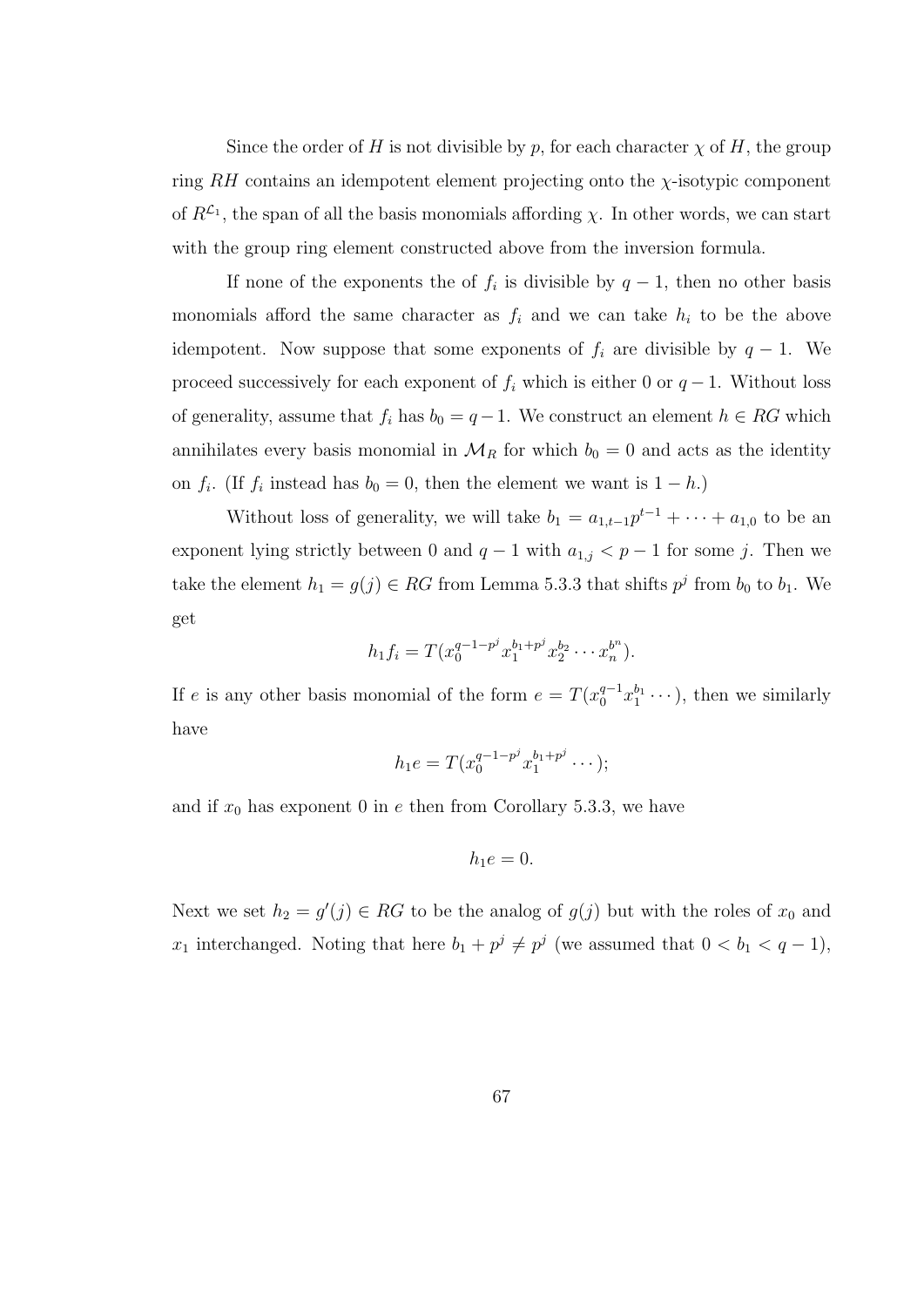we get

$$
h_2h_1f_i = -J(T^{-p^j}, T^{b_1+p^j})f_i
$$
  
\n
$$
h_2h_1e = -J(T^{-p^j}, T^{b_1+p^j})e
$$
, if the exponent of  $x_0$  in  $e$  is  $q-1$   
\n
$$
h_2h_1e = 0 \text{ otherwise.}
$$

Since there is no carry in the sum  $p^j + b_1$ , the Jacobi sum  $J(T^{-p^j}, T^{b_1+p^j})$  is a unit in R (cf. Lemma 5.3.1). Hence the element h of RG we want is  $-\frac{1}{\sqrt{2}}$  $\frac{1}{J(T^{-p^j},T^{b_1+p^j})}h_2h_1.$ 

We can repeat the above process for each exponent of  $f_i$  which is divisible by  $q-1$ . The product of all the elements we have constructed is the element  $h_i \in RG$ which kills every basis monomial in  $\mathcal{M}_R$  except  $f_i$ .  $\Box$ 

We now prove the main result in this section.

**Lemma 5.3.6.** Assume  $q > 2$ . There exists an SNF basis of  $R^{\mathcal{L}_1}$  for  $\eta_{1,r}$ , whose reduction modulo  $\mathfrak p$  is  $\mathcal M$ , and which contains all the basis monomials of  $\mathcal M_R$  having at least one exponent lying strictly between 0 and  $q-1$ .

**Proof:** By Corollary 5.2.4, there exists an SNF basis  $\mathcal{B} = \bigcup_{j=0}^{\ell-1} \mathcal{B}_j$  of  $R^{\mathcal{L}_1}$  for  $\eta_{1,r}$ such that the reduction of B modulo **p** is M. Let  $f \in \mathcal{B}$ , and let the reduction of f modulo p be

$$
\overline{f} = x_0^{b_0} x_1^{b_1} \cdots x_n^{b_n} \in \mathcal{M},
$$

with some  $b_j$  satisfying  $0 < b_j < q - 1$ . Let  $\mathcal{M}_R = \{f_1, f_2, \ldots, f_v\}$  with  $f_1 =$  $T(x_0^{b_0}x_1^{b_1}\cdots x_n^{b_n}),$  where  $v=|\mathcal{L}_1|$ . We write

$$
f = c_1 f_1 + c_2 f_2 + \dots + c_v f_v, \ c_i \in R.
$$

Since  $\overline{f} = \overline{f_1}$ , we see that  $\overline{c_1} = 1$ . Hence  $c_1$  is a unit in R. Since there is an exponent  $b_j$  lying strictly between 0 and  $q-1$ , by Lemma 5.3.5, we can find  $h_1 \in RG$  such that  $h_1 f = c_1 f_1$ . In the notation of Definition 5.2.2 with  $M = R^{\mathcal{L}_1}$ , we see that if  $f \in \mathcal{B}_j$ , then  $f_1 \in M_j$  since  $M_j$  is an RG-submodule, so that  $\mathcal{B}' = (\mathcal{B} \setminus \{f\}) \cup \{f_1\}$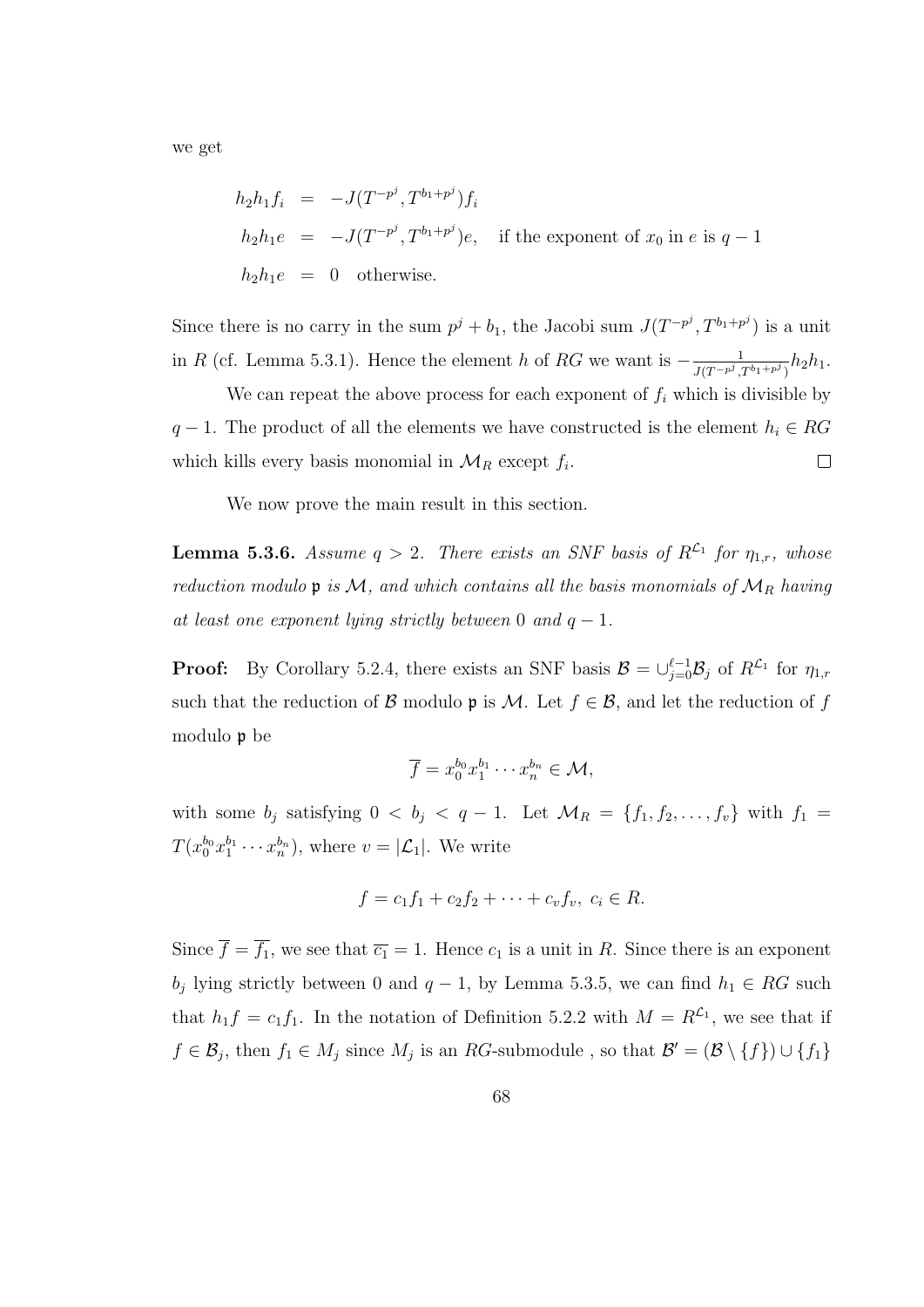is again an SNF basis of  $R^{\mathcal{L}_1}$  for  $\eta_{1,r}$ . We can repeat this process for every element in B whose reduction modulo **p** has one exponent strictly lying between 0 and  $q - 1$ . At the end, we obtain the required SNF basis of  $R^{\mathcal{L}_1}$  for  $\eta_{1,r}$ .  $\Box$ 

We will use  $\mathcal{M}'_R$  to denote the special SNF basis of  $R^{\mathcal{L}_1}$  for  $\eta_{1,r}$  produced by Lemma 5.3.6. Again the *type* of  $f \in \mathcal{M}'_R$  is defined to be that of  $\overline{f} \in \mathcal{M}$ .

**Lemma 5.3.7.** The invariants of  $\eta_{1,r}$  corresponding to two elements of  $\mathcal{M}'_R$  of types  $(s_0, \ldots, s_{t-1})$  and  $(s_1, s_2, \ldots, s_{t-1}, s_0)$ , respectively, are equal.

**Proof:** We may assume  $t \geq 2$  since there is nothing to prove otherwise. For any type  $\xi \in \mathcal{H}$ , we can always find a basis monomial  $f \in \mathcal{M}_R$  of type  $\xi$  and with at least one exponent lying strictly between 0 and  $q-1$ . Hence  $f \in \mathcal{M}'_R$ . By Corollary 5.2.5, the invariants of  $\eta_{1,r}$  corresponding to two elements in  $\mathcal{M}'_R$  of the same type are equal. Therefore we may assume that the two elements of  $\mathcal{M}'_R$  in the statement of the lemma are actually in  $\mathcal{M}_R$ .

The Frobenius field automorphism

$$
\rho: \mathbb{F}_q \to \mathbb{F}_q
$$

$$
x_i \mapsto x_i^p
$$

applied to the coordinates of  $V$  is an automorphism of the projective geometry. It maps points to points, subspaces to subspaces, and preserves incidence . The image of a point  $Z = (x_0, \ldots, x_n)$  is  $Z^{\rho} = (x_0^p)$  $(v_0^p, \ldots, x_n^p)$  and for an *r*-subspace  $Y, Y^{\rho}$  is the  $r$ -subspace containing the images of all the points incident with  $Y$ . Given a monomial function  $f_i = T(x_0^{b_0} \cdots x_n^{b_n})$  we have

$$
f_i^{\rho} = T(x_0^{pb_0} \cdots x_n^{pb_n}).
$$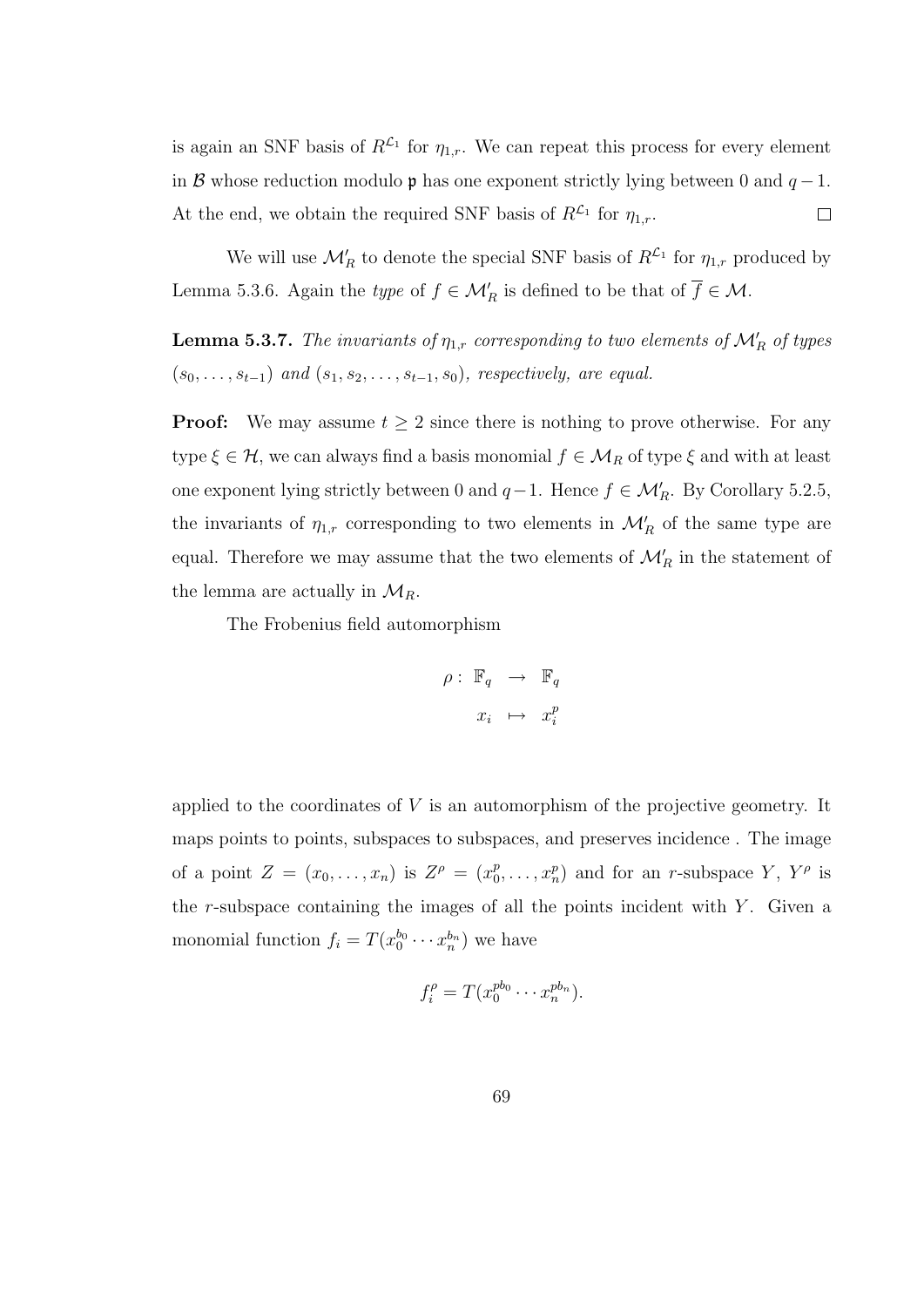Clearly if  $f_i$  is of type  $(s_0, \ldots, s_{t-1})$  then  $f_i^{\rho}$  $i<sup>°</sup>$  is of type  $(s<sub>t-1</sub>, s<sub>0</sub>, ..., s<sub>t-2</sub>)$ because  $\lambda_j$  becomes  $\lambda_{j+1}$  in (3.5). It is also clear that

$$
f_i(Z^{\rho}) = f_i^{\rho}(Z)
$$

so that

$$
\eta_{1,r}(f_i)(Y^{\rho}) = \eta_{1,r}(f_i^{\rho})(Y).
$$

As Y runs through  $R^{\mathcal{L}_r}$  so does  $Y^{\rho}$ . Thus, the coordinates of  $\eta_{1,r}(f_i)$  are the same as the coordinates of  $\eta_{1,r}(f_i^{\rho})$  but permuted by  $\rho$ , so that the invariants corresponding to  $f_i$  and  $f_i^{\rho}$  $\Box$  $i^{\rho}$  are equal.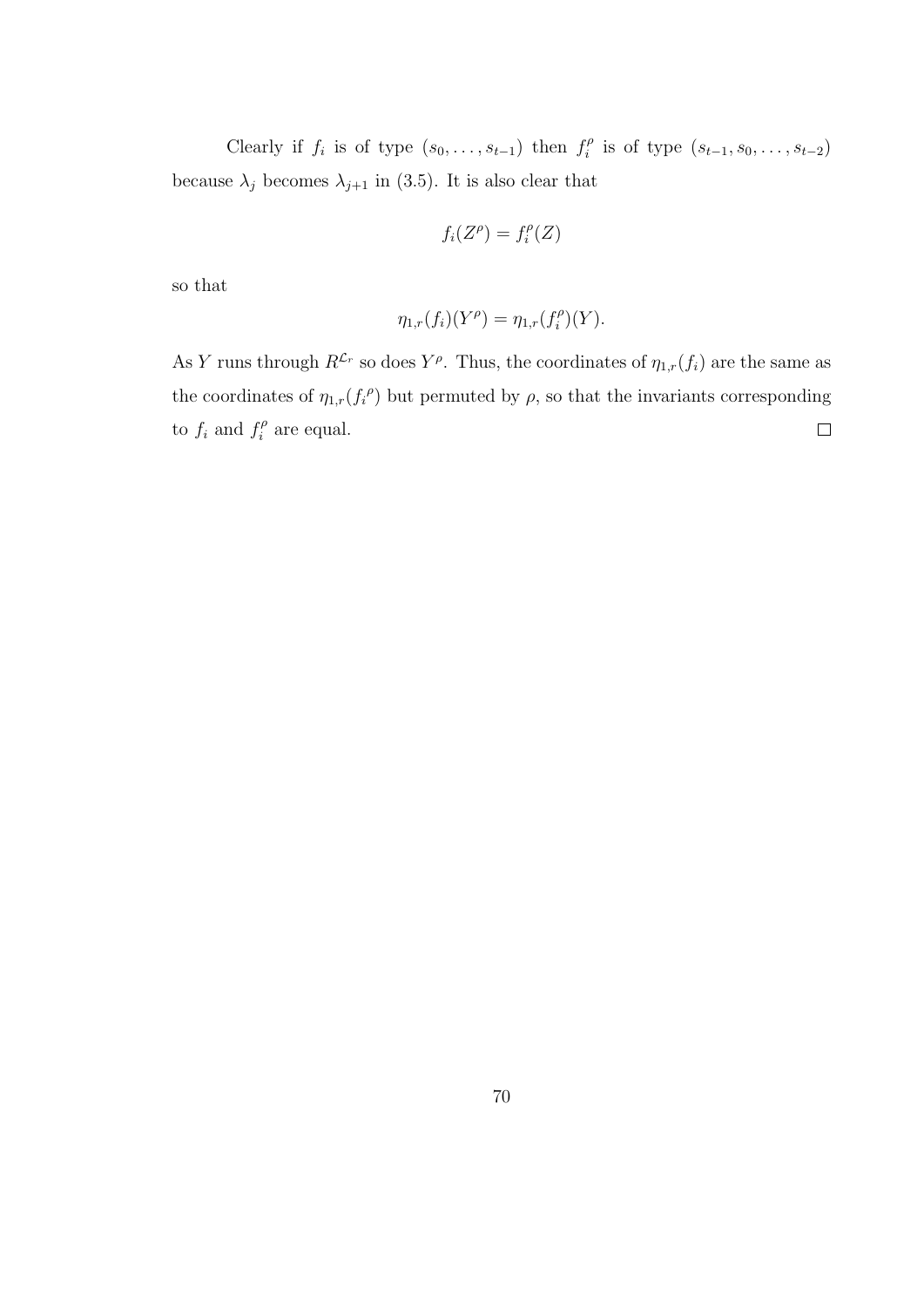#### 5.4 The proof of Theorem A

Our aim in this section to prove Theorem 3.5.1 (Theorem A). We will achieve this by proving the more detailed result Theorem 5.4.2 below. Our proof depends on Lemma 5.1.1, which gives lower bounds on the  $p$ -adic valuations of the coordinates of  $\eta_{1,r}(f)$ , where  $f \in \mathcal{M}_R$ , and the results in Section 5.2 and Section 5.3.

We first prove a lemma.

**Lemma 5.4.1.** Let f be a nonconstant basis monomial in  $\mathcal{M}_R$ . Then p does not divide  $\eta_{1,r}(f)$  if and only if f has type  $(s_0, s_1, \ldots, s_{t-1})$ , with  $s_j \geq r$  for all  $0 \leq j \leq$  $t-1$ .

**Proof:** Let  $\overline{f}$  be the image modulo **p** of f. Then p does not divide  $\eta_{1,r}(f)$  if and only if the image of  $\overline{f}$  under the induced map  $\overline{\eta}_{1,r} : \mathbb{F}_q^{\mathcal{L}_1} \to \mathbb{F}_q^{\mathcal{L}_r}$  is nonzero. Suppose that  $s_j < r$  for some j. By Lemma 5.1.1,  $p | \eta_{1,r}(f)$ . That is, only those basis monomials  $\overline{f}$  of type  $(s_0, s_1, \ldots, s_{t-1})$ , where  $s_j \geq r$  for all  $0 \leq j \leq t-1$ , could possibly have nonzero image under  $\overline{\eta}_{1,r}$ . On the other hand, by Hamada's formula, rank of  $\overline{\eta}_{1,r}$  is equal to one plus the number of  $\overline{f}$ 's with this property. Therefore, the images of all such basis monomials must be linearly independent, in particular, nonzero. Hence  $p \nmid \eta_{1,r}(f)$ , if and only if f has type  $(s_0, s_1, \ldots, s_{t-1})$ , where  $s_j \geq r$ for all  $0 \leq j \leq t - 1$ . This completes the proof.  $\Box$ 

**Theorem 5.4.2.** Let  $f'_i \in \mathcal{M}'_R$  be of type  $(s_0, \ldots, s_{t-1})$  and let  $p^{\beta_i}$  be the invariant of  $f'_i$  with respect to  $\eta_{1,r}$ . Then

$$
\beta_i = \sum_{i=0}^{t-1} \max\{0, r - s_i\}.
$$

**Proof:** We shall assume that  $t \geq 2$ . When  $t = 1$  a similar and easier argument works, but we omit the details to keep the notation simple and the argument clear, since this case is already known [37]. (However if  $t = 1$  and  $q = 2$ , arguments based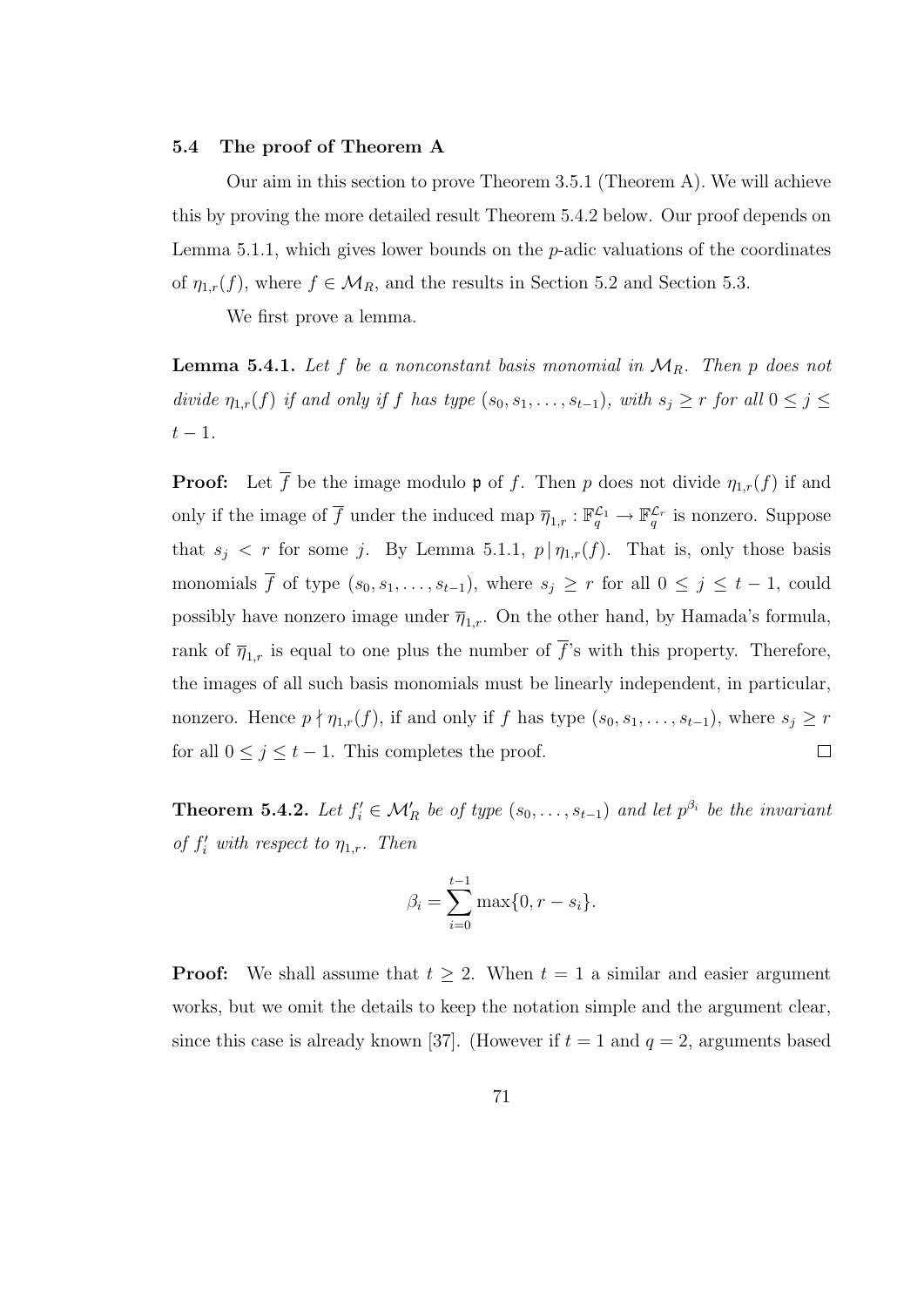on Jacobi sums do not work. It is still possible, though, to construct elements of RG to get an SNF basis in a favorable form.) Let  $\alpha_i = \sum_{j=0}^{t-1} \max\{0, r - s_j\}$ . Let  $f_i \in \mathcal{M}'_R$  and let  $f_i \in \mathcal{M}_R$  be the basis monomial which has the same reduction modulo **p** as  $f'_i$ , namely  $f_i := T(\bar{f}'_i)$ . We use the notation of Definition 5.2.2 with  $M = R^{\mathcal{L}_1}$  and  $\phi = \eta_{1,r}$ . By Lemma 5.1.1, we have  $f_i \in M_{\alpha_i}$ . Since the image of  $\bar{f}_i = \bar{f}_i'$  in  $\overline{M}_{\beta_i}/\overline{M}_{\beta_i+1}$  is not zero, it follows that  $\alpha_i \leq \beta_i$ .

Suppose by way of contradiction that  $\beta_k > \alpha_k$  for some k. Let  $f_k =$  $T(x_0^{b_0}x_1^{b_1}\cdots x_n^{b_n})$  be of type  $(s_0, s_1, \ldots, s_{t-1})$ . Assume that we have picked k so that if  $\alpha_j < \alpha_k$  then  $\alpha_j = \beta_j$ . By Lemma 5.3.7 we can assume for convenience that  $s_1 = \min\{s_0, \ldots, s_{t-1}\}.$  We have

$$
\lambda_0 = ps_1 - s_0 \le n(p-1)
$$

with equality only if  $s_0 = s_1 = \cdots = s_{t-1} = n$  and

$$
\lambda_1 = ps_2 - s_1 \ge 1.
$$

We note that the case  $s_0 = s_1 = \cdots = s_{t-1} = n$  will not occur by our assumption that  $\beta_k > \alpha_k$ . The reason is as follows. If  $f_k$  has type  $(s_0, s_1, \ldots, s_{t-1}) =$  $(n, n, \ldots, n)$ , by Lemma 5.4.1, we see that  $p \nmid \eta_{1,r}(f_k)$ . Since  $\bar{f}_k = \bar{f}_k$ , we have  $p \nmid \eta_{1,r}(f_k')$ . But the invariant corresponding to  $f_k'$  is  $p^{\beta_k}$ , and we assumed that  $\beta_k > \alpha_k = 0$ , so  $p \mid \eta_{1,r}(f'_k)$ , a contradiction.

By Lemma 5.2.5, basis vectors in  $\mathcal{M}'_R$  of the same type correspond to the same invariant, so in the sum  $\lambda_0 = \sum_{i=0}^n a_{i,0}$  we can assume that  $a_{0,0} = 0$ , and we can also assume that  $a_{1,0} < p-1$  since the case  $s_0 = s_1 = \cdots = s_{t-1} = n$  has been excluded. In the sum  $\lambda_1 = \sum_{i=0}^n a_{i,1}$ , we can assume that  $a_{0,1} \geq 1$ . By these assumptions, we see that  $0 < p \le b_0 < q - 1$ . Hence from our definition of  $\mathcal{M}'_R$  we have

$$
f'_k = f_k.
$$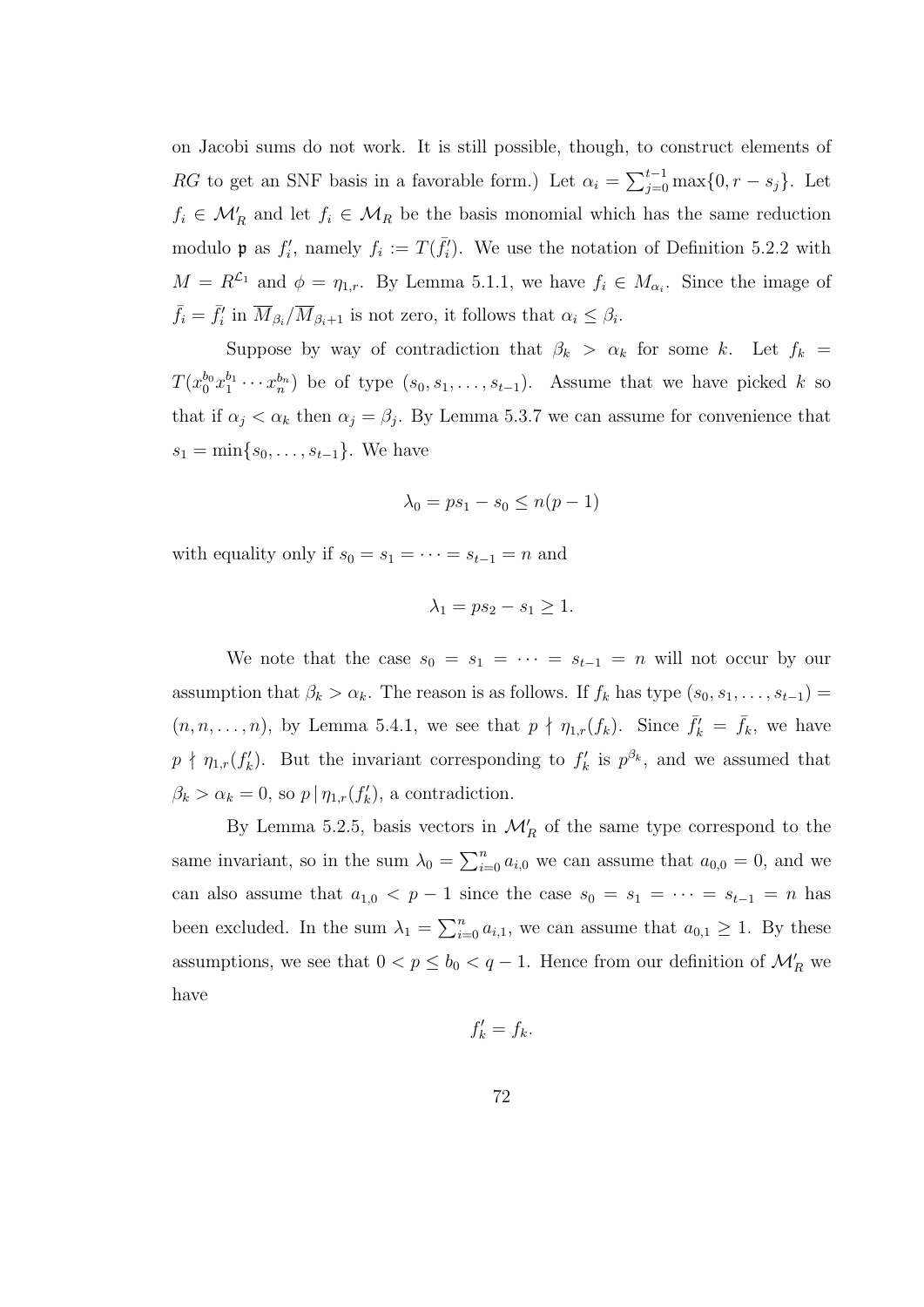Since the exponent  $b_0$  in  $f_k$  is not equal to 1, applying the group ring element  $h \in RG$  in Lemma 5.3.2, we get

$$
hf'_{k} = hf_{k} = -J(T^{-1}, T^{b_0})T(x_0^{b_0-1}x_1^{b_1+1}x_2^{b_2}\cdots x_n^{b_n}).
$$
\n(5.8)

Set  $T(x_0^{b_0-1}x_1^{b_1+1}x_2^{b_2}\cdots x_n^{b_n}) := f_\ell \in \mathcal{M}_R$ . The type of  $f_\ell$  is  $(s_0, s_1 + 1, s_2, \ldots, s_{t-1})$ because we have increased  $\lambda_0$  by p and decreased  $\lambda_1$  by 1. Also note that  $b_0 - 1$  is still strictly between 0 and  $q - 1$ , so  $f_{\ell} = f'_{\ell} \in \mathcal{M}'_R$ . As for the coefficient of  $f_{\ell}$  in (5.8), Lemma 5.3.1 tells us that p divides  $J(T^{-1}, T^{b_0})$  exactly once because when 1 is added to  $q - 1 - b_0$  there is exactly one carry: from the ones place to the p place of the sum. Since  $p^{\beta_k} | \eta_{1,r}(f'_k)$  and  $\eta_{1,r}$  is an RG-module homomorphism, we have

$$
p^{\beta_k} \mid \eta_{1,r}(hf_k').
$$

Since  $p \parallel J(T^{-1}, T^{b_0})$ , we get

$$
p^{(\beta_k-1)} \mid \eta_{1,r}(f_\ell'),
$$

where the type of  $f'_{\ell}$  is  $(s_0, s_1 + 1, s_2, \ldots, s_{t-1})$ . Since we assumed that  $\alpha_k$  was the smallest such that  $\alpha_k < \beta_k,$  we must conclude that

$$
\sum_{j=0}^{t-1} \max\{0, r - s_j\} = \sum_{j=0, j \neq 1}^{t-1} \max\{0, r - s_j\} + \max\{0, r - (s_1 + 1)\}.
$$

That is,  $s_1 \geq r$ . Since  $s_1$  is assumed to be the smallest among  $s_j$ ,  $0 \leq j \leq t-1$ , we see that

$$
s_j \ge r, 0 \le j \le t-1
$$
, and hence  $\alpha_k = 0$ .

By Lemma 5.4.1,  $p \nmid \eta_{1,r}(f_k)$ , so  $p \nmid \eta_{1,r}(f_k')$  since  $f_k' = f_k$ . However we have assumed that  $\beta_k > \alpha_k = 0$ , that is,  $p | \eta_{1,r}(f'_k)$ , which is a contradiction. The theorem is proved.  $\Box$ 

The theorem shows that the bound in Theorem 2.5.8 is exact.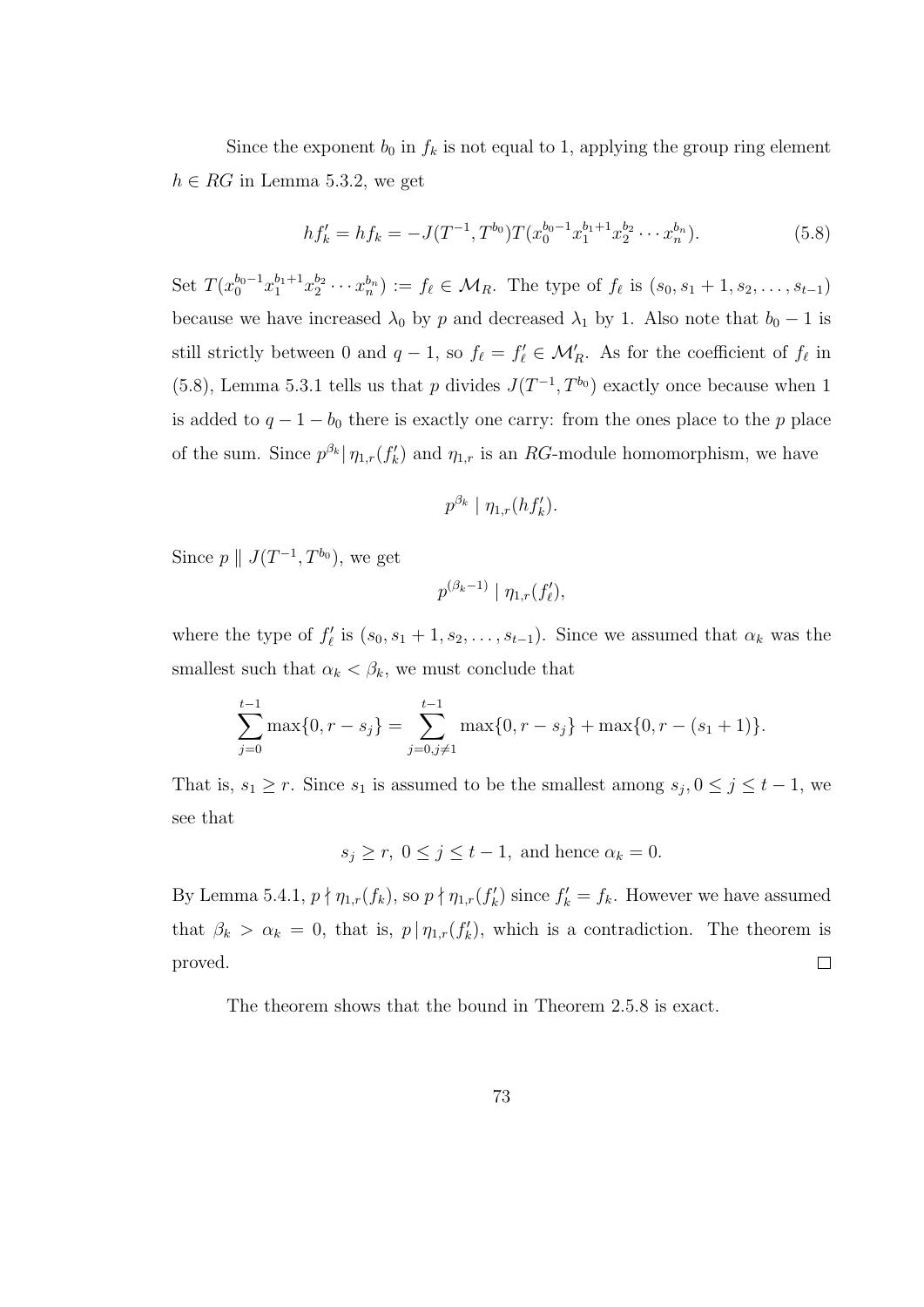**Corollary 5.4.3.** The monomial basis  $\mathcal{M}_R$  is an SNF basis of  $R^{\mathcal{L}_1}$  for the map  $\eta_{1,r}$ and the invariant of a monomial of type  $(s_0, \ldots, s_{t-1})$  is equal to

$$
\sum_{i=0}^{t-1} \max\{0, r - s_i\}.
$$

**Remark 5.4.4.** We have seen that, for each r, the  $RGL(n + 1, q)$  homomorphism  $\eta_{1,r}$  defines a filtration  $\{\overline{M}_i\}$  of  $\mathbb{F}_q^{\mathcal{L}_1}$  by  $\mathbb{F}_q \text{GL}(n+1,q)$ -modules. In the case  $r = n$ , it follows from Theorem 5.4.2 and [7, Theorems A, B] that this filtration is equal to the radical filtration, the most rapid descending filtration with semisimple factors. Equivalently,  $M_i = J^i(\mathbb{F}_q^{\mathcal{L}_1})$ , where J is the Jacobson radical of the group algebra  $\mathbb{F}_q\mathrm{GL}(n+1,q).$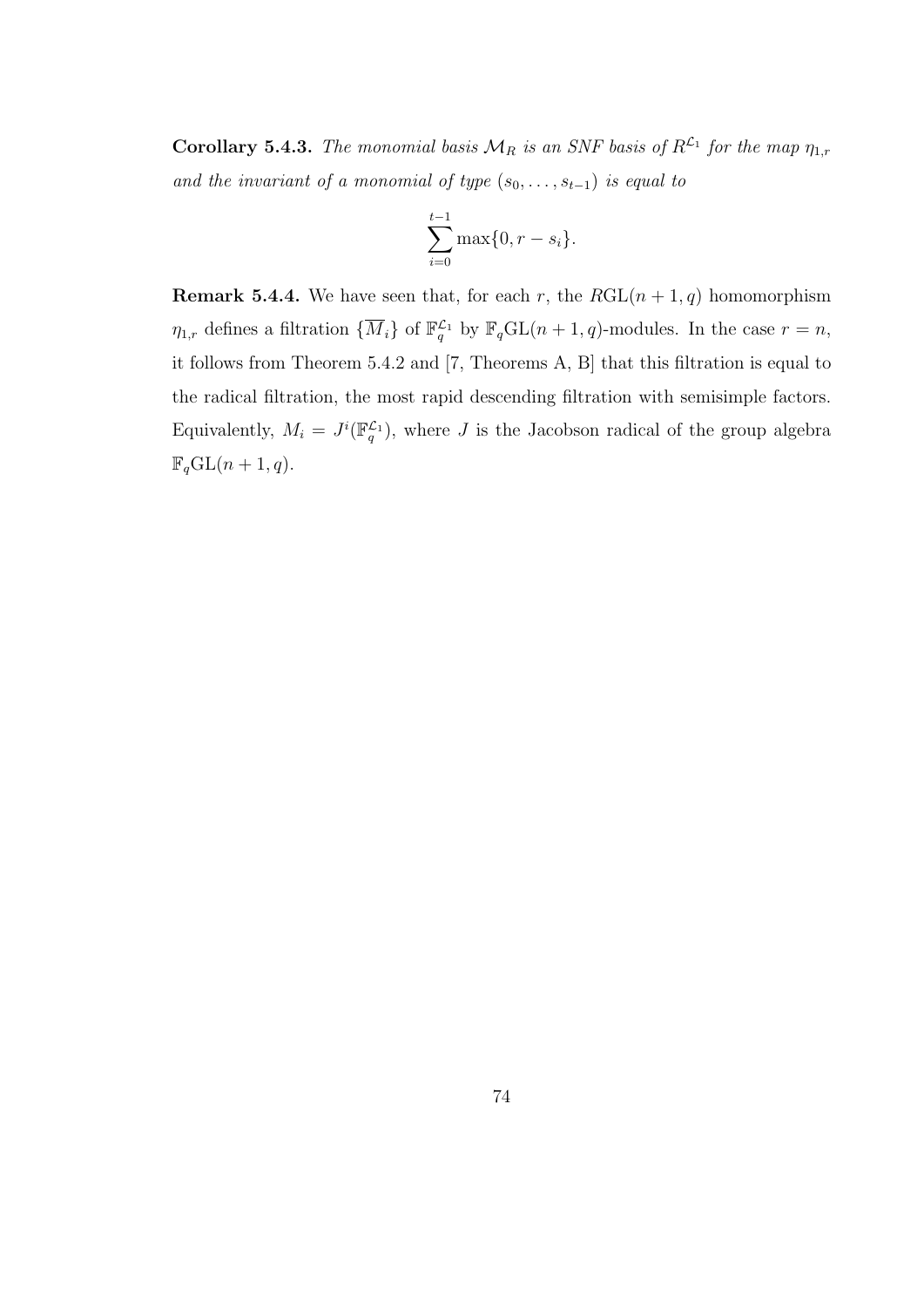#### 5.5 Proof of the Bardoe/Sin module structure result

In this section we give a proof of Theorem 3.4.2. First, we need to supplement Lemma 5.3.5 with the following lemma to cover those monomials in which every exponent is divisible by  $q - 1$ , which were excluded from Lemma 5.3.5.

**Lemma 5.5.1.** Let  $f_i = T(x_0^{b_0}x_1^{b_1}\cdots x_n^{b_n}) \in M_R$  be a basis monomial with every exponent either 0 or  $q-1$ , let  $b_k = 0$ , and let  $f_i^* = T(x_k^{q-1})$  $\binom{q-1}{k}$ f<sub>i</sub>. For any

$$
f = c_1 f_1 + c_2 f_2 + \cdots + c_v f_v
$$

in  $R^{\mathcal{L}_1}$ . There is an element  $g_i \in RG$ , which depends on f, such that

$$
g_i f = c_i (f_i + \frac{q}{1-q} f_i^*)
$$

**Proof:** Without loss of generality we can take  $b_0 = q - 1$  and  $k = 1$  (*i.e.*,  $b_1 = 0$ ). We will first treat the case where  $f_i = T(x_0^{q-1}x_1^0x_2^{q-1})$  $x_2^{q-1} \cdots x_n^{q-1}$ ). In this case we have

$$
f_i^* = T(x_0^{q-1}x_1^{q-1}x_2^{q-1}\cdots x_n^{q-1}),
$$

which is not a basis monomial—but we can write this  $f_i^*$  as a linear combination of some basis monomials in  $\mathcal{M}_R$  with coefficients  $\pm 1.$  Explicitly,

$$
f_i^* = T(x_0^{q-1} \cdots x_n^{q-1}) - \prod_{j=0}^n (T(x_j^{q-1}) - 1).
$$
 (5.9)

Note that here we are dealing with functions from  $\mathcal{L}_1$  to R, so at least one  $x_j$  is nonzero. By Corollary 5.3.3, we can find an element  $g_1 = g(0) \in RG$  such that

$$
g_1 f_i = T(x_0^{q-2} x_1 x_2^{q-1} \cdots x_n^{q-1}).
$$
\n(5.10)

No other basis monomial will have the monomial (5.10) in its image. Since the exponent of  $x_0$  is  $q-2$ , lying strictly between 0 and  $q-1$ , we can apply Lemma 5.3.5 to get an element  $g_3 \in RG$  such that

$$
g_3g_1f = c_iT(x_0^{q-2}x_1x_2^{q-1}\cdots x_n^{q-1}).
$$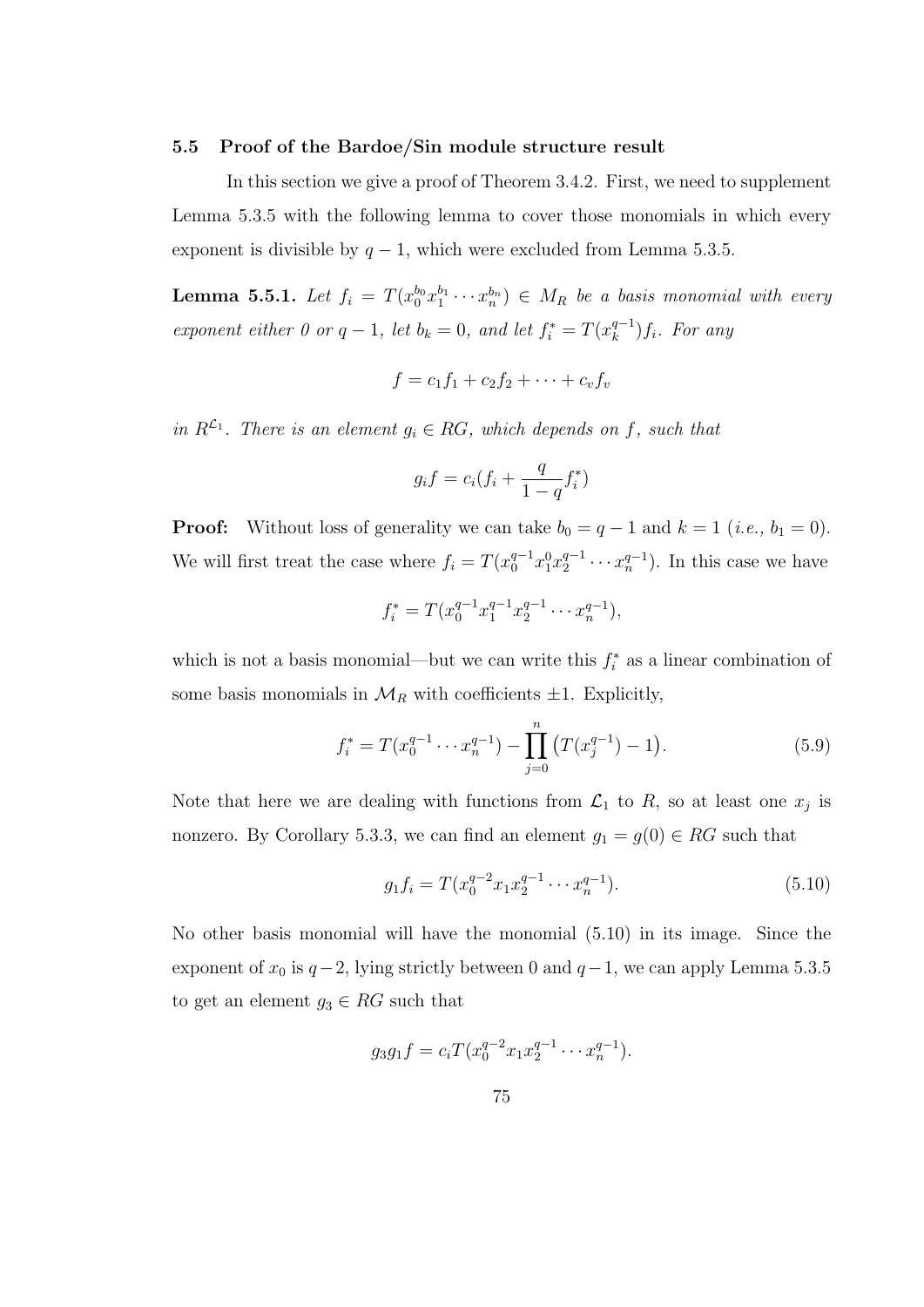Now apply Corollary 5.3.3 to the above monomial (with the roles of  $x_0$  and  $x_1$ ) interchanged), we get an element  $g_2 = \frac{1}{g_1}$  $\frac{1}{q-1}g'(0) \in RG$  such that

$$
g_2 g_3 g_1 f = c_i (f_i + \frac{q}{1-q} f_i^*).
$$

Therefore the lemma is proved in this case.

From now on we assume that at least two of the exponents of  $f_i$  are 0. By this assumption, we see that  $f_i^* = T(x_0^{q-1}x_1^{q-1}x_2^{b_2}\cdots x_n^{b_n})$  is actually a basis monomial. Let  $f_i^* = f_j \in \mathcal{M}_R$ . Using the element  $g_1 = g(0) \in RG$  from Corollary 5.3.3 we have

$$
g_1f_i = g_1f_j = T(x_0^{q-2}x_1x_2^{b_2}\cdots x_n^{b_n}).
$$

No other monomials will have exactly this monomial as its image, so by the previous lemma there is  $g_3 \in RG$  such that

$$
g_3g_1f = (c_i + c_j)T(x_0^{q-2}x_1x_2^{b_2}\cdots x_n^{b_n}).
$$

If  $\nu_p(c_i) \neq \nu_p(c_j)$ , then

$$
g_i = \frac{c_i}{c_i + c_j} g_2 g_3 g_1,
$$

with  $g_2$  as above, will be exactly the element of RG we want. Otherwise, we need to premultiply f by an element of RG which raises the p-adic valuation of  $c_j$  while leaving the valuation of  $c_i$  unchanged.

Suppose in  $f_i$  that  $\kappa \geq 2$  is the number of coordinates whose exponent is 0, and  $(n+1-\kappa)$  is the number which are  $q-1$ . For this construction, we will relabel the monomials and renumber the coordinates so that

$$
f_i = f'_1 = T(x_0^{q-1}x_1^0x_2^0 \cdots x_{\kappa}^0x_{\kappa+1}^{q-1}x_{\kappa+2}^{q-1} \cdots x_n^{q-1})
$$
  
\n
$$
f'_2 = T(x_0^{q-1}x_1^{q-1}x_2^0 \cdots x_{\kappa}^0x_{\kappa+1}^{q-1}x_{\kappa+2}^{q-1} \cdots x_n^{q-1})
$$
  
\n
$$
f'_3 = T(x_0^{q-1}x_1^{q-1}x_2^{q-1}x_3^0 \cdots x_{\kappa}^0x_{\kappa+1}^{q-1}x_{\kappa+2}^{q-1} \cdots x_n^{q-1})
$$
  
\n
$$
\vdots \qquad \vdots
$$
  
\n
$$
f'_{\kappa} = T(x_0^{q-1} \cdots x_{\kappa-1}^{q-1}x_{\kappa}^0x_{\kappa+1}^{q-1} \cdots x_n^{q-1})
$$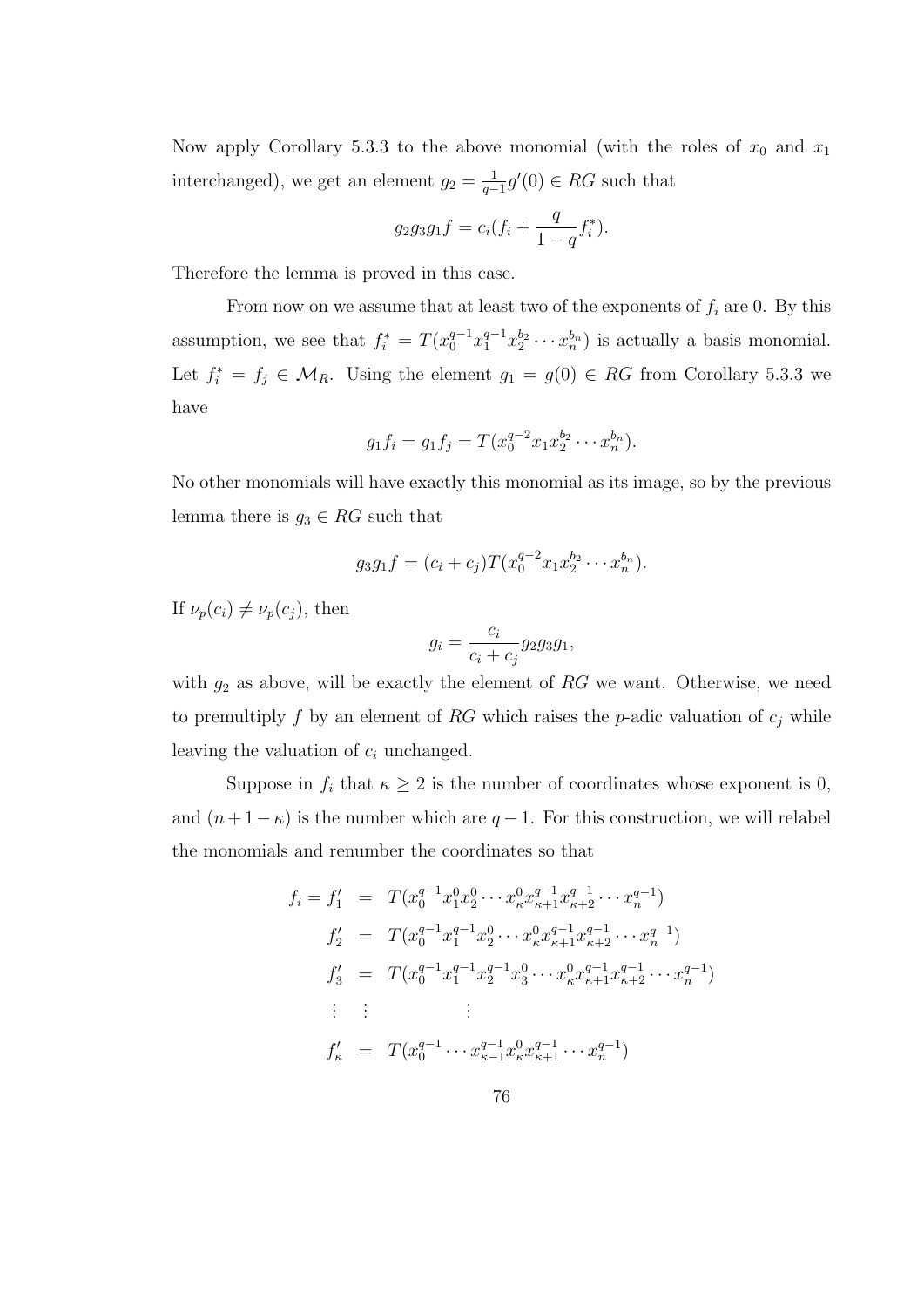and with the renumbering we have

$$
f = c'_1 f'_1 + \dots + c'_\kappa f'_\kappa + c'_{\kappa+1} f'_{\kappa+1} + \dots + c'_v f'_v.
$$

We consider two cases. First suppose that the coefficients

$$
c'_1, c'_2, \ldots, c'_\iota, \ \iota < \kappa
$$

all have the same *p*-adic valuation, but that the valuations of  $c'_{\iota}$  and  $c'_{\iota+1}$  are different. Then by the above argument there exists  $g_i \in RG$  for which

$$
g_{\iota}f=c'_{\iota}f_{\iota}+\frac{c'_{\iota}q}{1-q}f_{\iota+1}
$$

and

$$
(1-g)f = c'_1f'_1 + \cdots + c'_{\iota-1}f'_{\iota-1} + 0 \cdot f'_{\iota} + \cdots
$$

Now the valuations of  $c'_{i-1}$  and  $c'_{i}$  are different. By induction we have the required premultiplier.

Now suppose that the coefficients  $c'_1, c'_2, \ldots, c'_\kappa$  all have the same *p*-adic valuation. We apply the element  $g_4 \in RG$  to f, which in particular shifts 1 from the exponent of  $x_{\kappa-1}$  to the exponent of  $x_{\kappa}$  in the basis monomial  $f'_{\kappa}$ . Then we apply  $g_5 \in RG$  from the previous lemma to  $g_4f$ , which kills every monomial except

$$
T(x_0^{q-1} \cdots x_{\kappa-2}^{q-1} x_{\kappa-1}^{q-2} x_{\kappa} x_{\kappa+1}^{q-1} \cdots x_v^{q-1}).
$$

Next we apply  $g_6 \in RG$  which shifts 1 from the exponent of  $x_{\kappa}$  back to the exponent of  $x_{\kappa-1}$ . Since  $T(x_{\kappa}^{q-1}f_{\kappa}')$  is not in our basis, the calculation above gives

$$
g_6 g_5 g_4 f = c'_{\kappa} (q-1) f'_{\kappa} - c'_{\kappa} q T (x_{\kappa}^{q-1}) f'_{\kappa}.
$$

The expression

$$
T(x_{\kappa}^{q-1})f'_{\kappa} = T(x_0^{q-1} \cdots x_n^{q-1})
$$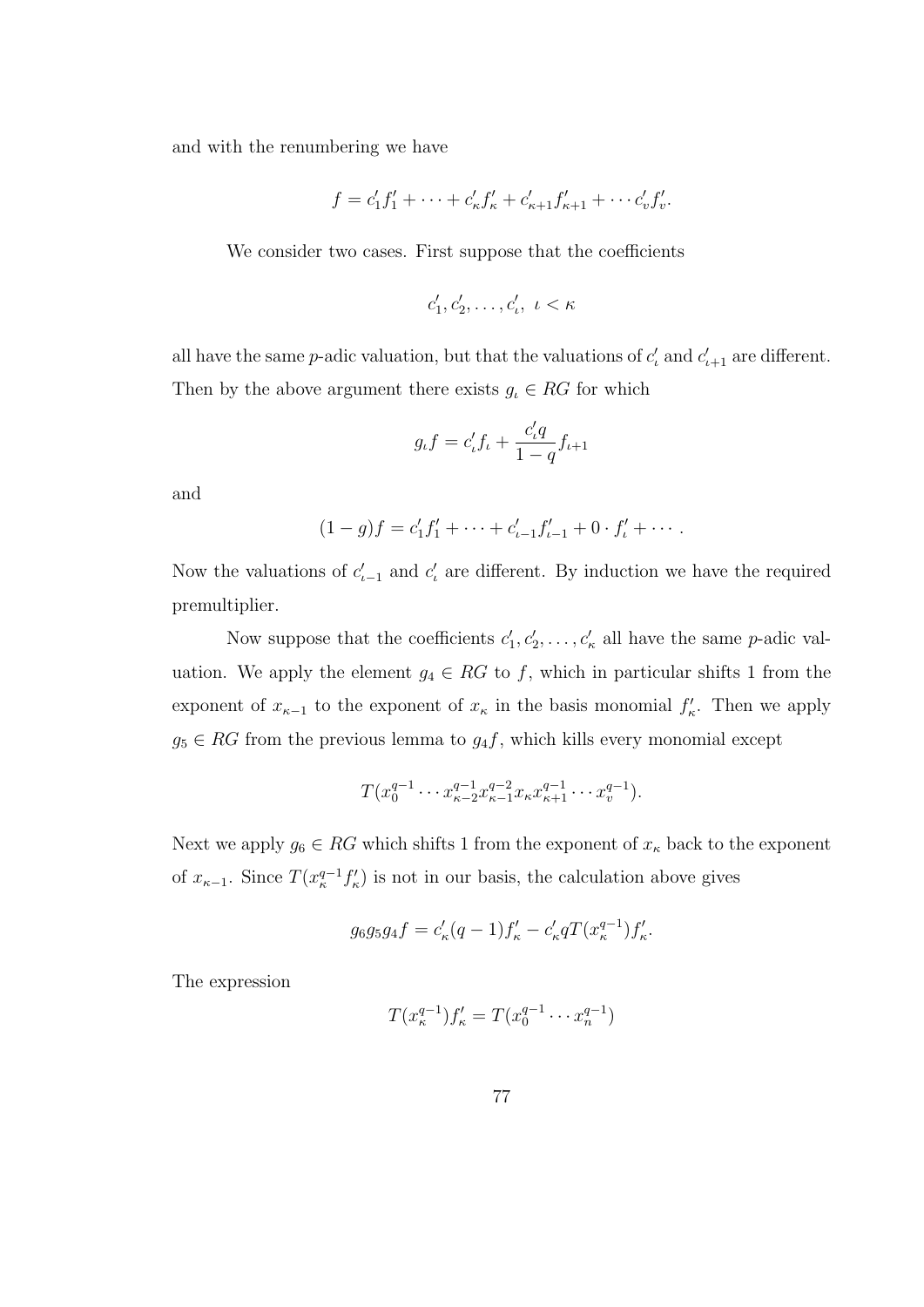is not a basis monomial, but by (5.9), it can be written as a linear combination of basis monomials with  $\pm 1$  coefficients. Using (5.9), we calculate that

$$
(1+g_6g_5g_4)f = (c'_1 \pm qc'_\kappa)f'_1 + (c'_2 \mp qc'_\kappa)f'_2 + \cdots + (c'_{\kappa-1} + qc'_\kappa)f'_{\kappa-1} + 0 \cdot f'_\kappa + \cdots)
$$

 $\Box$ 

 $\Box$ 

and we are back to the first case. This completes the proof.

The following observation allows us to apply Lemma 5.3.5 and Lemma 5.5.1 to  $\mathbb{F}_q^{\mathcal{L}_1}$ .

**Lemma 5.5.2.** Let  $X \in R^{\mathcal{L}_1}$  and let  $g \in RG$ . By g (mod p) we mean the element of  $\mathbb{F}_qG$  obtained by reducing the coefficient of each element of G in g modulo p. Then

$$
gX \pmod{\mathfrak{p}} = [g \pmod{\mathfrak{p}}][X \pmod{\mathfrak{p}}].
$$

Proof: Clear from the definitions.

We are now ready to prove Theorem 3.4.2 for  $q \neq 2$ . The theorem is still true for  $q = 2$ , but using Jacobi sums and summing over  $(q-1)$ <sup>th</sup> roots of unity does not help when  $q = 2$ .

**Proof:** [Theorem 3.4.2] Since  $|\mathcal{L}_1|$  is not divisible by p,  $\mathbb{F}_q^{\mathcal{L}_1}$  is the direct sum of the module of the constant functions and the module of functions which sum to 0 over  $\mathcal{L}_1$ . We only need to consider functions of the second type, those with no constant term. To prove the theorem, we need to demonstrate four claims.

- 1. The module that is generated by any function contains all the monomials with nonzero coefficients in the representation of that function in the monomial basis.
- 2. The module generated by any monomial contains all the other monomials of the same type.
- 3. The module generated by a monomial of a given type generates at least one monomial of any given lower type, in the sense that if  $(s_0, \ldots, s_{t-1})$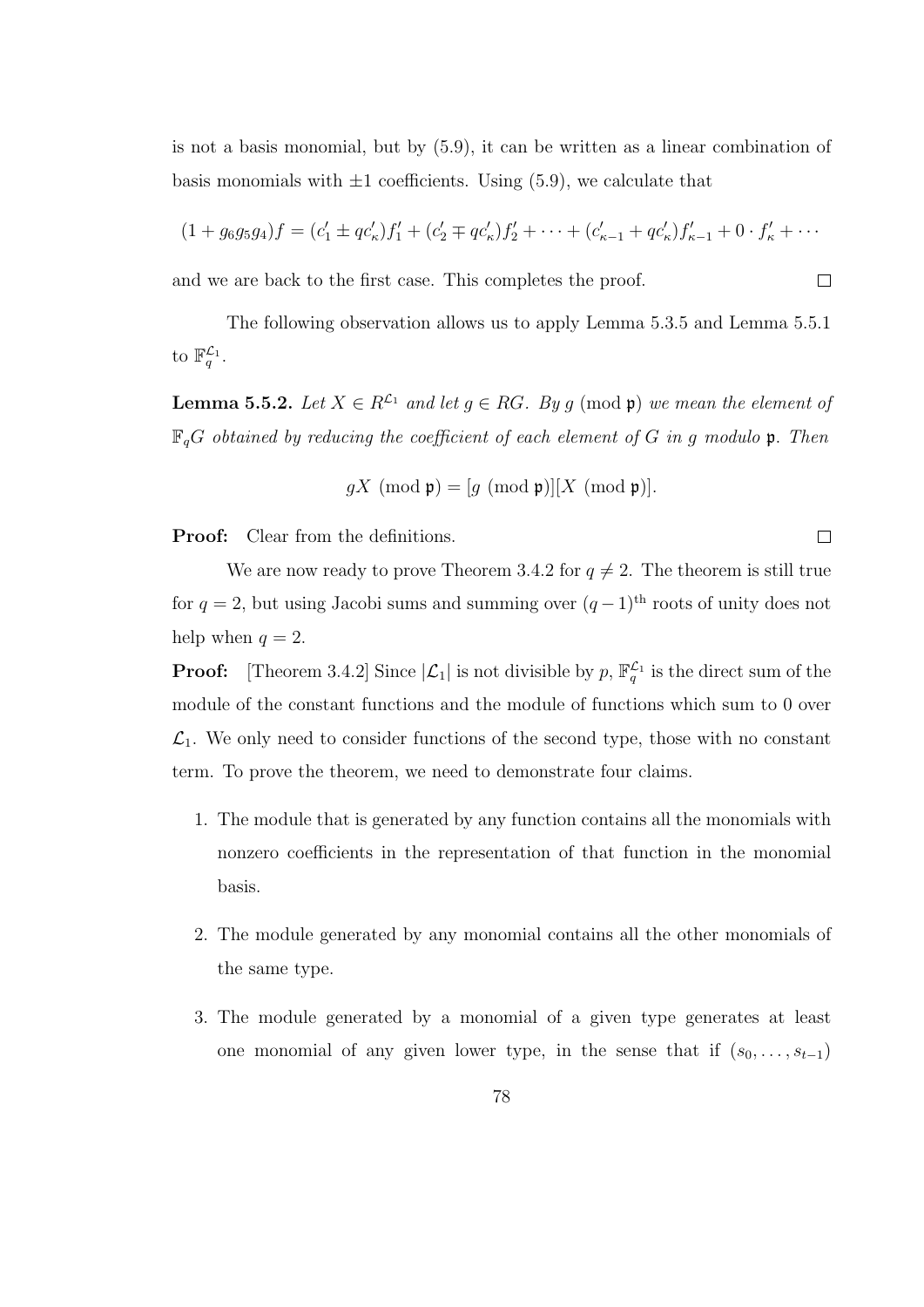and  $(s'_0, \ldots, s'_{t-1})$  are both in  $H$ , then  $(s'_0, \ldots, s'_{t-1})$  is a lower type than  $(s_0, \ldots, s_{t-1})$  if  $s'_i \leq s_i$  for each  $i \in \{0, \ldots, t-1\}.$ 

4. The expression for the image of any monomial under the action of any group element has coefficient zero for any basis monomial whose type is higher than the original monomial. Thus each module described in the theorem is invariant under the group action.

The first claim is clear from Lemma 5.3.5 and Lemma 5.5.1, since we can start with any polynomial function and kill all the monomial terms except one, by applying the appropriate group ring element.

The second and third claims follow from Corollary 5.3.3. We write the  $p$ -adic expansions of the exponents of our given monomial.

$$
b_i = a_{i,0} + \dots + a_{i,t-1}p^{t-1}
$$

The lemma allows us to subtract 1 from any nonzero digit of any exponent and add the corresponding power of  $p$  to any other exponent. The Jacobi sum will be a unit in R, (since the subtraction  $b_i - p^j$  did not require borrowing), so its reduction mod (p) is not zero. Thus we can partition the sums

$$
\lambda_j = a_{0,j} + \cdots + a_{n,j}
$$

in any way we like, proving the second claim.

To change a monomial of type  $(s_0, \ldots, s_j, \ldots, s_{t-1})$  to one of type  $(s_0, \ldots, s_j 1, \ldots, s_{t-1}$ , we need to add 1 to the sum  $\lambda_j$  and subtract p from the sum  $\lambda_{j-1}$ . If  $\lambda_{j-1} < p$ , or if  $\lambda_j = (n+1)(p-1)$ , then  $(s_0, \ldots, s_j-1, \ldots, s_{t-1}) \notin \mathcal{H}$ . Otherwise we pick  $b_i$  such that  $a_{i,j} < p-1$ , move enough units of  $p^{j-1}$  to  $b_i$  to cause a carry from  $a_{i,j-1}$  to  $a_{i,j}$ , and we have the desired monomial. Then we note that if  $(s_0, \ldots, s_{t-1})$ and  $(s'_0, \ldots, s'_{t-1})$  are both in  $\mathcal{H}$ , and if  $s'_j \leq s_j$  for each  $i \in \{0, \ldots, t-1\}$ , then the following algorithm gets us from  $(s_0, \ldots, s_{t-1})$  to  $(s'_0, \ldots, s'_{t-1})$  by way of t-tuples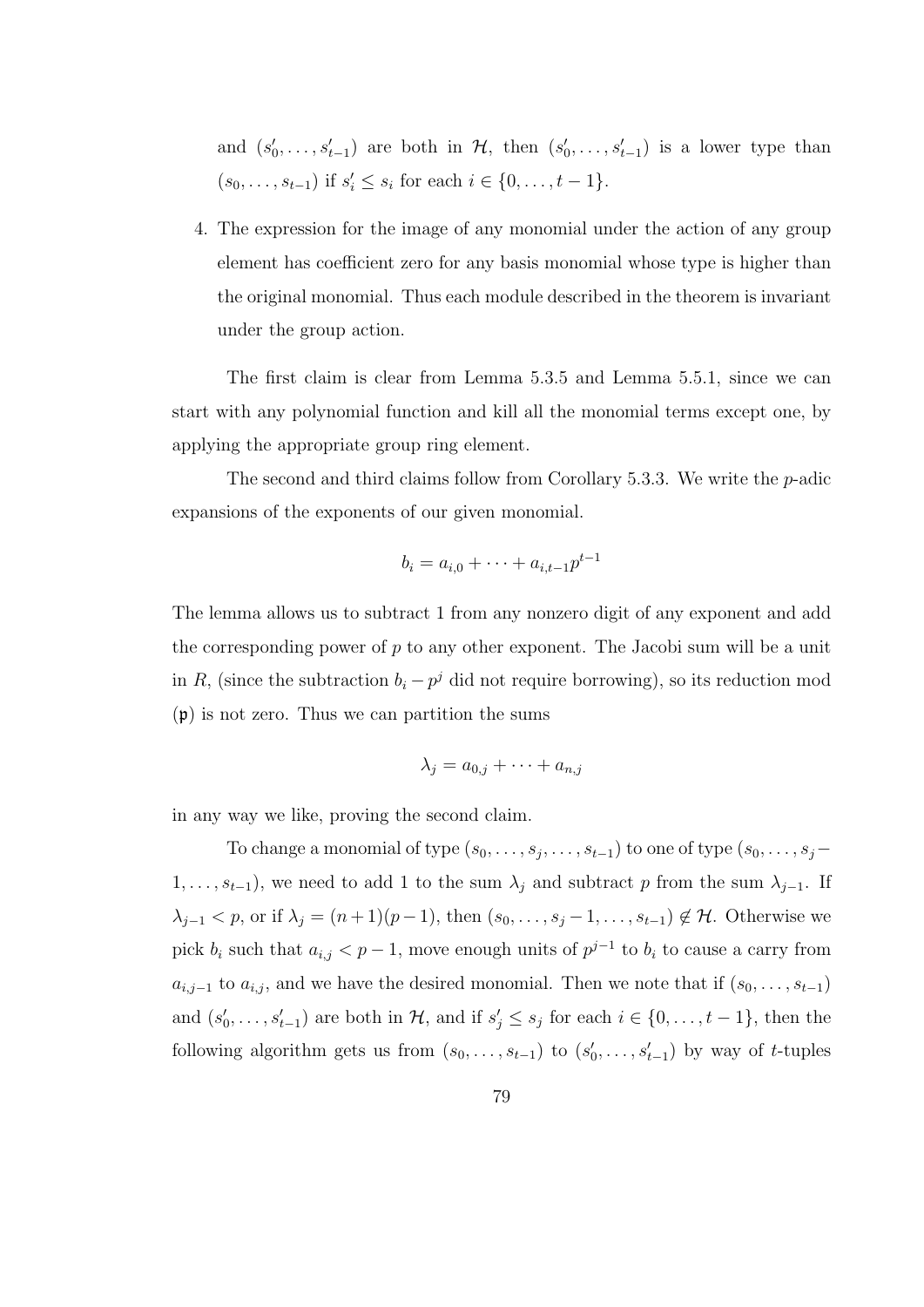which are all in  $H$  and with each step involving subtracting 1 from only one entry of the *t*-tuple. Of all those cases where  $s_j \neq s'_j$ , we pick one where  $s_j$  is as large as possible. We know that

$$
0 \le ps_{j+1} - s_j \le (p-1)(n+1)
$$
  
\n
$$
0 \le ps_j - s_{j-1} \le (p-1)(n+1)
$$
  
\n
$$
2 \le s_j \le n
$$
  
\neither  $s_{j+1} = s'_{j+1}$  or  $s_{j+1} \le s_j$   
\neither  $s_{j-1} = s'_{j-1}$  or  $s_{j-1} \le s_j$ .

We conclude that

$$
0 \le ps_{j+1} - (s_j - 1) \le (p - 1)(n + 1)
$$
  

$$
0 \le p(s_j - 1) - s_{j-1} \le (p - 1)(n + 1)
$$

so that  $(s_0, ..., s_j - 1, ..., s_{t-1}) \in \mathcal{H}$ .

To prove the last claim, let  $f = x_0^{b_0} \cdots x_n^{b_n}$ . Recall that  $s_j(q-1)$  is the degree of

$$
f^{p^{t-j}} = (x_0^{b_0} \cdots x_n^{b_n})^{p^{t-j}},
$$

with all the exponents reduced by the substitution  $x_i^q = x_i$ . Then for any  $g \in G$ , the image  $gf$  has the form

$$
(c_{0,0}x_0 + \cdots + c_{0,n}x_n)^{b_0} \cdots (c_{n,0}x_0 + \cdots + c_{n,n}x_n)^{b_n}
$$

which is a homogeneous polynomial of degree  $s_0(q-1)$  before reduction. After reduction, all the monomials are of degree at least  $q - 1$  and at most  $s_0(q - 1)$ . Similarly,

$$
(gf)^{p^{t-j}} = (c_{0,0}^{p^{t-j}} x_0^{p^{t-j}} + \dots + c_{0,n}^{p^{t-j}} x_n^{p^{t-j}})^{b_0} \cdots (c_{n,0}^{p^{t-j}} x_0^{p^{t-j}} + \dots + c_{n,n}^{p^{t-j}} x_n^{p^{t-j}})^{b_n}
$$

is homogeneous of degree  $s_j(q-1)$  before reduction. After reduction, all the monomials are of degree at least  $q-1$  and at most  $s_j(q-1)$ . The proof is complete.  $\Box$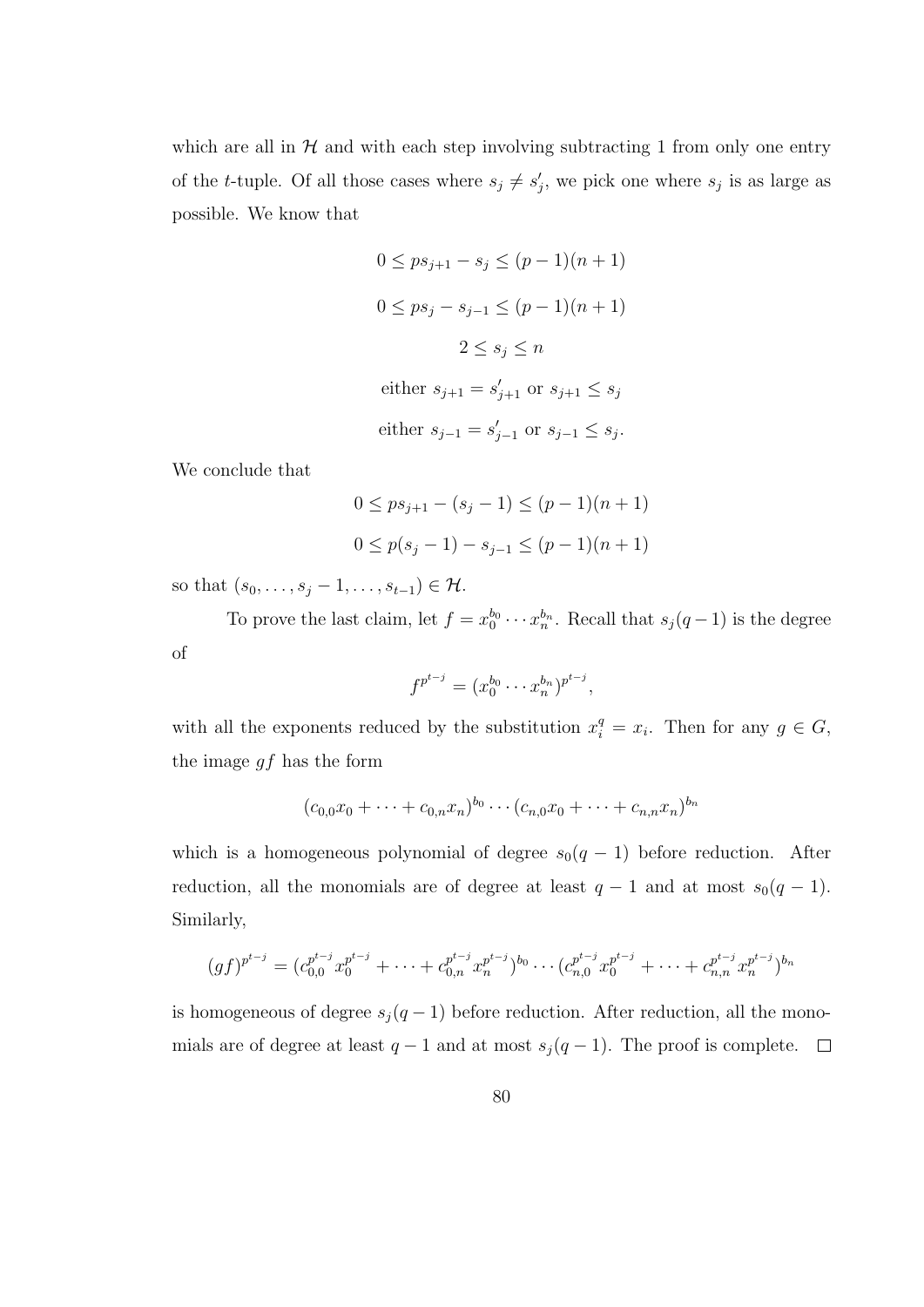## Chapter 6

## AFFINE GEOMETRIES

## 6.1 The Invariant Factors of the Incidence between points and  $r$ -flats in  $AG(n, q)$

In this chapter, we consider the incidence between points and  $r$ -flats in the affine geometry AG(n, q). We will view AG(n, q) as obtained from PG(n, q) by deleting a hyperplane and all the subspaces it contains. Let  $H_0$  be the hyperplane of PG $(n, q)$  given by the equation  $x_0 = 0$ . Then for any integer r,  $0 \le r \le n$ , the set of r-flats of  $AG(n, q)$  is

$$
\mathcal{F}_r = \{ Y \setminus (Y \cap H_0) \mid Y \in \mathcal{L}_{r+1} \}.
$$

(The empty set is not considered as an  $r$ -flat for any  $r$ .) In particular, the set of points of  $AG(n, q)$  is  $\mathcal{F}_0$ . We define the incidence map

$$
\eta_{0,r}^{\prime} : \mathbb{Z}^{\mathcal{F}_0} \to \mathbb{Z}^{\mathcal{F}_r} \tag{6.1}
$$

by letting  $\eta'_{0,r}(Z) = \sum_{Y \in \mathcal{F}_r, Z \subset Y} Y$  for every  $Z \in \mathcal{F}_0$ , and then extending  $\eta'_{0,r}$  linearly to  $\mathbb{Z}^{\mathcal{F}_0}$ . Similarly, we define  $\eta'_{r,0}$  to be the map from  $\mathbb{Z}^{\mathcal{F}_r}$  to  $\mathbb{Z}^{\mathcal{F}_0}$  sending an r-flat of  $AG(n, q)$  to the formal sum of all points incident with it. Let  $A_1$  be the matrix of  $\eta'_{0,r}$  with respect to the standard bases of  $\mathbb{Z}^{\mathcal{F}_0}$  and  $\mathbb{Z}^{\mathcal{F}_r}$ . We have the following counterpart of Theorem 3.2.1.

**Theorem 6.1.1.** The invariant factors of  $A_1$  are all powers of p.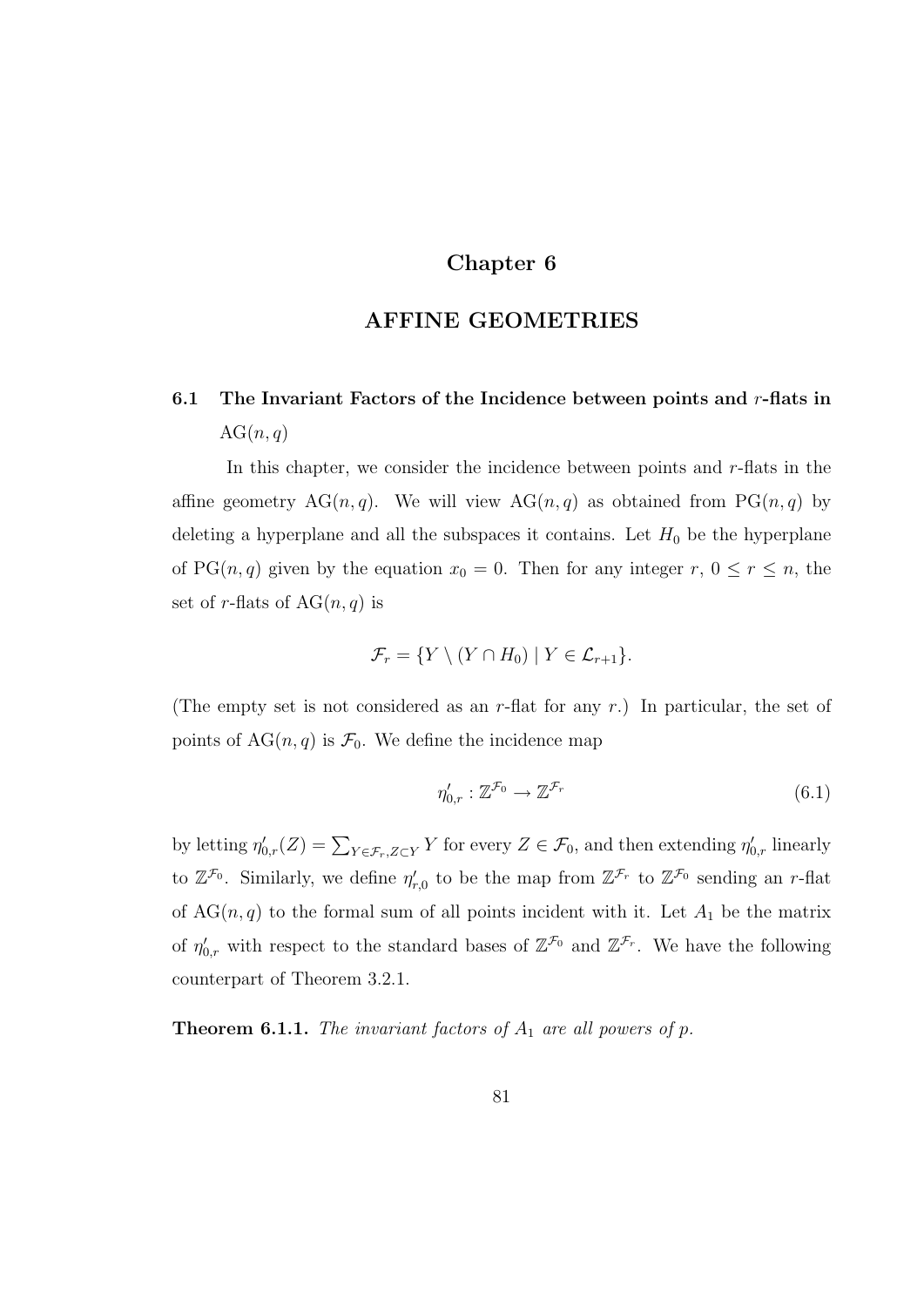**Proof:** The proof is parallel to that of Theorem 3.2.1. We will actually work with  $A_1^{\dagger}$ , which is the matrix of  $\eta'_{r,0} : \mathbb{Z}^{\mathcal{F}_r} \to \mathbb{Z}^{\mathcal{F}_0}$  with respect to the standard bases of  $\mathbb{Z}^{\mathcal{F}_{r}}$  and  $\mathbb{Z}^{\mathcal{F}_{0}}$ . We define

$$
\epsilon':\mathbb{Z}^{\mathcal{F}_0}\to\mathbb{Z}
$$

to be the function sending each element in  $\mathcal{F}_0$  to 1. Clearly  $\epsilon'$  maps  $\mathbb{Z}^{\mathcal{F}_0}$  onto  $\mathbb{Z}$ and Im  $\eta'_{r,0}$  onto  $q^r\mathbb{Z}$ . Thus,  $\mathbb{Z}^{\mathcal{F}_0}/(\text{Ker }\epsilon'+\text{Im }\eta'_{r,0}) \cong \mathbb{Z}/q^r\mathbb{Z}$ , and we are reduced to proving that  $(\text{Ker } \epsilon' + \text{Im } \eta'_{r,0}) / \text{Im } \eta'_{r,0}$  is a p-group. The proof goes in exactly the same way as that in Theorem 3.2.1. Note that  $\text{Ker}(\epsilon')$  is spanned by elements in  $\mathbb{Z}^{\mathcal{F}_0}$  of the form  $u-w$ , where u and w are distinct points of AG(n, q); so it is enough to show that  $q^r(u - w) \in \text{Im}(\eta'_{r,0})$  for any two distinct points u and w. We pick an  $(r+1)$ -flat containing the two distinct points u and w and let  $\tilde{\eta}'_{0,r}$  be the restricted map. The number of r-flats through one point in  $AG(r+1,q)$  is  $(q^{r+1}-1)/(q-1)$ while the number of r-flats through two points in  $AG(r+1, q)$  is  $(q^r-1)/(q-1)$  so we get

$$
\eta'_{r,0}(\tilde{\eta}'_{0,r}(z)) = q^r z + \frac{q^r - 1}{q - 1} j_U
$$

for any point  $z$ . Therefore

$$
\eta'_{r,0}(\tilde{\eta}'_{0,r}(u-w)) = q^r(u-w).
$$

This completes the proof.

In view of the above theorem, we view  $A_1$  as a matrix with entries from  $R = \mathbb{Z}_p[\xi_{q-1}]$ . The Smith normal form of  $A_1$  over R will completely determine the Smith normal form of  $A_1$  over  $\mathbb{Z}$ . We will get the *p*-adic invariants of  $A_1$  from the invariants of the incidence between points and  $(r + 1)$ -spaces in  $PG(n, q)$  and those of the incidence between points and  $(r + 1)$ -spaces in PG $(n - 1, q)$ .

 $\Box$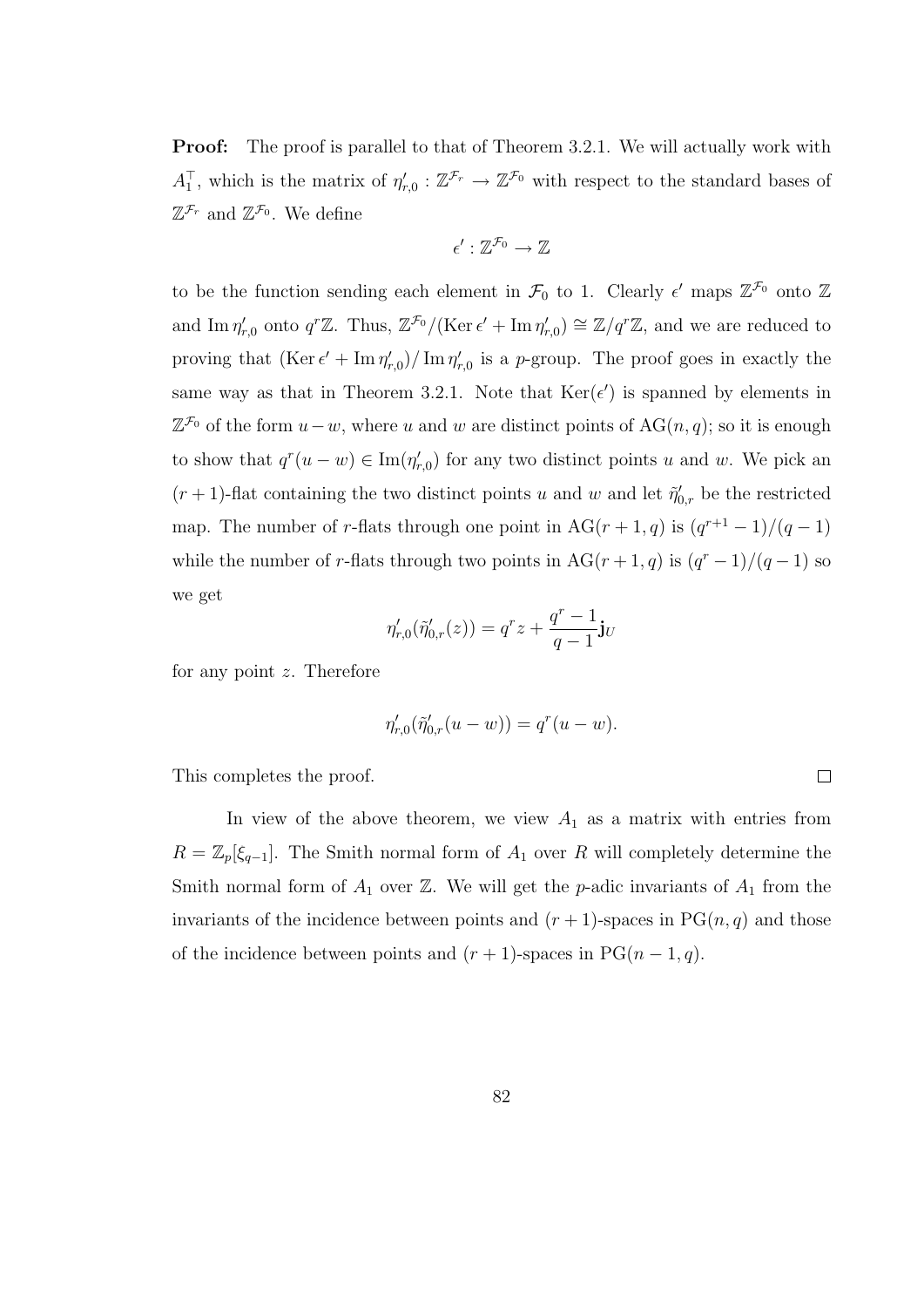Let A be the matrix of the incidence map  $\eta_{1,r+1}: R^{\mathcal{L}_1} \to R^{\mathcal{L}_{r+1}}$  with respect to the standard bases of  $R^{\mathcal{L}_1}$  and  $R^{\mathcal{L}_{r+1}}$ . We want to partition A into a certain block form. For this purpose, we define

$$
\mathcal{L}_1^{H_0} = \{ Z \in \mathcal{L}_1 \mid Z \subseteq H_0 \},\
$$

and

$$
\mathcal{L}_{r+1}^{H_0} = \{ Y \in \mathcal{L}_{r+1} \mid Y \subseteq H_0 \}.
$$

So we have the partitions

$$
\mathcal{L}_1 = \mathcal{F}_0 \cup \mathcal{L}_1^{H_0},
$$

and

$$
\mathcal{L}_{r+1} = \mathcal{F}_r \cup \mathcal{L}_{r+1}^{H_0}.
$$

We now partition A as

$$
A = \left[\begin{array}{c} \mathcal{F}_0 & \mathcal{L}_1^{H_0} \\ \hline A_1 & A_2 \\ \hline 0 & A_3 \end{array}\right] \bigg\} \mathcal{F}_r
$$

where  $A_3$  is the incidence matrix of the incidence between  $\mathcal{L}_1^{H_0}$  and  $\mathcal{L}_{r+1}^{H_0}$ , which can be thought as the matrix of the incidence between points and  $(r + 1)$ -spaces in  $PG(n-1, q)$ .

In order to obtain the SNF of  $A_1$ , we need to modify the monomial basis  $\mathcal{M}_R$ of  $R^{\mathcal{L}_1}$  slightly. We replace the constant monomial in  $\mathcal{M}_R$  by  $T(x_0^{q-1}x_1^{q-1})$  $x_1^{q-1} \cdots x_n^{q-1}$ and denote the resulting set by  $\mathcal{M}_R^*$ . Note that  $\mathcal{M}_R^*$  is still a basis of  $R^{\mathcal{L}_1}$  because  $(1 - a_0^{q-1})$  $\binom{q-1}{0}(1-a_1^{q-1})$  $\binom{q-1}{1} \cdots (1 - a_n^{q-1}) = 0$  for each point  $(a_0, a_1, \ldots, a_n)$  of  $PG(n, q)$ . Furthermore  $\mathcal{M}_R^*$  is an SNF basis of  $R^{\mathcal{L}_1}$  for  $\eta_{1,r+1}$  since  $\mathcal{M}_R$  is an SNF basis of  $R^{\mathcal{L}_1}$ for  $\eta_{1,r+1}$  and the invariant corresponding to  $T(x_0^{q-1}x_1^{q-1})$  $j_1^{q-1} \cdots x_n^{q-1}$  is 1. So we have the factorization

$$
P^*D = AQ^*,\tag{6.2}
$$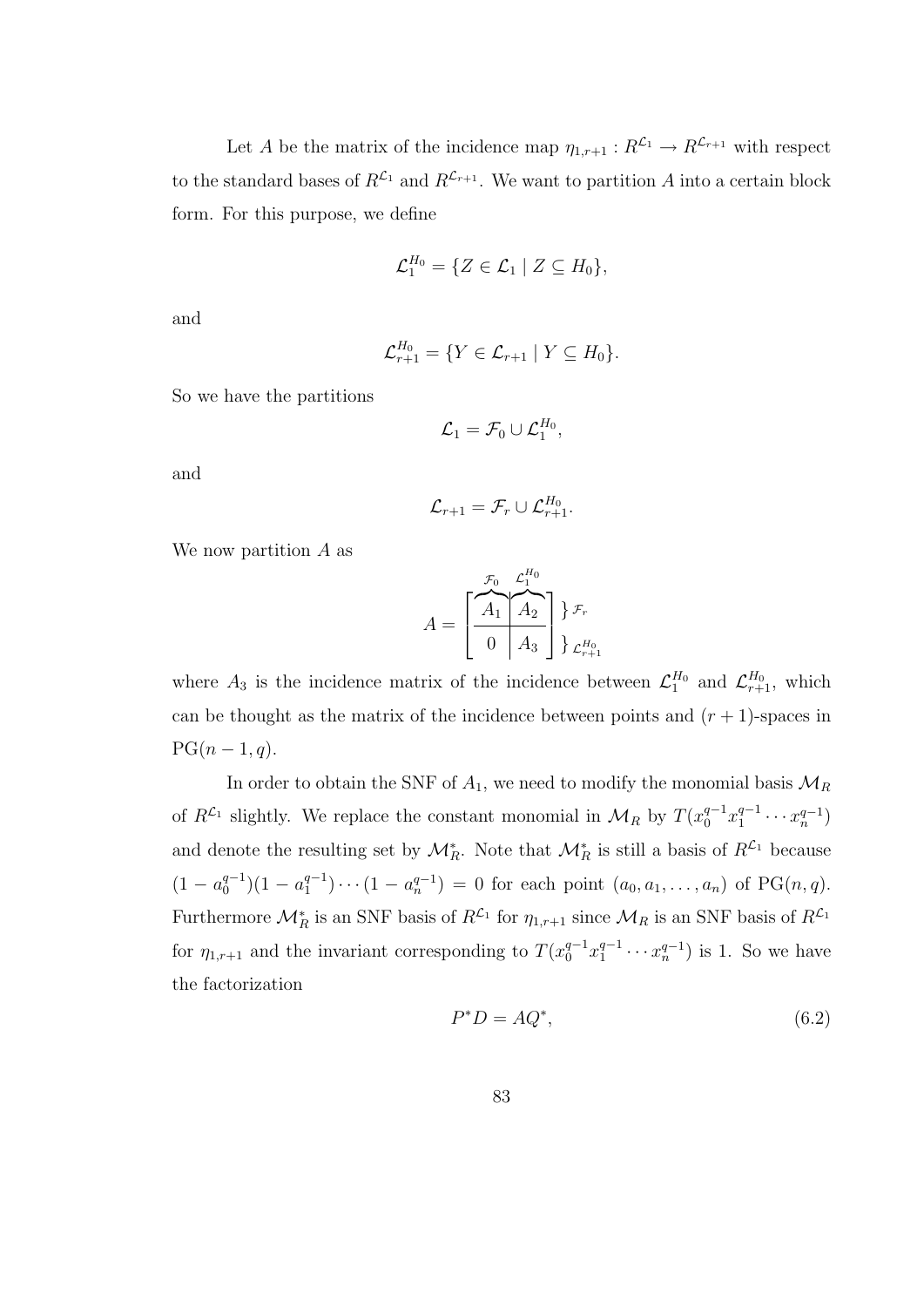where the columns of  $Q^*$  are the basis vectors in  $M_R^*$  written with respect to the standard basis of  $R^{\mathcal{L}_1}$ ,  $P^*$  is nonsingular over R and D is the Smith normal form of A.

We now partition  $\mathcal{M}_R^*$  as  $\mathcal{B}_1 \cup \mathcal{B}_2$ , where

$$
\mathcal{B}_1 = \{ T(x_0^{b_0} x_1^{b_1} \cdots x_n^{b_n}) \mid b_0 \neq 0, T(x_0^{b_0} x_1^{b_1} \cdots x_n^{b_n}) \in \mathcal{M}_R^* \},
$$

and

$$
\mathcal{B}_2 = \{ T(x_0^{b_0} x_1^{b_1} \cdots x_n^{b_n}) \mid b_0 = 0, T(x_0^{b_0} x_1^{b_1} \cdots x_n^{b_n}) \in \mathcal{M}_R^* \}.
$$

We partition the matrix  $Q^*$  according to the partition of  $\mathcal{M}_R^*$  as  $\mathcal{B}_1 \cup \mathcal{B}_2$  and the partition of  $\mathcal{L}_1$  as  $\mathcal{F}_0 \cup \mathcal{L}_1^{H_0}$ . Explicitly we have

$$
Q^* = \left[\begin{array}{c|c} B_1 & B_2 \\ \hline Q_1 & Q_2 \\ \hline 0 & Q_3 \end{array}\right] \Big\} \, {\cal F}_0 \\[4mm]
$$

where the columns of  $Q_3$  are the basis vectors in  $\{f|_{H_0} \mid f \in \mathcal{B}_2\}$  written with respect to the standard basis of  $R^{\mathcal{L}_1^{H_0}}$ .

Now we rewrite  $(6.2)$  according to the block forms of the matrices A and  $Q^*$ . We have

$$
\left(\begin{array}{ccc} P_1 & P_3 & P_5 \\ 0 & P_2 & P_4 \end{array}\right) \left(\begin{array}{ccc} D_1 & 0 \\ 0 & D_2 \\ 0 & 0 \end{array}\right) = \left(\begin{array}{ccc} A_1 & A_2 \\ 0 & A_3 \end{array}\right) \left(\begin{array}{ccc} Q_1 & Q_2 \\ 0 & Q_3 \end{array}\right) \tag{6.3}
$$

which gives us

$$
P_1D_1 = A_1Q_1,
$$

and

$$
P_2D_2 = A_3Q_3.
$$

Since  $P_1$  and  $Q_1$  inherit the property that the reductions modulo  $\mathfrak p$  of their columns are linearly independent,  $D_1$  must be the Smith normal form of  $A_1$ . By Corollary 5.4.3,  $\{f|_{H_0} \mid f \in \mathcal{B}_2\}$  is an SNF basis of  $R^{\mathcal{L}_1^{H_0}}$  for the incidence map  $\eta_{1,r+1}$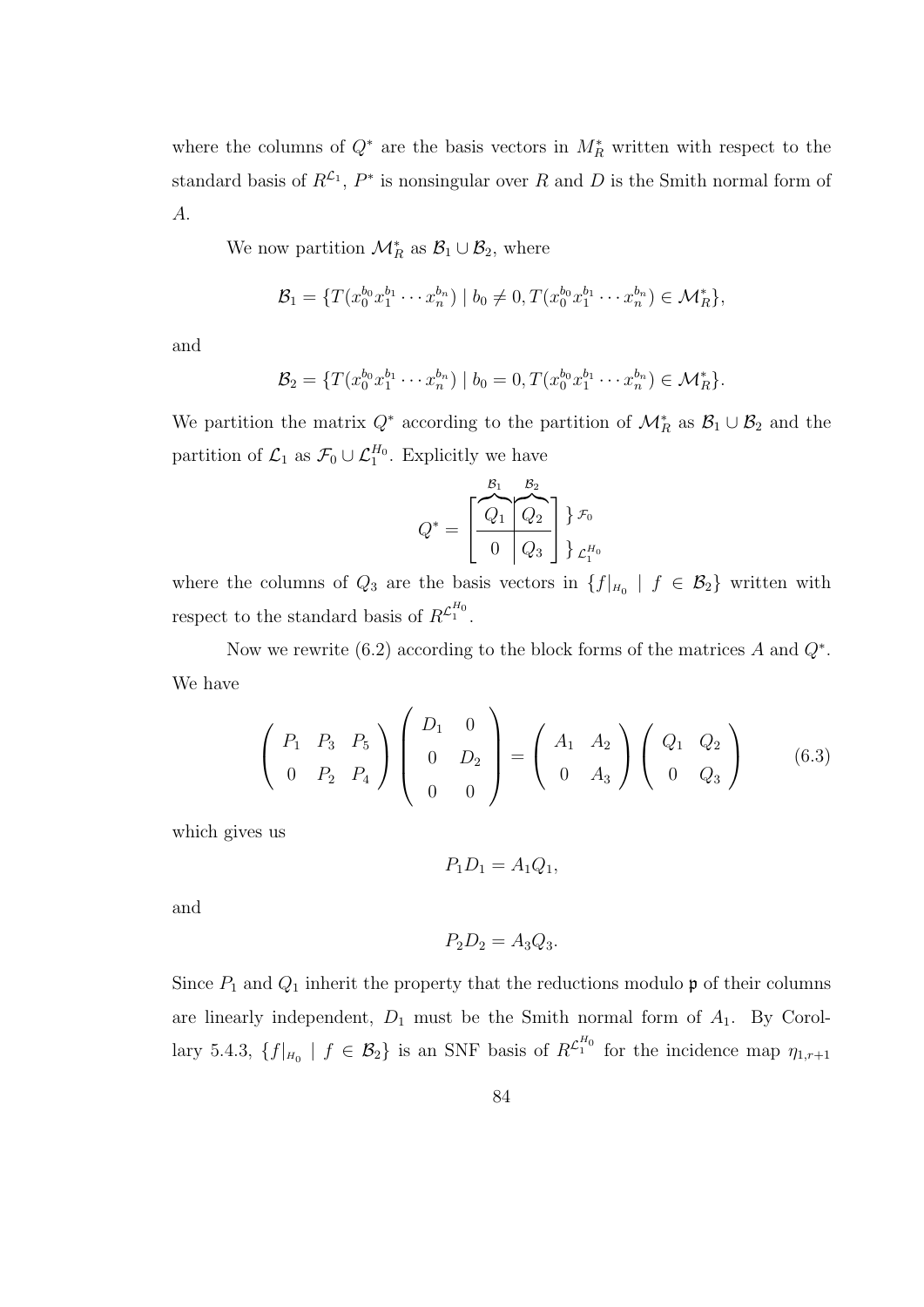between points and  $(r + 1)$ -spaces in PG $(n - 1, q)$ . We see that  $D_2$  is the Smith normal form of  $A_3$ .

For any  $n \geq 2$ ,  $1 < i \leq n$ , and  $\alpha \geq 0$ , let  $m(\alpha, n, i)$  denote the multiplicity of  $p^{\alpha}$  as a p-adic invariant of the incidence between points and projective  $(i - 1)$ dimensional subspaces in PG(n,q). (The numbers  $m(\alpha, n, i)$  are determined by Theorem 3.5.1.) We have the following theorem.

**Theorem 6.1.2 (Theorem B).** The p-adic invariants of  $A_1$  are  $p^{\alpha}$ ,  $0 \le \alpha \le rt$ , with multiplicity  $m(\alpha, n, r + 1) - m(\alpha, n - 1, r + 1)$ .

**Proof:** From (6.3), we see that the multiplicity of  $p^{\alpha}$  as an invariant of  $A_1$  is equal to the number of times  $p^{\alpha}$  appears in D minus the number of times  $p^{\alpha}$  appears in  $\Box$  $D_2$ .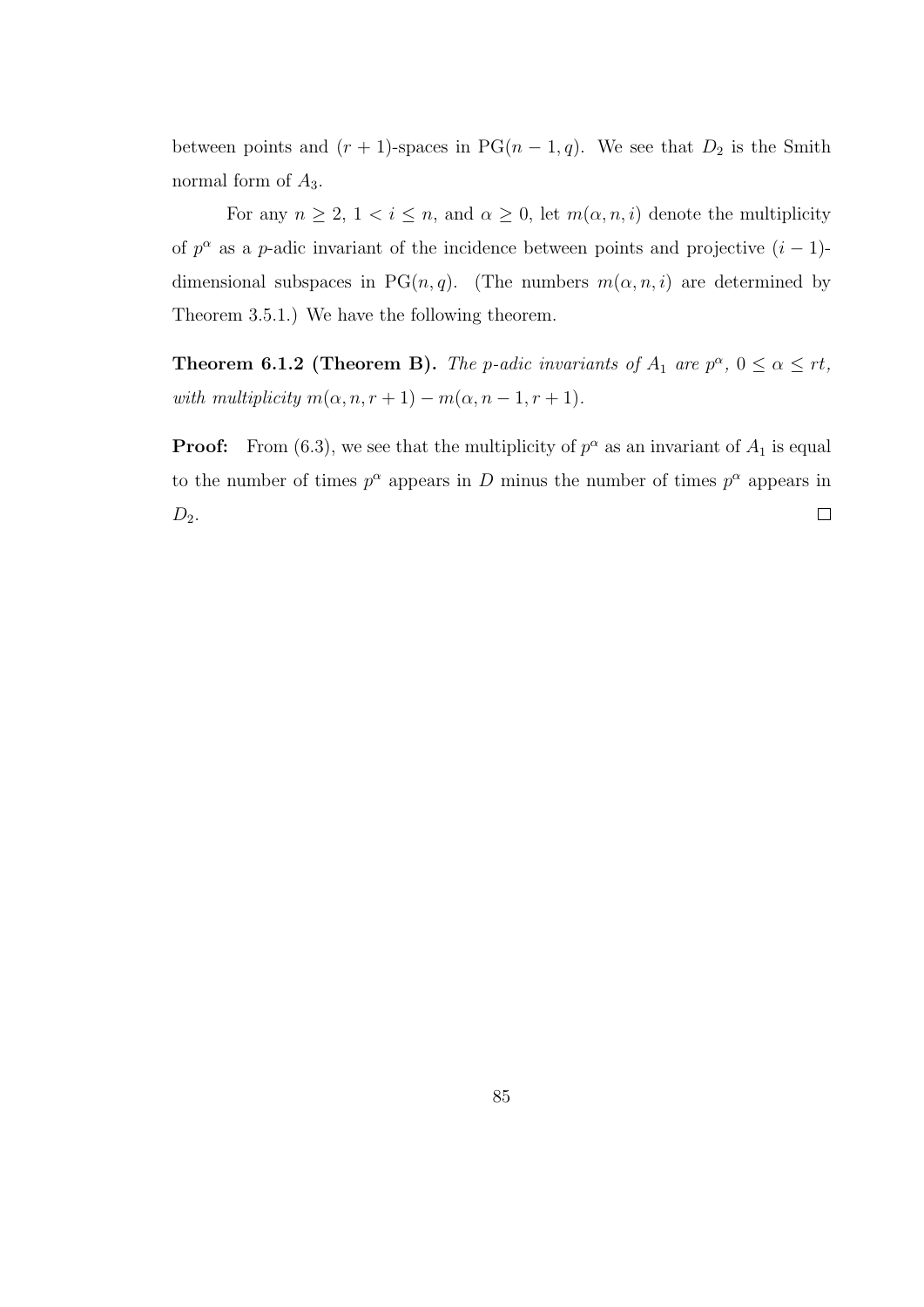## Chapter 7

# THE INCIDENCE AMONG OTHER SETS OF SUBSPACES

In this chapter we present what we know about the incidence matrix  $A_{r,s}$ between r-subspaces and s-subspaces of the *n*-dimensional vector space V over  $\mathbb{F}_q$ when  $1 < s < r < n$ . In this case we do not have a 2-design, because the number of r-subspaces which are incident with two distinct s-subspaces depends on the dimension of the intersection of those two s-subspaces. We do still have a 1-design, because each s-subspace is incident with  $\lceil \frac{n+1-s}{r-s} \rceil$  $\left. \begin{array}{l} +1 - s \\ r - s \end{array} \right]_q$  r-subspace is incident with  $\begin{bmatrix} r \\ r \end{bmatrix}$  $\begin{bmatrix} r \ r-s \end{bmatrix}_q$  s-subspaces. Recall that the "generalized" binomial coefficient

$$
\begin{bmatrix} r \\ r - s \end{bmatrix}_q = \begin{bmatrix} r \\ s \end{bmatrix}_q = \left( \prod_{i=1}^s (q^{r+1-i} - 1) \right) / \left( \prod_{i=1}^s (q^i - 1) \right)
$$

is the number of s-subspaces of an r-dimensional vector space over  $\mathbb{F}_q$ .

#### 7.1 The cross-characteristic invariants

In [17], Frumkin and Yakir proved the following theorem giving the rank of  $A_{r,s}$  over any field whose characteristic is not p (the cross-characteristic rank). Let  $A_{r,s}$  be as before.

**Theorem 7.1.1.** Let  $s \leq r$ , let  $s + r \leq n + 1$ , and let K be any field whose characteristic is not p. Let

$$
Y = \left\{ i \mid 0 \le i \le s, \begin{bmatrix} r - i \\ s - i \end{bmatrix}_q \neq 0 \right\}.
$$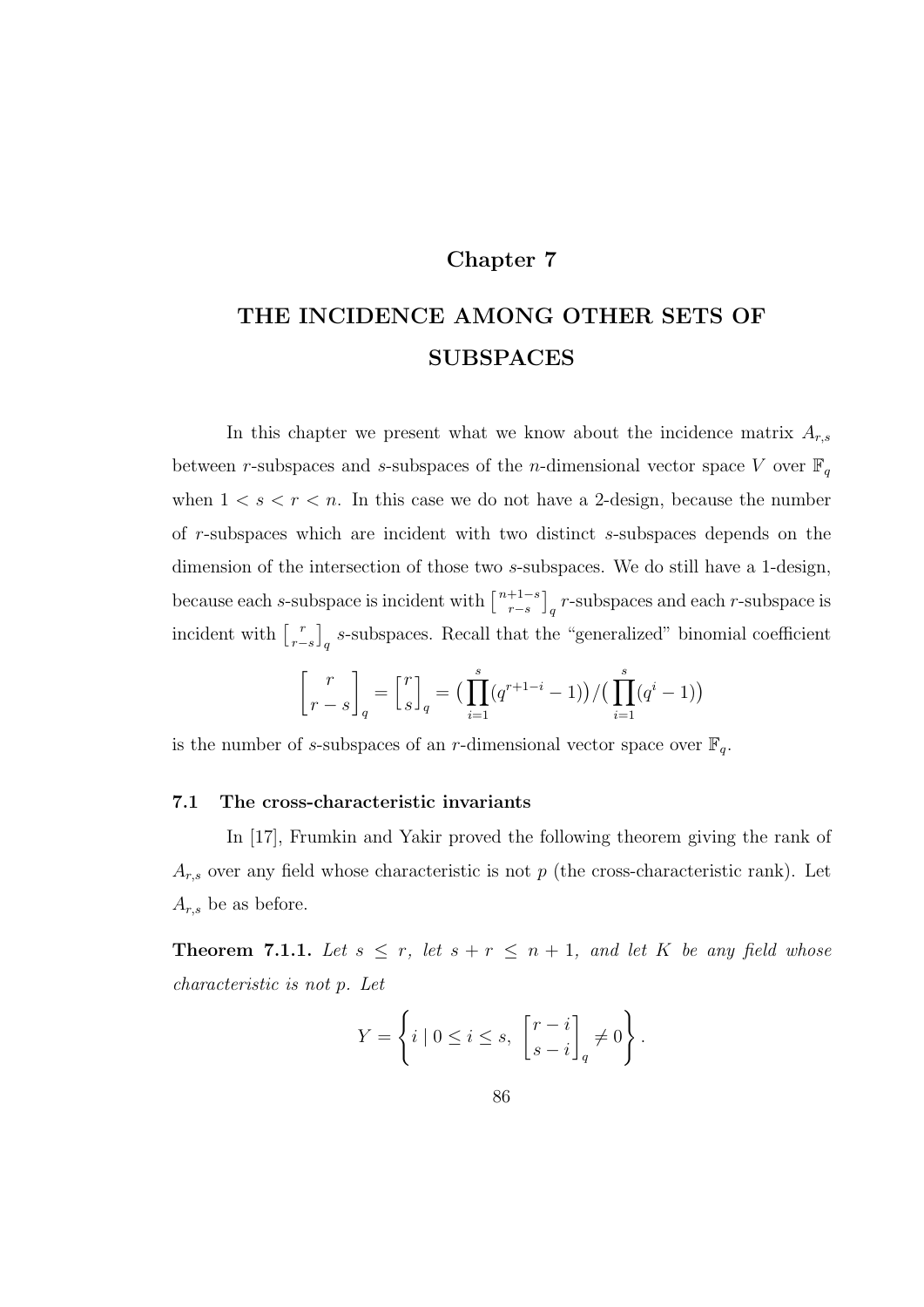Then with the convention  $\begin{bmatrix} n+1 \\ -1 \end{bmatrix}$  $_{-1}^{n+1}\big]_q = 0,$ 

$$
\operatorname{rank}_K(A_{r,s}) = \sum_{i \in Y} \begin{bmatrix} n+1 \\ i \end{bmatrix}_q - \begin{bmatrix} n+1 \\ i-1 \end{bmatrix}_q.
$$

Thus the rank is full if the characteristic of  $K$  is 0. As far as we know, the following result, which gives a diagonal form for  $A_{r,s}$ , is new.

**Theorem 7.1.2 (Theorem C).** Let  $s \leq r$ ,  $s+r \leq n+1$ , and  $A_{r,s}$  be as before. Let  $\ell$  be any prime not dividing q. Then over  $\mathbb{Z}_{\ell}$ , the  $\ell$ -adic integers,  $A_{r,s}$  has a diagonal form whose entries are  $\begin{bmatrix} r-i \end{bmatrix}$  $\binom{r-i}{s-i}_q$  with multiplicity  $\binom{n+1}{i}_q$  $\begin{bmatrix} +1 \\ i \end{bmatrix}_q - \begin{bmatrix} n+1 \\ i-1 \end{bmatrix}$  $_{i-1}^{n+1}\Big]_q.$ 

**Proof:** The proof is exactly the same as the proof of Theorem 7.1.1, except at the very end. We give some highlights of that proof. In [23], James develops the theory of Specht submodules of the KG-module  $K^{\mathcal{L}_r}$  where K is some field. When the characteristic of  $K$  does not divide  $q$ , he has some strong results.

The Specht submodule  $S_r \subset K^{\mathcal{L}_r}$  can be viewed as follows. If  $r \leq n/2 + 1$ then

$$
S_r = \bigcap_{i=0}^{r-1} \ker(\eta_{r,i}),
$$

where, as before,  $\eta_{r,s}: K^{\mathcal{L}_r} \to K^{\mathcal{L}_s}$  is the incidence map. James calls this the kernel intersection theorem.

If K has characteristic 0, the kernels are nested. In this case,  $S_r = \text{ker}(\eta_{r,r-1})$ . Since this map has full rank, the dimension of  $S_r$  is  $\lceil \frac{n+1}{r} \rceil$  $\begin{bmatrix} +1 \\ r \end{bmatrix}_q - \begin{bmatrix} n+1 \\ r-1 \end{bmatrix}$  $_{r-1}^{n+1}\big]_q$ . If  $K=\mathbb{F}_{\ell}$ , then  $\eta_{r,r-1}$  does not in general have full rank, but the dimension of the Specht submodule  $S_r$  is still  $\lceil \frac{n+1}{r} \rceil$  $\begin{bmatrix} +1 \\ r \end{bmatrix}_q - \begin{bmatrix} n+1 \\ r-1 \end{bmatrix}$  $\binom{n+1}{r-1}_q$ . We can obtain it from the  $\ell$ -adic Specht module. Let  $S_r$  be the  $\ell$ -adic Specht submodule of the  $\mathbb{Q}_{\ell}G$ -module  $\mathbb{Q}_{\ell}^{\mathcal{L}_r}$ . Then the finite-field Specht submodule is

$$
\bar{S}_r = \left\{ X \pmod{\ell} \mid X \in S_r \cap \mathbb{Z}_{\ell}^{\mathcal{L}_r} \right\}.
$$

The main result of James used in this proof is the submodule theorem.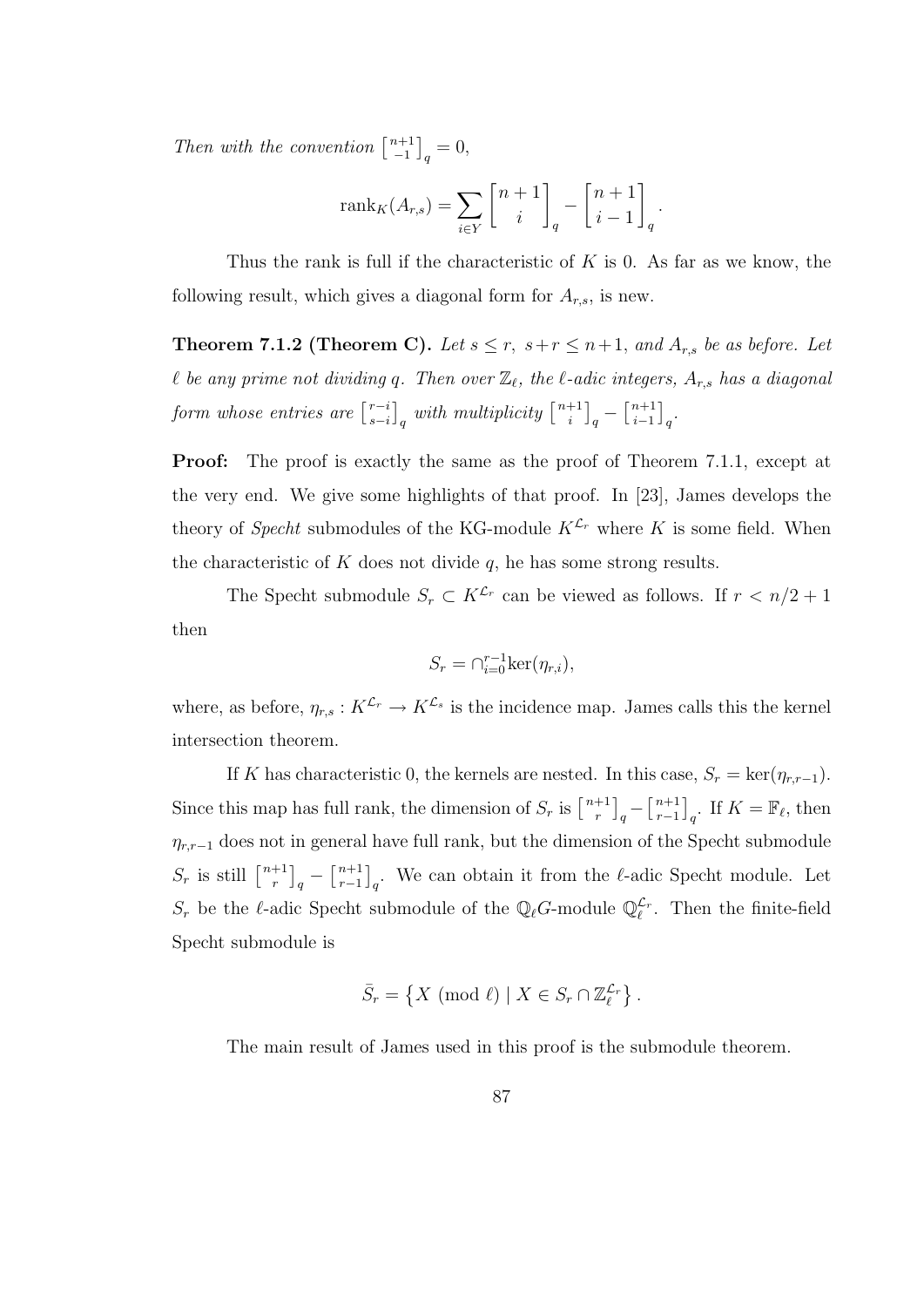**Theorem 7.1.3.** If  $X \in K^{\mathcal{L}_r}$  and X is not orthogonal to every vector in  $S_r$  under the ordinary inner product, then the KG-submodule generated by X contains  $S_r$ .

In particular, it is easily shown in [17] that for  $r > i$ ,  $r + i \leq n + 1$ , we have  $S_i \subseteq \text{Im}(\eta_{r,i})$ . Using this last fact, and some other properties of Specht submodules, we get the following result.

**Theorem 7.1.4.** Let  $s \leq r$ ,  $s + r \leq n + 1$ . Let char(K)  $\neq p$ . Then the vector space spanned over K by all the rows of the matrices  $A_{i,r}$ ,  $0 \leq i \leq s$  has dimension  $\lceil \frac{n+1}{s} \rceil$  $\left.\begin{smallmatrix} +1\ s \end{smallmatrix}\right]_q$ and it has a basis consisting of  $\lceil \frac{n+1}{i} \rceil$  $\begin{bmatrix} +1 \\ i \end{bmatrix}_q - \begin{bmatrix} n+1 \\ i-1 \end{bmatrix}$  $\left[\begin{smallmatrix} n+1 \ i-1 \end{smallmatrix}\right]_q$  rows from  $A_{i,r}$  for each  $i, 0 \leq i \leq s$ .

Now we use the well-known formula for  $i \leq s \leq r$ 

$$
A_{i,s} \circ A_{s,r} = \begin{bmatrix} r-i \\ s-i \end{bmatrix}_q A_{i,r}, \tag{7.1}
$$

which says there are  $\begin{bmatrix} r-i \\ s-i \end{bmatrix}$  $\left[\begin{array}{c} r-i \ s-i \end{array}\right]_q$  s-subspaces which contain a given *i*-subspace and are contained by a given r-subspace, if the given *i*-subspace is contained in the  $r$ subspace, and no such s-subspaces otherwise. Then we apply Theorem 7.1.4 twice with  $K = \mathbb{F}_{\ell}$ . First we pick  $|\mathcal{L}_s|$  linearly independent rows from the matrices  $A_{i,s}$  for  $0 \leq i \leq s$  as specified in Theorem 7.1.4. If we stack up those rows, we get a matrix P, which is invertible over  $\mathbb{F}_{\ell}$ . By Nakayama's Lemma, it is also invertible viewed as a matrix over  $\mathbb{Z}_{\ell}$ . Then stacking up the corresponding rows of (7.1),  $0 \leq i \leq s$ , we get the matrix equation in  $\mathbb{Z}_{\ell}$ 

$$
PA_{s,r} = DQ'
$$

where P is invertible in the  $\ell$ -adic ring, D is the diagonal form specified in Theorem C, and Q' is some  $|\mathcal{L}_s| \times |\mathcal{L}_r|$  matrix. Therefore the diagonal matrix D (suitably arranged) can be taken as a lower bound on the  $\ell$ -adic Smith normal form of  $A_{s,r}$ .

Then we use Theorem 7.1.4 again to pick  $|\mathcal{L}_s|$  linearly independent (over  $\mathbb{F}_{\ell}$ ) rows from the matrices  $A_{i,r}$  for  $0 \leq i \leq s$ . We can extend this set of vectors to get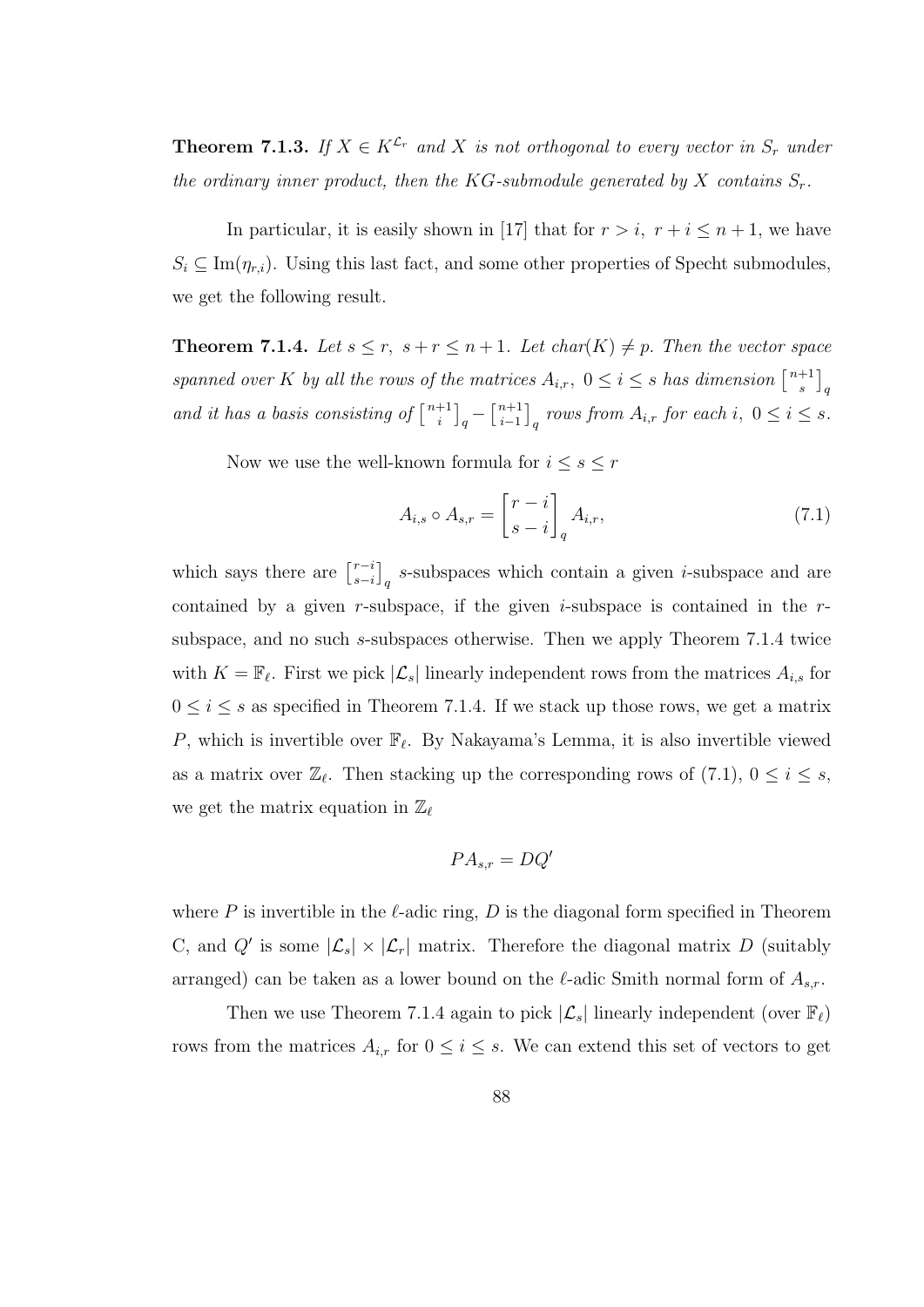an  $|\mathcal{L}_r| \times |\mathcal{L}_r|$  matrix which is invertible over  $\mathbb{F}_{\ell}$ . Again by Nakayama's lemma, the Teichmüller lifting of this matrix is invertible over  $\mathbb{Z}_{\ell}$ . Stacking up the corresponding rows of  $(7.1)$  we get

$$
P'A_{s,r} = D'Q
$$

where D' is the same as D with  $|\mathcal{L}_r| - |\mathcal{L}_s|$  columns of zeros added, Q is invertible over  $\mathbb{Z}_{\ell}$ , and P' is some  $|\mathcal{L}_s| \times |\mathcal{L}_s|$  matrix. This equation shows that D can be viewed as giving an upper bound on the  $\ell$ -adic Smith normal form. Together, we find that the  $\ell$ -adic invariants of  $A_{s,r}$  are exactly the diagonal entries of D.  $\Box$ 

#### 7.2 The open question

Since we have determined the  $\ell$ -adic invariants for  $\ell \neq p$ , the question that remains is the  $p$ -adic part of the Smith normal form, including the  $p$ -rank. It turns out that we can calculate the eigenvalues and eigenspaces of  $A_{s,r}A_{r,s}$ . In particular, if  $r + s = n + 1$ , that is, if  $A_{r,s}$  is a square matrix, we can calculate the determinant of  $A_{r,s}$ . The *p*-part of this determinant will be the product of the *p*-adic invariants. In this section we shall work over  $\mathbb{Q}$ . That is, we view the incidence matrix  $A_{s,r}$  as a matrix over Q and use  $\eta_{s,r}$  to denote the incidence map from  $\mathbb{Q}^{\mathcal{L}_s}$  to  $\mathbb{Q}^{\mathcal{L}_r}$ .

**Theorem 7.2.1.** Let  $0 \le i \le s \le r$  and let  $s+r \le n+1$ . Let  $S_i = \text{Ker}(\eta_{i,i-1}) \subset \mathbb{Q}^{\mathcal{L}_i}$ be the Specht submodule and let  $\eta_{i,s}(S_i)$  be the image of  $S_i$  in  $\mathbb{Q}^{\mathcal{L}_s}$  under the incidence map. Then  $\eta_{i,s}(S_i)$  is an eigenspace of  $A_{s,r}A_{r,s}$  with eigenvalue

$$
q^{i(r-s)}\begin{bmatrix}r-i\\r-s\end{bmatrix}_q\begin{bmatrix}n+1-i-s\\r-s\end{bmatrix}_q.
$$

**Proof:** First, we claim that  $A_{s,r}A_{r,s}$  is invertible over a field of characteristic 0. We use Frumkin's and Yakir's result (see [17]) that  $A_{s,r}$  has full rank over such a field. We have  $|\mathcal{L}_s| \leq |\mathcal{L}_r|$  so  $\eta_{r,s}$  is surjective and  $\eta_{s,r}$  is injective. Thus  $\eta_{s,r} \circ \eta_{r,s}$  has rank equal to  $|\mathcal{L}_s|$ . Since  $A_{r,s}A_{s,r}$  is symmetric, it is diagonizable, and eigenspaces of nonequal eigenvalues are mutually orthogonal. In effect,  $\eta_{r,s}$  maps the eigenspaces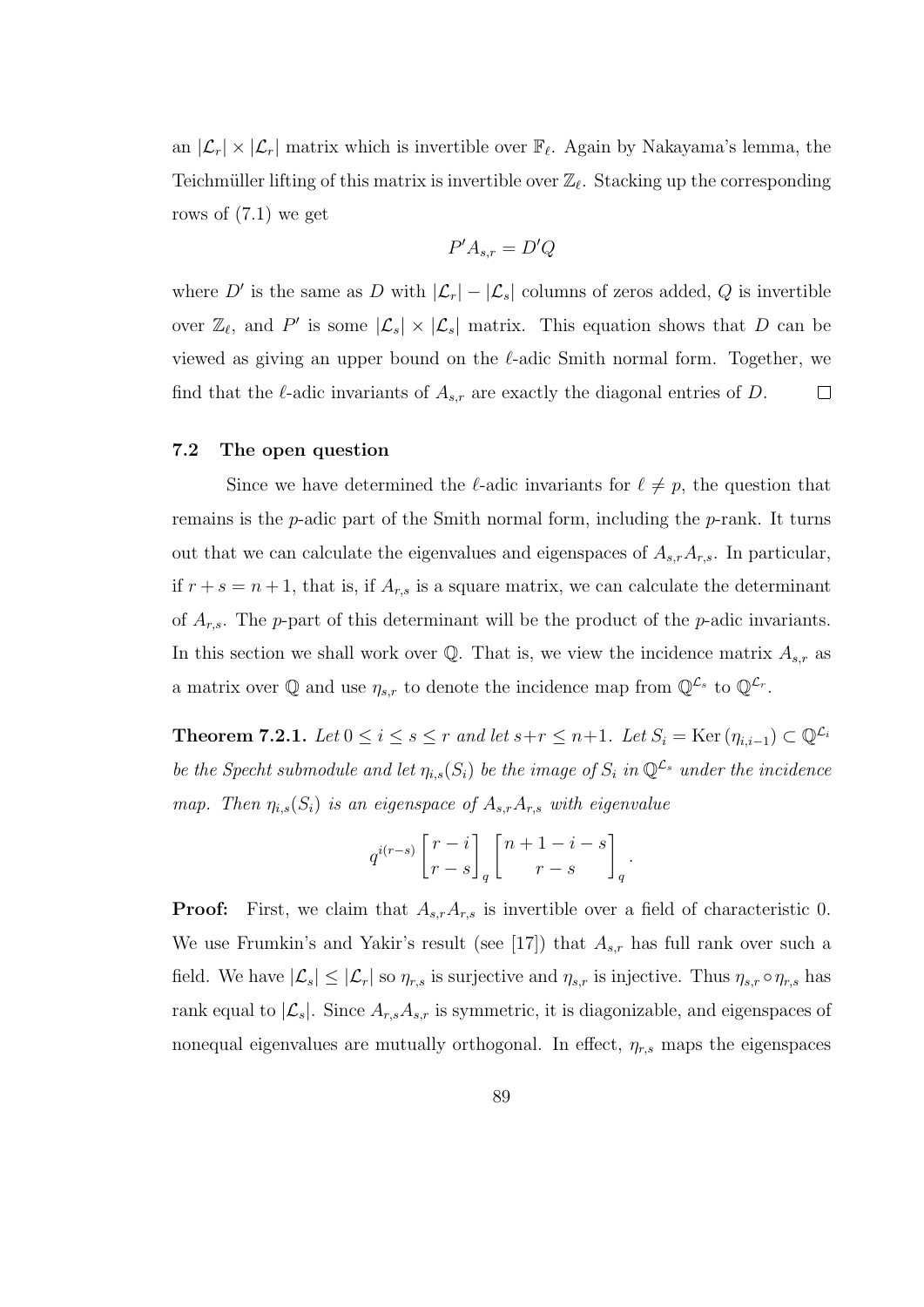of the nonzero eigenvalues of  $A_{r,s}A_{s,r}$  onto the eigenspaces of  $A_{s,r}A_{r,s}$  with the same eigenvalues, and  $\eta_{s,r}$  maps the eigenspaces of  $A_{s,r}A_{r,s}$  onto the eigenspaces of  $A_{r,s}A_{s,r}$ having nonzero eigenvalues. We conclude that  $\mathbb{Q}^{\mathcal{L}_r}$  is the direct sum of the orthogonal subspaces  $\eta_{s,r}(\mathbb{Q}^{\mathcal{L}_s})$  and  $\text{Ker}(\eta_{r,s})$ . In particular,  $\mathbb{Q}^{\mathcal{L}_i} = \text{Im}(\eta_{i-1,i}) \oplus S_i$ .

Next we show that  $\mathbb{Q}^{\mathcal{L}_s}$  is the direct sum of subspaces

$$
\mathbb{Q}^{\mathcal{L}_s} = \eta_{0,s}(S_0) \oplus \eta_{1,s}(S_1) \oplus \cdots \oplus \eta_{i-1,s}(S_{s-1}) \oplus S_s \tag{7.2}
$$

where the first  $i + 1$  terms of the sum give us Im $(\eta_{i,s})$ . (We view  $\eta_{0,-1}$  as mapping a one-dimensional space to a zero-dimensional space, so that  $S_0 = \text{Ker}(\eta_{0,-1}) \cong \mathbb{Q}$ , and  $\eta_{0,s}(S_0)$  is the span of the all-one vector in  $\mathbb{Q}^{\mathcal{L}_s}$ . By the transitivity property  $(3.2)$  of incidence maps,  $\eta_{\ell,s} \circ \eta_{i,\ell} = \begin{bmatrix} s-i \\ \ell-i \end{bmatrix}$  $\left\{\begin{matrix} s-i \\ \ell-i \end{matrix}\right\}_{q}$   $\eta_{i,s}, i \leq \ell \leq s$ , we have the nesting of subspaces

$$
\operatorname{Im}(\eta_{0,s}) \subset \operatorname{Im}(\eta_{1,s}) \subset \cdots \subset \operatorname{Im}(\eta_{s-1,s}) \subset \mathbb{Q}^{\mathcal{L}_s}.
$$

We use induction. Assume we have the direct sum

$$
\mathrm{Im}(\eta_{i-1,s}) = \eta_{0,s}(S_0) \oplus \eta_{1,s}(S_1) \oplus \cdots \oplus \eta_{i-1,s}(S_{i-1}).
$$

By injectivity of  $\eta_{i,s}$  and transitivity we have

$$
\eta_{i,s}(\mathbb{Q}^{\mathcal{L}_i}) = \eta_{i,s}(\eta_{i-1,i}(\mathbb{Q}^{\mathcal{L}_{i-1}}) \oplus S_i)
$$
  
= 
$$
\eta_{i-1,s}(\mathbb{Q}^{\mathcal{L}_{i-1}}) \oplus \eta_{i,s}(S_i)
$$
  
= 
$$
\eta_{0,s}(S_0) \oplus \cdots \oplus \eta_{i-1,s}(S_{i-1}).
$$

Since the base case is trivial, (7.2) is a direct sum.

Now we pick  $Z \in \mathbb{Q}^{\mathcal{L}_i}$ . We will define  $M^{(Z)}_{\ell}$  $\ell^{(2)}$  to be the following subspace of  $\mathbb{Q}^{\mathcal{L}_{\ell}}$  (which is not an invariant subspace with respect to the action of G). Let Y be any element of  $\mathcal{L}_{\ell}$ . We require that every element  $f \in M_{\ell}^{(Z)}$  $\ell^{(2)}$ , viewed as a function from  $\mathcal{L}_\ell$  to the rational numbers, can be specified by a function h from the integers to the rationals via

$$
f(Y) = h\left(\dim(Y \cap Z)\right) \tag{7.3}
$$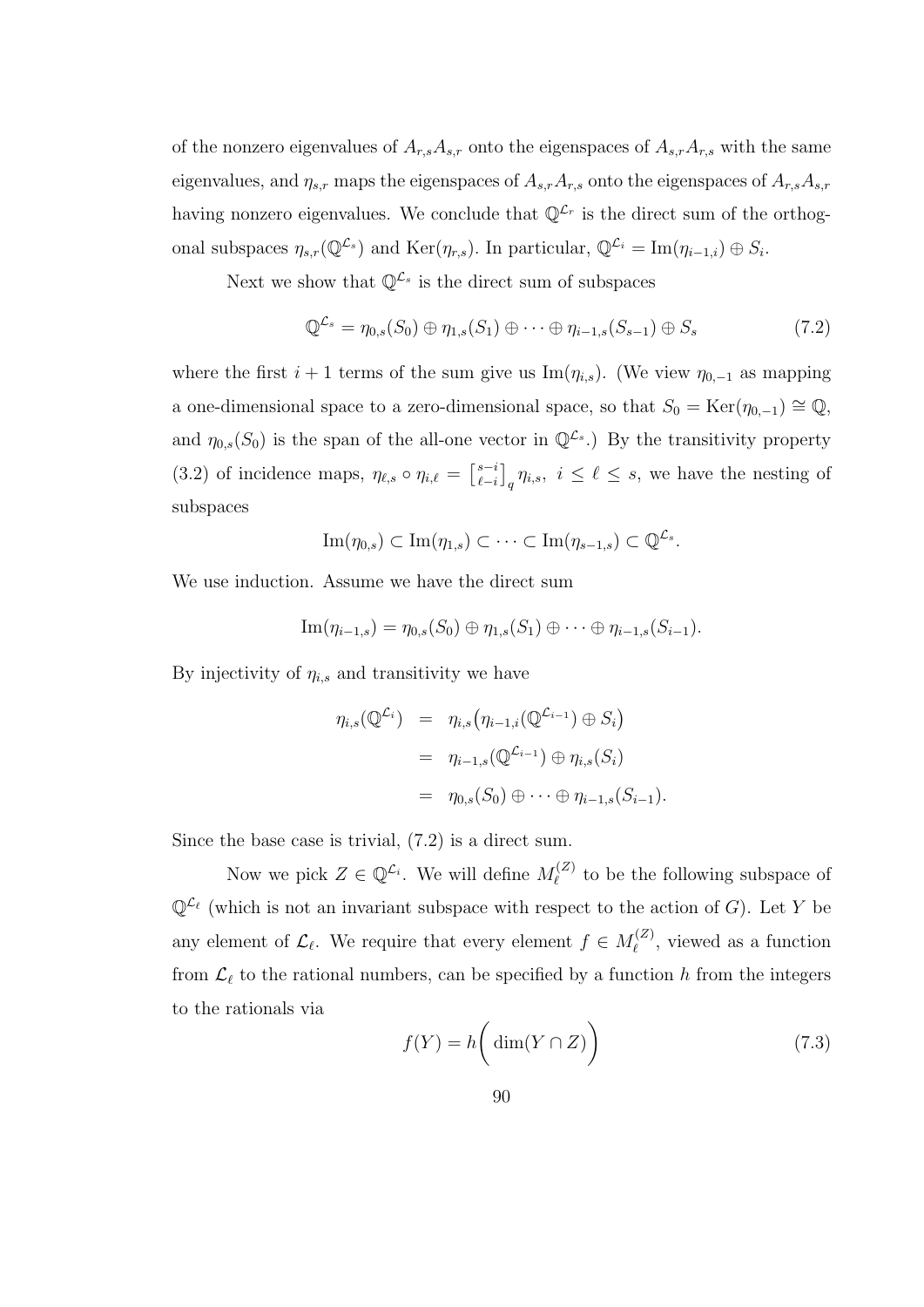so that the value of  $f(Y)$  depends only on the size of the intersection of Y with the fixed *i*-subspace Z inside V. Note that if  $i \leq \ell \leq n + 1 - i$ , then  $M_{\ell}^{(Z)}$  $\int_{\ell}^{(\mathcal{L})}$  is an  $(i+1)$ -dimensional subspace of  $\mathbb{Q}^{\mathcal{L}_{\ell}}$ . It is also clear that  $\eta_{\ell,r}$  maps  $M_{\ell}^{(Z)}$  $\mathcal{M}_\ell^{(Z)}$  to  $M_r^{(Z)}$ , and that  $M_{\ell}^{(Z)} \subset \text{Im}(\eta_{i,\ell})$ . If we assume that  $\ell \leq r \leq n+1-\ell$  then  $\eta_{\ell,r}$  and  $\eta_{r,\ell} \circ \eta_{\ell,r}$  are injective, so we can represent the restriction  $\eta_{r,\ell} \mid_{(Z)} \circ \eta_{\ell,r} \mid_{(Z)}$  to  $M_{\ell}^{(Z)}$  $\mathcal{M}_\ell^{(Z)}$  and  $M_r^{(Z)}$  as an invertible  $((i+1) \times (i+1))$ -matrix. If we know the first i eigenvalues, then there can be at most one more. Furthermore, since the original  $(|\mathcal{L}_i| \times |\mathcal{L}_i|)$ -matrix was symmetric, the eigenspace of this last eigenvector must be orthogonal to the other eigenspaces (with respect to the ordinary dot product of vectors of length  $|\mathcal{L}_i|$ ).

Next, define  $\mathfrak W$  to be the set of all those  $(i-1)$ -dimensional subspaces contained in Z. For each  $W \in \mathfrak{W}$  we can set up an *i*-dimensional subspace of  $\mathbb{Q}^{\mathcal{L}_{\ell}}$  similar to what we did for  $Z$ . What we want is to combine them into a single  $i$ -dimensional space. Take any vector  $f \in M_{\ell}^{(\mathfrak{W})}$  $\ell^{(20)}$  to be a vector of the form

$$
f = \sum_{W \in \mathfrak{W}} \sum_{j=0}^{i-1} c_j \sum_{\substack{Y \in \mathcal{L}_{\ell}, \\ \dim(Y \cap W) = j}} Y.
$$

We know that  $M_{\ell}^{(\mathfrak{W})}$ <sup>(20)</sup> is *i*-dimensional because if  $c_0 = c_1 = \cdots = c_{j-1} = 0$  but  $c_j \neq$ ) then the coefficient of an element of  $\mathcal{L}_\ell$  whose intersection with Z has size j is nonzero, but the coefficient of any element with smaller intersection is zero. Also  $M_{\ell}^{(\mathfrak{W})} \subset M_{\ell}^{(Z)}$ <sup>(2)</sup> because the total coefficient of an element of  $\mathcal{L}_{\ell}$  can depend only on its intersection size with Z. The eigenvalues of  $M_{\ell}^{(W)}$  $\ell_{\ell}^{(W)}$  also have eigenvectors in  $M_{\ell}^{(\mathfrak{W})}$  $_{\ell}^{\mathsf{row}},$ because we can sum the corresponding eigenvector in  $M_{\ell}^{(W)}$  $\ell^{(W)}$  over each  $W \in \mathfrak{W}$ .

We claim that the one extra eigenvector that is in  $M_{\ell}^{(Z)}$  $\mathcal{U}^{(Z)}_{\ell}$  but not in  $M^{(\mathfrak{W})}_{\ell}$  $\int_{\ell}^{(2D)}$  lies inside  $\eta_{i,\ell}(S_i)$ . We know that  $S_i$  is orthogonal to Im $(\eta_{i-1,i})$ . By inductive hypothesis we have the first i eigenvalues of  $\eta_{\ell,i} \circ \eta_{i,\ell}$ , corresponding to Im $(\eta_{i-1,i})$ . The other eigenvector must be orthogonal to these, so it is in  $S_i$ . Now assume that this last eigenvalue is different from the others. When we map it to  $M_{\ell}^{(Z)}$  $\eta_{\ell}^{(2)}$  via  $\eta_{i,\ell}$ , we get an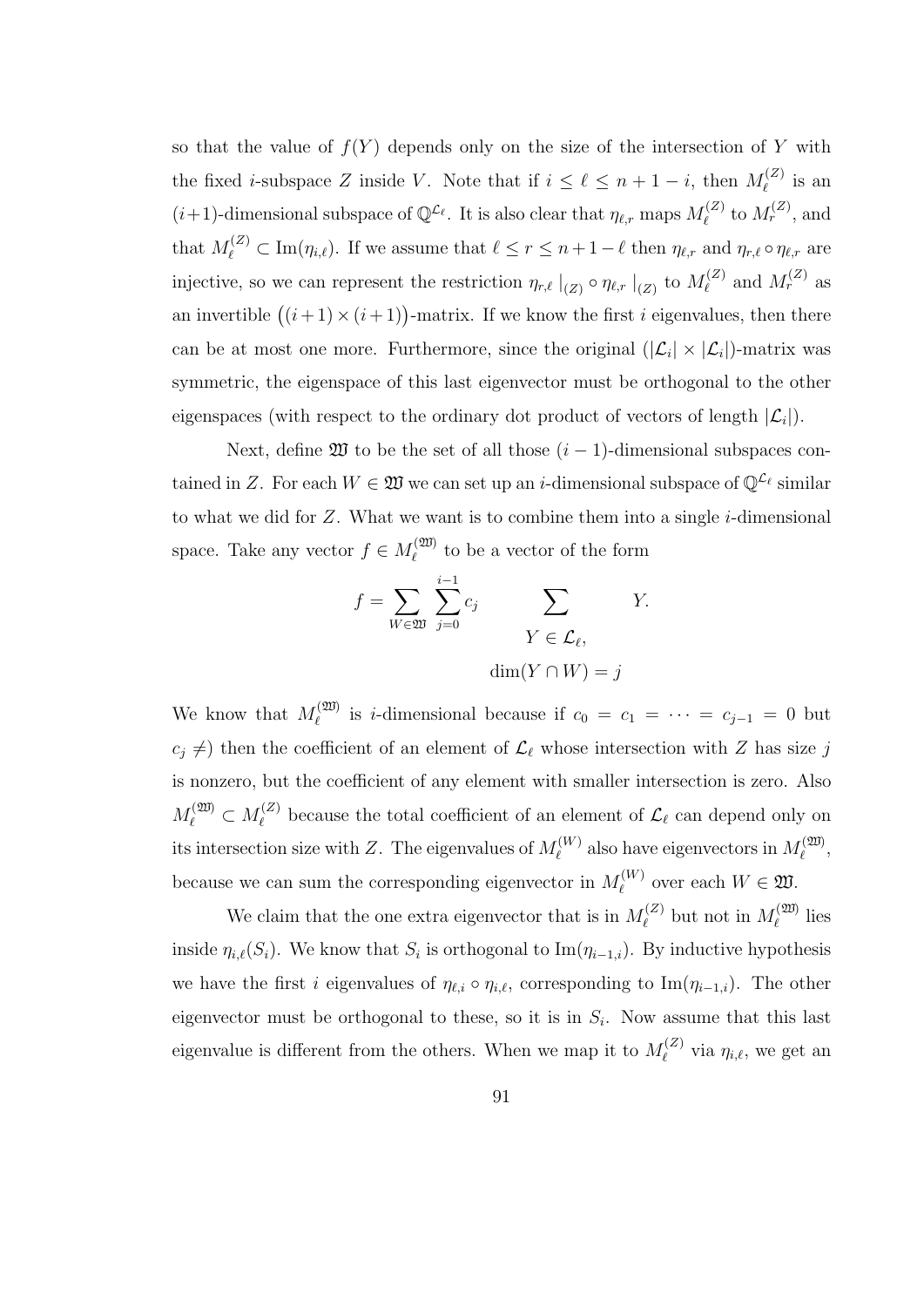eigenvector of  $\eta_{i,\ell} \circ \eta_{\ell,i}$  with the same eigenvalue. Therefore  $M_{\ell}^{(\mathfrak{W})}$  $\ell^{(20)}$  is also orthogonal to  $\eta_{i,\ell}(S_i)$ . Again by inductive hypothesis we have i eigenspaces inside  $M_{\ell}^{(\mathfrak{W})}$  $\int_{\ell}^{(2D)}$  for  $\eta_{r,\ell} \circ \eta_{\ell,r}$ , so the last eigenspace must be orthogonal to  $M_{\ell}^{(\mathfrak{W})}$  $\mathcal{U}_{\ell}^{(2D)}$ , that is, in  $\eta_{i,\ell}(S_i)$ .

Now we claim that

$$
\sum_{Z \in \mathcal{L}_i} M_{\ell}^{(Z)} = \text{Im}(\eta_{i,\ell}).
$$

In  $(7.3)$ , let h be the function which maps i to 1 and all other integers to 0. The corresponding vector is exactly the image of Z. Therefore  $\eta_{i,\ell}(Z) \in M_{\ell}^{(\mathfrak{W})}$  $\mathcal{L}^{(20)}$ . Since Z could be any *i*-space, we get all of  $= \text{Im}(\eta_{i,\ell}).$ 

Finally, we calculate the eigenvalues and verify that they are all different, as claimed. Our typical eigenvector lies in  $M_{\ell}^{(Z)} \cap \eta_{i,\ell}(S_i) = M_{\ell}^{(Z)} \cap \text{Ker}(\eta_{\ell,i-1})$ . We assume that  $i \leq \ell \leq n - i$ .

We begin by calculating the eigenvalue for the map  $\eta_{\ell+1,\ell} \circ \eta_{\ell,\ell+1}$ . First we get information about the eigenvector from the fact that it lies in Ker( $\eta_{\ell,i-1}$ ). Let  $W \in \mathcal{L}_{i-1}$  be contained in Z. The coefficient of W must be zero in the image of the eigenvector under the map  $\eta_{\ell,i-1}$ . We calculate the coefficients of the eigenvector corresponding to intersection dimension with Z of i and  $i-1$ . These are the only coefficients which contribute to W under the map  $\eta_{\ell,i-1}$ . There are  $\begin{bmatrix} n+2-i \\ \ell-i+1 \end{bmatrix}_q$  elements of  $\mathcal{L}_\ell$ which contain W. Of these,  $\begin{bmatrix} n+1-i \\ i-i \end{bmatrix}$ <sup>+1-i</sup><sup>l</sup><sub>q</sub></sub> contain Z and the rest,  $\left[\frac{n+2-i}{\ell-i+1}\right]_q - \left[\frac{n+1-i}{\ell-i}\right]_q$  $_{\ell-i}^{+1-i}\big]_q=$  $q^{\ell+1-i} \begin{bmatrix} n+1-i \\ \ell-i+1 \end{bmatrix}_q$  have intersection dimension  $i-1$ . We let 1 be the coefficient of those elements of  $\mathcal{L}_{\ell}$  which contain Z and let  $-\begin{bmatrix} n+1-i \\ \ell-i \end{bmatrix}$  $\left.\begin{array}{c} +1-i \\ \ell-i \end{array}\right]_q\Big/\Big(q^{\ell+1-i} \left[\begin{smallmatrix} n+1-i\ \ell-i+1 \end{smallmatrix}\right]_q$  $=$  $-(q^{\ell-i+1}-1)q^{i-\ell-1}/(q^{n-\ell+1}-1)$  be the coefficient of those elements of  $\mathcal{L}_{\ell}$  intersecting Z in dimension  $i-1$ .

Let  $Y \in \mathcal{L}_{\ell}$  contain Z. We calculate its coefficient after applying  $\eta_{\ell+1,\ell} \circ$  $\eta_{\ell,\ell+1}$ , which will be the eigenvalue. This coefficient will be the sum over the three classes of  $\ell$ -spaces of the coefficient in the starting vector times the multiplicity times the corresponding entry of the matrix for  $\eta_{\ell+1,\ell} \circ \eta_{\ell,\ell+1}$ . No element of  $\mathcal{L}_{\ell}$  whose intersection dimension with Y is less than  $i - 1$  contributes because no element of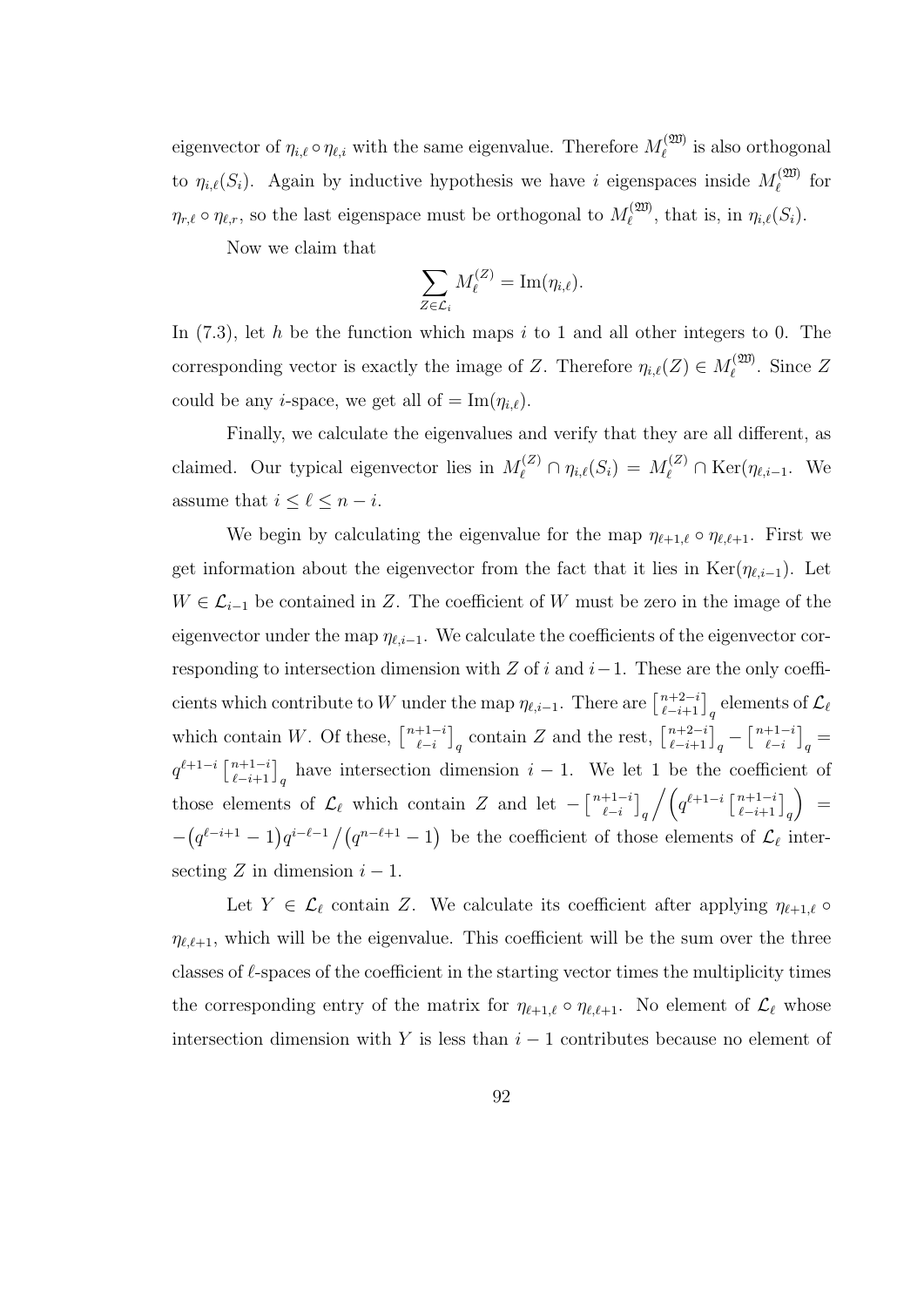$\mathcal{L}_{\ell+1}$  contains both it and Y. We count the contribution of Y itself, from elements of  $\mathcal{L}_{\ell}$  containing Z but intersecting Y in dimension  $\ell - 1$ , and from those intersecting Z in dimension  $i - 1$  and Y in dimension  $\ell - 1$ . The matrix entries are  $(q_{n+1-\ell} 1)/(q-1)$ , 1, and 1, respectively. The multiplicities of the elements are

$$
1, \left(\frac{q^{\ell-i}-1}{q-1}\right)\left(\frac{q^{n+2-\ell}-1}{q-1}-1\right), \text{ and}
$$

$$
\begin{array}{lcl} \left(\frac{q^{\ell}-1}{q-1}\right) \left(\frac{q^{n+2-\ell}-1}{q-1}-1\right) & = & \left(\frac{q^{\ell-i}-1}{q-1}\right) \left(\frac{q^{n+2-\ell}-1}{q-1}-1\right) \\ & = & \left(\frac{q^{\ell}-1}{q-1}-\frac{q^{\ell-i}-1}{q-1}\right) \left(\frac{q^{n+2-\ell}-1}{q-1}-1\right). \end{array}
$$

Set  $\left(\frac{q^{n+2-\ell}-1}{q-1}-1\right)=\psi$ . Summing up, we find the eigenvalue to be

$$
(1) \left(\frac{q^{n+1-\ell}-1}{q-1}\right)(1) + (1) (1) \left(\frac{q^{\ell-i}-1}{q-1}\right)\psi
$$
  
\n
$$
- q^{i-\ell-1}\frac{q^{\ell-i+1}-1}{q^{n-\ell+1}-1}(1) \left(\frac{q^{\ell}-q^{\ell-i}}{q-1}\right)\psi
$$
  
\n
$$
= \frac{q^{n+2-i}-q^{n+1-\ell}-q^{\ell+1}+q^{i}}{(q-1)(q-1)}
$$
  
\n
$$
= q^{i} \frac{(q^{\ell+1-i}-1)(q^{n+1-i-\ell}-1)}{(q-1)(q-1)}
$$
  
\n
$$
= q^{i} \left[\frac{\ell+1-i}{1}\right]_{q} \left[n+1-i-\ell\right]_{q}.
$$

We get the eigenvalue for the map  $\eta_{r,s} \circ \eta_{s,r}$  by induction. Setting  $\ell = r-1$  in the above calculation, we multiply the eigenvalue for  $\eta_{r-1,s} \circ \eta_{s,r-1}$  by the eigenvalue for  $\eta_{r,r-1} \circ \eta_{r-1,r}$  to get the eigenvalue for  $\eta_{r-1,s} \circ \eta_{r,r-1} \circ \eta_{r-1,r} \circ \eta_{s,r-1}$ . Using (3.2)  $\int^2$  to get the eigenvalue for  $\eta_{r,s} \circ \eta_{s,r}$  as stated. again, we divide by  $\left(\begin{array}{c} r-s \\ 1 \end{array}\right)$  $\left[\begin{smallmatrix} -s\ 1 \end{smallmatrix}\right]_q$  $\Box$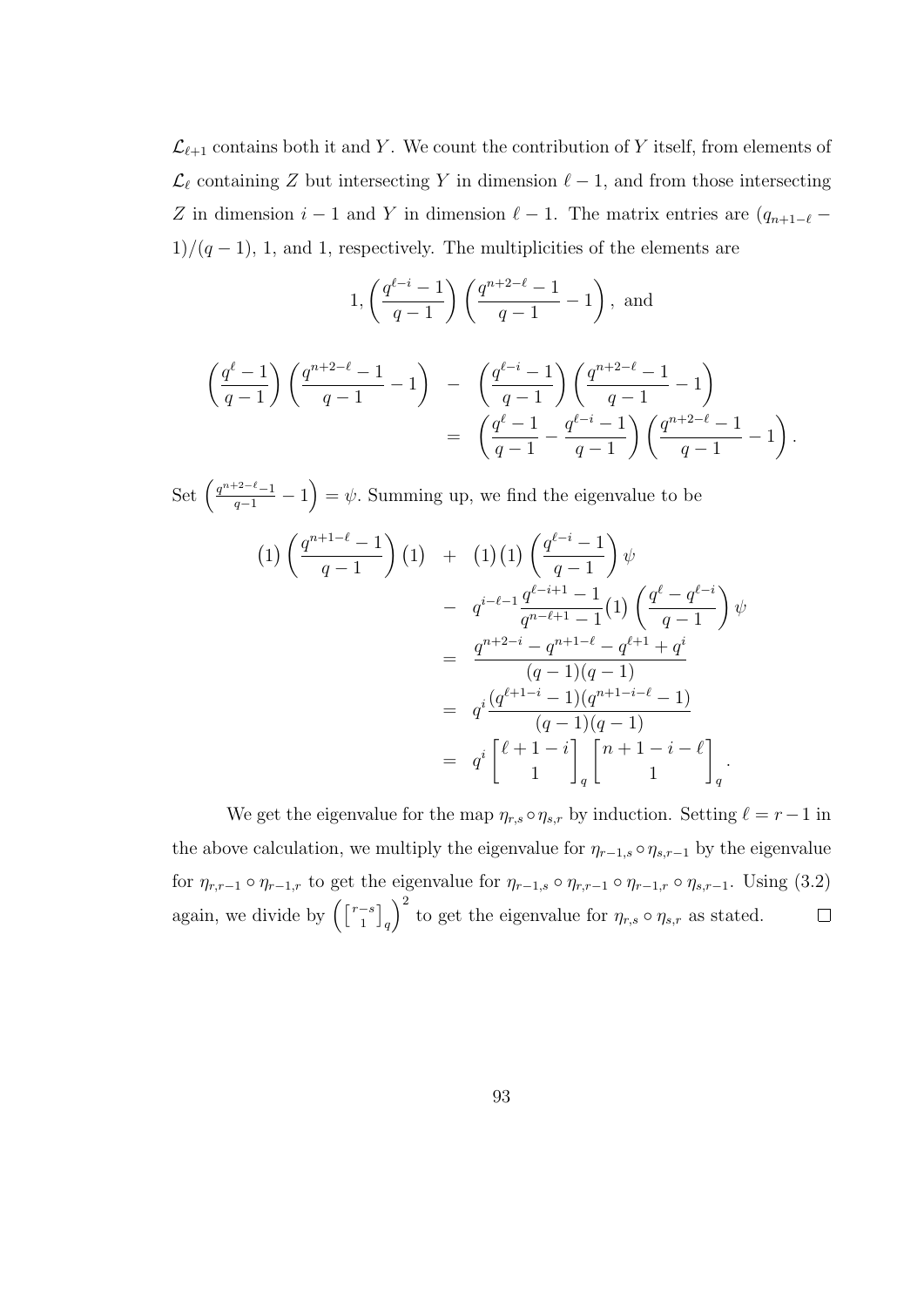### Chapter 8

## TWO OTHER FAMILIES OF DIFFERENCE SETS

#### 8.1 Introduction

Recall that for a prime power  $q = p^t$ , the parameters for a Singer difference set are

$$
v = \frac{q^m - 1}{q - 1}, \qquad k = \frac{q^{m-1} - 1}{q - 1}, \qquad \lambda = \frac{q^{m-2} - 1}{q - 1}.
$$
 (8.1)

or the complementary These parameters, or the complementary parameters,  $v =$  $(q^m-1)/(q-1), k=q^{m-1}, \lambda=q^{m-2}(q-1)$ , where m is a positive integer greater than 2, are called classical parameters. Difference sets with classical parameters exist in abundance when m is composite. See [43] for a survey of known constructions up to 1999.

In the study of difference sets with classical parameters, one typically faces the following question. After constructing a family of difference sets with classical parameters, how can one tell whether the difference sets constructed are equivalent to the known ones or not? The standard proof of inequivalence has been comparison of p-ranks of the difference sets involved (see [16], [13], [1]). Recent constructions of difference sets with classical parameters provided us with examples of  $(\frac{3^m-1}{2}, 3^{m-1}, 2$ .  $3^{m-2}$ ) difference sets having the same 3-ranks, the HKM difference sets and the Lin difference sets. It remained to decide whether these difference sets are equivalent or not. We will use the Smith normal forms of the designs associated with the HKM and Lin difference sets to show not only that the HKM and Lin difference sets are inequivalent, but also that the associated designs are nonisomorphic.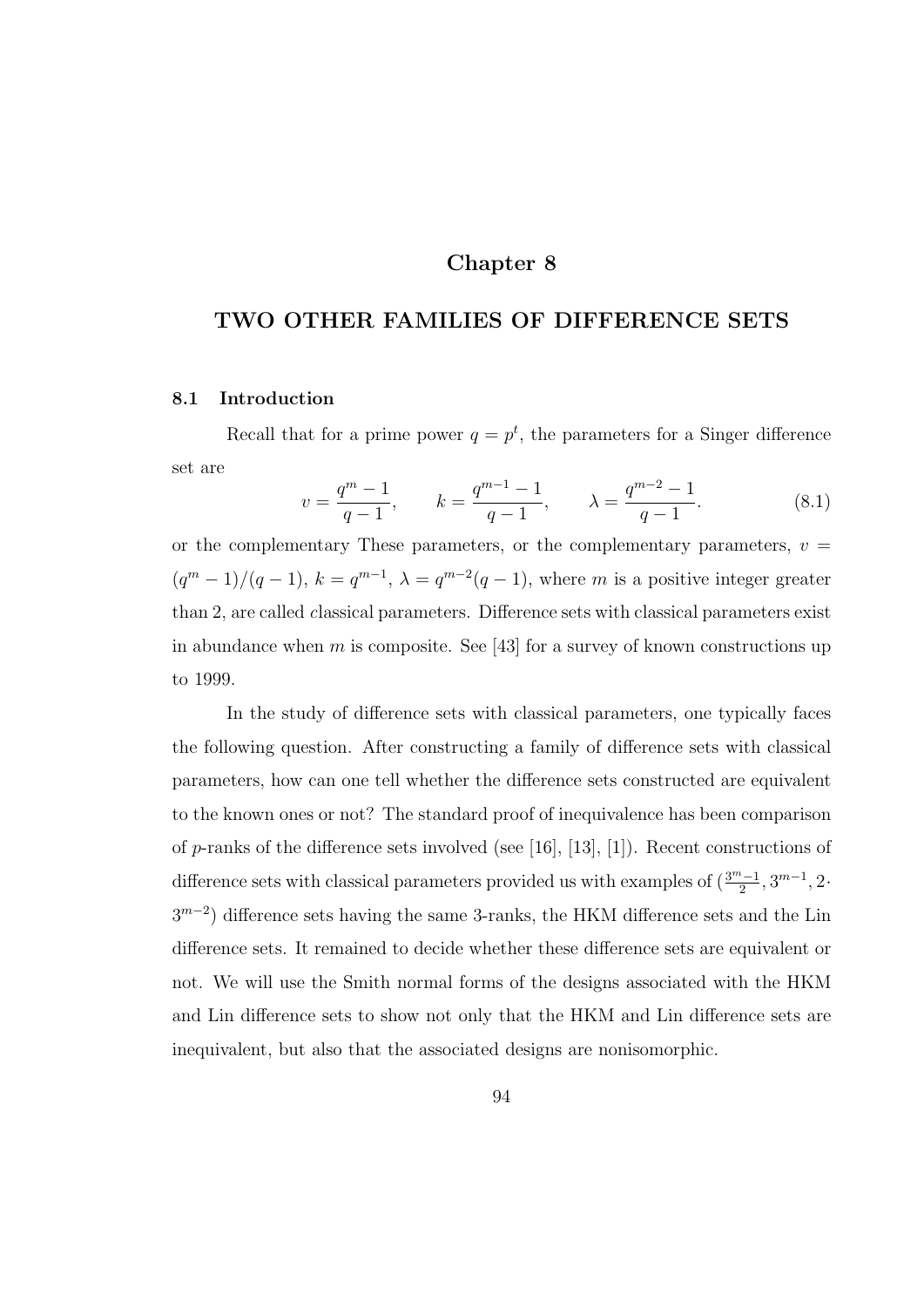We now define the HKM and Lin difference sets. Let  $\mathbb{F}_{q^m}$  denote the finite field with  $q^m$  elements, let  $\mathbb{F}_{q^m}^*$  be the multiplicative group of  $\mathbb{F}_{q^m}$ , let  $\text{Tr}_{q^m/q}$  denote the trace from  $\mathbb{F}_{q^m}$  to  $\mathbb{F}_q$ , and let the map  $\rho : \mathbb{F}_{q^m}^* \to \mathbb{F}_{q^m}^* / \mathbb{F}_{q}^*$  denote the natural epimorphism.

**Definition 8.1.1.** Let  $q = 3^t$ ,  $t \ge 1$ , let  $m = 3k$ , k a positive integer,  $d = q^{2k} - q^k + 1$ , and set

$$
R = \{ x \in \mathbb{F}_{q^m} \mid \text{Tr}_{q^m/q}(x + x^d) = 1 \}. \tag{8.2}
$$

We will call the set  $\rho(R)$  the HKM difference set.

Helleseth, Kumar, and Martinsen proved that  $\rho(R)$  is a  $((q^m - 1)/(q -$ 1),  $q^{m-1}$ ,  $q^{m-2}(q-1)$  difference set in  $\mathbb{F}_{q^m}^* / \mathbb{F}_{q}^*$ , in the case  $q=3$ , using the language of sequences with ideal 2-level autocorrelation in [20]. See [13] for the proof when q is any 3-power ([13] also showed that R is a relative difference set).

**Definition 8.1.2.** Let  $m \geq 3$  be an odd integer, let  $d = 2 \cdot 3^{(m-1)/2} + 1$ , and set

$$
R = \{x \in \mathbb{F}_{3^m} \mid \text{Tr}_{3^m/3}(x + x^d) = 1\}.
$$
\n(8.3)

We will call the set  $\rho(R)$  the Lin difference set.

Arasu, Dillon and Player recently proved that  $\rho(R)$  is a  $((3<sup>m</sup> - 1)/2, 3<sup>m-1</sup>, 2$ .  $3^{m-2}$ ) difference set in  $\mathbb{F}_{3^m}^*$   $\mathbb{F}_3^*$  [2], as Lin conjectured.

In the case  $q = 3$ ,  $m = 3k$ ,  $k > 1$ , the 3-rank of the HKM difference set is  $2m^2-2m$  (see [13, 33]). One can similarly show that the Lin difference set has 3-rank  $2m^2 - 2m$ , where  $m > 3$  is odd (see [33]). Therefore when m is an odd multiple of 3, these two difference sets have the same 3-rank. It is natural to ask whether there are some other invariants beyond 3-rank which can be used to distinguish these two families of difference sets. We will show that these families are indeed inequivalent by using Smith normal forms of the incidence matrices of the symmetric designs developed from these difference sets.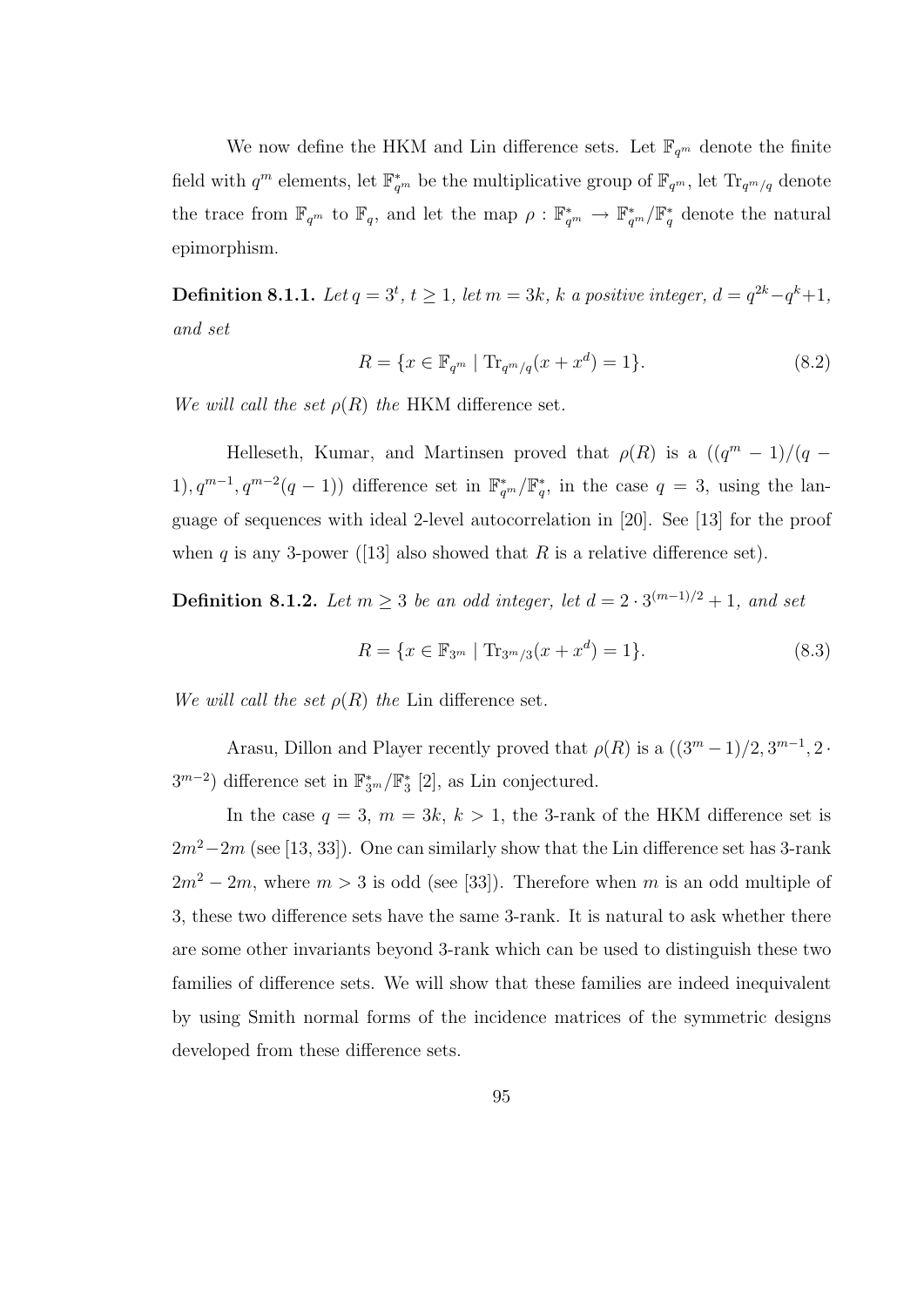#### 8.2 The Smith Normal Forms of Difference Sets

Let G be a (multiplicative) abelian group of order v, and let D be a  $(v, k, \lambda)$ difference set in G. Recall that  $\mathcal{D} = (\mathcal{P}, \mathcal{B})$  is a  $(v, k, \lambda)$  symmetric design with a regular automorphism group G, where the set  $P$  of points of  $D$  is G, and where the set B of blocks of D is  $\{Dg \mid g \in G\}$ . We call this design the *development* of D. We will examine the Smith normal form of the incidence matrix of  $\mathcal{D}$ , the v by v matrix A whose rows are indexed by the blocks  $B$  of  $D$  and whose columns are indexed by the points g of D, where the entry  $A_{B,g}$  in row B and column g is 1 if  $g \in B$ , and 0 otherwise.

Since  $A$  is an integral matrix, we know that there exist two integral unimodular matrices P and Q such that  $PAQ = diag(d_1, d_2, \ldots, d_v)$  is the Smith normal form of A where  $d_i$  are integers, and  $d_i|d_{i+1}$ , for  $i = 1, 2, \ldots, \text{rank}(A) - 1$ . Moreover the invariant factors,  $d_i$ , of A, are determined up to sign. For convenience, we define the Smith normal form of the symmetric design  $\mathcal D$  to be the Smith normal form of its incidence matrix A. This Smith normal form is also called the Smith normal form of the difference set  $D$ , and the invariant factors of  $A$  are called the invariant factors of D.

Let  $\mathcal{D}_1$  and  $\mathcal{D}_2$  be two  $(v, k, \lambda)$  symmetric designs, and let  $A_1$  and  $A_2$  be the incidence matrices of  $\mathcal{D}_1$  and  $\mathcal{D}_2$  respectively. If  $\mathcal{D}_1$  and  $\mathcal{D}_2$  are isomorphic, that is, there exist two permutation matrices  $U$  and  $V$  such that

$$
UA_1V = A_2,\t\t(8.4)
$$

then it is clear that  $A_1$  and  $A_2$  should have the same Smith normal form. So the Smith normal forms can help us decide whether two symmetric designs are isomorphic or not.

If the design  $\mathcal D$  is developed from a  $(v, k, \lambda)$  abelian difference set, then the following lemmas can be used to compute the number of invariant factors not divisible by  $p^{\alpha}$ , where p is a prime not dividing v.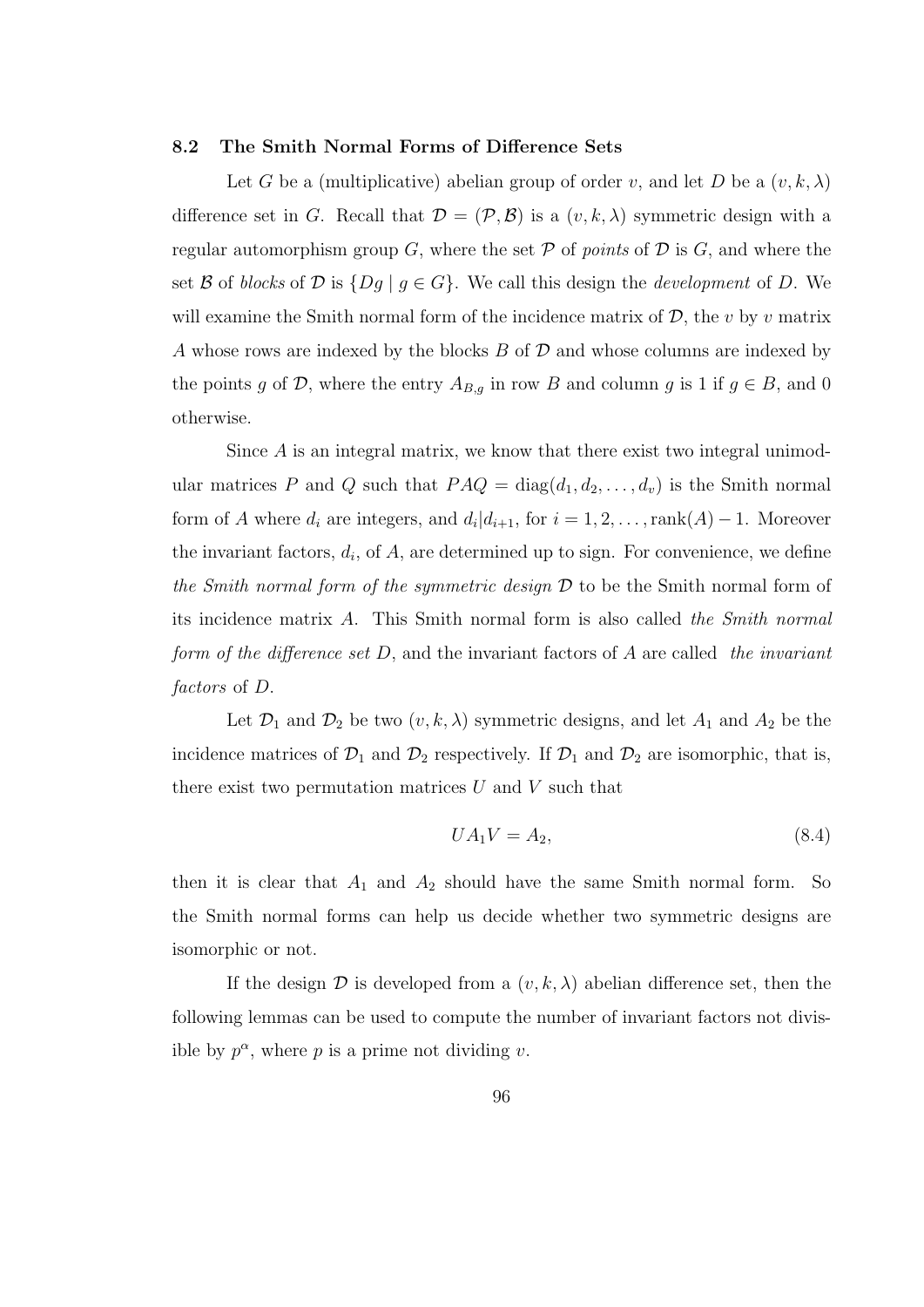We will start with the local case, then move to the global case. The following notation will be used: p is a prime,  $\nu_p$  is the p-adic valuation on  $\mathbb{Q}, \mathbb{Q}_p$  is the field of p-adic rational numbers (the completion of  $\mathbb Q$  with respect to  $\nu_p$ ),  $\mathbb Z_p$  is the ring of p-adic integers,  $\zeta_v$  is a primitive  $v^{\text{th}}$  root of unity in the algebraic closure of  $\mathbb{Q}_p$ ,  $K = \mathbb{Q}_p(\zeta_v)$ ,  $\mathcal{O}_K$  is the ring of integers in K, and finally p is the unique maximal ideal in  $\mathcal{O}_K$  lying above p.

**Lemma 8.2.1.** Let G be an abelian group of order v, and p be a prime not dividing v. Let D be a  $(v, k, \lambda)$  difference set in G, and let  $\alpha$  be a positive integer. Then the number of invariant factors of D which are not divisible by  $p^{\alpha}$  is equal to the number of characters  $\chi: G \to K$  satisfying

$$
\chi(D) \not\equiv 0 \pmod{\mathfrak{p}^{\alpha}}.
$$
\n(8.5)

**Proof:** Let  $\sum_{g \in G} a_g g$ , where  $a_g = 0$  or 1, be the group ring element in  $\mathbb{Z}[G]$ corresponding to the subset D of G. That is,  $a_g = 1$  if  $g \in D$ , 0 otherwise. We associate with D the matrix  $A = (a_{g^{-1}h})$  whose rows and columns are indexed by the group elements q and h. This matrix A can serve as the incidence matrix of the design  $(G, {Dg | g \in G})$  developed from D.

Let  $(\chi^{-1}(g))$  be a matrix whose rows are labeled by the v characters  $\chi: G \to$ K and whose columns are labeled by the  $v$  group elements  $g$ , so that the entry in row  $\chi$  and column g is  $\chi^{-1}(g)$ . This matrix is invertible in  $\mathcal{O}_K$ , since  $gcd(p, v) = 1$ and  $\frac{1}{v}(\chi^{-1}(g))(\chi(g))^{\top}$  is the identity matrix. We may diagonalize A over  $\mathcal{O}_K$  as follows.

$$
\left(\chi^{-1}(g)\right)A\big(\chi(g)\big)^{\top} = v \cdot \text{diag}\big(\chi(D)\big),\tag{8.6}
$$

where  $\chi(D) = \sum_{g \in G} a_g \chi(g)$ .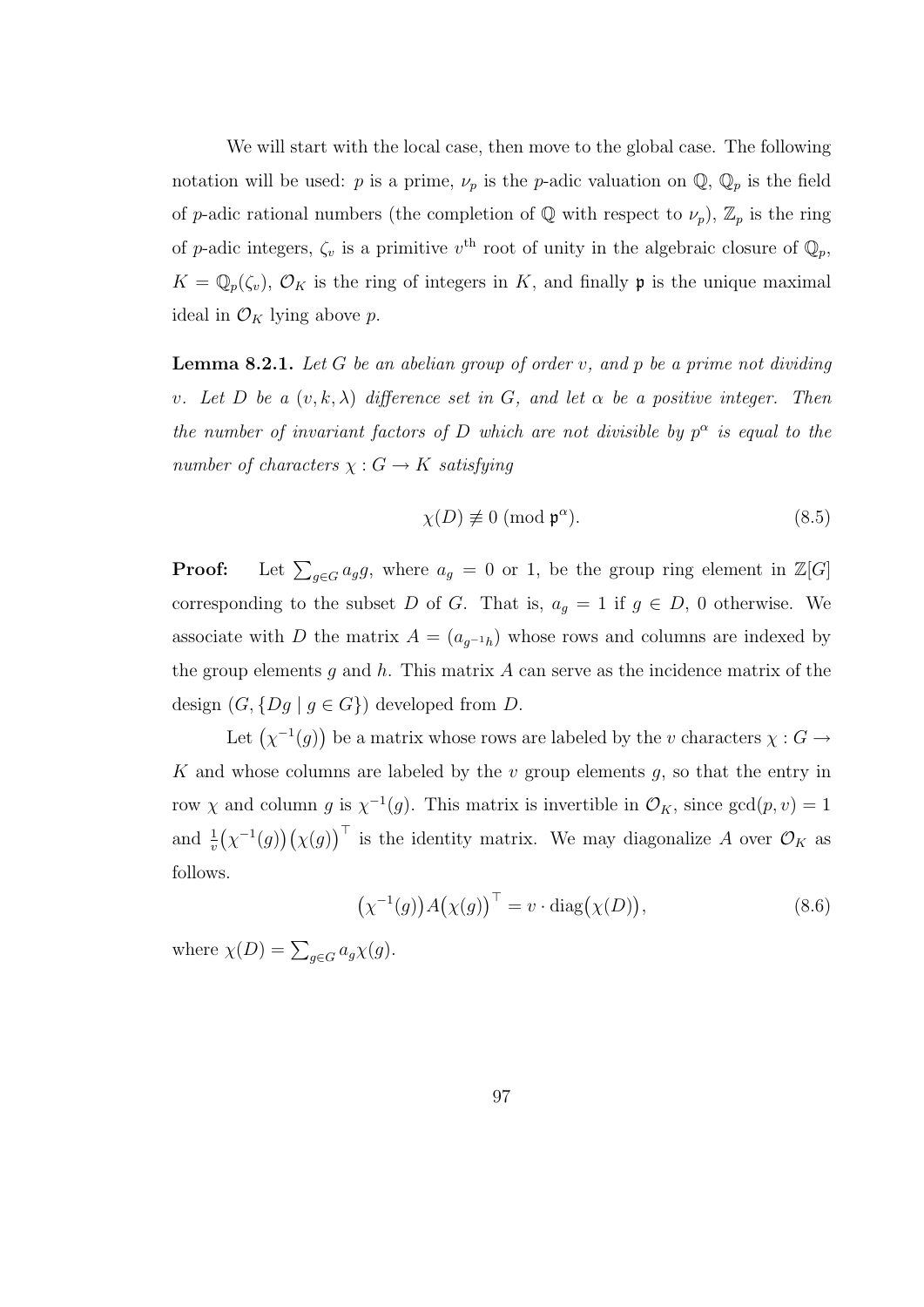Viewing A as a matrix with entries in Z, we use  $S = diag(d_1, d_2, \ldots, d_v)$  to denote the Smith normal form of  $A$  over  $\mathbb{Z}$ . Then there exist integral unimodular matrices P and Q such that  $A = PSQ$ . Therefore we have

$$
\left(\chi^{-1}(g)\right)PSQ\big(\chi(g)\big)^{\top} = v \cdot \text{diag}\big(\chi(D)\big). \tag{8.7}
$$

This equation shows that S and  $\text{diag}(\chi(D))$ , viewed as matrices with entries in  $\mathcal{O}_K$ , are equivalent over  $\mathcal{O}_K$ . Noting that  $\mathcal{O}_K$  is a principal ideal domain, we see that S and diag $(\chi(D))$  have the same invariant factors up to unit multipliers. Since  $\mathcal{O}_K$  is local, and as  $p \nmid v$  implies that K is unramified over  $\mathbb{Q}_p$ , each  $\chi(D)$  can be written as the product of a power of p and a unit in  $\mathcal{O}_K$ . So if we arrange the elements on the diagonal of diag $(\chi(D))$  in such a way that the  $\nu_p(\chi(D))$  are nondecreasing, then  $\text{diag}(\chi(D))$  can serve as a Smith normal form of A over  $\mathcal{O}_K$ . Therefore the two lists  $\nu_p(d_i)$  and  $\nu_p(\chi(D))$  are exactly the same. Noting that  $p \nmid v$ , we have  $\nu_{\mathfrak{p}}(\chi(D)) = \nu_{p}(\chi(D))$ : the conclusion of the lemma follows.  $\Box$ 

We now state the global version of Lemma 8.2.1.

**Lemma 8.2.2.** Let G be an abelian group of order v, let p be a prime not dividing v, and let  $\mathfrak P$  be a prime ideal in  $\mathbb Z[\xi_v]$  lying above p, where  $\xi_v$  is a complex primitive *vth root of unity.* Let D be a  $(v, k, \lambda)$  difference set in G, and let  $\alpha$  be a positive integer. Then the number of invariant factors of D which are not divisible by  $p^{\alpha}$  is equal to the number of complex characters  $\chi$  of G such that  $\chi(D) \not\equiv 0 \pmod{\mathfrak{P}^{\alpha}}$ .

**Proof:** Let A be the matrix defined in the proof of Lemma 8.2.1. We may use A as the incidence matrix of the design  $(G, \{Dg \mid g \in G\})$  developed from D. Similarly let  $(\chi^{-1}(g))$  be a matrix whose rows are labeled by the v complex characters  $\chi$  and whose columns are labeled by the v group elements g, so that the entry in row  $\chi$ and column g is  $\chi^{-1}(g)$ . Then we may diagonalize A over  $\mathbb{Q}(\xi_v)$  as follows.

$$
\left(\chi^{-1}(g)\right)A\big(\chi(g)\big)^{\top} = v \cdot \text{diag}\big(\chi(D)\big),\tag{8.8}
$$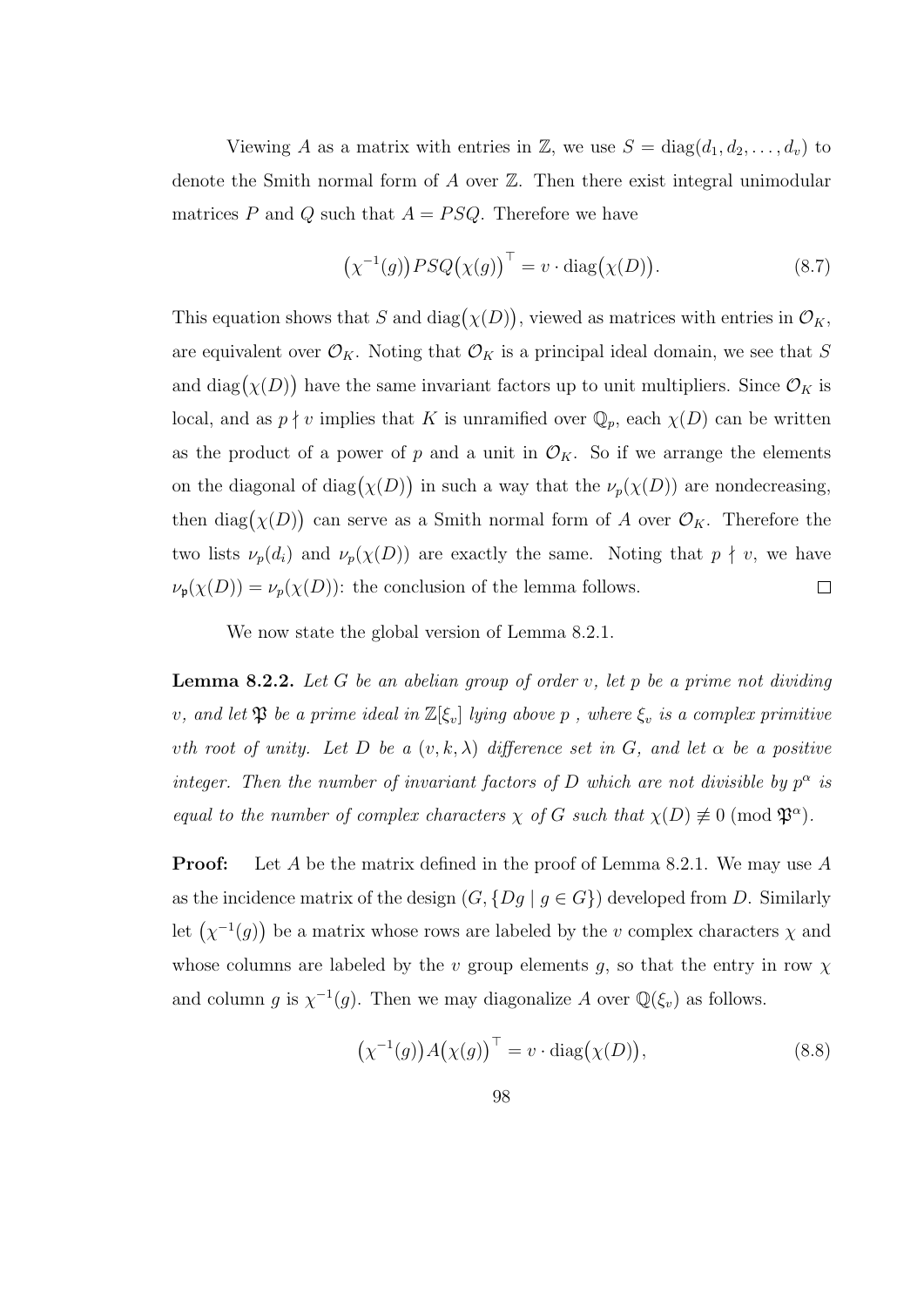where  $\chi(D) = \sum_{g \in D} \chi(g)$ .

Viewing A as a matrix with entries in Z, we use  $S = diag(d_1, d_2, \ldots, d_v)$  to denote the Smith normal form of  $A$  over  $\mathbb{Z}$ . Then there exist integral unimodular matrices P and Q such that  $A = PSQ$ . Therefore we have

$$
\left(\chi^{-1}(g)\right)PSQ\big(\chi(g)\big)^{\top} = v \cdot \text{diag}\big(\chi(D)\big). \tag{8.9}
$$

Let  $L = \mathbb{Q}(\xi_v)$ , and let  $L_{\mathfrak{P}}$  be the completion of L at  $\mathfrak{P}$ .  $L_{\mathfrak{P}}$  is an extension field of  $\mathbb{Q}_p$ , and we may view L as embedded in  $L_{\mathfrak{P}}$ . Since  $gcd(p, v) = 1, L$  is unramified over  $\mathbb{Q}$ . Hence  $L_{\mathfrak{P}}$  is unramified over  $\mathbb{Q}_p$ . Let  $\mathcal{O}_{\mathfrak{P}}$  be the valuation ring in  $L_{\mathfrak{B}}$ , and let p be the unique prime ideal in  $\mathcal{O}_{\mathfrak{B}}$  lying above p. Then for every  $a \in L_{\mathfrak{B}}$ , we have

$$
\nu_{\mathfrak{P}}(a) = \nu_{\mathfrak{p}}(a) \tag{8.10}
$$

Now view all matrices in (8.9) as matrices with entries in  $\mathcal{O}_{\mathfrak{P}}$ . We see that S and  $\text{diag}(\chi(D))$  are equivalent over  $\mathcal{O}_{\mathfrak{P}}$ . Noting that  $\mathcal{O}_{\mathfrak{P}}$  is a principal ideal domain, we see that S and  $\text{diag}(\chi(D))$  have the same invariant factors up to unit multipliers. Since  $\mathcal{O}_{\mathfrak{P}}$  is local and  $L_{\mathfrak{P}}$  is unramified over  $\mathbb{Q}_p$ , each  $\chi(D)$  can be written as the product of a power of p and a unit in  $\mathcal{O}_{\mathfrak{B}}$ . So if we arrange the elements on the diagonal of diag $(\chi(D))$  appropriately so that the  $\nu_p(\chi(D))$  are nondecreasing, then  $\text{diag}(\chi(D))$  can serve as a Smith normal form of A over  $\mathcal{O}_{\mathfrak{P}}$ . Hence the two lists  $\nu_p(d_i)$  and  $\nu_p(\chi(D))$  are exactly the same. Note that by (8.10), we have  $\nu_{\mathfrak{P}}(\chi(D)) = \nu_{\mathfrak{p}}(\chi(D))$ , and  $\nu_{\mathfrak{p}}(\chi(D)) = \nu_{p}(\chi(D))$ . The conclusion of the lemma follows.  $\Box$ 

Remark 8.2.3. Lemma 8.2.2 generalizes a result of MacWilliams and Mann [32], which asserts that the  $GF(p)$ -rank of A is equal to the number of complex characters  $\chi$  such that  $\chi(D) \not\equiv 0 \pmod{\mathfrak{P}}$ .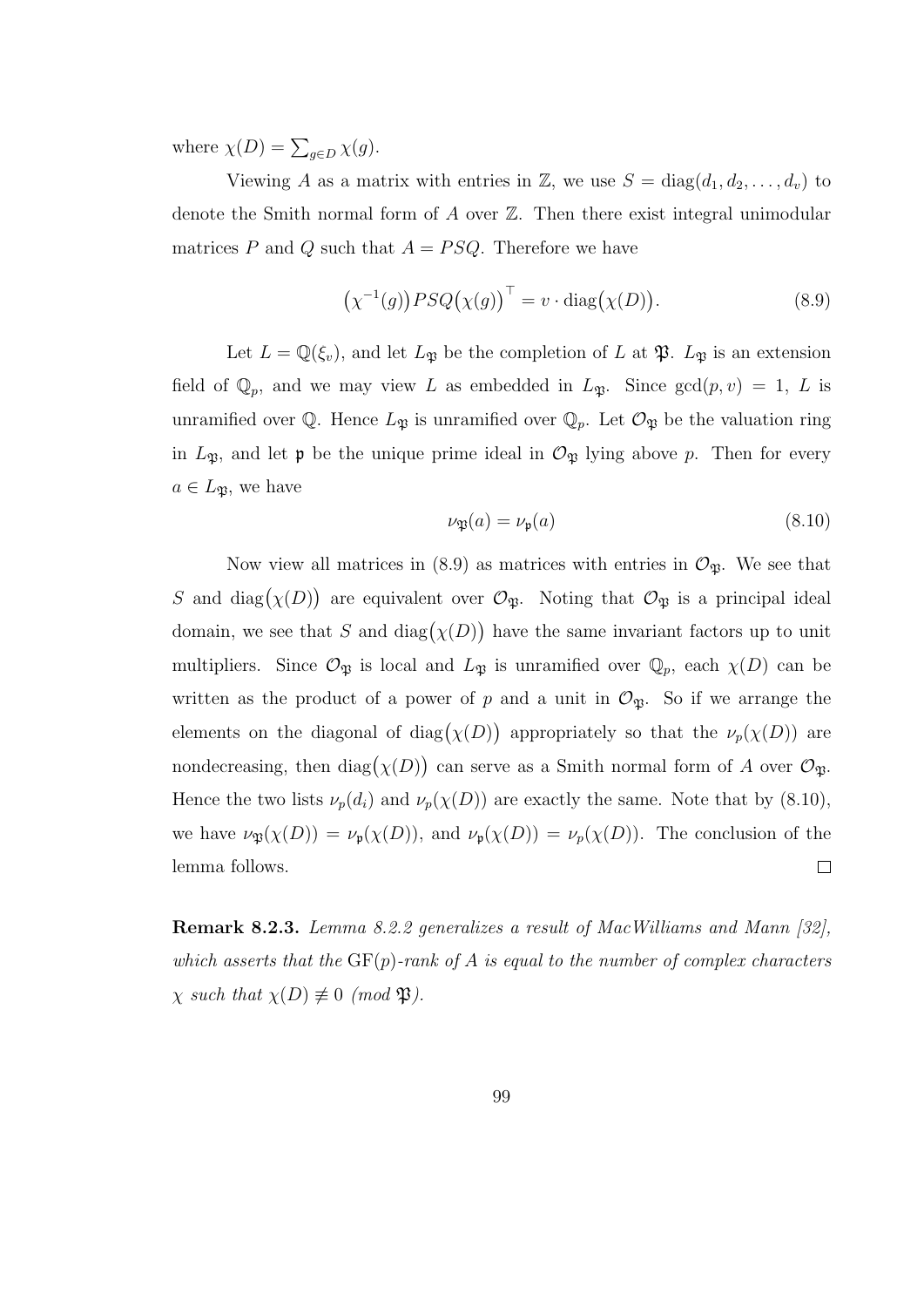Finally, we note that if D is a  $((q^m-1)/(q-1), q^{m-1}, q^{m-2}(q-1))$  symmetric design, where  $q = p^s$ , p is prime, and A is the incidence matrix of D, then

$$
\det(A) = q^{(m-2)(v-1)/2 + (m-1)},\tag{8.11}
$$

where  $v = (q^m - 1)/(q - 1)$ . Therefore the invariant factors of A are all powers of p. The number of invariant factors of A which are 1 is exactly the rank of A over  $\mathbb{Z}/p\mathbb{Z}$ , which is usually called the *p*-rank of  $D$ . In the next section, we will be interested in not only the number of ones among the invariant factors of A, but also the number of p's among the invariant factors of A.

#### 8.3 The Invariant Factors of the HKM and Lin Difference Sets

In this section we will show that the Lin difference sets and the HKM difference sets are in general inequivalent when they are comparable. Note that both these difference sets have parameters  $((q<sup>m</sup> - 1)/(q - 1), q<sup>m-1</sup>, q<sup>m-2</sup>(q - 1)), q = 3<sup>e</sup>$ , so by the discussion at the end of the previous section, the invariant factors of these difference sets are all powers of 3. Although the numbers of ones among the invariant factors of these two difference sets are the same in the case  $e = 1$  (cf. [13], [33]), we will show that the numbers of 3's are different.

Let  $q = 3^e$ ,  $e \ge 1$ , let  $m = 3k$  and  $d = q^{2k} - q^k + 1$  (this is the HKM case); or let  $q = 3^e$ ,  $e = 1$ ,  $m = 2n + 1$  and  $d = 2 \cdot 3^n + 1$  (this is the Lin case). Let  $\rho: \mathbb{F}_{q^m}^* \to \mathbb{F}_{q^m}^*/\mathbb{F}_{q}^*$  be the natural epimorphism, and let

$$
D = \{ \rho(x) \mid x \in \mathbb{F}_{q^m} \text{ and } \text{Tr}_{q^m/q}(x + x^d) = 1 \}
$$

be the difference sets defined in Section 1. We first give explicit expressions for the character sums  $\chi(D)$ , where  $\chi$  is any complex character of  $\mathbb{F}_{q^m}^* / \mathbb{F}_{q}^*$ . This was done in [13]; we include these computations here for the convenience of the reader.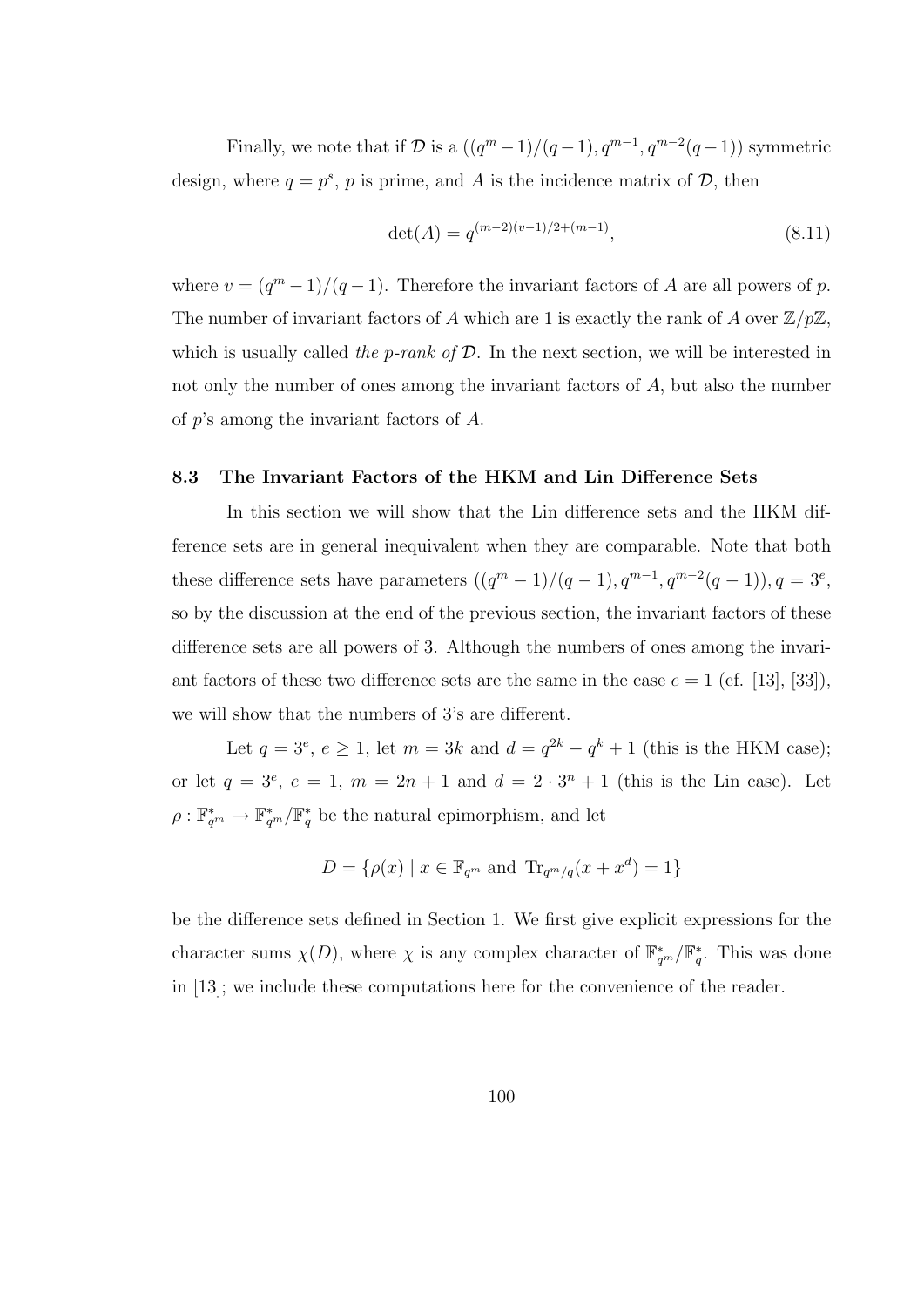Let L be a complete system of coset representatives of  $\mathbb{F}_q^*$  in  $\mathbb{F}_{q^m}^*$ , and let  $L_0 = \{x \in L \mid \text{Tr}_{q^m/q}(x + x^d) = 0\}.$  If  $x \in L$  and  $\text{Tr}_{q^m/q}(x + x^d) = a \neq 0$ , then we may replace x by  $x/a$ , and

$$
\text{Tr}_{q^m/q}\left(\frac{x}{a} + \left(\frac{x}{a}\right)^d\right) = \text{Tr}_{q^{3k}/q}(x + x^d)/a = 1.
$$

Therefore we may choose L such that  $L = L_0 \cup L_1$ , where  $L_1 = \{x \in L \mid \text{Tr}_{q^m/q}(x +$  $x^d$ ) = 1. It is then easy to see that

$$
L_1 = \{ x \in \mathbb{F}_{q^m} \mid \text{Tr}_{q^m/q}(x + x^d) = 1 \} \text{ and } D = \rho(L_1).
$$

Given any multiplicative character  $\chi$  of  $\mathbb{F}_{q^m}$ , we define the sum

$$
S_d(\chi) = \sum_{x \in \mathbb{F}_{q^m}^*} \chi(x) \xi_3^{\text{Tr}_{q^m/3}(x+x^d)}.
$$
 (8.12)

Writing  $x = ay$ , with  $a \in \mathbb{F}_q^*$  and  $y \in L$ , we have

$$
S_d(\chi) = \sum_{a \in \mathbb{F}_q^*} \chi(a) \sum_{y \in L} \chi(y) \xi_3^{\text{Tr}_{q/3}(a \text{Tr}_{q^m/q}(y+y^d))}
$$
  
\n
$$
= \sum_{y \in L_0} \chi(y) \sum_{a \in \mathbb{F}_q^*} \chi(a) + \sum_{y \in L_1} \chi(y) \sum_{a \in \mathbb{F}_q^*} \chi(a) \xi_3^{\text{Tr}_{q/3}(a)}
$$
  
\nIf  $\chi = 1$ , then  $S_d(1) = (q - 1) |L_0| - |L_1| = q^m - 1 - q |L_1|$ .  
\nIf  $\chi \neq 1$ , but  $\chi|_{\mathbb{F}_q^*} = 1$ , then  $S_d(\chi) = -q \chi(L_1)$ .  
\nIf  $\chi \neq 1$ , and  $\chi|_{\mathbb{F}_q^*} \neq 1$ , then  $S_d(\chi) = \chi(L_1) \cdot g_1(\chi_1)$ , where  $\chi_1$  is the restriction

of  $\chi$  to  $\mathbb{F}_q^*$ , and  $g_1(\chi_1)$  is the Gauss sum over the finite field  $\mathbb{F}_q$  with respect to  $\chi_1$ .

In summary, if  $\chi$  is a nontrivial multiplicative character of  $\mathbb{F}_{q^m}$ , then

$$
\chi(L_1) = \begin{cases}\n-\frac{1}{q} S_d(\chi), & \text{if } \chi|_{\mathbb{F}_q^*} = 1, \\
\frac{S_d(\chi)}{g_1(\chi_1)}, & \text{if } \chi|_{\mathbb{F}_q^*} \neq 1.\n\end{cases}
$$
\n(8.13)

For  $\mathfrak{P}$  a prime ideal in  $\mathbb{Z}[\xi_{q^m-1}]$  lying over 3, let  $\omega_{\mathfrak{P}}$  be the Teichmüller character on  $\mathbb{F}_{q^m}$ . Then any nontrivial character of  $\mathbb{F}_{q^m}^*/\mathbb{F}_q^*$  takes the form  $\omega_{\mathfrak{P}}^{-a}$ ,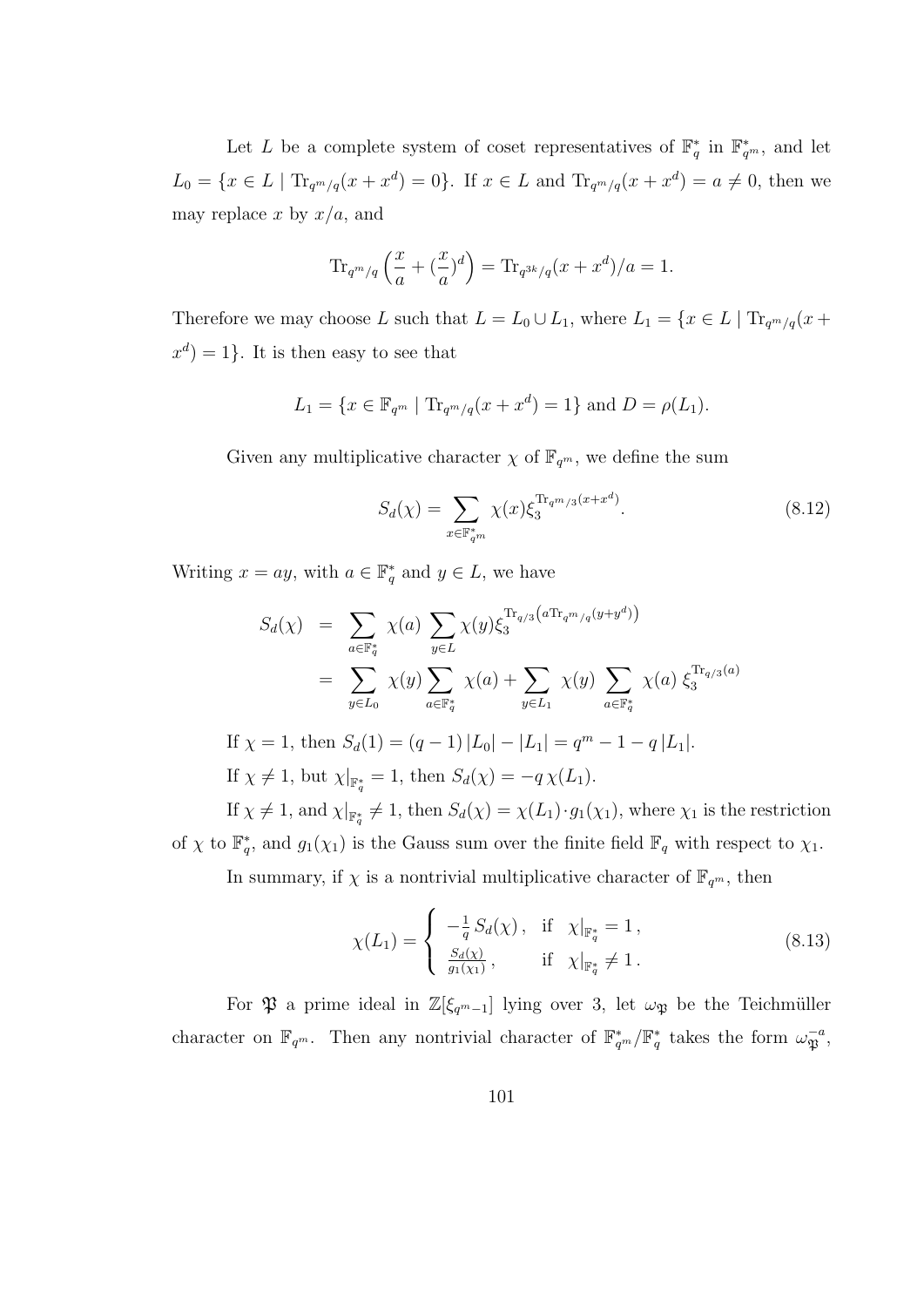$0 < a < (q^m-1)$  with  $(q-1)|a$ . By (8.13), for any  $a, 0 < a < (q^m-1)$  and  $(q-1)|a$ , we have

$$
\omega_{\mathfrak{P}}^{-a}(D) = \omega_{\mathfrak{P}}^{-a}(L_1) = -\frac{1}{q} S_d(\omega_{\mathfrak{P}}^{-a}). \tag{8.14}
$$

Let  $\mathfrak{P}$  be the prime of  $\mathbb{Z}[\xi_{q^m-1}, \xi_3]$  lying above  $\mathfrak{P}$ , and let

$$
t_d(a) = \nu_{\tilde{\mathfrak{P}}}(S_d(\omega_{\mathfrak{P}}^{-a}))
$$
\n(8.15)

be the  $\tilde{\mathfrak{P}}$ -adic valuation of  $S_d(\omega_{\mathfrak{P}}^{-a})$ .

**Lemma 8.3.1.** With the above notation, for any nonnegative integer  $\alpha \leq m-2$ , the number of invariant factors of D which are  $3^{\alpha}$  is

$$
|\{a \mid 0 < a < (q^m - 1), \ (q - 1)|a, \ t_d(a) = 2e + 2\alpha\}|.
$$

**Proof:** By Lemma 8.2.2, the number of invariant factors of D which are  $3^{\alpha}$  is equal to the number of  $\omega_{\mathfrak{P}}^{-a}$ ,  $0 < a < (q^m - 1)$  and  $(q - 1)|a$ , such that  $\mathfrak{P}^{\alpha}||\omega_{\mathfrak{P}}^{-a}(D)$ . As ideals in  $\mathbb{Z}[\xi_{q^m-1}, \xi_3]$ ,  $\mathfrak{P} = \tilde{\mathfrak{P}}^2$ . Hence the number of invariant factors of D which are  $3^{\alpha}$  is equal to the number of  $\omega_{\mathfrak{P}}^{-a}$ ,  $0 < a < (q^m - 1)$  and  $(q - 1)|a$ , such that  $\tilde{\mathfrak{P}}^{2\alpha}||\omega_{\mathfrak{P}}^{-a}(D).$ 

To simplify notation, we will usually drop the index in  $\omega_{\mathfrak{P}}$  if there is no confusion. By (8.14), we have  $\omega^{-a}(D) = -\frac{1}{3a}$  $\frac{1}{3^e} S_d(\omega^{-a})$ . By definition, we have

$$
\nu_{\tilde{\mathfrak{P}}}(S_d(\omega^{-a})) = t_d(a).
$$

Also it is clear that  $\nu_{\tilde{\mathfrak{P}}}(3^e) = 2e$ . Therefore, the number of  $a, 0 < a < (q^m - 1)$ ,  $(q-1)|a$  such that  $\tilde{\mathfrak{P}}^{2\alpha} \parallel \omega^{-a}(D)$  is equal to the cardinality of the set

$$
\mathcal{T}_{\alpha} = \{ a \mid 0 < a < (q^m - 1), \ (q - 1) \mid a, \ t_d(a) = 2e + 2\alpha \}. \tag{8.16}
$$

We will denote this cardinality by  $T_{\alpha}$ , and we have shown that the number of invariant factors of D which are  $3^{\alpha}$  is equal to  $T_{\alpha}$ . This completes the proof.  $\Box$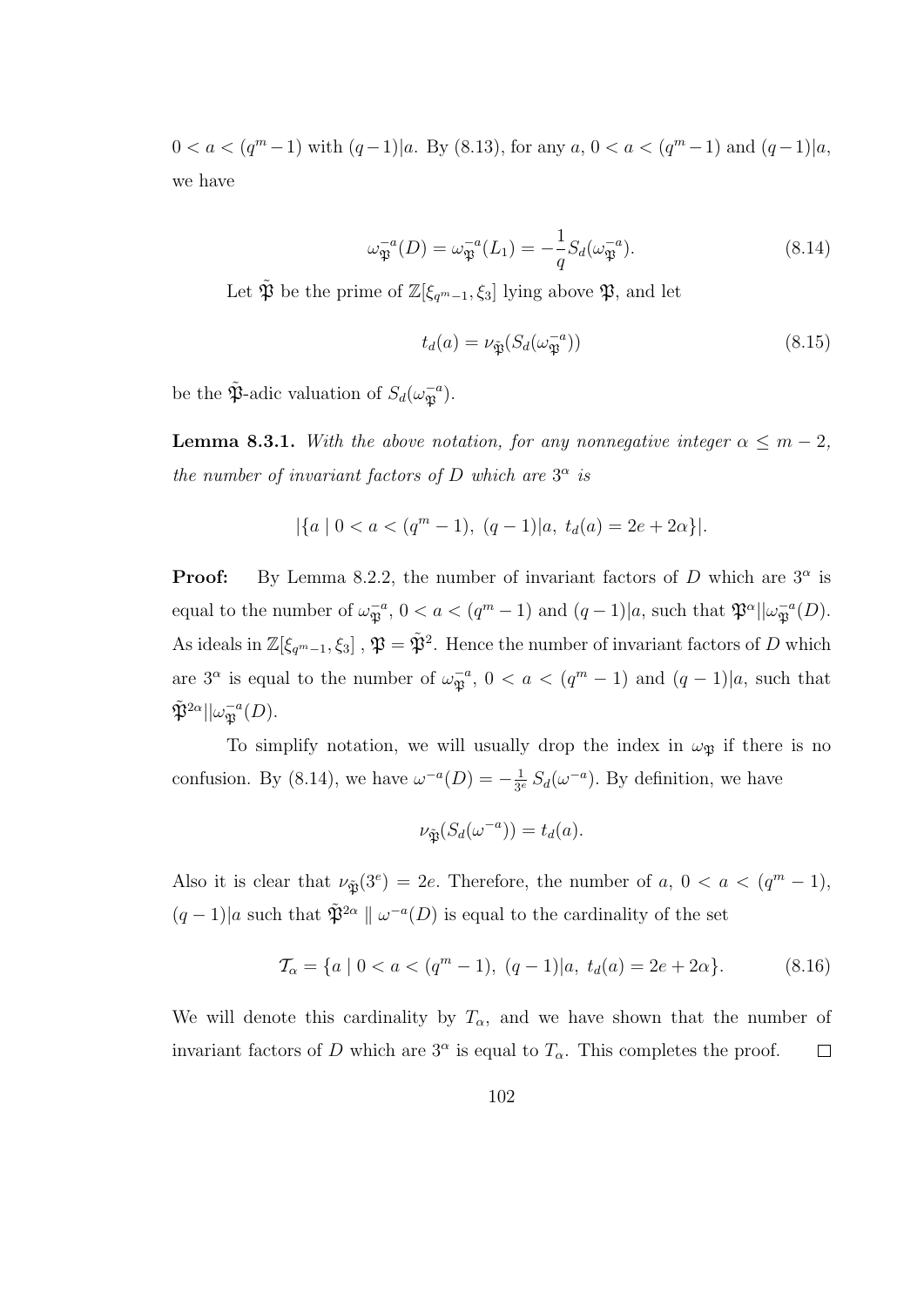In order to compute explicitly the number of invariant factors of D which are  $3^{\alpha}$ , we need to compute  $t_d(a)$  first. By the definition of Gauss sums, we have

$$
g(\omega^b) = \sum_{x \in \mathbb{F}_{q^m}^*} \omega^b(x) \xi_3^{\text{Tr}_{q^m/3}(x)}.
$$

Using Fourier inversion, we find that

$$
\xi_3^{\text{Tr}_{q^m/3}(x^d)} = \frac{1}{q^m-1} \sum_{b=0}^{q^m-2} g(\omega^{-b}) \omega^b(x^d).
$$

Therefore

$$
S_d(\omega^{-a}) = \frac{1}{q^m - 1} \sum_{x \in \mathbb{F}_{q^m}^*} \omega^{-a}(x) \xi_3^{\text{Tr}_{q^m/3}(x)} \sum_{b=0}^{q^m - 2} g(\omega^{-b}) \omega^{bd}(x)
$$
  
= 
$$
\frac{1}{q^m - 1} \sum_{b=0}^{q^m - 2} g(\omega^{-b}) g(\omega^{bd-a})
$$

As usual, for any integer x not divisible by  $q^m - 1$  we use  $s(x)$  to denote the 3-adic weight (the base-3 digit sum) of x (mod  $q^m - 1$ ). In addition, if  $x \equiv 0 \pmod{1}$  $q^m - 1$ , we set  $s(x) = 0$ . With this convention, using Stickelberger's theorem on the prime ideal decomposition of Gauss sums [21, p. 212], we find that

$$
t_d(a) \ge \min_{0 \le b \le q^m - 2} \{ s(b) + s(a - bd) \}. \tag{8.17}
$$

Moreover, if the above minimum is attained at **exactly one** value of  $b$  in the range  $[0, q<sup>m</sup> - 2]$ , then

$$
t_d(a) = \min_{0 \le b \le q^m - 2} \{s(b) + s(a - bd)\}.
$$

In general, the function  $t_d(a)$  is hard to control. Hence it is difficult to compute explicitly the cardinality of  $\mathcal{T}_{\alpha}$  (see (8.16) for definition). In [13], we computed  $T_0$ in the case  $q = 3$ . In the following, we will assume that  $q = 3$ , *i.e.*,  $e = 1$ , and find explicit formulas for the cardinality  $T_1$  of

$$
\mathcal{T}_1 = \{a \mid 0 < a < 3^m - 1, 2 | a, t_d(a) = 4\},
$$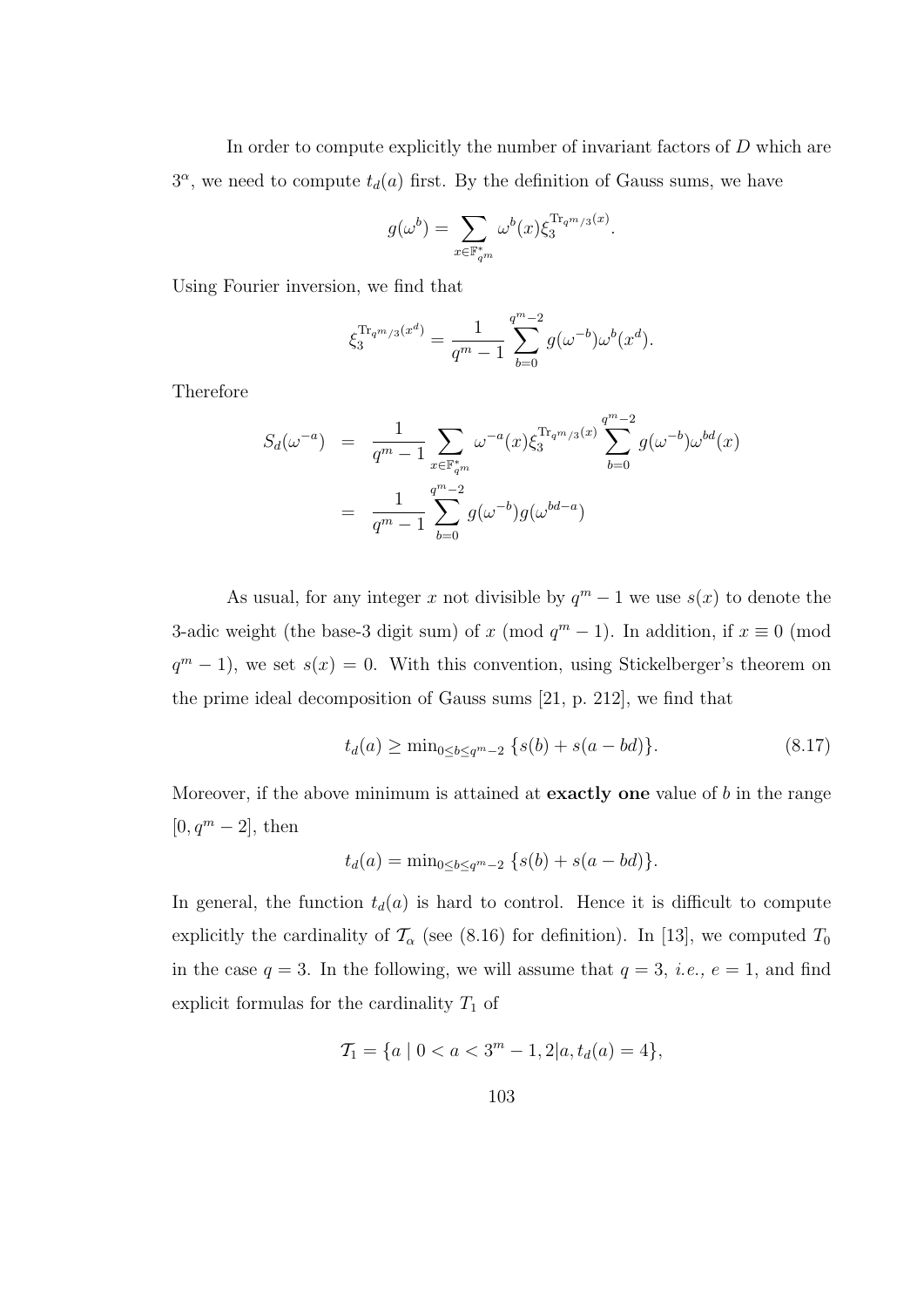for both d given at the beginning of this section.

When calculating the 3-ranks of the HKM and Lin difference sets in [13] in the case  $q = 3$ , that is computing the number of even  $a, 0 < a < 3<sup>m</sup>-1$ , for which  $t<sub>d</sub>(a) =$ 2, we first list all  $a, 0 < a < 3<sup>m</sup> - 1$ , such that  $\min_{0 \le b \le 3<sup>m</sup> - 2} \{s(b) + s(a - bd)\} = 2$ ; in both the HKM and Lin cases, there are exactly two values of  $a$ , up to cyclic shift, for which  $s(b) + s(a - bd) = 2$  at more than one value of b when  $m > 3$ . (For all other a in the list, there is a unique b in the range  $[0, 3<sup>m</sup> - 2]$  such that  $s(b) + s(a - bd) = 2$ : thus  $t_d(a) = 2$ .) For these two "exceptional" values of a, we had to do more detailed analysis to decide whether  $t_d(a) = 2$  or  $t_d(a) > 2$ . In the former case, we count the a towards the 3-rank, and in the latter case we do not. The final conclusion is that both HKM and Lin difference sets have 3-rank  $2m^2 - 2m$  when  $m > 3$  (see [13] and [33]).

Now if we want to count the number of invariant factors which are 3 for the HKM and Lin difference sets, we need to compute the number  $T_1$  of even  $a$ ,  $0 < a < 3<sup>m</sup> - 1$ , for which  $t<sub>d</sub>(a) = 4$ . Again we need to pay special attention to those a, for which  $s(b) + s(a - bd) = 4$  at more than one value of b (we again call these  $a$  "exceptional"). Unfortunately, the list of such  $a$ 's already becomes awkwardly large. Instead of analyzing each "exceptional" a individually, we argue that, except for small  $m$ ,  $T_1$  is a fourth degree polynomial in  $m$  with leading term  $\frac{2}{3}m^4$ , or differs from it by exactly m. Then we use a computer to calculate  $T_1$  for various  $m$  to pin down the remaining coefficients of the fourth degree polynomial.

**Lemma 8.3.2.** With the notation above, for  $m > 7$  in the Lin case, and for  $m > 9$ in the HKM case, the number of even values of a for which  $\min_{0 \leq b \leq 3^m-2} \{s(b) +$  $s(a - bd)$ } = 4 is a fourth degree polynomial in m. Furthermore, the leading term is  $\frac{2}{3}m^4$ .

**Proof:** First we count the total number of pairs  $(a, b)$ ,  $0 < a \leq 3^m - 2$ ,  $0 \leq b \leq$  $3<sup>m</sup> - 2$ , for which  $s(b) + s(a - bd) = 4$ . If  $s(b) = 4$  and  $s(a - bd) = 0$ , then  $a = bd$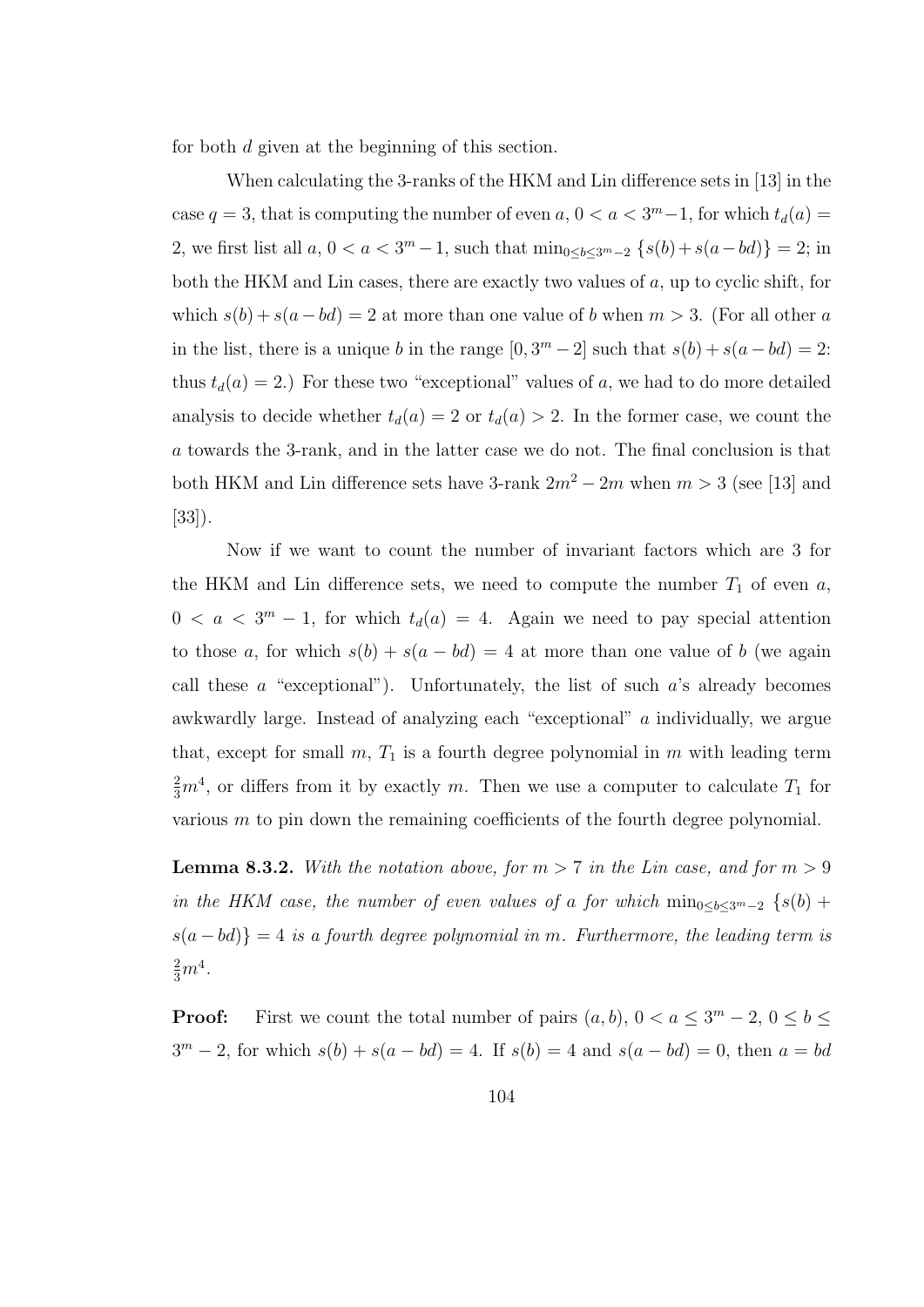and b has 3-adic representation as one of the following: four 1's and the rest 0's; two 1's, one 2, and the rest 0's; or two 2's and the rest 0's. Similarly if  $s(b) = 3$  then b is either three 1's and the rest 0's; or one 1, one 2, and the rest 0's; while  $a = bd + 3^i$ for some *i* between 0 and  $m - 1$ . If  $s(b) = 2$  then b has either two 1's and the rest 0's; or one 2 and the rest 0's; while  $a - bd$  also has one of those forms. The cases  $s(b) = 1$  and  $s(b) = 0$  mirror the cases  $s(b) = 3$  and  $s(b) = 4$ .

Since  $s(a - bd) = 4 - s(b)$ , we can write  $a = bd + x$ , where  $s(x) = 4 - s(b)$ . So we may think of a as represented by the sum of 4 terms, each either a shift of d, or a shift of 1. Here if the 3-adic representation of b or  $a - bd$  has a digit 2, then the corresponding copy of d or of 1 is viewed as  $3^i d + 3^i d$ , or  $3^i + 3^i$  (*i.e.*, a sum of two terms). Observe that  $a = bd + x$  is necessarily even because d is odd and  $s(b) + s(x) = 4$  implies  $b + x$  is even. Thus from the discussion in the previous paragraph the total number of pairs  $(a, b)$  for which  $s(b) + s(a - bd) = 4$  and a is even is

$$
2\binom{m}{4} + 2\binom{m}{2}(m-2) + 2\binom{m}{2} + 2\binom{m}{3}m + 2m^2(m-1) + \left(\binom{m}{2} + m\right)^2
$$
  
= 
$$
\frac{2}{3}m^4 + 2m^3 - \frac{13}{6}m^2 + \frac{1}{2}m
$$
(8.18)

In order to prove the assertion of the lemma we need to subtract from this polynomial the number of pairs  $(a, b)$  which are redundant for any value of a, as well as the number of those a's included here but which can also be represented as  $bd + x$ , with  $s(b) + s(x) = 2.$ 

For convenience we will sometimes think of  $a$  and  $d$  as written using the digits 0,1, and  $-1$  (mostly in the HKM case). Thus, if a has a 2 in it, replace it with  $-1$ and carry 1 to the next higher place. Similarly,  $-2$  gets replaced by 1 and  $-1$  gets carried. With this convention, it is easy to see that the possible number of nonzero digits in a does not grow as m grows.

We now partition the above a's into classes according to the sums of four shifts of 1 or of d which produce them. If there is a carry (in the addition of the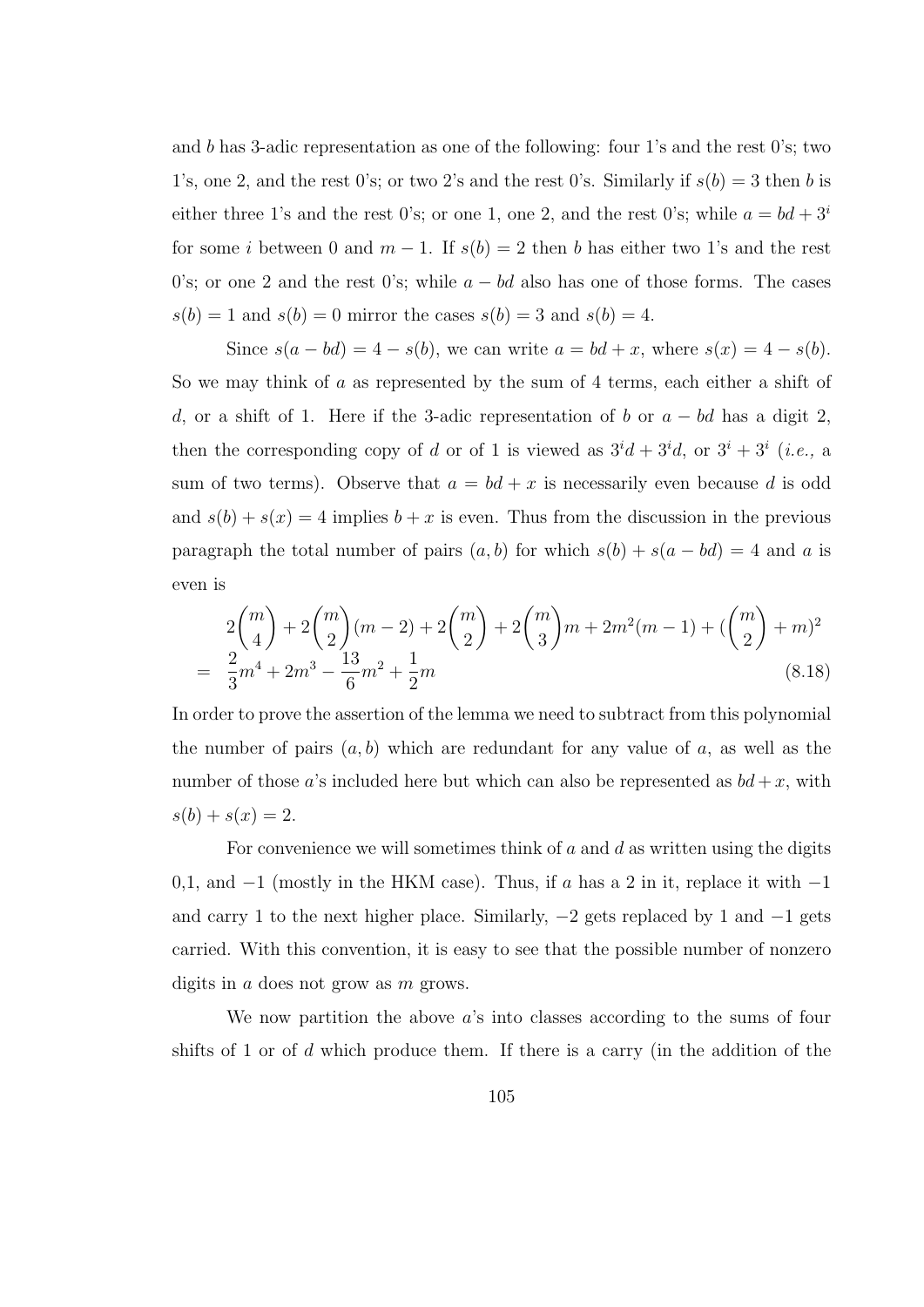four terms which produces  $a$ ) from one place to another, we group those places together (and call these places a segment of the sum). Two values of  $a$  are in the same class if these segments of the sum involving nonzero digits have shifted, but the corresponding nonzero digits come from corresponding digits of shifts of d or shifts of 1. If the nonzero digits of two addends are disjoint from each other, and from each other's carry digits, then they are free to shift relative to each other and the sums would be considered in the same class. For instance, the following sums would produce  $a$ 's in the same class:

| 0 0 0 2 0 0 0 1 0 0 0 0 2 0 0 0 1 0 |  |  |  |  |  |                |  |  |
|-------------------------------------|--|--|--|--|--|----------------|--|--|
| 0 2 0 0 0 1 0 0 0 1 0 0 0 0 2 0 0 0 |  |  |  |  |  |                |  |  |
| $\overline{1}$                      |  |  |  |  |  | $\overline{1}$ |  |  |
| $\overline{1}$                      |  |  |  |  |  | $\overline{1}$ |  |  |
| 2 2 0 2 0 1 0 1 0 1 0 0 2 2 2 0 1 0 |  |  |  |  |  |                |  |  |

but the following would represent two other classes:

|                                                                                                                                                                                                                                |  |  |  |  |                                                |  |  |  | 0 0 0 0 2 0 0 0 1 0 0 0 0 2 0 0 0 1 |
|--------------------------------------------------------------------------------------------------------------------------------------------------------------------------------------------------------------------------------|--|--|--|--|------------------------------------------------|--|--|--|-------------------------------------|
|                                                                                                                                                                                                                                |  |  |  |  |                                                |  |  |  | 0 0 0 0 2 0 0 0 1 0 0 2 0 0 0 1 0 0 |
| and the contract of the contract of the contract of the contract of the contract of the contract of the contract of the contract of the contract of the contract of the contract of the contract of the contract of the contra |  |  |  |  | . The contract of the contract of $\mathbb{1}$ |  |  |  |                                     |
| $\sim$ 1                                                                                                                                                                                                                       |  |  |  |  |                                                |  |  |  |                                     |
|                                                                                                                                                                                                                                |  |  |  |  |                                                |  |  |  | 0 0 1 0 1 0 0 0 2 0 1 2 1 2 0 1 0 1 |

In the first example the addends have three degrees of freedom to shift, while in the last example there are four degrees of freedom and in the middle one there is only one degree of freedom. Thus, in the first example, there are  $m = 9$  choices of shift for the first copy of d. There are only  $m-3$  choices for the second copy of d,  $m-4$ choices for the first copy of 1, and the second copy of 1 is determined by the first. Here we ignore the possibility that other values of  $b$  might be associated with some of these  $a$ 's. It is also clear that the pattern remains the same if we increase  $m$  by inserting extra pairs of columns of 0's.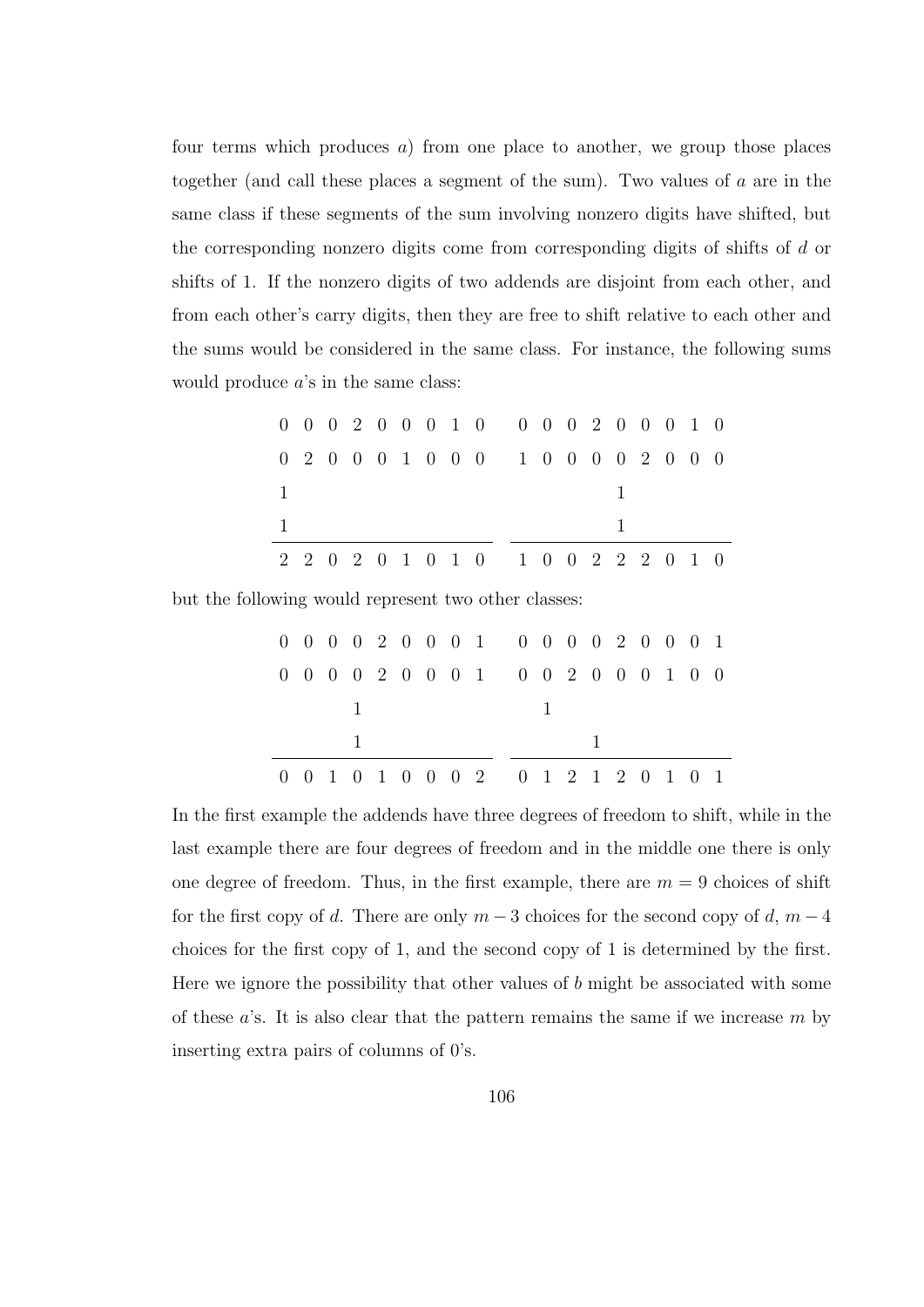Now we continue the definition of classes where a given value of  $a$  is associated with more than one value of b. The following sums give an example of such a situation.

|                |  |  |                 |  |                   | 0 0 0 0 2 0 0 0 1 2 0 0 0 1 0 0 0 0 |                   |     |                   |   |              |             |                |                |              |
|----------------|--|--|-----------------|--|-------------------|-------------------------------------|-------------------|-----|-------------------|---|--------------|-------------|----------------|----------------|--------------|
| $\overline{0}$ |  |  | 0 0 0 2 0 0 0 1 |  |                   |                                     |                   |     |                   | 1 |              |             |                |                |              |
| 1              |  |  |                 |  |                   |                                     |                   |     |                   |   |              |             |                |                | 1            |
| 1              |  |  |                 |  |                   |                                     |                   |     |                   |   |              |             |                |                | $\mathbf{1}$ |
|                |  |  |                 |  | 2 0 0 1 1 0 0 0 2 |                                     | 2 0 0 1 1 0 0 0 2 |     |                   |   |              |             |                |                |              |
|                |  |  |                 |  |                   |                                     |                   |     | 0 0 0 1 0 0 0 0 2 |   |              |             |                |                |              |
|                |  |  |                 |  |                   |                                     | 1                 |     |                   |   |              |             |                |                |              |
|                |  |  |                 |  |                   |                                     | -1                |     |                   |   |              |             |                |                |              |
|                |  |  |                 |  |                   |                                     |                   |     |                   |   | $\mathbf{1}$ |             |                |                |              |
|                |  |  |                 |  |                   |                                     |                   | 2 0 | $\overline{0}$    | 1 |              | $1 \quad 0$ | $\overline{0}$ | $\overline{0}$ | <sup>2</sup> |

Here, two values of  $a_1$  and  $a_2$  will be considered to be in the same class only if the pairs  $(a_1, b_{1i})$  and  $(a_2, b_{2i})$  are in one-to-one correspondence such that the sum  $a_1 = b_{1i}d + x_{1i}$  is a shift of  $a_2 = b_{2i}d + x_{2i}$  for each *i*.

Each class of  $a$  has some number of degrees of freedom. The maximum is 4, in the case that the nonzero digits of the addends are totally disjoint. If two different sums  $b_1d + x_1$  and  $b_2d + x_2$  are the same, say both equal a, the degree of freedom of that class of  $a$  is at most 3. Otherwise, the nonzero digits of the addends are totally disjoint; hence the positions of the 2's in a, in the Lin case, or of  $(-1)$ 's in a, in the HKM case, reflect the positions of copies of d in the sum. Thus  $b_1 = b_2$ , contradicting our assumption that there are two different sums producing the same a.

In general, for each degree of freedom, we can pick any shift from 0 to  $m-1$ , except for a fixed number of possibilities that cause sectors of a to overlap. In cases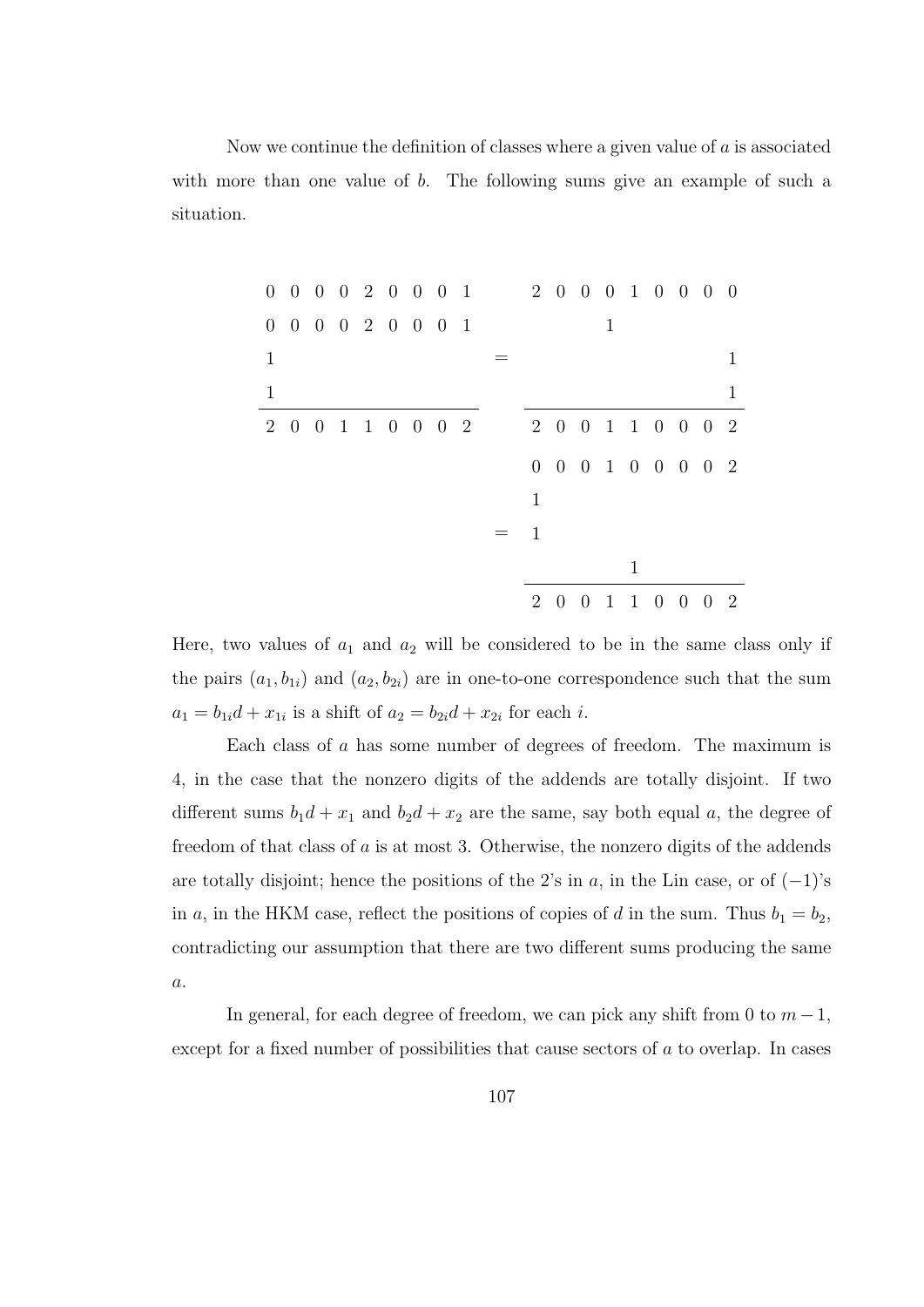such as

|                |  |  | $0 \t 0 \t 1 \t 0 \t 0 \t -1 \t 0 \t 0 \t 1$ |  |  |
|----------------|--|--|----------------------------------------------|--|--|
|                |  |  | $0 \t 0 \t 1 \t 0 \t 0 \t 1 \t 0 \t 0 \t -1$ |  |  |
|                |  |  | $0 \t 0 \t -1 \t 0 \t 0 \t 1 \t 0 \t 0 \t 1$ |  |  |
| $\overline{1}$ |  |  |                                              |  |  |
|                |  |  | 1 0 1 0 0 1 0 0 1                            |  |  |

shifts of the three copies of d have a period of  $m/3$ . Thus the size of this class of a (ignoring other values of b) would be  $(m/3)(m-3)$ . So each class of a's has cardinality of a polynomial of degree equal to the number of degrees of freedom and each  $a$  in a class has the same number of associated  $b$ 's. In order to prove the assertion of the lemma, we subtract from (8.18) a polynomial of degree at most three for each class of  $a$  for which the number of associated  $b$  is more than one. We also have to subtract the number of  $a$ 's which we have counted but for which  $\min_{0 \le b \le q^{m}-2} \{s(b)+s(a-bd)\} = 2.$  These cases have at most two degrees of freedom, so we subtract from (8.18) another polynomial of degree at most two.

Finally the following sums for  $m = 7$  (in the Lin case) and  $m = 9$  (in the HKM case) represent the only classes of  $a$  for those  $m$  for which a sequence of carries continues from one nonzero digit of d to the next.

|  |  |  | $0 \t0 \t0 \t2 \t0 \t0 \t1 = d$  |                                           |  |        |
|--|--|--|----------------------------------|-------------------------------------------|--|--------|
|  |  |  | $0 \t0 \t2 \t0 \t0 \t1 \t0 = 3d$ |                                           |  |        |
|  |  |  | $0 \t2 \t0 \t0 \t1 \t0 \t0 = 9d$ |                                           |  | (8.19) |
|  |  |  |                                  | $2\ 0\ 0\ 1\ 0\ 0\ 0\ =\ 27d$             |  |        |
|  |  |  |                                  | $0 \t0 \t0 \t0 \t1 \t1 \t2 = 3^2 + 3 + 2$ |  |        |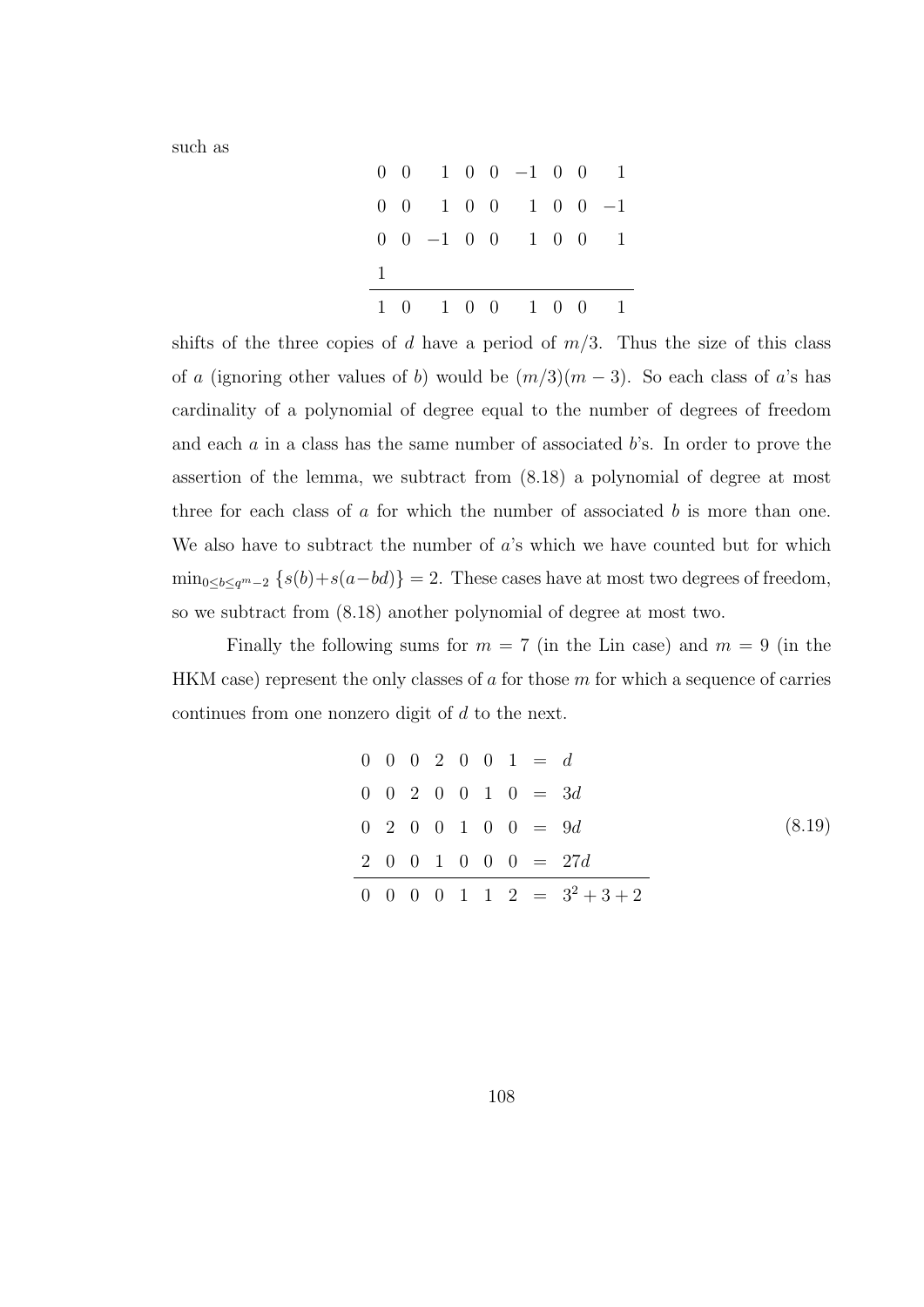| 0              |                |  |              | $0 \t 1 \t 0 \t 0 \t -1 \t 0 \t 0 \t 1 = d$ |  |           |        |
|----------------|----------------|--|--------------|---------------------------------------------|--|-----------|--------|
| $\overline{0}$ | $\overline{0}$ |  |              | $1 \t 0 \t 0 \t -1 \t 0 \t 0 \t 1 = d$      |  |           |        |
| $\overline{0}$ | $\mathbf{1}$   |  |              | $0 \t 0 \t -1 \t 0 \t 0 \t 1 \t 0 =$        |  | 3d        |        |
| $\mathbf{1}$   | $\overline{0}$ |  |              | $0 \t -1 \t 0 \t 0 \t 1 \t 0 \t 0 = 9d$     |  |           |        |
|                |                |  |              |                                             |  |           |        |
|                |                |  |              |                                             |  |           | (8.20) |
| $\overline{0}$ |                |  |              | 0 1 0 0 1 0 0 -1 = $3^6d$                   |  |           |        |
| $\overline{0}$ | 1              |  |              | 0 0 1 0 0 -1 0 = $3^7d$                     |  |           |        |
| $\mathbf{1}$   | $\overline{0}$ |  |              | 0 1 0 0 -1 0 0 = $3^{8}d$                   |  |           |        |
|                |                |  | $\mathbf{1}$ |                                             |  | $=$ $3^3$ |        |
|                |                |  |              |                                             |  |           |        |

In each of these two cases we have two values of  $b$  associated with the same  $a$ , while for all higher  $m$ , we get two different values of  $a$  for the corresponding sums. That is, these sums are special, and would not happen if the number  $m$  of digits is large. So for  $m > 7$  in the Lin case, and for  $m > 9$  in the HKM case, the number of even a such that  $\min_{0 \le b \le 3^m-2} \{s(b) + s(a - bd)\} = 4$  is a fourth degree polynomial in m with leading term  $\frac{2}{3}m^4$ .  $\Box$ 

We proceed to compute  $T_1 = |T_1| = |\{a \mid 0 < a < 3^m - 1, 2|a, t_d(a) = 4\}|.$ By  $(8.17)$ , we see that

$$
T_1=|\mathcal{A}\setminus\mathcal{B}|+|\mathcal{C}|,
$$

where

$$
\begin{aligned}\n\mathcal{A} &= \{a \mid 0 < a < 3^m - 1, 2|a, \min_{0 \le b \le 3^m - 2} \{s(b) + s(a - bd)\} = 4\}, \\
\mathcal{B} &= \{a \mid 0 < a < 3^m - 1, 2|a, \min_{0 \le b \le 3^m - 2} \{s(b) + s(a - bd)\} = 4 \text{ and } t_d(a) > 4\}, \\
\mathcal{C} &= \{a \mid 0 < a < 3^m - 1, 2|a, \min_{0 \le b \le 3^m - 2} \{s(b) + s(a - bd)\} = 2 \text{ and } t_d(a) = 4\}.\n\end{aligned}
$$

By Lemma 3.2, for  $m > 7$  in the Lin case, and for  $m > 9$  in the HKM case, |A| is a polynomial in m of degree 4 with leading term  $\frac{2}{3}m^4$ . We will show that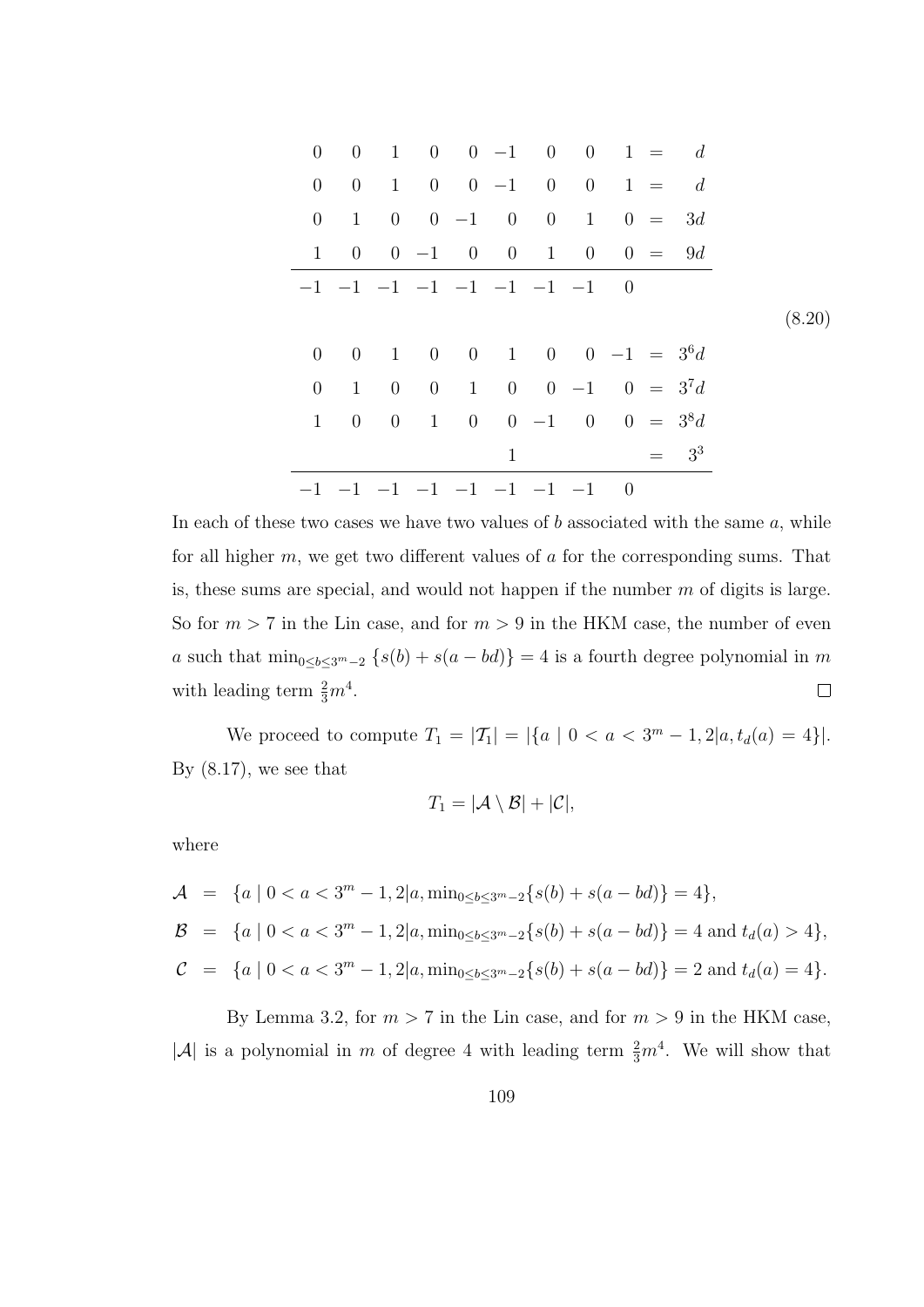$|\mathcal{B}|$  is a polynomial in m of degree at most 3. In order to compute  $|\mathcal{B}|$ , we have to distinguish those classes of a in A for which  $t_d(a) = 4$ , and those for which  $t_d(a) > 4$ , that is, decide whether

$$
\tilde{\mathfrak{P}}^4 \parallel \frac{1}{3^m-1} \sum_{b=0}^{3^m-2} g(\omega^{-b}) g(\omega^{bd-a})
$$

or

$$
\tilde{\mathfrak{P}}^{5} \mid \frac{1}{3^m-1} \sum_{b=0}^{3^m-2} g(\omega^{-b}) g(\omega^{bd-a}).
$$

The distinction can be made with the help of Stickelberger's congruence for Gauss sums as stated in the following theorem.

**Theorem 8.3.3.** ([29, p. 7]) Let r be an integer with  $0 \le r < q-1 = p^m-1$  and with p-adic expansion

$$
r = r_0 + r_1 p + \dots + r_{m-1} p^{m-1}
$$

with  $0 \leq r_i \leq p-1$ . Define

$$
\gamma(r) = r_0! r_1! \cdots r_{m-1}!
$$

Then with  $s(r)$  and  $\omega$  as above we have the congruence

$$
\frac{g(\omega^{-r})}{(\xi_p - 1)^{s(r)}} \equiv \frac{-1}{\gamma(r)} \pmod{\tilde{\mathfrak{P}}}.
$$

**Lemma 8.3.4.** For  $m > 7$  in the Lin case, and for  $m > 9$  in the HKM case,  $|\mathcal{B}|$  is a polynomial in m of degree at most 3.

**Proof:** Given an integer  $r, 0 \le r < 3^m - 1$ , since  $\tilde{\mathfrak{P}} \mid 3$ , we have  $\gamma(r) \equiv 1$  or  $\gamma(r) \equiv -1 \pmod{\tilde{\mathfrak{P}}}$ , depending on whether the 3-adic representation of r has an even number of twos or an odd number of twos. Given  $a \in \mathcal{A}$ , applying Stickelberger's congruence to those terms in the sum  $\sum_{b=0}^{3^m-2} g(\omega^{-b}) g(\omega^{bd-a})$  for which  $s(b) + s(a$  $bd$ ) = 4 we get

$$
\frac{g(\omega^{-b})g(\omega^{bd-a})}{(\xi_3-1)^4} \equiv \gamma(b)\gamma(a-bd) \pmod{\tilde{\mathfrak{P}}}.
$$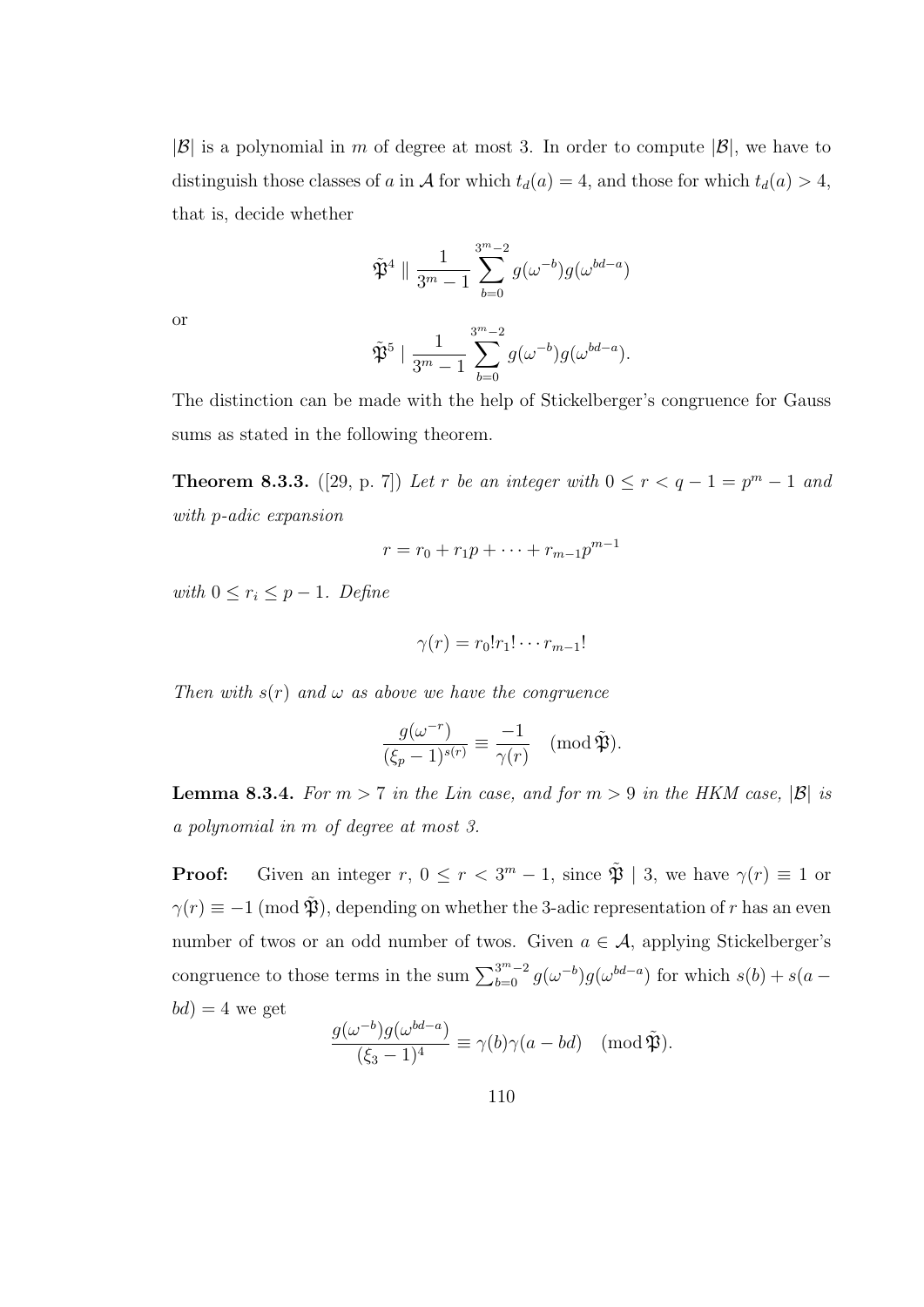Summing over these b's, noting that  $\tilde{\mathfrak{P}}$  ||( $\xi_3 - 1$ ), we see that  $a \in \mathcal{B}$  iff

$$
\sum_{s(b)+s(a-bd)=4} \gamma(b)\gamma(a-bd) \equiv 0 \pmod{3}.
$$

For example in (8.19),  $m = 7$ , for  $a = 3^2 + 3 + 2$ , we have two b's such that  $s(b) + s(a - bd) = 4$ . The first is  $b = 1111$  (and  $a - bd = 0$ ). The second is  $b = 0$ (and  $a-bd = 112$ ). Since  $\gamma(1111)\gamma(0) + \gamma(0)\gamma(112) = 1 \cdot 1 + 1 \cdot (-1) = 0$ , we conclude that this *a* is in *B*. Similarly, in (8.20),  $m = 9$ , for  $a = -3 - 3^2 - 3^3 - \cdots - 3^8$ , we also have two b's such that  $s(b) + s(a - bd) = 4$ , namely,  $b = 112$  (and  $a - bd = 0$ ), or  $b = 111$  (and  $a - bd = 1000$ ). Again the sum  $\gamma(112)\gamma(0) + \gamma(111)\gamma(1000)$  is 0, and so this  $a$  is in  $\mathcal{B}$ .

We observe that if an  $a \in \mathcal{A}$  is in  $\mathcal{B}$ , then the whole class to which a belongs is in  $\beta$ . The reason is given as follows. By definition, within each class of  $a$ 's, the set of b's for which  $s(b) + s(a - bd) = 4$  for one a have 3-adic representations which are permutations of the 3-adic representations of the b's corresponding to any other a in that class, and since the 3-adic representations of the corresponding values of  $a - bd$  are also permutations of each other, the set of values of  $\gamma(b)\gamma(a - bd)$  are the same for each  $a$  in a class, therefore for two  $a$ 's in the same class, the corresponding  $t_d(a)$ 's are either both equal to 4 or both greater than 4.

Finally note that if an element  $a \in \mathcal{A}$  is in  $\mathcal{B}$  then there are more than one b such that  $s(b) + s(a-bd) = 4$ . By the discussion in the proof of Lemma 3.2, the size of these classes of a is a polynomial in m of degree at most 3 when  $m > 7$  in the Lin case, and  $m > 9$  in the HKM case. Hence the conclusion of the lemma follows.  $\Box$ 

We were not able to determine C completely. However from our work in [13], we know that when  $m > 3$ , in both the Lin and HKM cases, there is only one value of a (and its cyclic shifts) satisfying

$$
\min_{0 \le b \le q^m - 2} \left\{ s(b) + s(a - bd) \right\} = 2
$$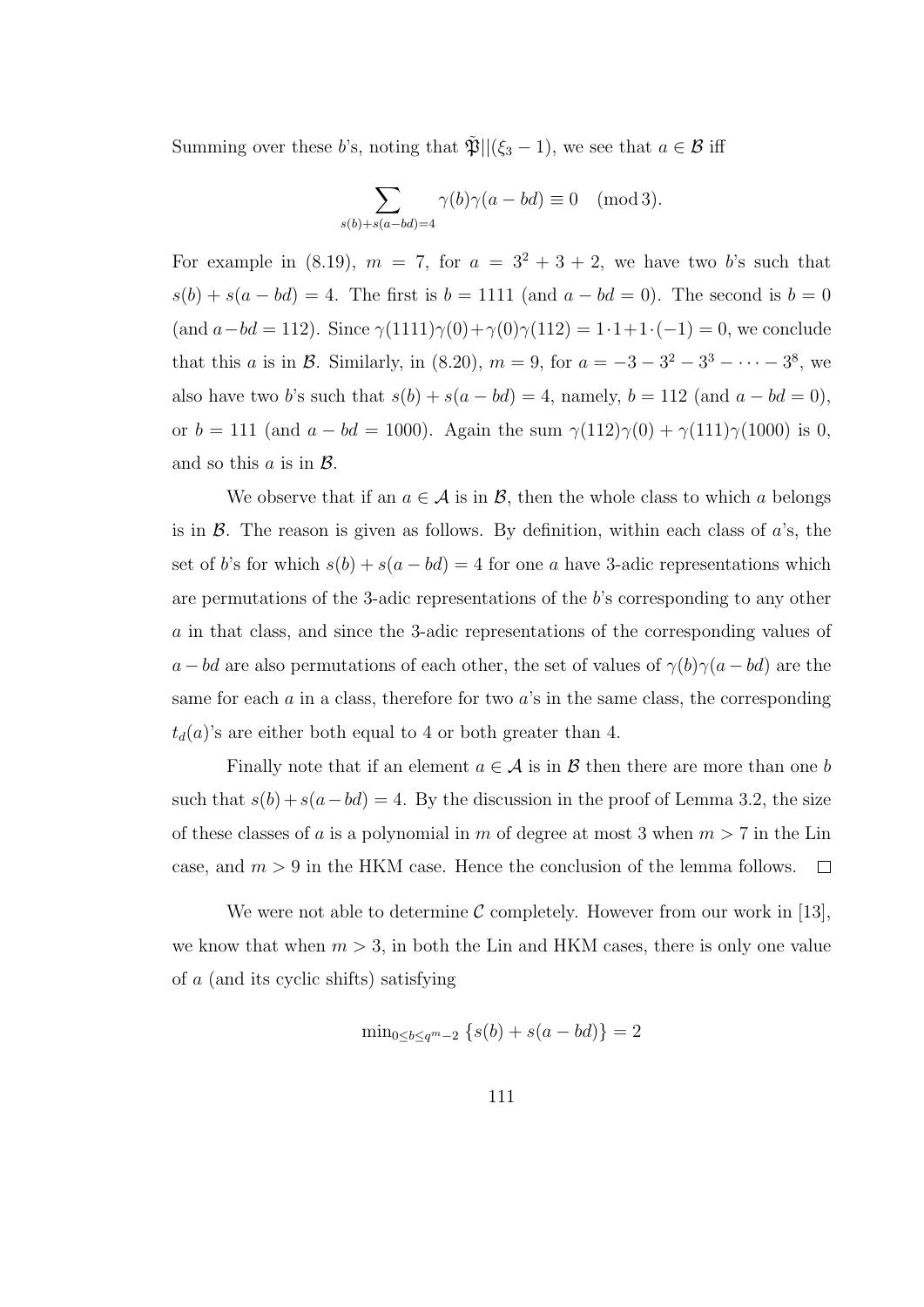but  $t_d(a) > 2$ . Hence  $|\mathcal{C}| = 0$  or m. The a's which are possibly in C are given below. In the Lin case we have:

|  |  |  |  |  |  |  |  |  | $0 \t 0 \t \cdots \t 0 \t 2 \t 0 \t \cdots \t 1 = d \t 0 \t 0 \t \cdots \t 1 \t 0 \t 0 \t \cdots \t 2 = 3^{\frac{m+1}{2}}d$ |
|--|--|--|--|--|--|--|--|--|-----------------------------------------------------------------------------------------------------------------------------|
|  |  |  |  |  |  |  |  |  | $0 \t 0 \t \cdots \t 0 \t 2 \t 0 \t \cdots \t 1 = d \t \cdots \t 1 \t \cdots \t = \t 3^{\frac{m-1}{2}}$                     |
|  |  |  |  |  |  |  |  |  | $0 \t 0 \t \cdots \t 1 \t 1 \t 0 \t \cdots \t 2 = a \t 0 \t 0 \t \cdots \t 1 \t 1 \t 0 \t \cdots \t 2 = a$                  |
|  |  |  |  |  |  |  |  |  | (8.21)                                                                                                                      |

while in the HKM case we have:

$$
\begin{array}{ccccccccccccccc}\n0 & \cdots & 0 & 1 & 0 & \cdots & 0 & -1 & 0 & \cdots & 0 & 1 & = & d \\
0 & \cdots & 0 & -1 & 0 & \cdots & 0 & 1 & 0 & \cdots & 0 & 1 & = & 3^{m/3}d \\
\hline\n0 & \cdots & 0 & 0 & 0 & \cdots & 0 & 0 & 0 & \cdots & 0 & 2 & = & a\n\end{array} (8.22)
$$

Using MAPLE to compute  $|\mathcal{A}\backslash\mathcal{B}|$  up to  $m=27$ , we get the following theorem.

**Theorem 8.3.5.** Let  $q = 3$ . The number of 3's in the Smith normal form of the Lin difference sets when  $m > 7$  is

$$
\frac{2}{3}m^4 - 4m^3 - \frac{14}{3}m^2 + 39m + \delta(m) \cdot m.
$$

The number of 3's in the Smith normal form of the HKM difference sets when  $m > 9$ is

$$
\frac{2}{3}m^4 - 4m^3 - \frac{28}{3}m^2 + 62m + \epsilon(m) \cdot m.
$$

The values of  $\delta(m)$  and  $\epsilon(m)$  are 0 or 1.

Based on numerical evidence, we conjecture that  $\delta$  and  $\epsilon$  above are always 1.

By direct calculations (i.e., not using Gauss sums), the Smith normal form of the Lin difference set with  $m = 9$  is:

$$
1^{144}3^{1440}9^{1572}27^{1764}81^{1764}243^{1572}729^{1440}2187^{144}6561^1,
$$

where for example,  $3^{1440}$  means the number of invariant factors of the Lin difference set which are 3 is 1440. The Smith normal form of the HKM difference set with  $m = 9$  is:

 $1^{144}3^{1251}9^{1842}27^{1683}81^{1683}243^{1842}729^{1251}2187^{144}6561^1.\\$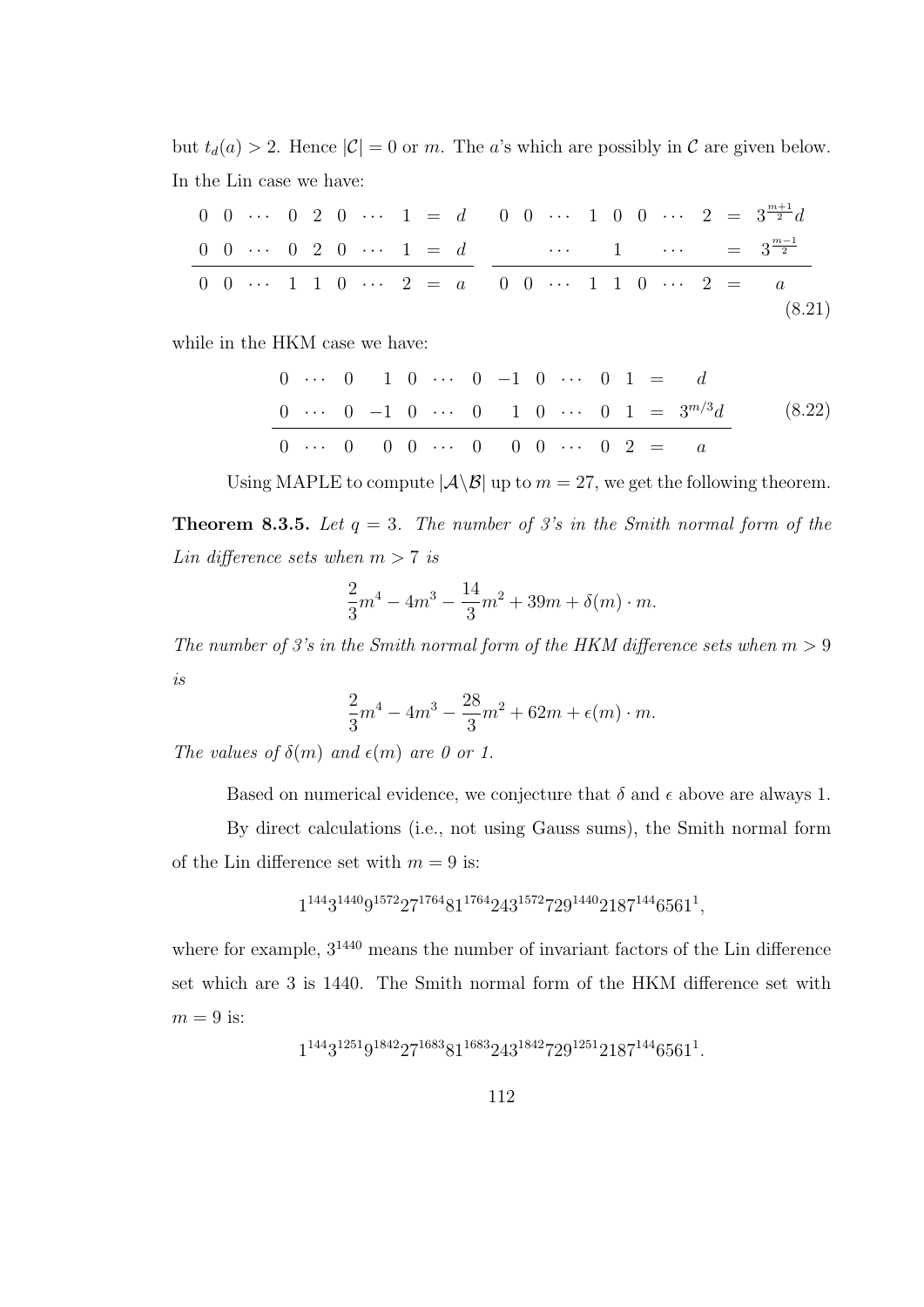These computations were done by Saunders using a "LinBox" package [35, 14].

Since the two "almost" polynomial functions in Theorem 3.5 are never equal, and since the Smith normal forms of the Lin and HKM difference sets are also different when  $m = 9$ , we have the following conclusion:

Theorem 8.3.6. Let m be an odd multiple of 3. The Lin and HKM difference sets with parameters  $\left(\frac{3^m-1}{2}\right)$  $\frac{n-1}{2}, 3^{m-1}, 2 \cdot 3^{m-2})$  are inequivalent when  $m > 3$ , and the associated designs are nonisomorphic when  $m > 3$ .

The investigation reported in this chapter prompts the following question: If two cyclic difference sets with classical parameters have the same Smith normal form, are the associated designs necessarily isomorphic?

We note that certainly there are examples of nonisomorphic symmetric designs with classical parameters having the same Smith normal form. Projective planes of order 9 provide such examples. From Theorem 2.2.4 (see also [3]), we calculate that the Smith normal form of a projective plane of order  $p^2$ , p prime, is

$$
1^{r} p^{(p^4+p^2-2r+2)}(p^2)^{(r-2)}((p^2+1)p^2)^1,
$$

where the exponents indicate the multiplicities of the invariant factors and  $r$  is the p-rank of the plane. That is, the p-rank of the plane determines the Smith normal form of the plane. There are four projective planes of order 9. The desarguesian one has 3-rank 37, while the other three all have 3-rank 41 (cf. [34]), so the three non-desarguesian projective planes have the same Smith normal form, yet they are nonisomorphic.

So far, we do not know any examples of difference sets with classical parameters which provide a negative answer to the question above. Difference set designs are special; it is of interest to investigate the above problem.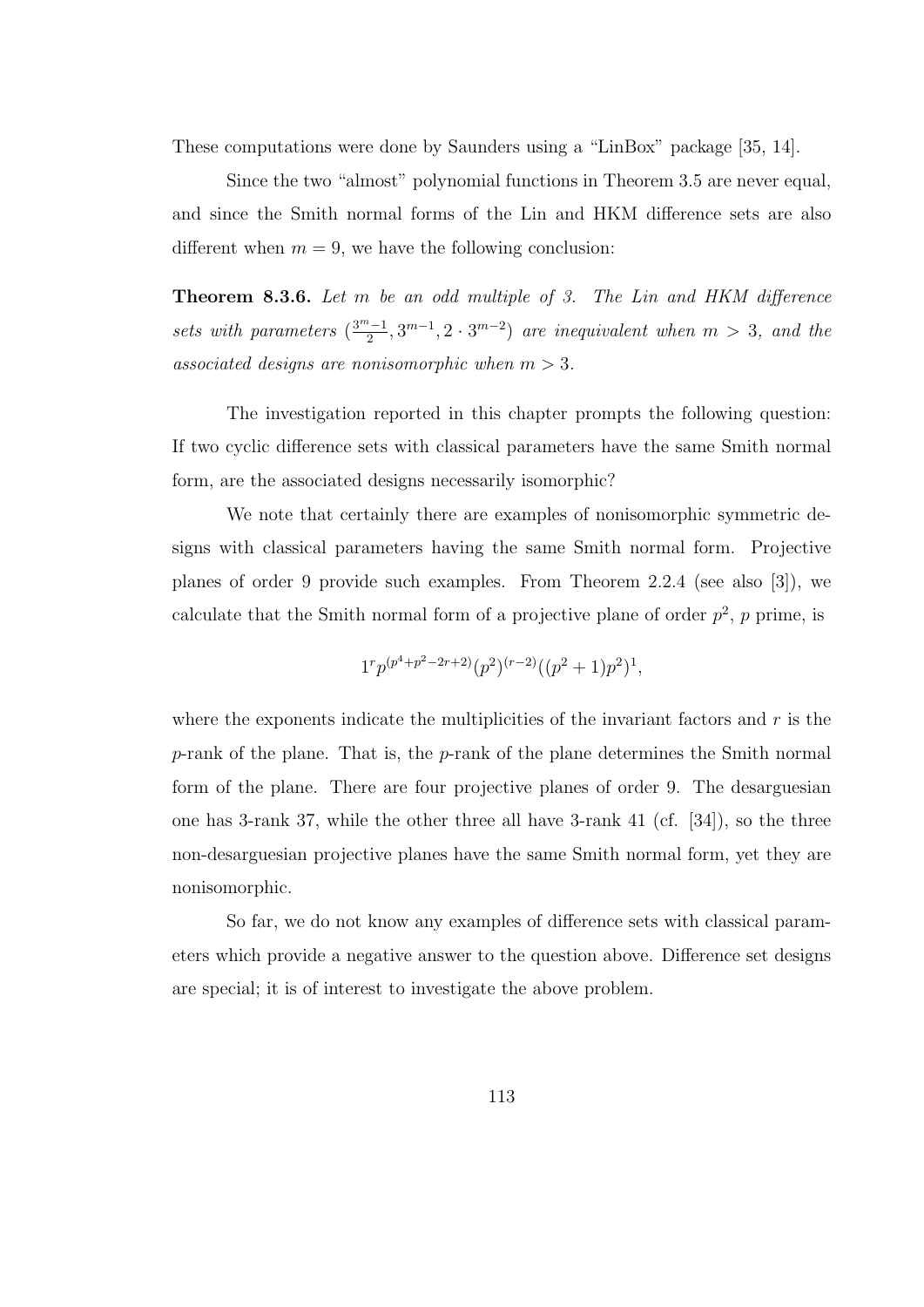## BIBLIOGRAPHY

- [1] K. T. Arasu, K. J. Player, A new family of cyclic difference sets with Singer parameters in characteristic three, Designs, Codes and Cryptography 28 (2003), 75–91.
- [2] K. T. Arasu, private communication, July, 2001.
- [3] E. F. Assmus, Jr., Applications of algebraic coding theory to finite geometric problems, in Finite Geometries: Proceedings of a Conference in Honor of T. G. Ostrom (eds. N. L. Johnson, M. J. Kallaher, and C. T. Long), Lecture Notes in Pure and Applied Mathematics 82 (1983), 23–32.
- [4] E. F. Assmus, Jr. and J. D. Key, Designs and their Codes, Cambridge University Press, Cambridge, 1992.
- [5] M. F. Atiyah and I. G. MacDonald, Introduction to Commutative Algebra, Addison-Wesley Publishing Company, Reading, 1969.
- [6] J. Ax, The zeroes of polynomials over finite fields, American Journal of Mathematics 86 (1964), 255–261.
- [7] M. Bardoe and P. Sin, The permutation modules for  $GL(n+1,\mathbb{F}_q)$  acting on  $\mathbb{P}^n(\mathbb{F}_q)$  and  $\mathbb{F}_q^{n+1}$ , Journal of the London Mathematical Society 61 (2000), 58–80.
- [8] T. Beth, D. Jungnickel, and H. Lenz, Design Theory, Volume 1, Second Edition, Cambridge University Press, Cambridge, 1999.
- [9] S. Black and R. List, On certain abelian groups associated with finite projective geometries, Geometriae Dedicata 33 (1990), 13–19.
- [10] P. J. Cameron, Combinatorics: Topics, Techniques, Algorithms, Cambridge University Press, Cambridge, 1994.
- [11] D. B. Chandler, P. Sin, and Q. Xiang, The invariant factors of the incidence matrices of points and subspaces in  $PG(n, q)$  and  $AG(n, q)$ , submitted to Transactions of the American Mathematical Society.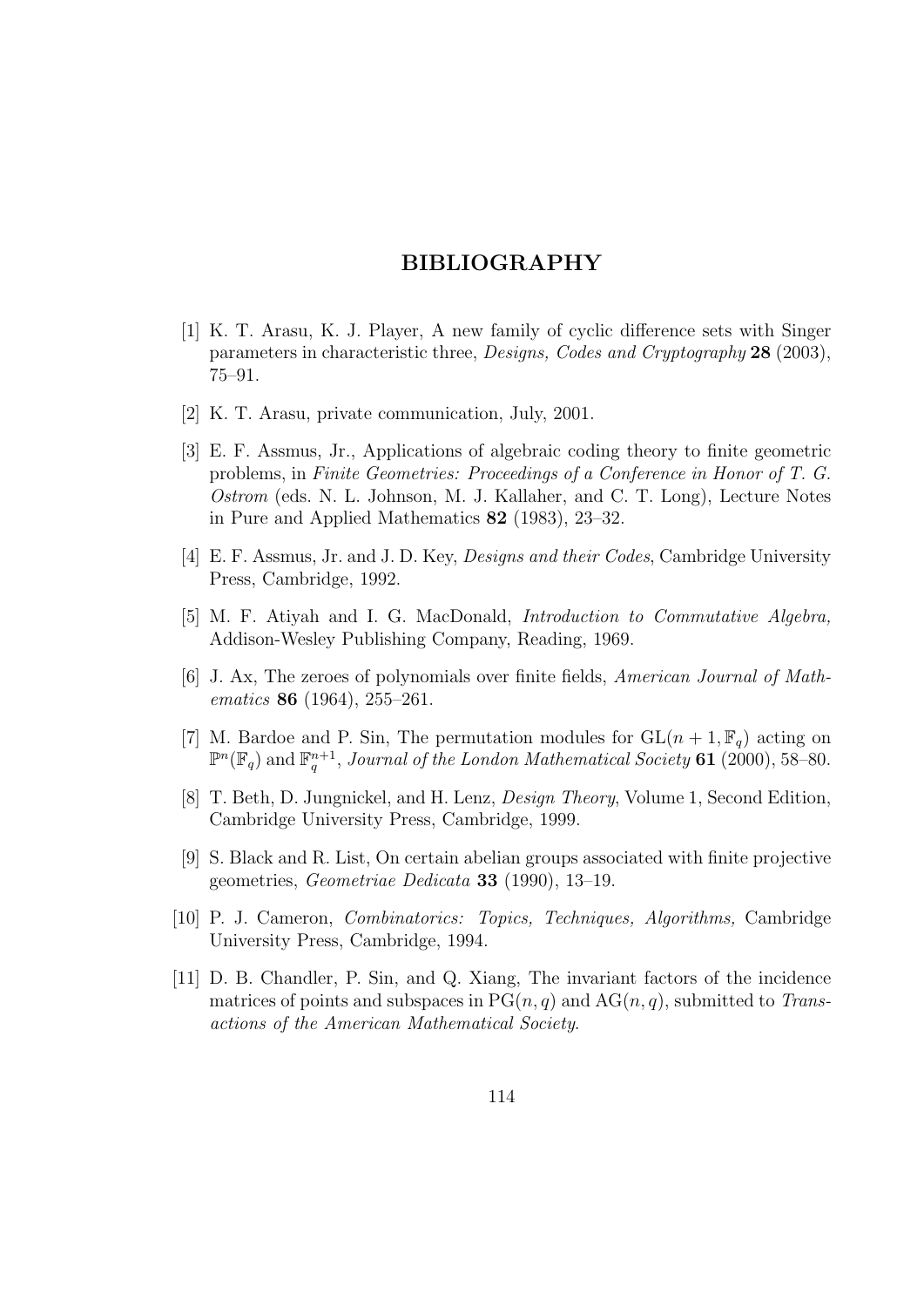- [12] D. B. Chandler and Q. Xiang, The invariant factors of some cyclic difference sets, Journal of Combininatorial Theory, Series A 101 (2003), 131-146.
- [13] D. B. Chandler and Q. Xiang, Cyclic relative difference sets and their p-ranks, Designs, Codes and Cryptography 30 (2003), 325–343.
- [14] J.-G. Dumas, F. Heckenbach, B. D. Saunders, and V. Welker, Simplicial Homology, a share package for GAP, http://linalg.org/gap.html (March 2000).
- [15] B. Dwork, On the rationality of the zeta function of an algebraic variety, Amererican Journal of Mathematics 82 (1960), 631–648.
- [16] R. Evans, H. D. L. Hollmann, C. Krattenthaler, and Q. Xiang, Gauss sums, Jacobi sums and p-ranks of difference sets, Journal of Combinatorial Theory, Series A 87 (1999), 74–119.
- [17] A. Frumkin and A. Yakir, Rank of inclusion matrices and modular representation theory, Israel Journal of Mathematics 71 (1990), 309–320.
- [18] C. D. Godsil, Problems in algebraic combinatorics, The Electronic Journal of Combinatorics 2 (1995),  $\#\mathrm{F1}$ .
- [19] N. Hamada, The rank of the incidence matrix of points and d-flats in finite geometries, Journal of Science of the Hiroshima University, Series A-I 32 (1968), 381–396.
- [20] T. Helleseth, P. V. Kumar, and H. M. Martinsen, A new family of ternary sequences with ideal two-level autocorrelation, Designs, Codes and Cryptography, 23 (2001), 157–166.
- [21] K. Ireland and M. Rosen, A Classical Introduction to Modern Number Theory, Second Edition, Springer, 1990.
- [22] I. M. Isaacs, Algebra, A Graduate Course, Brooks/Cole Publishing Company, Pacific Grove, CA, 1994.
- [23] G. D. James, Representations of General Linear Groups, Cambridge University Press, Cambridge, 1984.
- [24] W. M. Kantor, On incidence matrices of finite projective and affine spaces, Mathematische Zeitschrift 124 (1972), 315–318.
- [25] M. Klemm, Elementarteiler von Inzidenzmatrizen symmetrischer Blockpl¨ane, Geometriae Dedicata 21 (1986), 349–356.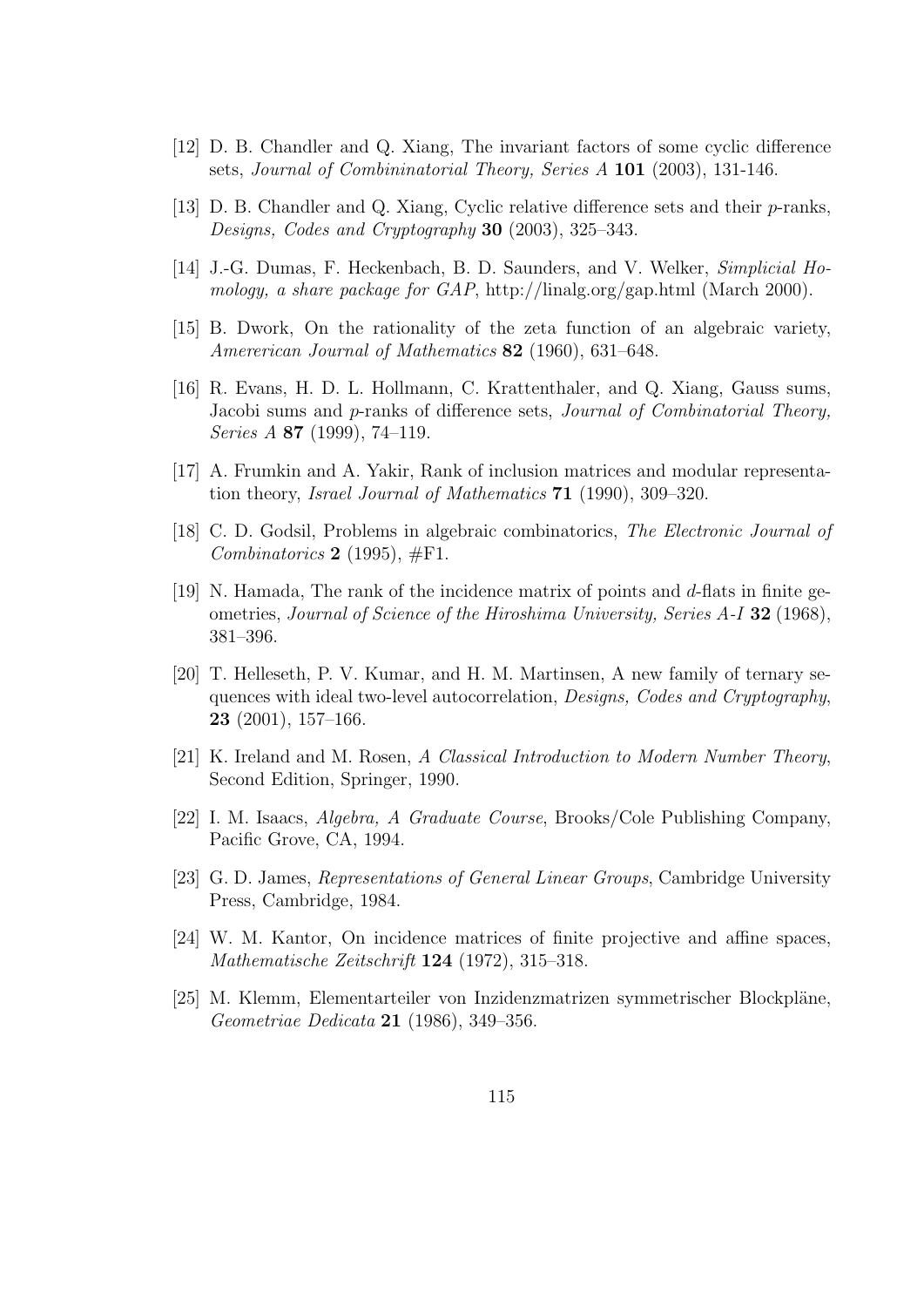- [26] Neal Koblitz, p-adic Numbers, p-adic Analysis, and Zeta-Functions, Second Edition, Springer, 1984.
- [27] E. S. Lander, Symmetric Designs: An Algebraic Approach, London Mathematical Society Lecture Note Series 74, Cambridge University Press, 1983.
- [28] E. S. Lander, Topics in algebraic coding theory, D. Phil. Thesis, Oxford University, 1980.
- [29] S. Lang, Cyclotomic Fields, Springer-Verlag, New York, 1978.
- [30] R. Liebler, personal communication (2002).
- [31] C. C. MacDuffee, The Theory of Matrices, Ergebnisse der Mathematik und ihrer Grenzgebiete, Volume 2, Chelsea Publishing Company, 1946.
- [32] J. MacWilliams and H. B. Mann, On the p-rank of the design matrix of a difference set, *Information and Control* **12** (1968), 474–488.
- [33] J.-S. No, D.-J. Shin, T. Helleseth, On the p-ranks and characteristic polynomials of cyclic difference sets, Designs, Codes and Cryptography 33 (2004), 23–37.
- [34] H. E. Sachar, Error-correcting Codes Associated with Finite Projective Planes, Ph.D. Thesis, Lehigh University, Bethlehem, PA, 1973.
- [35] B. D. Saunders, personal communication.
- [36] P. Sin, The invariant factors of the incidence matrices of points and hyperplanes in  $P^n(\mathbb{F}_q)$ , preprint.
- [37] P. Sin, The elementary divisors of the incidence matrices of points and linear subspaces in  $P^n(\mathbb{F}_p)$ , Journal of Algebra 232 (2000), 76–85.
- [38] K. J. C. Smith, Majority Decodable Codes Derived from Finite Geometries, (Ph.D. Thesis), Mimeograph Series 561, Institute of Statistics, Chapel Hill, NC, 1967.
- [39] L. Stickelberger, Uber eine Verallgemeinerung der Kreistheilung, Mathematische Annalen 37 (1890), 321–367.
- [40] D. Wan, A Chevalley-Warning approach to p-adic estimates of character sums, Proceedings of the Amererican Mathematical Society 123 (1995), 45–54.
- [41] L. C. Washington, Introduction to Cyclotomic Fields, Second edition. Graduate Texts in Mathematics 83, Springer-Verlag, New York, 1997.